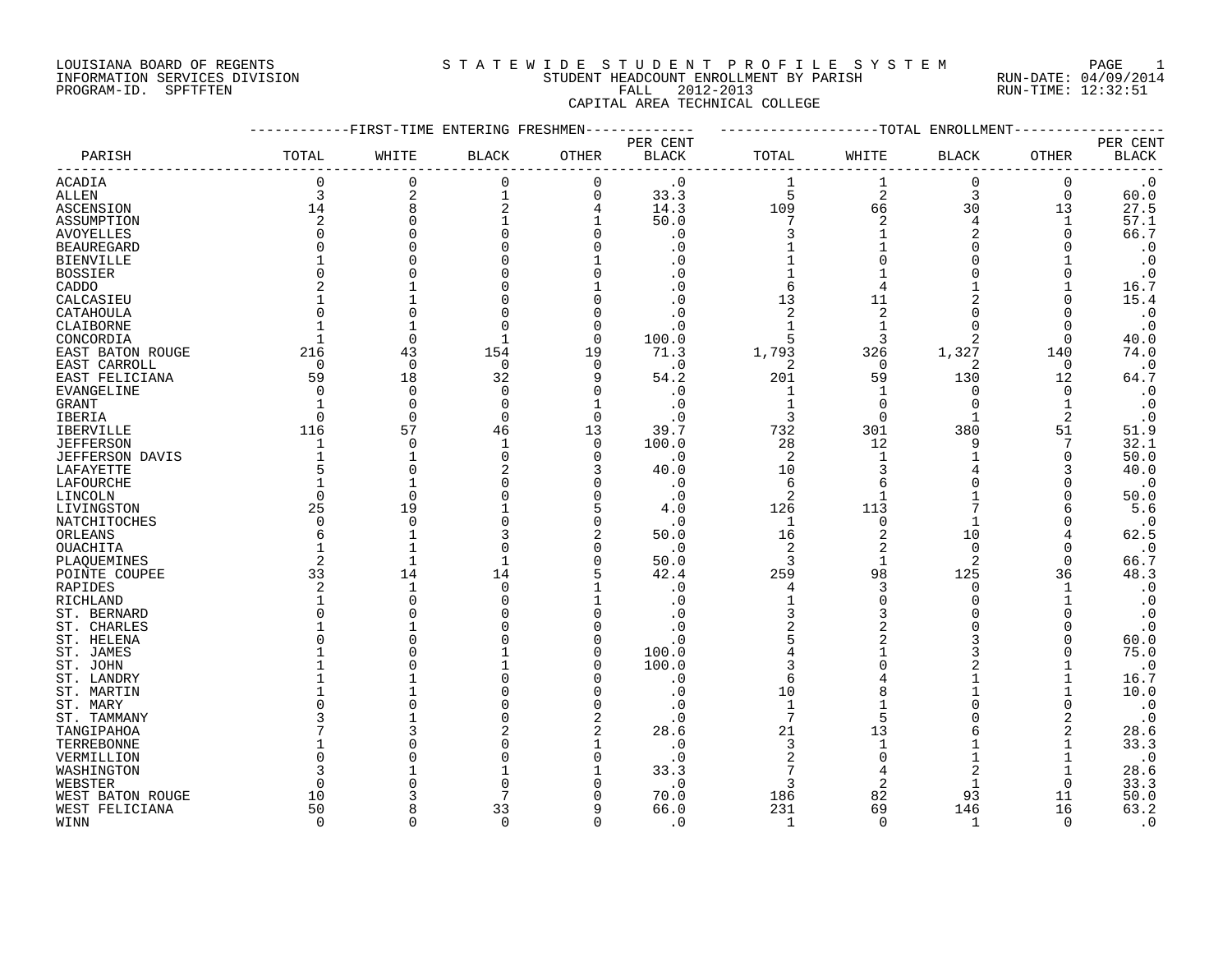#### LOUISIANA BOARD OF REGENTS SOURCLEARIE WIDE STUDENT PROFILE SYSTEM PAGE 2 INFORMATION SERVICES DIVISION STUDENT HEADCOUNT ENROLLMENT BY PARISH RUN-DATE: 04/09/2014 PROGRAM-ID. SPFTFTEN FALL 2012-2013 RUN-TIME: 12:32:51 CAPITAL AREA TECHNICAL COLLEGE

|                                         |       | -FIRST-TIME ENTERING FRESHMEN- |          |       |                          |             |         | -TOTAL ENROLLMENT- |       |                   |
|-----------------------------------------|-------|--------------------------------|----------|-------|--------------------------|-------------|---------|--------------------|-------|-------------------|
| PARISH                                  | TOTAL | WHITE                          | BLACK    | OTHER | PER CENT<br><b>BLACK</b> | TOTAL       | WHITE   | <b>BLACK</b>       | OTHER | PER CENT<br>BLACK |
| LOUISIANA TOTALS<br>OUT-OF-STATE TOTALS | 574   | 189                            | 304      | 81    | 53.0<br>36.4             | 3,843<br>39 | 1,221   | 2,305<br>25        | 317   | 60.0<br>64.1      |
| LA./OUT-OF-STATE<br>FOREIGN TOTALS      | 585   | 191                            | 308<br>0 | 86    | 52.6                     | 3,882       | 1,230   | 2,330              | 322   | 60.0              |
| INSTITUTION TOTALS                      | 585   | 191                            | 308      | 86    | 52.6                     | 3,890       | . . 230 | 2,330              | 330   | 59.9              |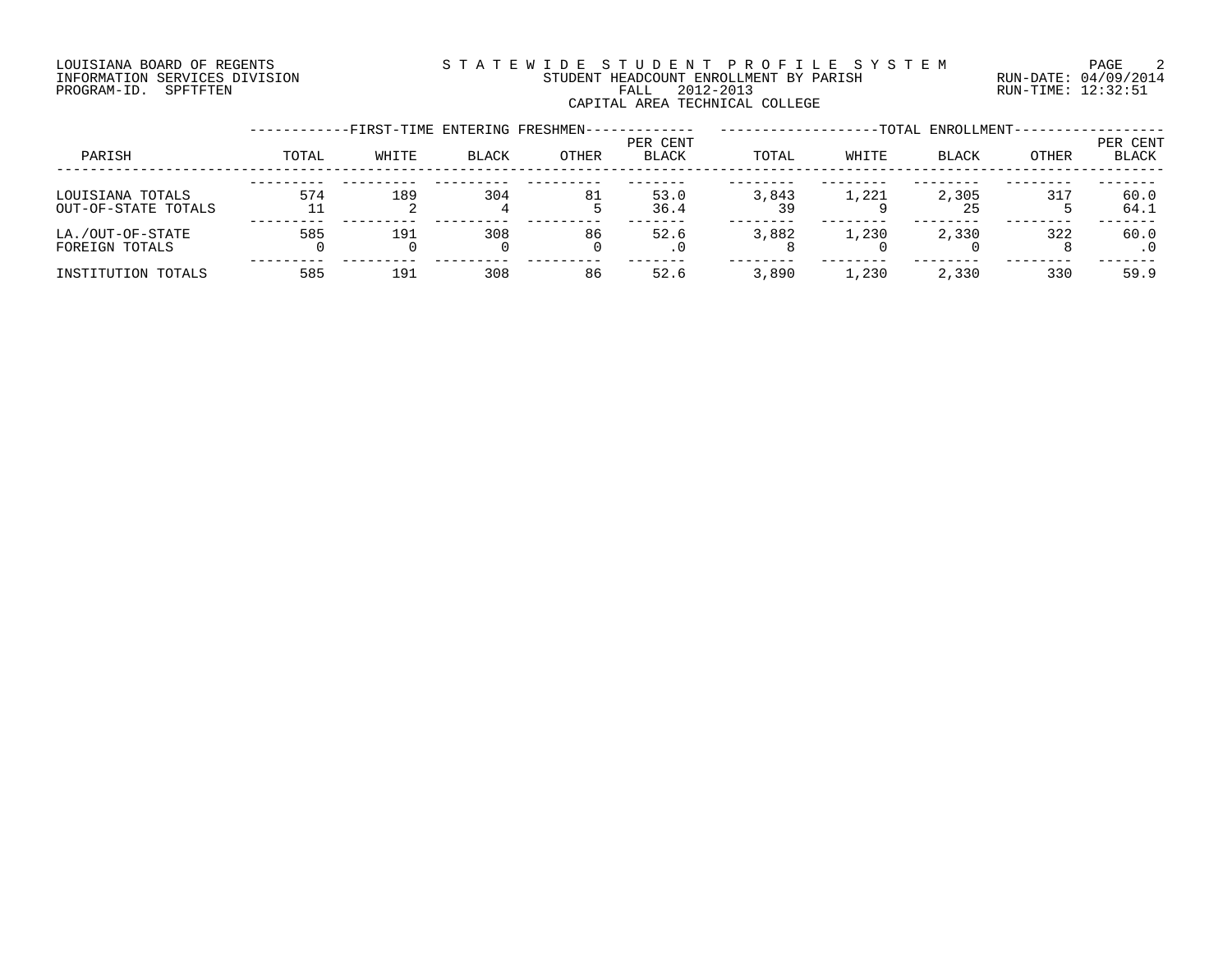#### LOUISIANA BOARD OF REGENTS SOURCLEARIE STA T E W I D E S T U D E N T P R O F I L E S Y S T E M PAGE 3 INFORMATION SERVICES DIVISION STUDENT HEADCOUNT ENROLLMENT BY PARISH RUN-DATE: 04/09/2014 PROGRAM-ID. SPFTFTEN FALL 2012-2013 RUN-TIME: 12:32:51

S. CENTRAL LA. TECH. COLLEGE

#### ------------FIRST-TIME ENTERING FRESHMEN------------- -------------------TOTAL ENROLLMENT------------------ PER CENT PER CENT PARISH TOTAL WHITE BLACK OTHER BLACK TOTAL WHITE BLACK OTHER BLACK ------------------------------------------------------------------------------------------------------------------------------------ ACADIA 3 2 0 1 .0 8 6 1 1 12.5 ASCENSION 6 3 3 0 50.0 22 16 6 0 27.3 ASSUMPTION 9 7 2 0 22.2 44 34 9 1 20.5 AVOYELLES 1 1 0 0 .0 4 3 1 0 25.0 BEAUREGARD 1 1 0 0 .0 4 3 0 1 .0 BIENVILLE 1 1 0 0 .0 1 1 0 0 .0 BOSSIER 1 1 0 0 .0 1 1 0 0 .0 CADDO 0 0 0 0 .0 2 2 0 0 .0 CALCASIEU 3 2 1 0 33.3 9 5 2 2 22.2 CALDWELL 1 1 0 0 .0 1 1 0 0 .0 CONCORDIA 1 1 0 0 .0 3 3 0 0 .0 DE SOTO 0 0 0 0 .0 1 0 1 0 .0 EAST BATON ROUGE 4 2 2 0 50.0 13 10 3 0 23.1 EVANGELINE 4 4 0 0 .0 10 10 0 0 .0 FRANKLIN 2 2 0 0 .0 2 2 0 0 .0 GRANT 3 1 0 2 .0 3 1 0 2 .0 IBERIA 12 3 7 2 58.3 31 11 16 4 51.6 IBERVILLE 0 0 0 0 .0 2 1 1 0 50.0 JEFFERSON 22 11 5 6 22.7 187 80 80 27 42.8 JEFFERSON DAVIS 1 0 1 0 100.0 2 1 1 0 50.0 LAFAYETTE 4 3 1 0 25.0 11 7 4 0 36.4 LAFOURCHE 47 35 8 4 17.0 257 186 55 16 21.4 LINCOLN 2 1 1 0 50.0 2 1 1 0 50.0 LIVINGSTON 7 7 0 0 .0 15 15 0 0 .0 MOREHOUSE 1 1 0 0 .0 2 2 0 0 .0 ORLEANS 7 3 3 1 42.9 77 10 64 3 83.1 OUACHITA 2 2 0 0 .0 5 5 0 0 .0 PLAQUEMINES 5 4 1 0 20.0 9 7 2 0 22.2 RAPIDES 3 3 0 0 .0 6 5 1 0 16.7 RED RIVER 0 0 0 0 .0 1 1 0 0 .0 RICHLAND 0 0 0 0 1 1 0 0 .0 SABINE 2 2 0 0 .0 2 2 0 0 .0 ST. BERNARD 1 1 0 0 .0 4 3 0 1 .0 ST. CHARLES 39 23 14 2 35.9 466 297 139 30 29.8 ST. HELENA 0 0 0 0 .0 2 0 2 0 .0 ST. JAMES 24 12 12 0 50.0 232 108 115 9 49.6 ST. JOHN 48 12 29 7 60.4 402 137 236 29 58.7 ST. LANDRY 9 6 2 1 22.2 20 15 4 1 20.0 ST. MARTIN 59 21 15 23 25.4 474 229 157 88 33.1 ST. MARY 17 8 6 3 35.3 91 51 30 10 33.0 ST. TAMMANY 9 7 0 2 .0 26 19 3 4 11.5 TANGIPAHOA 9 9 0 0 .0 58 54 4 0 6.9 TENSAS 1 1 0 0 .0 1 1 0 0 .0 TERREBONNE 14 7 7 0 50.0 49 27 19 3 38.8 VERMILLION 2 1 1 0 50.0 5 4 1 0 20.0 VERNON 0 0 0 0 .0 3 3 0 0 .0 WASHINGTON 5 4 1 0 20.0 9 8 1 0 11.1 WEBSTER 1 1 0 0 .0 1 1 0 0 .0 WEST CARROLL 1 1 0 0 .0 1 1 0 0 .0

WINN 1 1 0 0 .0 1 1 0 0 .0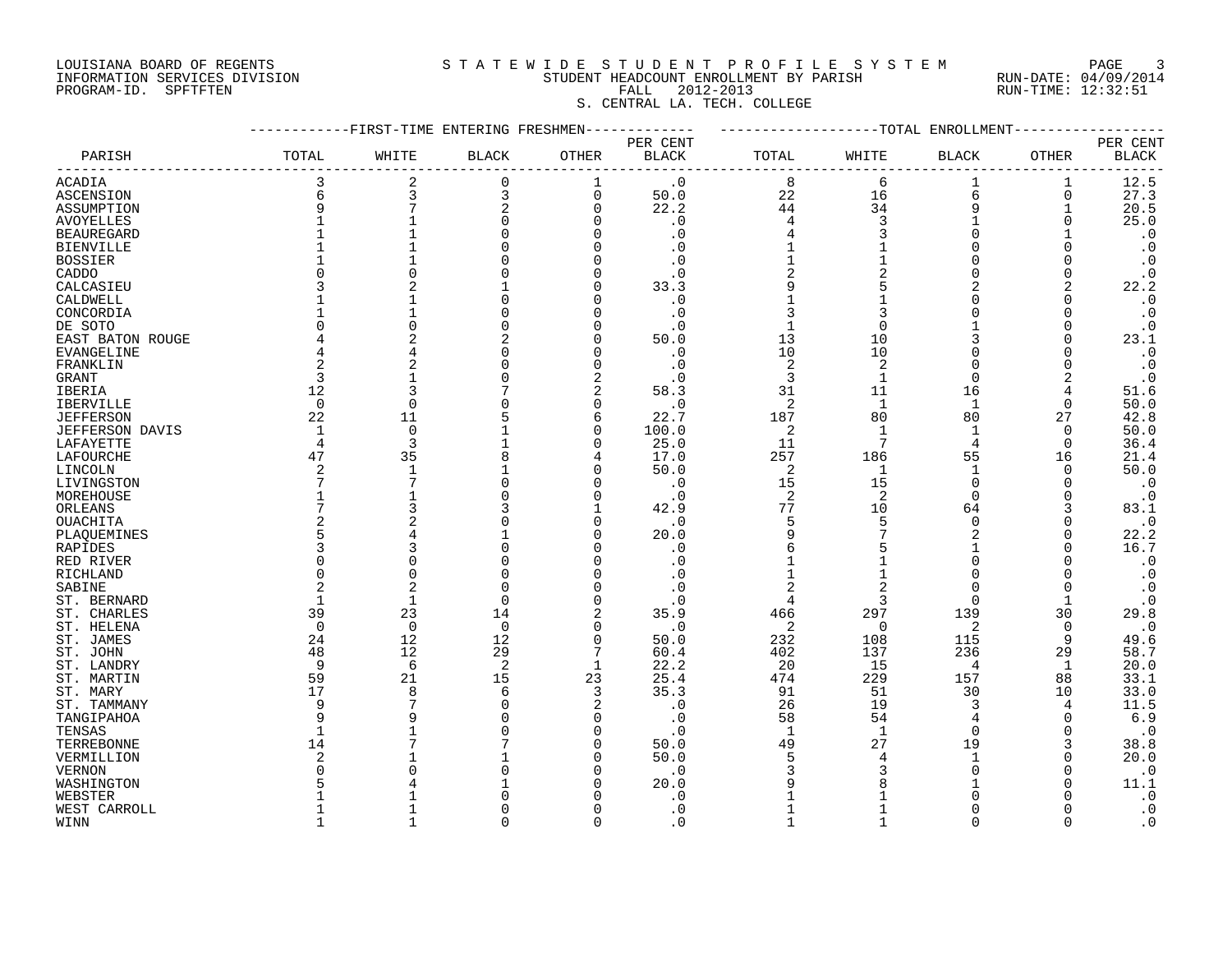#### LOUISIANA BOARD OF REGENTS S T A T E W I D E S T U D E N T P R O F I L E S Y S T E M PAGE 4 INFORMATION SERVICES DIVISION STUDENT HEADCOUNT ENROLLMENT BY PARISH RUN-DATE: 04/09/2014 PROGRAM-ID. SPFTFTEN FALL 2012-2013 RUN-TIME: 12:32:51 S. CENTRAL LA. TECH. COLLEGE

|                                         |            | -FIRST-TIME ENTERING FRESHMEN- |              |          |                          |              |              | -TOTAL ENROLLMENT- |           |                   |
|-----------------------------------------|------------|--------------------------------|--------------|----------|--------------------------|--------------|--------------|--------------------|-----------|-------------------|
| PARISH                                  | TOTAL      | WHITE                          | <b>BLACK</b> | OTHER    | PER CENT<br><b>BLACK</b> | TOTAL        | WHITE        | BLACK              | OTHER     | PER CENT<br>BLACK |
| LOUISIANA TOTALS<br>OUT-OF-STATE TOTALS | 395<br>214 | 219<br>164                     | 122<br>31    | 54<br>19 | 30.9<br>14.5             | 2,583<br>294 | 1,392<br>212 | 959<br>52          | 232<br>30 | 37.1<br>17.7      |
| LA./OUT-OF-STATE<br>FOREIGN TOTALS      | 609        | 383                            | 153          | 73       | 25.1<br>. 0              | 2,877        | 1,604        | 1,011              | 262       | 35.1              |
| INSTITUTION TOTALS                      | 611        | 384                            | 153          | 74       | 25.0                     | 2,885        | 1,605        | 1,011              | 269       | 35.0              |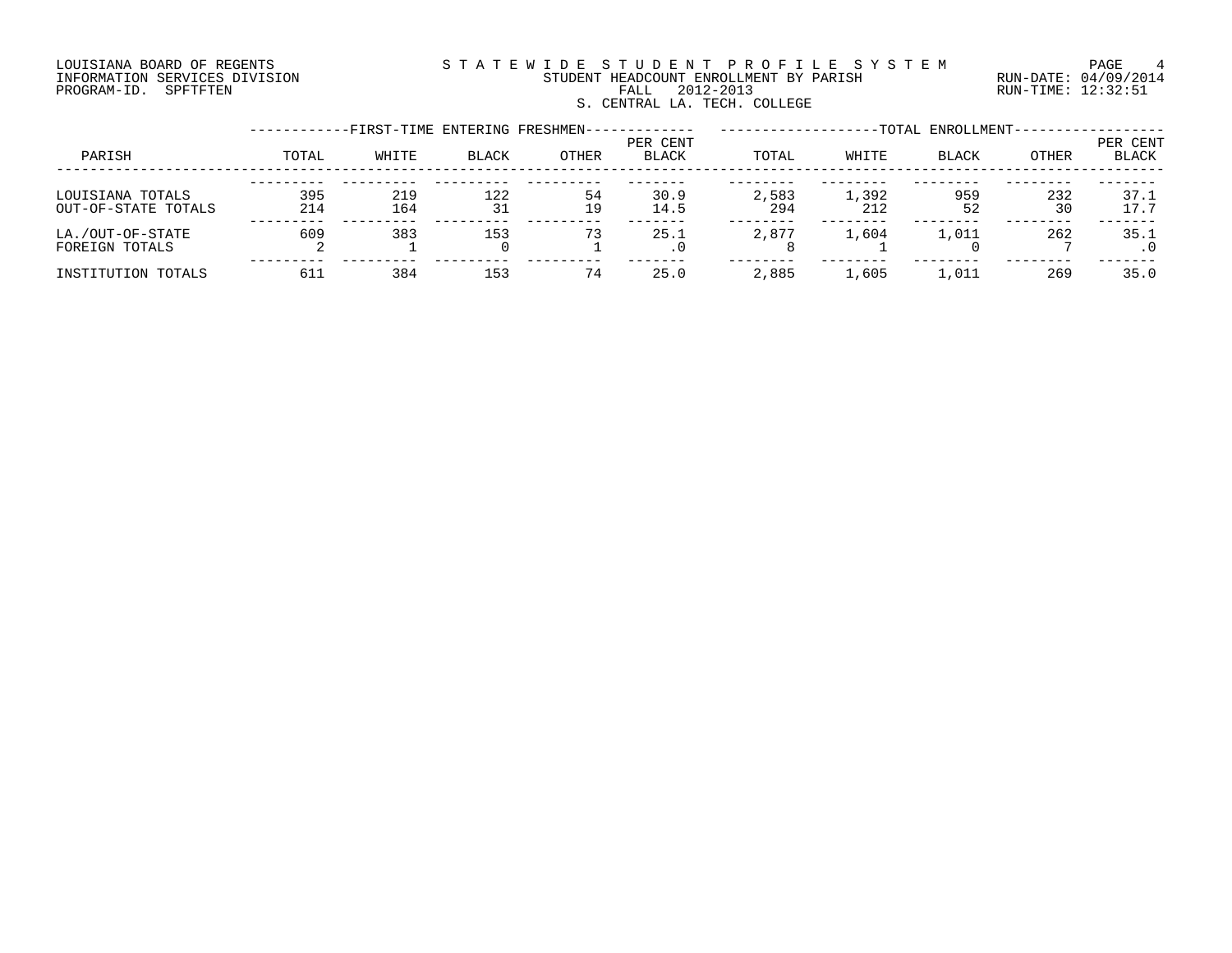#### LOUISIANA BOARD OF REGENTS SOURCLEARIE STA T E W I D E S T U D E N T P R O F I L E S Y S T E M PAGE 5 INFORMATION SERVICES DIVISION STUDENT HEADCOUNT ENROLLMENT BY PARISH RUN-DATE: 04/09/2014 PROGRAM-ID. SPFTFTEN FALL 2012-2013 RUN-TIME: 12:32:51 CENTRAL LA. TECH COMM COLLEGE

|                   |              | -FIRST-TIME ENTERING FRESHMEN |              |              |                          |                | -TOTAL      | ENROLLMENT   |              |                          |
|-------------------|--------------|-------------------------------|--------------|--------------|--------------------------|----------------|-------------|--------------|--------------|--------------------------|
| PARISH            | TOTAL        | WHITE                         | <b>BLACK</b> | OTHER        | PER CENT<br><b>BLACK</b> | TOTAL          | WHITE       | <b>BLACK</b> | <b>OTHER</b> | PER CENT<br><b>BLACK</b> |
|                   |              |                               |              |              |                          |                |             |              |              |                          |
| ACADIA            | 1            | $\mathbf 1$                   | $\mathbf 0$  | 0            | $\cdot$ 0                | $\mathbf 1$    | $\mathbf 1$ | $\mathbf 0$  | 0            | $\cdot$ 0                |
| ALLEN             | 107          | 32                            | 18           | 57           | 16.8                     | 209            | 83          | 60           | 66           | 28.7                     |
| ASCENSION         | 0            | 0                             | $\mathbf 0$  | 0            | . 0                      | 3              | 1           | 2            | 0            | 66.7                     |
| AVOYELLES         | 94           | 31                            | 42           | 21           | 44.7                     | 571            | 169         | 211          | 191          | 37.0                     |
| <b>BEAUREGARD</b> | 18           | 6                             | 8            | 4            | 44.4                     | 90             | 53          | 23           | 14           | 25.6                     |
| <b>BIENVILLE</b>  | 2            | $\Omega$                      | 1            | 1            | 50.0                     | 6              | 1           | 4            | 1            | 66.7                     |
| <b>BOSSIER</b>    |              | $\Omega$                      | $\mathbf{1}$ | 0            | 100.0                    | 2              |             | 1            | 0            | 50.0                     |
| CADDO             |              | 1                             | $\Omega$     | 0            | $\cdot$ 0                | 3              |             | $\Omega$     | 0            | $\cdot$ 0                |
| CALCASIEU         |              | 2                             |              | $\mathbf{1}$ | 50.0                     | 11             | 6           | 4            |              | 36.4                     |
| CALDWELL          |              | $\Omega$                      |              | 1            | $\cdot$ 0                | 2              |             | $\Omega$     |              | $\cdot$ 0                |
| CATAHOULA         |              | 1                             |              | 0            | 66.7                     | 51             | 35          | 14           | 2            | 27.5                     |
| CLAIBORNE         |              | 0                             |              | 0            | 100.0                    | 2              | 0           | 2            | 0            | $\cdot$ 0                |
| CONCORDIA         | 14           | 7                             |              | 1            | 42.9                     | 164            | 79          | 74           | 11           | 45.1                     |
| DE SOTO           |              | $\Omega$                      |              | 0            | . 0                      | 1              | 1           | 0            | 0            | $\cdot$ 0                |
| EAST BATON ROUGE  |              | $\Omega$                      |              | 2            | 50.0                     | 8              |             | 5            | 2            | 62.5                     |
| EVANGELINE        |              | 4                             |              | 0            | 42.9                     | 16             | 11          | 5            | 0            | 31.3                     |
| FRANKLIN          |              | 2                             |              | 0            | $\cdot$ 0                | 8              | 7           | 1            | 0            | 12.5                     |
| GRANT             | 13           | 10                            |              | 2            | 7.7                      | 92             | 37          | 35           | 20           | 38.0                     |
| IBERIA            | $\Omega$     | $\Omega$                      |              | 0            | . 0                      | 2              | $\Omega$    | 2            | 0            | $\cdot$ 0                |
| IBERVILLE         |              | $\Omega$                      |              | $\mathbf 0$  | 100.0                    | 4              | $\Omega$    | 4            | 0            | $\cdot$ 0                |
| JACKSON           | 9            | 4                             |              | 2            | 33.3                     | 71             | 14          | 21           | 36           | 29.6                     |
| <b>JEFFERSON</b>  |              | 3                             |              | 0            | 40.0                     | 12             | 7           | 4            | 1            | 33.3                     |
| LAFAYETTE         | 1            | 0                             | O            | 1            | . 0                      | 5              | $\mathbf 0$ | 4            | 1            | $\boldsymbol{\cdot}$ 0   |
| LA SALLE          | 12           | 8                             |              | 2            | 16.7                     | 44             | 34          | 8            | 2            | 18.2                     |
| LINCOLN           | $\Omega$     | $\Omega$                      |              | 0            | . 0                      | 1              | $\Omega$    | $\Omega$     |              | $\cdot$ 0                |
| LIVINGSTON        |              | 1                             |              | -1           | . 0                      | $\overline{c}$ | -1          | ∩            |              | $\cdot$ 0                |
| MOREHOUSE         |              | $\Omega$                      |              | 1            | . 0                      | $\mathbf{1}$   | $\Omega$    | $\Omega$     |              | $\cdot$ 0                |
| NATCHITOCHES      |              | 2                             |              | $\mathbf 0$  | 33.3                     | 15             | 11          |              | $\Omega$     | 26.7                     |
| ORLEANS           |              | $\Omega$                      |              | 2            | 66.7                     | 19             | $\Omega$    | 17           | 2            | $\cdot$ 0                |
| <b>OUACHITA</b>   |              | $\Omega$                      |              | 2            | $\cdot$ 0                | 2              | $\Omega$    | $\Omega$     |              | $\boldsymbol{\cdot}$ 0   |
| PLAQUEMINES       | U            | $\mathbf 0$                   | $\Omega$     | 0            | . 0                      | 1              |             | $\Omega$     | 0            | $\cdot$ 0                |
| POINTE COUPEE     |              | $\mathbf 0$                   | $\mathbf{1}$ | $\mathbf 0$  | 100.0                    | 3              | 2           | 1            | 0            | 33.3                     |
| RAPIDES           | 90           | 40                            | 40           | 10           | 44.4                     | 496            | 179         | 147          | 170          | 29.6                     |
| RED RIVER         | $\Omega$     | 0                             | $\Omega$     | 0            | . 0                      | 1              |             | O            | 0            | $\boldsymbol{\cdot}$ 0   |
| RICHLAND          |              | $\mathbf 0$                   |              | 0            | 100.0                    | 1              |             |              | $\Omega$     | $\cdot$ 0                |
| SABINE            |              | 2                             |              | O            | . 0                      | 11             |             |              |              | 27.3                     |
| ST. HELENA        |              | $\Omega$                      |              | O            | . 0                      | 1              |             |              |              | $\cdot$ 0                |
| ST. JOHN          |              | $\mathbf 0$                   |              |              | . 0                      | $\overline{2}$ |             |              |              | $\cdot$ 0                |
| ST. LANDRY        |              | $\Omega$                      |              | 1            | 50.0                     | 3              |             |              |              | $\cdot$ 0                |
| ST. TAMMANY       |              | $\Omega$                      |              | 1            | 50.0                     | 6              |             |              |              | 50.0                     |
| TANGIPAHOA        |              | $\Omega$                      |              | 0            | 100.0                    | $\mathbf{1}$   | O           |              | 0            | $\cdot$ 0                |
| TENSAS            |              | $\Omega$                      |              | 0            | 100.0                    | 10             |             | 8            | 0            | 80.0                     |
| TERREBONNE        | $\Omega$     | $\mathbf 0$                   |              | 0            | . 0                      | 1              | 1           | $\Omega$     | 0            | $\cdot$ 0                |
| VERNON            | 38           | 25                            |              | 9            | 10.5                     | 150            | 105         | 24           | 21           | 16.0                     |
| WASHINGTON        | $\Omega$     | $\mathbf 0$                   |              | 0            | . 0                      | 2              | $\Omega$    | 2            | 0            | $\boldsymbol{\cdot}$ 0   |
| WEBSTER           |              | $\mathbf 0$                   |              | 0            | 100.0                    | 1              | O           | 1            | O            | $\cdot$ 0                |
| WEST CARROLL      | <sup>0</sup> | 0                             | O            | 0            | . 0                      | 1              |             | $\Omega$     | O            | $\cdot$ 0                |
| WEST FELICIANA    | $\Omega$     | $\mathbf 0$                   | O            | $\mathbf 0$  | . 0                      | 1              | 0           | 1            | O            | $\cdot$ 0                |
| WINN              | 48           | 17                            | 17           | 14           | 35.4                     | 142            | 74          | 39           | 29           | 27.5                     |
|                   |              |                               |              |              |                          |                |             |              |              |                          |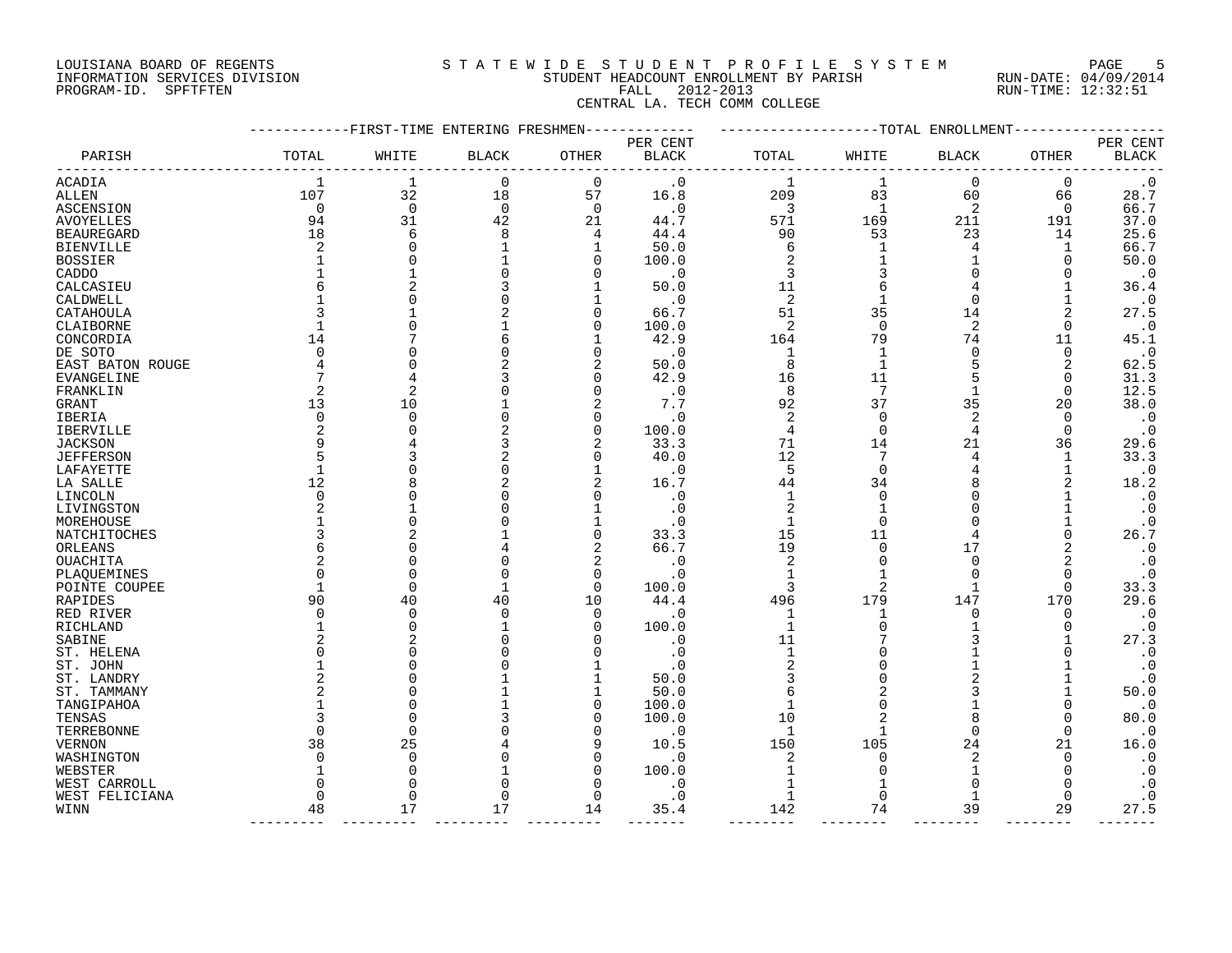## LOUISIANA BOARD OF REGENTS SOURCLEARIE STA T E W I D E S T U D E N T P R O F I L E S Y S T E M PAGE 6 INFORMATION SERVICES DIVISION STUDENT HEADCOUNT ENROLLMENT BY PARISH RUN-DATE: 04/09/2014 PROGRAM-ID. SPFTFTEN FALL 2012-2013 RUN-TIME: 12:32:51 EALL 2012-2013<br>CENTRAL LA. TECH COMM COLLEGE

|                                         |       | -FIRST-TIME ENTERING FRESHMEN- |              |              |                          |       |       | -TOTAL ENROLLMENT- |       |                          |
|-----------------------------------------|-------|--------------------------------|--------------|--------------|--------------------------|-------|-------|--------------------|-------|--------------------------|
| PARISH                                  | TOTAL | WHITE                          | <b>BLACK</b> | <b>OTHER</b> | PER CENT<br><b>BLACK</b> | TOTAL | WHITE | <b>BLACK</b>       | OTHER | PER CENT<br><b>BLACK</b> |
| LOUISIANA TOTALS<br>OUT-OF-STATE TOTALS | 508   | 199                            | 172          | 137          | 33.9<br>33.3             | 2,252 | 932   | 740<br>19          | 580   | 32.9<br>61.3             |
| LA./OUT-OF-STATE<br>FOREIGN TOTALS      | 517   | 203                            | 175          | 139          | 33.8                     | 2,283 | 941   | 759                | 583   | 33.2                     |
| INSTITUTION TOTALS                      | 517   | 203                            | 175          | 139          | 33.8                     | 2,283 | 941   | 759                | 583   | 33.2                     |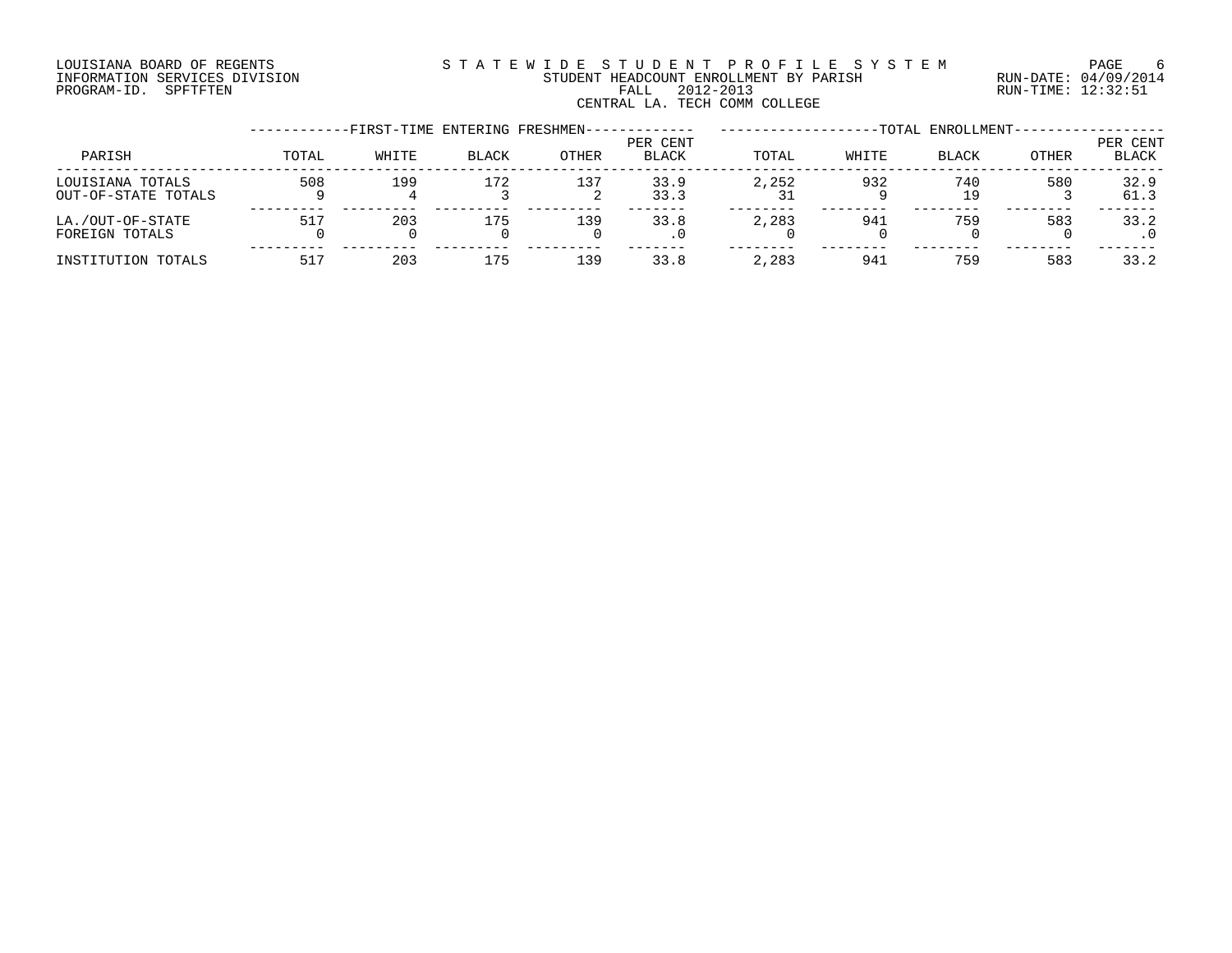#### LOUISIANA BOARD OF REGENTS SOURCLEARIE STA T E W I D E S T U D E N T P R O F I L E S Y S T E M PAGE 7 INFORMATION SERVICES DIVISION STUDENT HEADCOUNT ENROLLMENT BY PARISH RUN-DATE: 04/09/2014 PROGRAM-ID. SPFTFTEN FALL 2012-2013 RUN-TIME: 12:32:51 NORTHWEST LA. TECH. COLLEGE

|                        |          | FIRST-TIME <sup>.</sup> | ENTERING FRESHMEN |              |                          |             | -TOTAL       | ENROLLMEN.     |              |                          |
|------------------------|----------|-------------------------|-------------------|--------------|--------------------------|-------------|--------------|----------------|--------------|--------------------------|
| PARISH                 | TOTAL    | WHITE                   | <b>BLACK</b>      | <b>OTHER</b> | PER CENT<br><b>BLACK</b> | TOTAL       | WHITE        | <b>BLACK</b>   | <b>OTHER</b> | PER CENT<br><b>BLACK</b> |
| ACADIA                 |          | $\Omega$                | $\Omega$          | 0            | . 0                      |             |              |                | 0            | $\cdot$ 0                |
| <b>ASCENSION</b>       |          | $\Omega$                | $\Omega$          | $\mathbf 0$  | $\cdot$ 0                |             |              |                |              | $\boldsymbol{\cdot}$ 0   |
| <b>AVOYELLES</b>       |          |                         |                   | $\Omega$     | 100.0                    |             |              |                |              | 75.0                     |
| <b>BEAUREGARD</b>      |          |                         |                   |              | $\cdot$ 0                |             |              |                |              | $\cdot$ 0                |
| <b>BIENVILLE</b>       | 25       |                         | 15                |              | 60.0                     | 74          | 37           | 34             |              | 45.9                     |
| <b>BOSSIER</b>         | 76       | 52                      | 21                |              | 27.6                     | 393         | 252          | 102            | 39           | 26.0                     |
| CADDO                  | 180      | 57                      | 116               |              | 64.4                     | 601         | 229          | 345            | 27           | 57.4                     |
| CALCASIEU              | 2        | $\mathbf{1}$            | $\mathbf{1}$      |              | 50.0                     | 4           | 2            | $\overline{2}$ | $\Omega$     | 50.0                     |
| CLAIBORNE              | 64       | 20                      | 43                |              | 67.2                     | 164         | 62           | 101            |              | 61.6                     |
| CONCORDIA              | 2        | $\mathbf{1}$            | $\mathbf{1}$      |              | 50.0                     | 3           | $\mathbf{1}$ | $\overline{2}$ | $\Omega$     | 66.7                     |
| DE SOTO                | 43       | 19                      | 22                |              | 51.2                     | 207         | 86           | 111            | 10           | 53.6                     |
| EAST BATON ROUGE       |          | ∩                       |                   |              | $\cdot$ 0                | 3           |              |                | ∩            | 33.3                     |
| <b>GRANT</b>           |          |                         |                   |              | 20.0                     |             |              |                |              | 20.0                     |
| <b>JACKSON</b>         |          |                         |                   |              | 40.0                     |             |              |                |              | 25.0                     |
| <b>JEFFERSON</b>       |          |                         |                   |              | . 0                      |             |              |                |              | $\boldsymbol{\cdot}$ 0   |
| <b>JEFFERSON DAVIS</b> |          |                         |                   |              | . 0                      |             |              |                |              | $\cdot$ 0                |
| LAFAYETTE              |          |                         |                   |              | . 0                      |             |              |                |              | 40.0                     |
| LAFOURCHE              |          |                         |                   |              | . 0                      |             |              |                |              | $\cdot$ 0                |
| LA SALLE               |          |                         |                   |              | . 0                      |             |              |                |              | $\cdot$ 0                |
| LINCOLN                |          |                         |                   |              | 28.6                     | 14          |              |                |              | 42.9                     |
| NATCHITOCHES           | 60       | 17                      |                   |              | 61.7                     | 464         | 148          | 245            | 71           | 52.8                     |
| ORLEANS                |          | ∩                       |                   |              | $\cdot$ 0                | 2           |              |                |              | $\cdot$ 0                |
| OUACHITA               |          |                         |                   |              | 100.0                    |             |              |                |              | 66.7                     |
| RAPIDES                |          |                         |                   |              | $\cdot$ 0                |             |              | $\cap$         |              | $\cdot$ 0                |
| RED RIVER              |          |                         |                   | U            | 33.3                     | 78          | 27           | 50             |              | 64.1                     |
| RICHLAND               |          | ∩                       |                   | $\Omega$     | . 0                      | $\mathbf 1$ | -1           | $\Omega$       | $\Omega$     | $\cdot$ 0                |
| SABINE                 | 54       | 24                      |                   | 21           | 16.7                     | 163         | 81           | 40             | 42           | 24.5                     |
| ST. BERNARD            |          | ∩                       |                   | U            | . 0                      |             |              |                |              | $\cdot$ 0                |
| ST. CHARLES            |          |                         |                   |              | . 0                      |             |              |                |              | $\cdot$ 0                |
| ST. MARTIN             |          |                         |                   |              | . 0                      |             |              |                |              | $\boldsymbol{\cdot}$ 0   |
| UNION                  |          |                         |                   |              | . 0                      |             |              |                |              | 33.3                     |
| VERMILLION             |          |                         |                   |              | . 0                      |             |              |                |              | $\boldsymbol{\cdot}$ 0   |
| VERNON                 |          |                         |                   |              | 50.0                     |             |              |                |              | 33.3                     |
| WASHINGTON             |          |                         |                   |              | . 0                      |             |              |                |              | $\cdot$ 0                |
| WEBSTER                | 81       | 50                      | 30                |              | 37.0                     | 271         | 161          | 106            |              | 39.1                     |
| WEST FELICIANA         |          | ∩                       |                   | O            | 100.0                    |             |              |                |              | $\cdot$ 0                |
| WINN                   |          |                         |                   |              | . 0                      |             |              |                |              | 33.3                     |
| LOUISIANA TOTALS       | 631      | 273                     | 310               | 48           | 49.1                     | 2,507       | 1,131        | 1,170          | 206          | 46.7                     |
| OUT-OF-STATE TOTALS    | 39       | 27                      | 12                | $\mathbf 0$  | 30.8                     | 119         | 70           | 35             | 14           | 29.4                     |
| LA./OUT-OF-STATE       | 670      | 300                     | 322               | 48           | 48.1                     | 2,626       | 1,201        | 1,205          | 220          | 45.9                     |
| FOREIGN TOTALS         | $\Omega$ | 0                       | 0                 | 0            | $\cdot$ 0                | 0           | 0            | 0              | 0            | $\cdot$ 0                |
| INSTITUTION TOTALS     | 670      | 300                     | 322               | 48           | 48.1                     | 2,626       | 1,201        | 1,205          | 220          | 45.9                     |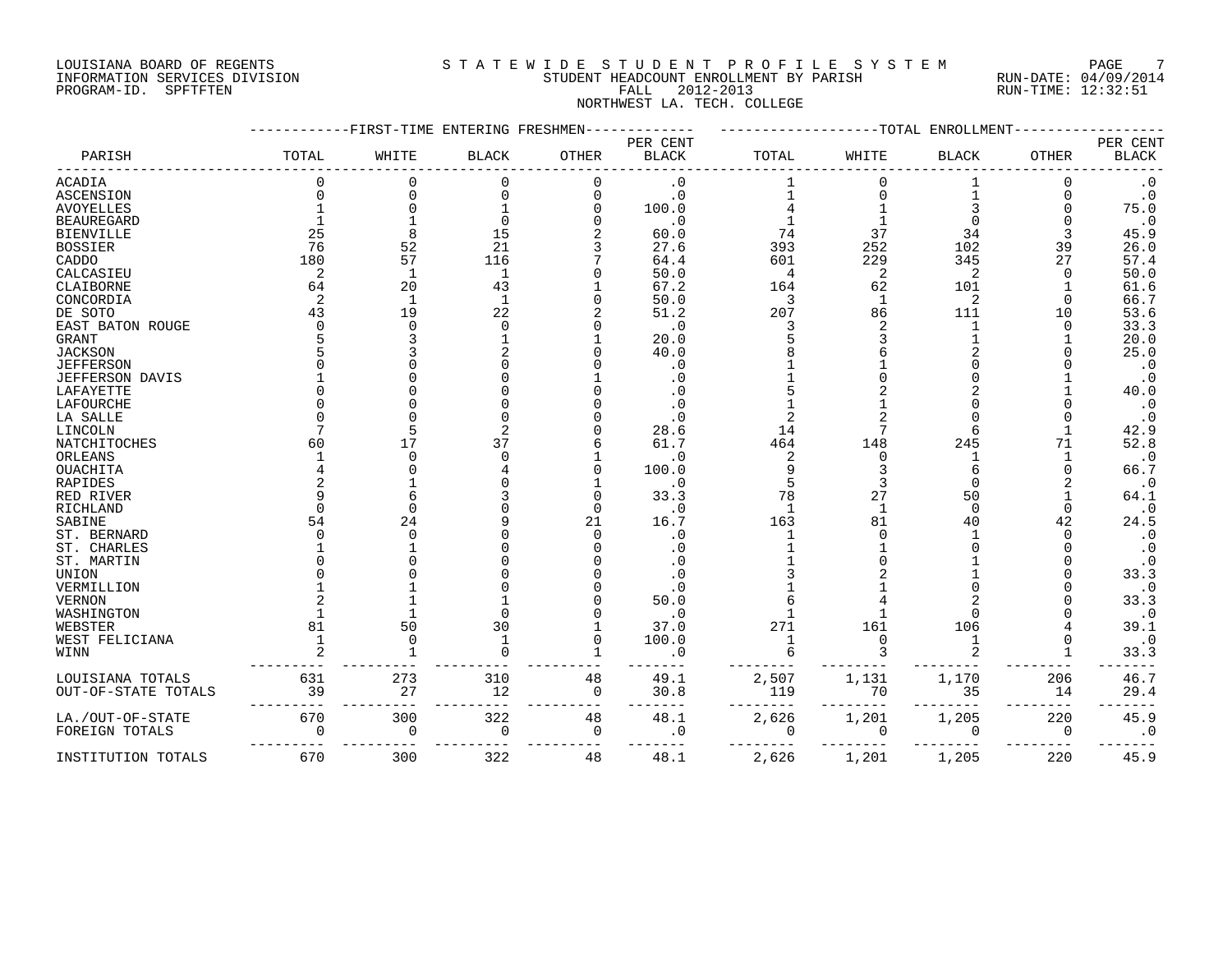#### LOUISIANA BOARD OF REGENTS SOURCLEARIE STA T E W I D E S T U D E N T P R O F I L E S Y S T E M PAGE 8 INFORMATION SERVICES DIVISION STUDENT HEADCOUNT ENROLLMENT BY PARISH RUN-DATE: 04/09/2014 PROGRAM-ID. SPFTFTEN FALL 2012-2013 RUN-TIME: 12:32:51 NORTHSHORE TECH COMM. COLLEGE

|                     |       | -FIRST-TIME ENTERING FRESHMEN |              |              |              |              |       | --TOTAL ENROLLMENT |              |                        |
|---------------------|-------|-------------------------------|--------------|--------------|--------------|--------------|-------|--------------------|--------------|------------------------|
|                     |       |                               |              |              | PER CENT     |              |       |                    |              | PER CENT               |
| PARISH              | TOTAL | WHITE                         | <b>BLACK</b> | <b>OTHER</b> | <b>BLACK</b> | TOTAL        | WHITE | <b>BLACK</b>       | <b>OTHER</b> | $\operatorname{BLACK}$ |
| ACADIA              |       |                               | $\Omega$     | 0            | $\cdot$ 0    |              |       |                    | 0            | $\cdot$ 0              |
| ASCENSION           |       | ∩                             |              |              | 66.7         | 11           |       |                    |              | 18.2                   |
| ASSUMPTION          |       |                               |              |              | 100.0        |              |       |                    |              | $\cdot$ 0              |
| <b>AVOYELLES</b>    |       |                               |              |              | $\cdot$ 0    |              |       |                    | 2            | 20.0                   |
| CALCASIEU           |       |                               |              |              | $\cdot$ 0    | 13           |       |                    | 10           | $\cdot$ 0              |
| CATAHOULA           |       |                               |              |              |              |              |       |                    |              | $\cdot$ 0              |
| EAST BATON ROUGE    | 14    |                               |              |              | 64.3         | 30           | 10    | 15                 |              | 50.0                   |
| EAST FELICIANA      |       |                               |              |              | 85.7         | 22           |       | 18                 |              | 81.8                   |
| <b>IBERVILLE</b>    |       | ∩                             |              |              | 100.0        |              |       | $\overline{2}$     |              | 50.0                   |
| <b>JEFFERSON</b>    | 31    | 23                            |              |              | 12.9         | 152          | 97    | 36                 | 19           | 23.7                   |
| LAFAYETTE           |       | $\Omega$                      |              |              | . 0          |              |       | ∩                  |              | $\cdot$ 0              |
| LAFOURCHE           |       |                               |              |              | $\cdot$ 0    |              |       |                    |              | $\cdot$ 0              |
| LINCOLN             |       |                               |              |              | . 0          |              |       |                    |              | $\cdot$ 0              |
| LIVINGSTON          | 39    | 35                            |              |              | 10.3         | 514          | 164   | 23                 | 327          | $4\,.5$                |
| ORLEANS             | 12    |                               |              |              | 75.0         | 58           | 10    | 46                 |              | 79.3                   |
| OUACHITA            |       |                               |              |              | . 0          |              |       |                    |              | $\cdot$ 0              |
| PLAQUEMINES         |       |                               |              |              | . 0          |              |       |                    |              | $\cdot$ 0              |
| POINTE COUPEE       |       |                               |              |              |              |              |       |                    |              | $\cdot$ 0              |
| RED RIVER           |       |                               |              |              | . 0          |              |       |                    |              | $\boldsymbol{\cdot}$ 0 |
| ST. BERNARD         |       |                               |              |              | 100.0        | 11           | 10    |                    |              | 9.1                    |
| ST. CHARLES         | 12    |                               |              |              | 16.7         | 16           | 11    |                    |              | $18.8\,$               |
| ST. HELENA          | 16    |                               | 14           |              | 87.5         | 85           | 11    | 55                 | 19           | 64.7                   |
| ST. JOHN            |       |                               |              |              | 50.0         | 12           |       |                    |              | 58.3                   |
| ST. LANDRY          |       |                               |              |              | . 0          | 13           |       |                    |              | 15.4                   |
| ST. MARTIN          |       |                               |              |              | . 0          | $\mathbf{1}$ |       | $\Omega$           |              | $\cdot$ 0              |
| ST. TAMMANY         | 85    | 61                            | 16           |              | 18.8         | 730          | 577   | 108                |              | 14.8                   |
| TANGIPAHOA          | 225   | 95                            | 97           | 33           | 43.1         | 653          | 285   | 273                | 95           | 41.8                   |
| TERREBONNE          |       | $\Omega$                      |              | $\Omega$     | 100.0        |              |       | $\overline{2}$     |              | 33.3                   |
| <b>UNION</b>        |       |                               |              |              | 100.0        |              |       |                    |              | $\cdot$ 0              |
|                     | 143   | 60                            | 83           |              | 58.0         | 682          | 360   | 316                |              | 46.3                   |
| WASHINGTON          |       |                               | $\Omega$     |              |              |              |       | O                  |              |                        |
| WEBSTER             |       |                               |              |              | . 0          |              |       |                    |              | $\cdot$ 0              |
| WEST BATON ROUGE    |       |                               |              |              | $\cdot$ 0    |              |       |                    |              | $\cdot$ 0              |
| WEST FELICIANA      |       |                               |              |              |              |              |       |                    |              | 40.0                   |
| LOUISIANA TOTALS    | 603   | 297                           | 255          | 51           | 42.3         | 3,041        | 1,574 | 917                | 550          | 30.2                   |
| OUT-OF-STATE TOTALS | 25    | 10                            | 14           | 1            | 56.0         | 67           | 27    | 39                 | -1           | 58.2                   |
|                     |       |                               |              |              |              |              |       |                    |              |                        |
| LA./OUT-OF-STATE    | 628   | 307                           | 269          | 52           | 42.8         | 3,108        | 1,601 | 956                | 551          | 30.8                   |
| FOREIGN TOTALS      |       | $\mathbf{1}$                  | $\Omega$     | 1            | . 0          |              |       | ∩                  | 2            | $\cdot$ 0              |
|                     |       |                               |              |              |              |              |       |                    |              |                        |
| INSTITUTION TOTALS  | 630   | 308                           | 269          | 53           | 42.7         | 3,111        | 1,602 | 956                | 553          | 30.7                   |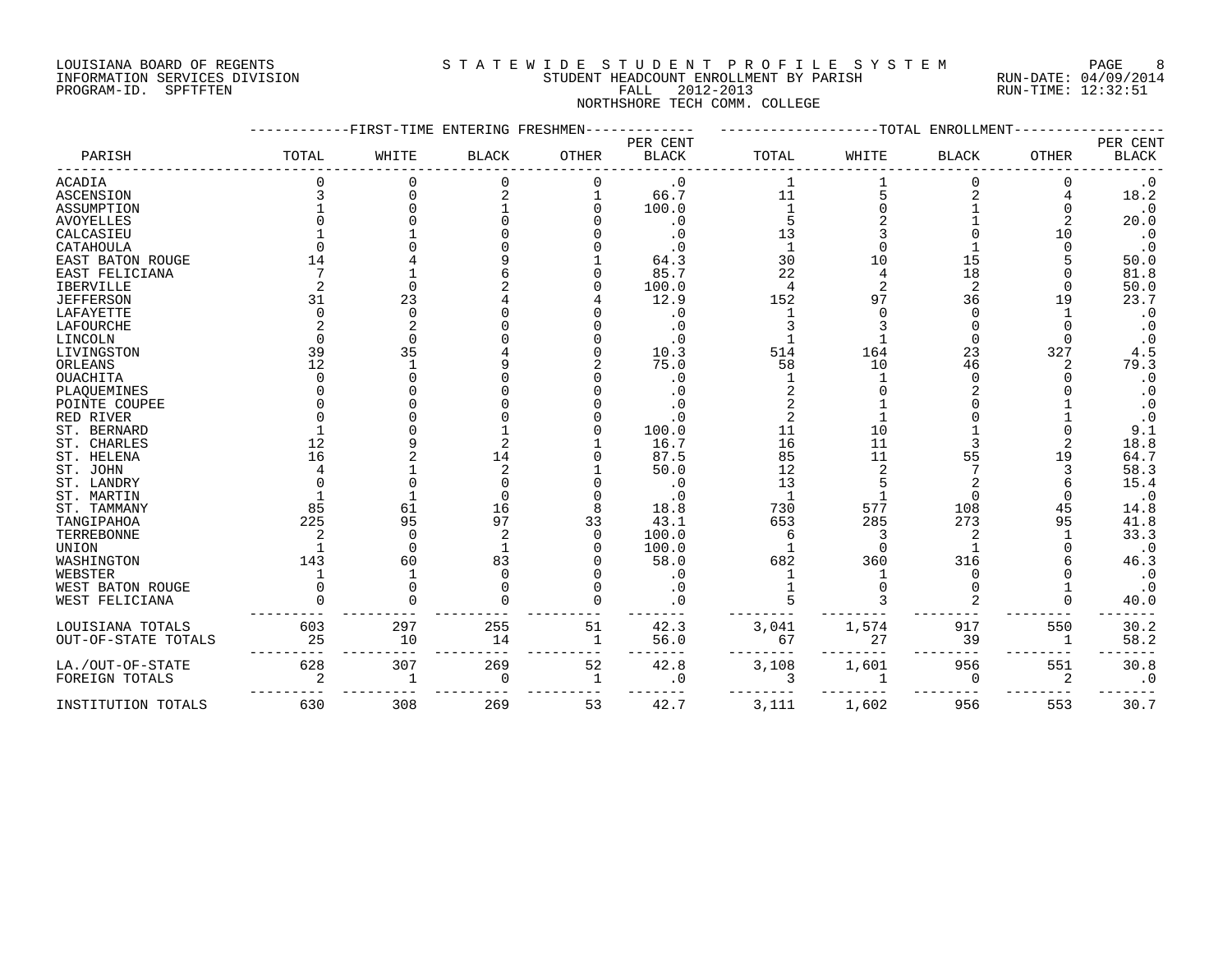#### LOUISIANA BOARD OF REGENTS SOURCLEARIE WIDE STUDENT PROFILE SYSTEM PAGE 9 INFORMATION SERVICES DIVISION STUDENT HEADCOUNT ENROLLMENT BY PARISH RUN-DATE: 04/09/2014 PROGRAM-ID. SPFTFTEN FALL 2012-2013 RUN-TIME: 12:32:51 GRAMBLING STATE UNIVERSITY

|                        |                      | -------FIRST-TIME ENTERING FRESHMEN- |                      |                | -----------        | -------------------TOTAL ENROLLMENT- |                      |                |               |                        |
|------------------------|----------------------|--------------------------------------|----------------------|----------------|--------------------|--------------------------------------|----------------------|----------------|---------------|------------------------|
|                        |                      |                                      |                      |                | PER CENT           |                                      |                      |                |               | PER CENT               |
| PARISH                 | TOTAL                | WHITE                                | <b>BLACK</b>         | OTHER          | <b>BLACK</b>       | TOTAL                                | WHITE                | <b>BLACK</b>   | OTHER         | $\operatorname{BLACK}$ |
| <b>ACADIA</b>          | $\mathbf{1}$         | 0                                    | 1                    | $\mathbf 0$    | 100.0              | 5                                    | $\mathbf 0$          | 5              | $\mathbf 0$   | $\boldsymbol{\cdot}$ 0 |
| ALLEN                  | 3                    | $\mathbf 0$                          | 3                    | $\Omega$       | 100.0              | 7                                    | $\Omega$             | 7              | $\Omega$      | $\boldsymbol{\cdot}$ 0 |
| ASCENSION              | $\mathbf 0$          | $\Omega$                             | $\mathbf 0$          | $\overline{0}$ | $\cdot$ 0          | 7                                    | $\Omega$             | $\overline{7}$ | 0             | $\boldsymbol{\cdot}$ 0 |
| ASSUMPTION             | $\Omega$             | $\Omega$                             | $\Omega$             | $\Omega$       | $\cdot$ 0          | 3                                    | $\Omega$             | 3              | $\Omega$      | $\cdot$ 0              |
| <b>AVOYELLES</b>       | 6                    |                                      | 5                    |                | 83.3               | 13                                   |                      | 11             |               | $\cdot$ 0              |
| <b>BEAUREGARD</b>      | 2                    | $\cap$                               | 2                    | $\Omega$       | 100.0              | 6                                    |                      | 6              | U             | $\cdot$ 0              |
| <b>BIENVILLE</b>       | 17                   | $\cap$                               | 16                   | 1              | 94.1               | 113                                  |                      | 106            |               | $\cdot$ 0              |
| <b>BOSSIER</b>         | 1                    | $\cap$                               | $\mathbf{1}$         | $\Omega$       | 100.0              | 41                                   |                      | 34             | 3             | 82.9                   |
| CADDO                  | 61                   | ∩                                    | 60                   | $\mathbf{1}$   | 98.4               | 420                                  |                      | 390            | 26            | 92.9                   |
| CALCASIEU              | 6                    |                                      | 6                    | $\Omega$       | 100.0              | 32                                   |                      | 32             | 0             | $\cdot$ 0              |
| CALDWELL               | U                    |                                      |                      | $\Omega$       | . 0                | 3                                    |                      | 2              | $\Omega$      | 66.7                   |
| CAMERON                |                      |                                      |                      | $\Omega$       | 100.0              | $\mathbf{1}$                         | $\Omega$             | 1              | O             | $\cdot$ 0              |
| CATAHOULA              | $\Omega$             |                                      |                      | n              | $\cdot$ 0          | 7                                    |                      | 7              | ∩             | $\cdot$ 0              |
| CLAIBORNE              | q                    |                                      |                      | ∩              | 100.0              | 78                                   |                      | 68             |               | 87.2                   |
| CONCORDIA              |                      |                                      |                      | ∩              | 100.0              | 41                                   |                      | 39             |               | $\cdot$ 0              |
| DE SOTO                | 3                    |                                      | 3                    | n              | 100.0              | 30                                   | $\cap$               | 27             | 3             | $\cdot$ 0              |
| EAST BATON ROUGE       | 20                   | C                                    | 20                   | $\Omega$       | 100.0              | 57                                   | $\Omega$             | 57             |               | $\boldsymbol{\cdot}$ 0 |
| EAST CARROLL           | 8                    |                                      | 8                    | n              | 100.0              | 52                                   |                      | 51             |               | $\cdot$ 0              |
| EAST FELICIANA         | $\mathbf 0$          | C                                    |                      | ∩              | $\cdot$ 0          | $\overline{4}$                       |                      | 4              |               | $\cdot$ 0              |
| EVANGELINE             | $\overline{2}$       |                                      |                      |                | 50.0               | 7                                    |                      | 6              |               | $\cdot$ 0              |
| FRANKLIN               | 5                    |                                      |                      | $\Omega$       | 100.0              | 35                                   |                      | 33             |               | 94.3                   |
| GRANT                  |                      |                                      |                      | $\Omega$       | 100.0              | 3                                    | $\Omega$             | 3              | $\Omega$      | $\cdot$ 0              |
| IBERIA                 |                      |                                      |                      | $\Omega$       | 75.0               | 20                                   |                      | 18             |               | 90.0                   |
| IBERVILLE              |                      |                                      |                      | $\Omega$       | 100.0              | 16                                   | 1                    | 15             | 0             | 93.8                   |
| <b>JACKSON</b>         | 8                    |                                      |                      |                | 87.5               | 174                                  | 39                   | 125            | 10            | 71.8                   |
| <b>JEFFERSON</b>       | 3                    |                                      |                      | $\Omega$       | 100.0              | 37                                   | $\Omega$             | 35             | 2             | $\cdot$ 0              |
| <b>JEFFERSON DAVIS</b> | 4                    |                                      |                      | $\Omega$       | 100.0              | $7\phantom{.0}$                      | $\Omega$             | 7              | $\Omega$      | $\cdot$ 0              |
| LAFAYETTE              | 5                    |                                      |                      | ∩              | 100.0              | 31                                   | $\Omega$             | 31             | $\Omega$      | $\cdot$ 0              |
| LAFOURCHE              | $\Omega$             |                                      | $\Omega$             |                | $\cdot$ 0          | 3                                    | $\Omega$             | 3              | $\Omega$      | $\cdot$ 0              |
| LA SALLE               | $\Omega$             | $\cap$                               | $\Omega$             |                | $\cdot$ 0          | $\overline{2}$                       | $\Omega$             | $\overline{2}$ | $\Omega$      | $\cdot$ 0              |
| LINCOLN                | 77                   |                                      | 74                   | 2              | 96.1               | 805                                  | 27                   | 729            | 49            | 90.6                   |
| LIVINGSTON             | 1                    | $\Omega$                             | $\mathbf{1}$         | $\Omega$       | 100.0              | $\mathbf{1}$                         | $\Omega$             | $\mathbf{1}$   | 0             | $\cdot$ 0              |
| MADISON                | 27                   | $\Omega$                             | 27                   | $\Omega$       | 100.0              | 93                                   | $\Omega$             | 91             | 2             | $\cdot$ 0              |
| MOREHOUSE              | 11                   | $\cap$                               | 11                   | $\Omega$       | 100.0              | 91                                   | 3                    | 86             | 2             | 94.5                   |
| NATCHITOCHES           | 2                    | $\Omega$                             | 2                    | $\Omega$       | 100.0              | 16                                   | $\Omega$             | 15             |               | $\cdot$ 0              |
| ORLEANS                | 28                   | C<br>$\Omega$                        | 28                   | $\Omega$       | 100.0              | 100                                  | $\Omega$             | 97             | 3             | $\cdot$ 0              |
| OUACHITA               | 62                   |                                      | 60                   | 2              | 96.8               | 447                                  | 21                   | 395            | 31            | 88.4                   |
| PLAQUEMINES            | $\Omega$<br>$\Omega$ | $\cap$                               | $\Omega$<br>$\Omega$ | $\cap$         | $\cdot$ 0          | 6<br>3                               | $\Omega$<br>$\Omega$ | 6<br>3         | 0<br>$\Omega$ | $\cdot$ 0<br>$\cdot$ 0 |
| POINTE COUPEE          | 17                   | C                                    | 16                   |                | $\cdot$ 0<br>94.1  | 78                                   |                      | 72             | 5             | 92.3                   |
| RAPIDES                | $\Omega$             |                                      |                      | $\cap$         |                    | $\overline{4}$                       | $\Omega$             | 4              | $\Omega$      | $\cdot$ 0              |
| RED RIVER<br>RICHLAND  | ζ                    |                                      |                      | ∩              | $\cdot$ 0<br>100.0 | 38                                   | 3                    | 34             |               | 89.5                   |
| SABINE                 |                      |                                      |                      | ∩              | 100.0              | 8                                    | $\cap$               | $\mathsf{R}$   |               | $\cdot$ 0              |
| ST. BERNARD            |                      |                                      |                      | $\Omega$       | 100.0              | 3                                    |                      | 3              |               | $\boldsymbol{\cdot}$ 0 |
| ST. CHARLES            |                      |                                      |                      | ∩              | 100.0              | 8                                    |                      |                |               | $\cdot$ 0              |
| ST. HELENA             |                      |                                      |                      |                | 100.0              |                                      |                      |                |               | $\cdot$ 0              |
| ST. JAMES              |                      |                                      |                      |                | 100.0              | 4                                    |                      |                |               | $\cdot$ 0              |
| ST. JOHN               |                      |                                      |                      |                | 100.0              | 19                                   |                      | 19             |               | $\cdot$ 0              |
| ST. LANDRY             | 2                    |                                      |                      | $\cap$         | 100.0              | 20                                   |                      | 19             |               | $\cdot$ 0              |
| ST. MARTIN             | $\mathbf{1}$         | $\cap$                               |                      | $\Omega$       | 100.0              | $\overline{4}$                       | $\cap$               | $\Delta$       | $\Omega$      | $\overline{0}$         |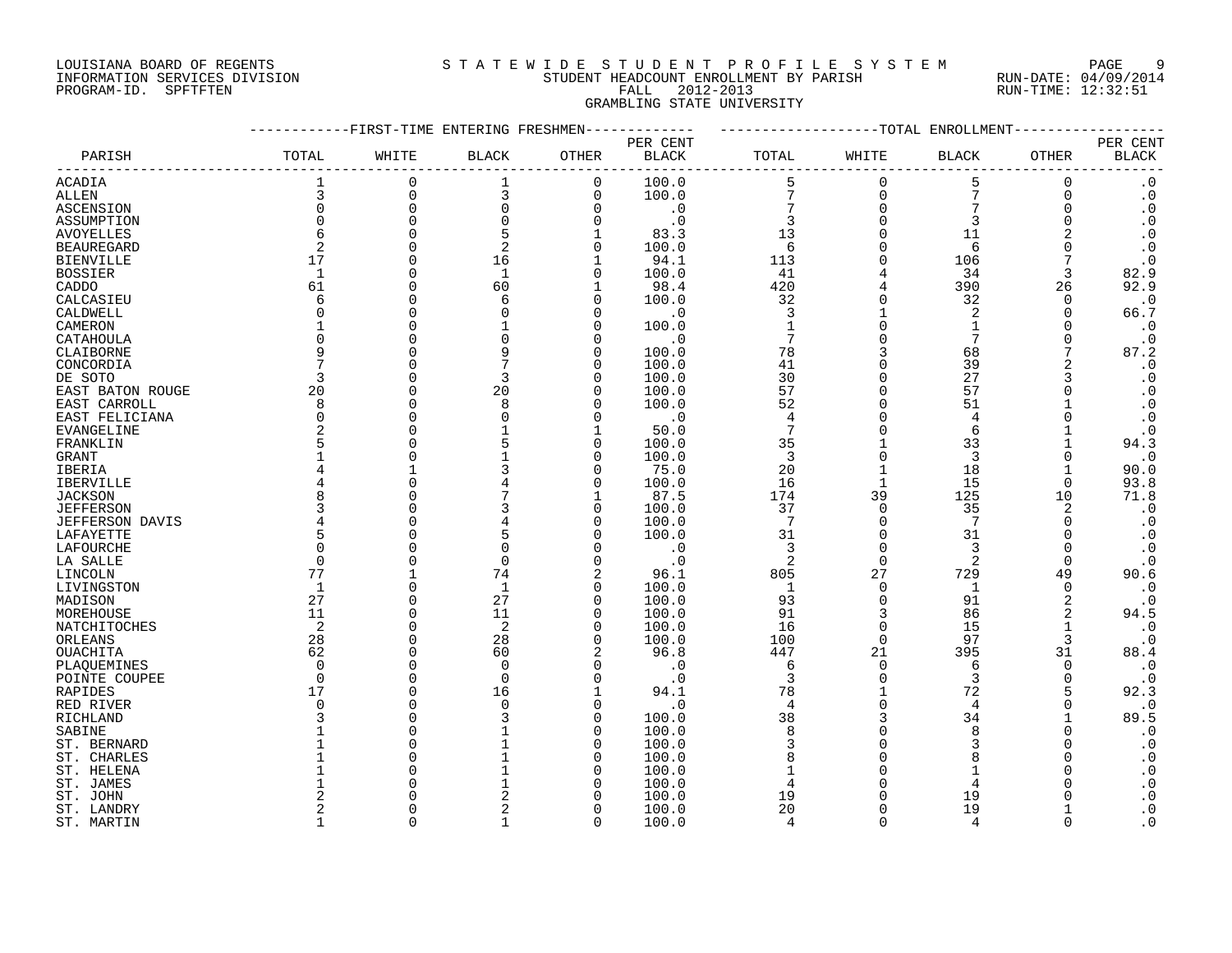#### LOUISIANA BOARD OF REGENTS S T A T E W I D E S T U D E N T P R O F I L E S Y S T E M PAGE 10 INFORMATION SERVICES DIVISION STUDENT HEADCOUNT ENROLLMENT BY PARISH RUN-DATE: 04/09/2014 PROGRAM-ID. SPFTFTEN FALL 2012-2013 RUN-TIME: 12:32:51 GRAMBLING STATE UNIVERSITY

|                     |       | -FIRST-TIME ENTERING FRESHMEN- |              |       |                   |       |       | -TOTAL ENROLLMENT- |              |                   |
|---------------------|-------|--------------------------------|--------------|-------|-------------------|-------|-------|--------------------|--------------|-------------------|
| PARISH              | TOTAL | WHITE                          | <b>BLACK</b> | OTHER | PER CENT<br>BLACK | TOTAL | WHITE | <b>BLACK</b>       | <b>OTHER</b> | PER CENT<br>BLACK |
| ST. MARY            |       |                                |              |       | 100.0             | 13    |       | 13                 |              | $\cdot$ 0         |
| ST. TAMMANY         |       |                                |              |       | 100.0             | 14    |       | 14                 |              | . 0               |
| TANGIPAHOA          |       |                                |              |       | 100.0             | 18    |       | 18                 |              |                   |
| TENSAS              |       |                                |              |       | 100.0             | 19    |       |                    |              |                   |
| TERREBONNE          |       |                                |              |       | 100.0             | 11    |       | 11                 |              |                   |
| UNION               |       |                                |              |       | 87.5              | 67    |       | 62                 |              | 92.5              |
| VERMILLION          |       |                                |              |       |                   |       |       |                    |              |                   |
| VERNON              |       |                                |              |       | 100.0             | 10    |       | 10                 |              |                   |
| WASHINGTON          |       |                                |              |       | 100.0             | 26    |       | 26                 |              |                   |
| WEBSTER             |       |                                |              |       | 100.0             | 108   |       | 91                 |              | 84.3              |
| WEST BATON ROUGE    |       |                                |              |       |                   |       |       |                    |              |                   |
| WEST CARROLL        |       |                                |              |       |                   |       |       |                    |              |                   |
| WEST FELICIANA      |       |                                |              |       | 100.0             |       |       |                    |              |                   |
| WINN                |       |                                |              |       | 50.0              | 22    |       |                    |              | 77.3              |
| LOUISIANA TOTALS    | 467   |                                | 453          | 11    | 97.0              | 3,327 | 119   | 3,026              | 182          | 91.0              |
| OUT-OF-STATE TOTALS | 275   |                                | 259          | 14    | 94.2              | 1,645 | 18    | 1,527              | 100          | 92.8              |
| LA./OUT-OF-STATE    | 742   |                                | 712          | 25    | 96.0              | 4,972 | 137   | 4,553              | 282          | 91.6              |
| FOREIGN TOTALS      | 14    |                                |              | 14    | $\cdot$ 0         | 305   |       |                    | 305          | $\cdot$ 0         |
| INSTITUTION TOTALS  | 756   |                                | 712          | 39    | 94.2              | 5,277 | 137   | 4,553              | 587          | 86.3              |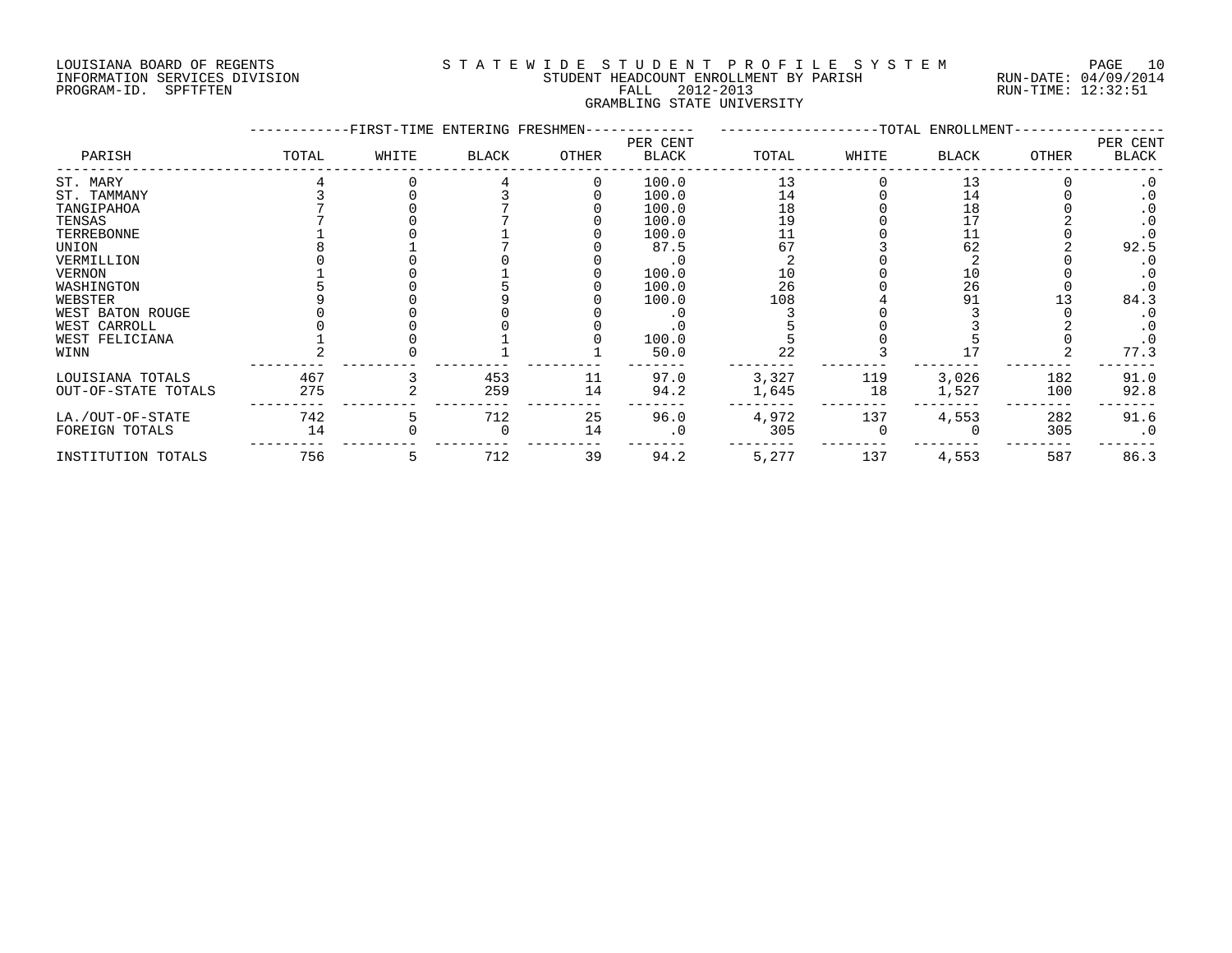#### LOUISIANA BOARD OF REGENTS S T A T E W I D E S T U D E N T P R O F I L E S Y S T E M PAGE 11 INFORMATION SERVICES DIVISION STUDENT HEADCOUNT ENROLLMENT BY PARISH RUN-DATE: 04/09/2014 PROGRAM-ID. SPFTFTEN FALL 2012-2013 RUN-TIME: 12:32:51 LOUISIANA TECH UNIVERSITY

|                   |                | ---------FIRST-TIME ENTERING FRESHMEN- |              |                | -----------  | -------------------TOTAL ENROLLMENT- |                |                |                |           |
|-------------------|----------------|----------------------------------------|--------------|----------------|--------------|--------------------------------------|----------------|----------------|----------------|-----------|
|                   |                |                                        |              |                | PER CENT     |                                      |                |                |                | PER CENT  |
| PARISH            | TOTAL          | WHITE                                  | <b>BLACK</b> | OTHER          | <b>BLACK</b> | TOTAL                                | WHITE          | <b>BLACK</b>   | OTHER          | BLACK     |
| <b>ACADIA</b>     | 2              | 2                                      | $\mathbf 0$  | $\mathbf 0$    | $\cdot$ 0    | 33                                   | 27             | 2              | 4              | $6.1$     |
| ALLEN             | 5              | $\overline{4}$                         | $\mathbf 0$  | $\mathbf 1$    | $\cdot$ 0    | 17                                   | 16             | $\Omega$       | 1              | $\cdot$ 0 |
| ASCENSION         | 17             | 12                                     | 2            | 3              | 11.8         | 65                                   | 50             | 8              | 7              | 12.3      |
| ASSUMPTION        | 2              | $\mathbf{1}$                           | 1            | $\mathbf 0$    | 50.0         | 6                                    | 3              | 3              | 0              | 50.0      |
| <b>AVOYELLES</b>  | 5              | 5                                      | $\mathbf 0$  | $\Omega$       | $\cdot$ 0    | 50                                   | 46             |                | 3              | 2.0       |
| <b>BEAUREGARD</b> | 2              | $\overline{2}$                         | 0            | $\mathbf 0$    | $\cdot$ 0    | 38                                   | 25             | 6              | 7              | 15.8      |
| <b>BIENVILLE</b>  | 8              | 6                                      | $\mathbf{1}$ | $\mathbf{1}$   | 12.5         | 115                                  | 90             | 14             | 11             | 12.2      |
| <b>BOSSIER</b>    | 98             | 63                                     | 16           | 19             | 16.3         | 850                                  | 590            | 120            | 140            | 14.1      |
| CADDO             | 180            | 118                                    | 43           | 19             | 23.9         | 1,248                                | 727            | 358            | 163            | 28.7      |
| CALCASIEU         | 16             | 13                                     | 2            | 1              | 12.5         | 146                                  | 127            | 15             | 4              | 10.3      |
| CALDWELL          | 4              | 3                                      | 1            | 0              | 25.0         | 85                                   | 71             | 7              | 7              | 8.2       |
| CATAHOULA         | 2              | $\overline{2}$                         | 0            | $\Omega$       | $\cdot$ 0    | 19                                   | 14             | 4              | 1              | 21.1      |
| CLAIBORNE         | 14             | 11                                     | 2            | 1              | 14.3         | 134                                  | 88             | 34             | 12             | 25.4      |
| CONCORDIA         | 8              | 7                                      | $\Omega$     | 1              | $\cdot$ 0    | 49                                   | 39             | 6              | 4              | 12.2      |
| DE SOTO           | 3              | 2                                      |              | $\Omega$       | 33.3         | 57                                   | 39             | 11             | 7              | 19.3      |
| EAST BATON ROUGE  | 54             | 35                                     |              | 12             | 13.0         | 304                                  | 186            | 86             | 32             | 28.3      |
| EAST CARROLL      | 4              | $\overline{4}$                         | $\Omega$     | $\mathbf 0$    | $\cdot$ 0    | 12                                   | 10             | 1              | 1              | 8.3       |
| EAST FELICIANA    | 2              | $\overline{2}$                         |              | $\Omega$       | $\cdot$ 0    | 11                                   | 7              |                | 0              | 36.4      |
| EVANGELINE        | 3              | 3                                      | 0            | $\Omega$       | $\cdot$ 0    | 18                                   | 13             |                | 4              | 5.6       |
| FRANKLIN          | 10             | 6                                      |              |                | 20.0         | 73                                   | 59             |                |                | 9.6       |
| GRANT             | 8              | 7                                      |              | $\mathbf{1}$   | $\cdot$ 0    | 47                                   | 36             | $\overline{4}$ |                | 8.5       |
| IBERIA            | 2              | $\Omega$                               |              | $\mathbf{1}$   | 50.0         | 62                                   | 45             | 14             | 3              | 22.6      |
| IBERVILLE         | $\Omega$       | $\Omega$                               |              | $\Omega$       | $\cdot$ 0    | 15                                   | 5              | 8              | $\overline{2}$ | 53.3      |
| JACKSON           | 30             | 20                                     |              | 8              | 6.7          | 224                                  | 170            | 26             | 28             | 11.6      |
| <b>JEFFERSON</b>  | 28             | 15                                     |              | 6              | 25.0         | 105                                  | 48             | 30             | 27             | 28.6      |
| JEFFERSON DAVIS   | $\overline{3}$ | $\mathbf{1}$                           |              | $\mathbf 1$    | 33.3         | 28                                   | 19             | 5              | 4              | 17.9      |
| LAFAYETTE         | 15             | 13                                     |              | 1              | 6.7          | 54                                   | 49             | $\overline{2}$ | 3              | 3.7       |
| LAFOURCHE         | 12             | 10                                     |              | $\mathbf 1$    | 8.3          | 137                                  | 90             | 20             | 27             | 14.6      |
| LA SALLE          | 3              | $\overline{2}$                         |              | $\Omega$       | 33.3         | 30                                   | 21             | 3              | 6              | 10.0      |
| LINCOLN           | 110            | 85                                     | 6            | 19             | 5.5          | 1,696                                | 1,210          | 160            | 326            | 9.4       |
| LIVINGSTON        | 6              | 6                                      | 0            | $\mathbf 0$    | $\cdot$ 0    | 226                                  | 198            | 9              | 19             | 4.0       |
| MADISON           | 7              | $\mathbf{1}$                           | 4            | 2              | 57.1         | 42                                   | 24             | 11             | 7              | 26.2      |
| MOREHOUSE         | 18             |                                        | 8            | 6              | 44.4         | 148                                  | 80             | 43             | 25             | 29.1      |
| NATCHITOCHES      | 5              | 4                                      | $\mathbf 0$  | 1              | $\cdot$ 0    | 74                                   | 59             | 8              | 7              | 10.8      |
| ORLEANS           | $\overline{2}$ | $\overline{a}$                         | $\Omega$     | $\Omega$       | $\cdot$ 0    | 49                                   | 14             | 28             | 7              | 57.1      |
| OUACHITA          | 147            | 114                                    | 24           | 9              | 16.3         | 1,094                                | 861            | 115            | 118            | 10.5      |
| PLAQUEMINES       | 2              | $\mathbf{1}$                           | $\mathbf 0$  | 1              | $\cdot$ 0    | 17                                   | 12             | 4              | 1              | 23.5      |
| POINTE COUPEE     | $\overline{0}$ | $\overline{0}$                         | $\Omega$     | $\Omega$       | . 0          | 24                                   | 11             | 9              | 4              | 37.5      |
| RAPIDES           | 48             | 38                                     |              | 6              | 8.3          | 441                                  | 345            | 32             | 64             | 7.3       |
| RED RIVER         | 2              | $\mathbf{1}$                           |              | $\Omega$       | 50.0         | 29                                   | 21             | 7              | 1              | 24.1      |
| RICHLAND          | 16             | 13                                     |              |                | 12.5         | 150                                  | 113            | 20             | 17             | 13.3      |
| SABINE            | 2              | $\mathbf{1}$                           |              | $\Omega$       | 50.0         | 63                                   | 49             | 5              | 9              | 7.9       |
| ST. BERNARD       | 2              |                                        | $\Omega$     |                | $\cdot$ 0    | 6                                    | $\overline{4}$ |                | $\mathbf{1}$   | 16.7      |
| ST. CHARLES       | 6              |                                        |              | $\overline{2}$ | . 0          | 62                                   | 45             | 6              | 11             | 9.7       |
| ST. HELENA        | $\Omega$       |                                        |              | $\Omega$       | . 0          | 2                                    | 1              |                | 0              | 50.0      |
| ST. JAMES         | ζ              |                                        |              |                | . 0          | 15                                   | 9              | 3              | 3              | 20.0      |
| ST. JOHN          | U              |                                        |              |                | . 0          | 26                                   | 12             | 12             | 2              | 46.2      |
| ST. LANDRY        | Б              |                                        |              |                | . 0          | 36                                   | 30             | 2              | 4              | 5.6       |
| ST. MARTIN        |                | $\cap$                                 |              | $\Omega$       | 100.0        | 45                                   | 28             | 5              | 12             | 11.1      |
| ST. MARY          | $\Delta$       | $\cap$                                 |              | $\Omega$       | 100.0        | 20                                   | 11             | $\mathsf{R}$   | $\mathbf{1}$   | 40.0      |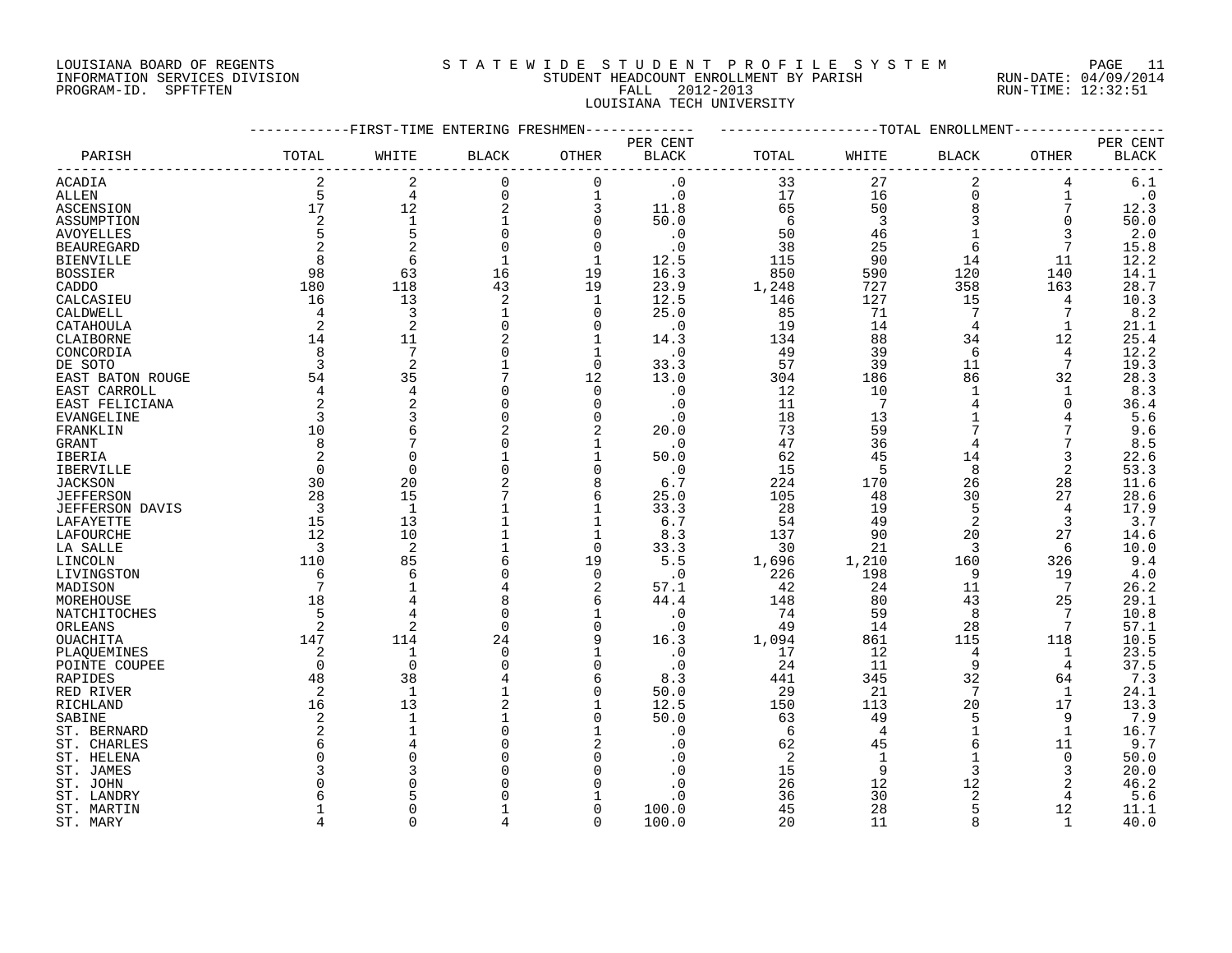#### LOUISIANA BOARD OF REGENTS S T A T E W I D E S T U D E N T P R O F I L E S Y S T E M PAGE 12 INFORMATION SERVICES DIVISION STUDENT HEADCOUNT ENROLLMENT BY PARISH RUN-DATE: 04/09/2014 PROGRAM-ID. SPFTFTEN FALL 2012-2013 RUN-TIME: 12:32:51 LOUISIANA TECH UNIVERSITY

|                     |       | -FIRST-TIME ENTERING FRESHMEN- |              |       |                   |        |       | -TOTAL ENROLLMENT- |       |                   |
|---------------------|-------|--------------------------------|--------------|-------|-------------------|--------|-------|--------------------|-------|-------------------|
| PARISH              | TOTAL | WHITE                          | <b>BLACK</b> | OTHER | PER CENT<br>BLACK | TOTAL  | WHITE | <b>BLACK</b>       | OTHER | PER CENT<br>BLACK |
| ST. TAMMANY         | 28    | 22                             |              |       | $\cdot$ 0         | 234    | 185   |                    | 44    | 2.1               |
| TANGIPAHOA          |       |                                |              |       | 9.1               | 78     | 55    |                    |       | 19.2              |
| TENSAS              |       |                                |              |       |                   | 10     |       |                    |       | 10.0              |
| TERREBONNE          |       |                                |              |       |                   | 39     | 29    |                    |       | 12.8              |
| UNION               | 38    | 36                             |              |       | 2.6               | 232    | 199   |                    |       | 7.3               |
| VERMILLION          |       |                                |              |       |                   |        |       |                    |       | $\cdot$ 0         |
| <b>VERNON</b>       |       |                                |              |       | 40.0              | 53     | 39    |                    |       | 15.1              |
| WASHINGTON          |       |                                |              |       | $\cdot$ 0         | 29     | 27    |                    |       | 3.4               |
| WEBSTER             | 28    | 25                             |              |       | 3.6               | 330    | 265   | 37                 | 28    | 11.2              |
| WEST BATON ROUGE    |       |                                |              |       |                   | 15     |       |                    |       | 40.0              |
| WEST CARROLL        |       |                                |              |       | 7.1               | 33     | 26    |                    |       | 12.1              |
| WEST FELICIANA      |       |                                |              |       |                   | 23     | 20    |                    |       | $\cdot$ 0         |
| WINN                |       |                                |              |       |                   | 76     | 62    |                    |       | 7.9               |
| LOUISIANA TOTALS    | 1,090 | 786                            | 155          | 149   | 14.2              | 9,456  | 6,776 | 1,394              | 1,286 | 14.7              |
| OUT-OF-STATE TOTALS | 185   | 141                            | 21           | 23    | 11.4              | 1,168  | 807   | 157                | 204   | 13.4              |
| LA./OUT-OF-STATE    | 1,275 | 927                            | 176          | 172   | 13.8              | 10,624 | 7,583 | 1,551              | 1,490 | 14.6              |
| FOREIGN TOTALS      | 31    |                                |              | 31    | $\cdot$ 0         | 680    |       |                    | 680   | $\cdot$ 0         |
| INSTITUTION TOTALS  | 1,306 | 927                            | 176          | 203   | 13.5              | 11,304 | 7,583 | 1,551              | 2,170 | 13.7              |
|                     |       |                                |              |       |                   |        |       |                    |       |                   |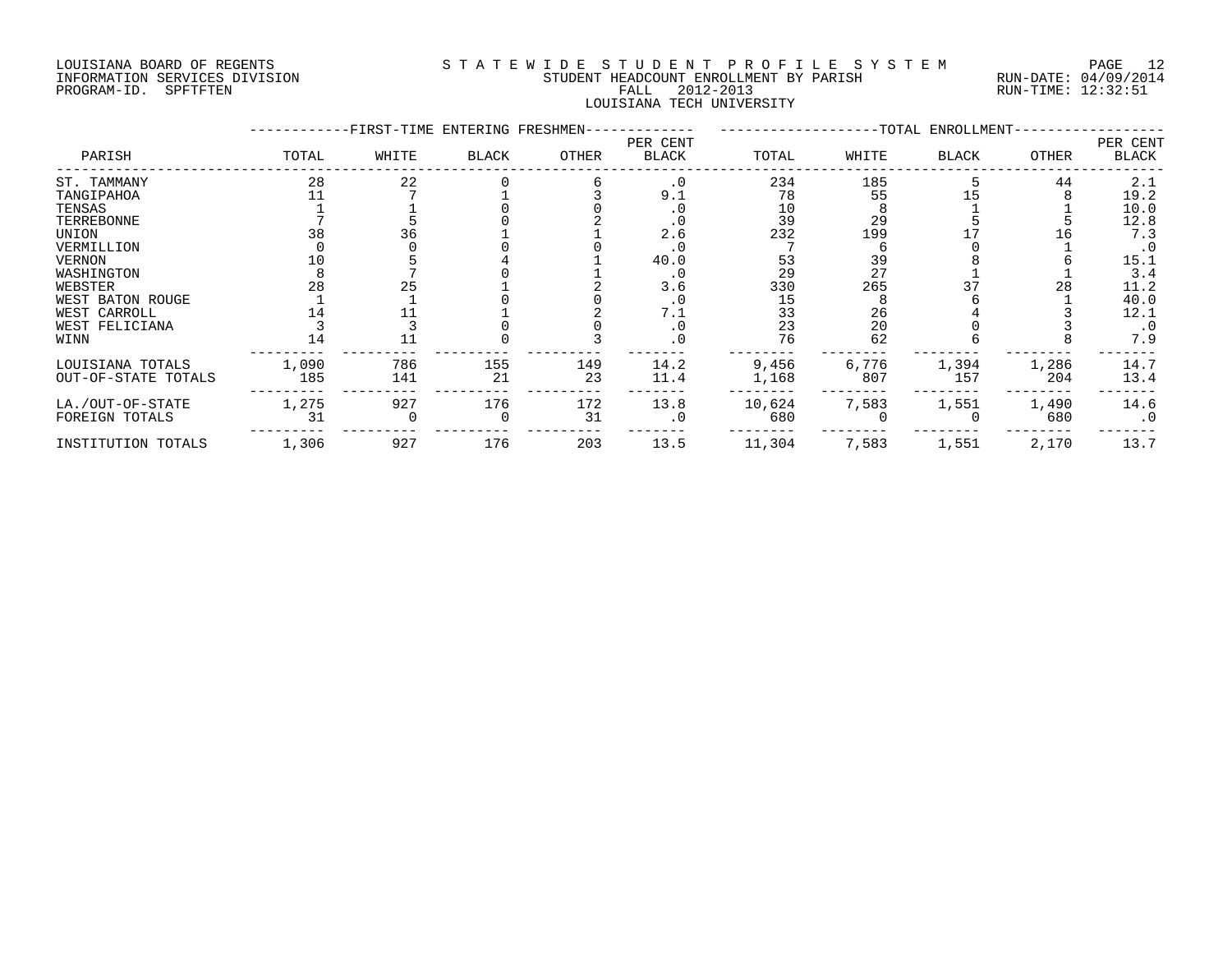#### LOUISIANA BOARD OF REGENTS S T A T E W I D E S T U D E N T P R O F I L E S Y S T E M PAGE 13 INFORMATION SERVICES DIVISION STUDENT HEADCOUNT ENROLLMENT BY PARISH RUN-DATE: 04/09/2014 PROGRAM-ID. SPFTFTEN FALL 2012-2013 RUN-TIME: 12:32:51 MCNEESE STATE UNIVERSITY

|                   |                | -FIRST-TIME ENTERING FRESHMEN- |              |                |                        |                         | ------------TOTAL ENROLLMENT |                 |              |              |
|-------------------|----------------|--------------------------------|--------------|----------------|------------------------|-------------------------|------------------------------|-----------------|--------------|--------------|
|                   |                |                                |              |                | PER CENT               |                         |                              |                 |              | PER CENT     |
| PARISH            | TOTAL          | WHITE                          | <b>BLACK</b> | OTHER          | $\operatorname{BLACK}$ | TOTAL                   | WHITE                        | BLACK           | OTHER        | <b>BLACK</b> |
| <b>ACADIA</b>     | 38             | 36                             | 2            | $\mathbf 0$    | 5.3                    | 249                     | 217                          | 29              | 3            | 11.6         |
| <b>ALLEN</b>      | 34             | 28                             | 4            | $\overline{2}$ | 11.8                   | 322                     | 267                          | 35              | 20           | 10.9         |
| ASCENSION         | 4              | $\mathbf{1}$                   | 2            | $\mathbf 1$    | 50.0                   | 16                      | $7\phantom{.0}$              | $7\phantom{.0}$ | 2            | 43.8         |
| ASSUMPTION        | $\mathbf 0$    | $\mathbf 0$                    | 0            | $\mathbf 0$    | $\cdot$ 0              | $\overline{4}$          | 1                            | 3               | 0            | 75.0         |
| <b>AVOYELLES</b>  | 3              | $\overline{2}$                 |              | $\Omega$       | 33.3                   | 8                       |                              | $\overline{2}$  |              | 25.0         |
| <b>BEAUREGARD</b> | 95             | 85                             | 8            | 2              | 8.4                    | 511                     | 436                          | 44              | 31           | 8.6          |
| <b>BIENVILLE</b>  | $\Omega$       | $\Omega$                       | $\Omega$     | $\Omega$       | $\cdot$ 0              | $\mathbf{1}$            | 1                            | $\Omega$        | $\Omega$     | $\cdot$ 0    |
|                   | 7              | 5                              | 2            | $\Omega$       | 28.6                   | 19                      | 10                           | 8               | $\mathbf{1}$ | 42.1         |
| <b>BOSSIER</b>    | 6              | $\overline{2}$                 |              | 0              | 66.7                   | 29                      | 11                           | 18              | 0            | 62.1         |
| CADDO             |                |                                | 4            |                |                        |                         |                              |                 |              |              |
| CALCASIEU         | 638            | 518                            | 83           | 37             | 13.0                   | 4,336                   | 3,421                        | 720             | 195          | 16.6         |
| CAMERON           | 26             | 24                             | $\Omega$     | $\overline{2}$ | . 0                    | 193                     | 188                          | 1               | 4            | .5           |
| CATAHOULA         | $\Omega$       | $\overline{0}$                 | 0            | $\Omega$       | $\cdot$ 0              | 1                       | 1                            | $\overline{0}$  | 0            | $\cdot$ 0    |
| CONCORDIA         | $\mathbf{1}$   |                                |              |                | $\cdot$ 0              | 5                       | 5                            | $\Omega$        | $\Omega$     | $\cdot$ 0    |
| DE SOTO           | $\mathbf{1}$   |                                |              | $\cap$         | $\cdot$ 0              | $\overline{4}$          | 3                            | $\mathbf{1}$    | $\Omega$     | 25.0         |
| EAST BATON ROUGE  |                | 6                              |              | $\Omega$       | 14.3                   | 64                      | 39                           | 24              |              | 37.5         |
| EAST FELICIANA    | 1              | $\Omega$                       |              | $\Omega$       | 100.0                  | $\overline{4}$          | $\mathbf{1}$                 | 3               | $\Omega$     | 75.0         |
| EVANGELINE        | 10             |                                |              | $\cap$         | 50.0                   | 130                     | 106                          | 23              |              | 17.7         |
| FRANKLIN          | $\Omega$       |                                |              | $\cap$         | $\cdot$ 0              | 2                       | $\mathbf{1}$                 | $\Omega$        |              | $\cdot$ 0    |
| GRANT             | $\mathbf{1}$   | $\Omega$                       |              | $\Omega$       | 100.0                  | 13                      | 10                           | $\overline{2}$  |              | 15.4         |
| IBERIA            | 12             |                                |              | $\cap$         | 75.0                   | 80                      | 41                           | 37              | 2            | 46.3         |
| IBERVILLE         | 5              |                                |              | O              | 80.0                   | 13                      | 4                            | 8               |              | 61.5         |
| JACKSON           | $\Omega$       | $\overline{0}$                 |              |                | . 0                    | 2                       |                              |                 | 0            | 50.0         |
| <b>JEFFERSON</b>  | 3              | $\mathbf{1}$                   |              | $\Omega$       | 66.7                   | 26                      | 13                           | 9               | 4            | 34.6         |
| JEFFERSON DAVIS   | 106            | 92                             |              | 7              | 6.6                    | 573                     | 492                          | 58              | 23           | 10.1         |
| LAFAYETTE         | 12             | 5                              | 6            |                | 50.0                   | 164                     | 78                           | 80              | 6            | 48.8         |
| LAFOURCHE         | 3              |                                | $\Omega$     | $\Omega$       | $\cdot$ 0              | 14                      | 12                           | $\overline{2}$  | $\Omega$     | 14.3         |
| LA SALLE          | $\Omega$       |                                |              |                | . 0                    | $\overline{\mathbf{c}}$ | $\overline{2}$               | $\Omega$        |              | $\cdot$ 0    |
| LIVINGSTON        |                |                                |              |                |                        | 9                       | 9                            | $\Omega$        |              | $\cdot$ 0    |
| MADISON           | $\Omega$       |                                |              |                | . 0                    | $\overline{c}$          | $\Omega$                     | 2               |              | $\cdot$ 0    |
| MOREHOUSE         | $\Omega$       |                                |              |                |                        | $\mathbf{1}$            | $\mathbf{1}$                 | $\Omega$        |              | $\cdot$ 0    |
| NATCHITOCHES      | 5              |                                |              |                | 80.0                   | 20                      | 14                           | 6               |              | 30.0         |
| ORLEANS           | 7              |                                |              | $\cap$         | 85.7                   | 33                      | 10                           | 22              |              | 66.7         |
|                   | 3              |                                |              | $\Omega$       |                        | 21                      | 7                            |                 |              | 61.9         |
| OUACHITA          |                |                                |              |                | 100.0                  |                         | $\Omega$                     | 13              |              |              |
| PLAQUEMINES       |                |                                |              |                | $\cdot$ 0              | 1                       |                              | $\mathbf 0$     |              | $\cdot$ 0    |
| POINTE COUPEE     | $\Omega$       |                                |              |                | $\cdot$ 0              | 29                      | 18                           | 11              | $\Omega$     | 37.9         |
| RAPIDES           | 13             |                                |              |                | 38.5                   | 65                      | 38                           | 27              | $\Omega$     | 41.5         |
| RICHLAND          | $\overline{2}$ |                                |              | $\cap$         | 50.0                   | 3                       | $\overline{2}$               | -1              | $\Omega$     | 33.3         |
| SABINE            | 6              |                                |              |                | $\cdot$ 0              | 16                      | 12                           | $\Omega$        |              | $\cdot$ 0    |
| ST. BERNARD       | 0              | C                              |              | $\Omega$       | $\cdot$ 0              | 1                       | $\mathbf 0$                  | $\Omega$        |              | $\cdot$ 0    |
| ST. CHARLES       |                |                                |              |                |                        | 16                      |                              |                 |              | 43.8         |
| ST. JAMES         | $\Omega$       | $\cap$                         | $\Omega$     |                | $\cdot$ 0              | 3                       | 2                            |                 | O            | 33.3         |
| ST. JOHN          | 6              | $\cap$                         | 5            | 1              | 83.3                   | 12                      | $\overline{2}$               | 9               |              | 75.0         |
| ST. LANDRY        | 14             |                                | 11           |                | 78.6                   | 148                     | 86                           | 61              |              | 41.2         |
| ST. MARTIN        | 9              |                                |              | $\Omega$       | 55.6                   | 45                      | 9                            | 35              |              | 77.8         |
| ST. MARY          | 9              |                                |              |                | 55.6                   | 38                      | 20                           | 18              | O            | 47.4         |
| ST. TAMMANY       | 12             | 11                             |              |                | 8.3                    | 36                      | 29                           | 5               |              | 13.9         |
| TANGIPAHOA        | 3              | 3                              |              |                | $\Omega$               | 10                      | 8                            |                 |              | 20.0         |
| TENSAS            |                | $\mathbf 1$                    |              |                |                        | $\mathbf{1}$            |                              | $\Omega$        |              | $\cdot$ 0    |
| TERREBONNE        | 6              | 1                              |              |                | 66.7                   | 19                      | 7                            | 11              |              | 57.9         |
| VERMILLION        | 28             | 25                             | 2            | $\mathbf{1}$   | 7.1                    | 113                     | 98                           | 13              | 2            | 11.5         |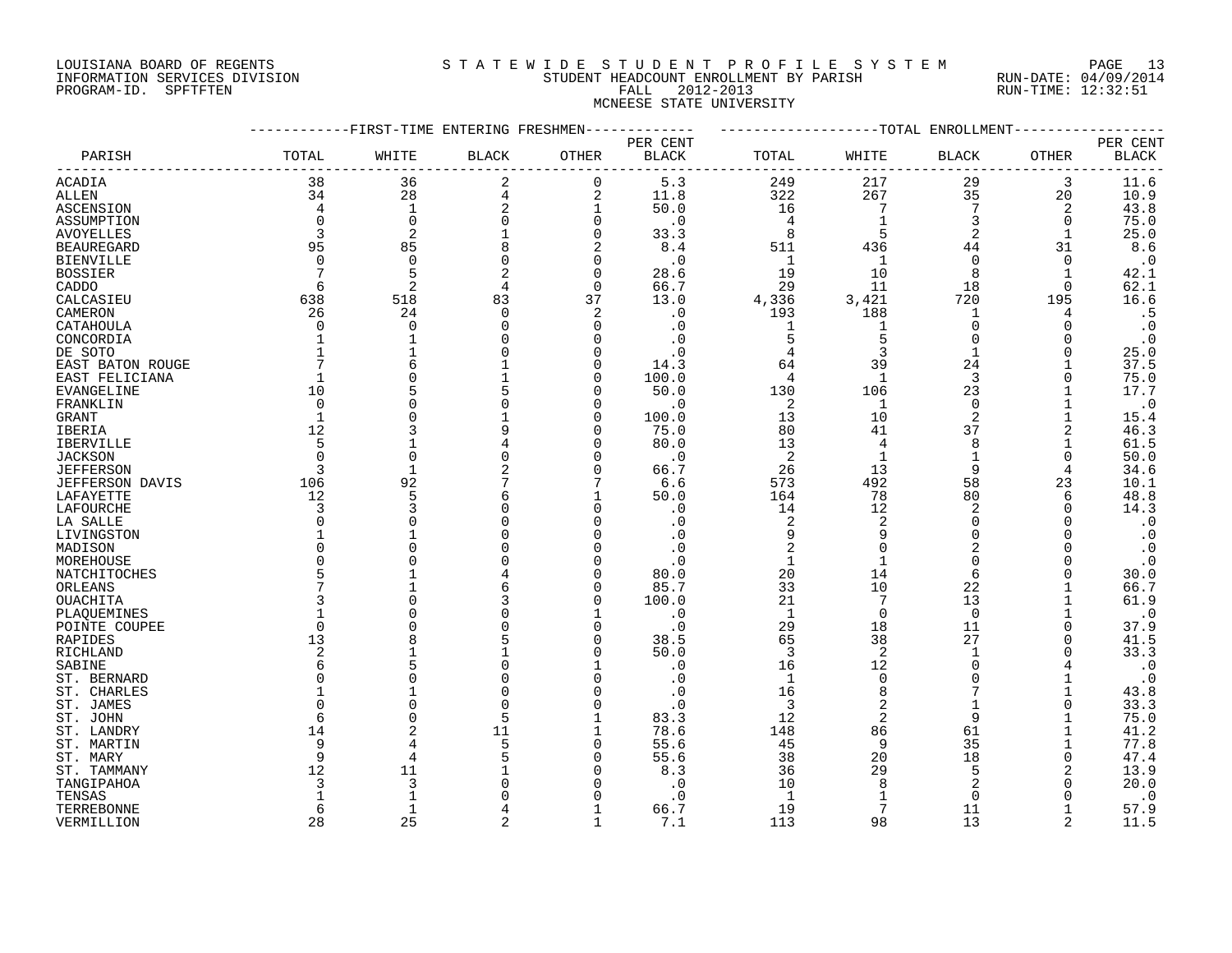#### LOUISIANA BOARD OF REGENTS S T A T E W I D E S T U D E N T P R O F I L E S Y S T E M PAGE 14 INFORMATION SERVICES DIVISION STUDENT HEADCOUNT ENROLLMENT BY PARISH RUN-DATE: 04/09/2014 PROGRAM-ID. SPFTFTEN FALL 2012-2013 RUN-TIME: 12:32:51 MCNEESE STATE UNIVERSITY

|                                                                                               |              | -FIRST-TIME ENTERING FRESHMEN- |           |          |                                          |              |              | --TOTAL ENROLLMENT- |            |                                                           |
|-----------------------------------------------------------------------------------------------|--------------|--------------------------------|-----------|----------|------------------------------------------|--------------|--------------|---------------------|------------|-----------------------------------------------------------|
| PARISH                                                                                        | TOTAL        | WHITE                          | BLACK     | OTHER    | PER CENT<br><b>BLACK</b>                 | TOTAL        | WHITE        | <b>BLACK</b>        | OTHER      | PER CENT<br><b>BLACK</b>                                  |
| VERNON<br>WASHINGTON<br>WEBSTER<br>WEST BATON ROUGE<br>WEST CARROLL<br>WEST FELICIANA<br>WINN | 18           | 15                             |           |          | 11.1<br>100.0<br>. 0<br>. 0<br>$\cdot$ 0 | 129          | 106          | 15                  |            | 11.6<br>42.9<br>33.3<br>50.0<br>33.3<br>45.5<br>$\cdot$ 0 |
| LOUISIANA TOTALS<br>OUT-OF-STATE TOTALS                                                       | 1,160<br>131 | 904<br>101                     | 197<br>19 | 59<br>11 | 17.0<br>14.5                             | 7,592<br>591 | 5,881<br>436 | 1,389<br>100        | 322<br>55  | 18.3<br>16.9                                              |
| LA./OUT-OF-STATE<br>FOREIGN TOTALS                                                            | 1,291<br>22  | 1,005                          | 216       | 70<br>21 | 16.7<br>$\cdot$ 0                        | 8,183<br>396 | 6,317<br>13  | 1,489<br>12         | 377<br>371 | 18.2<br>3.0                                               |
| INSTITUTION TOTALS                                                                            | 1,313        | 1,006                          | 216       | 91       | 16.5                                     | 8,579        | 6,330        | 1,501               | 748        | 17.5                                                      |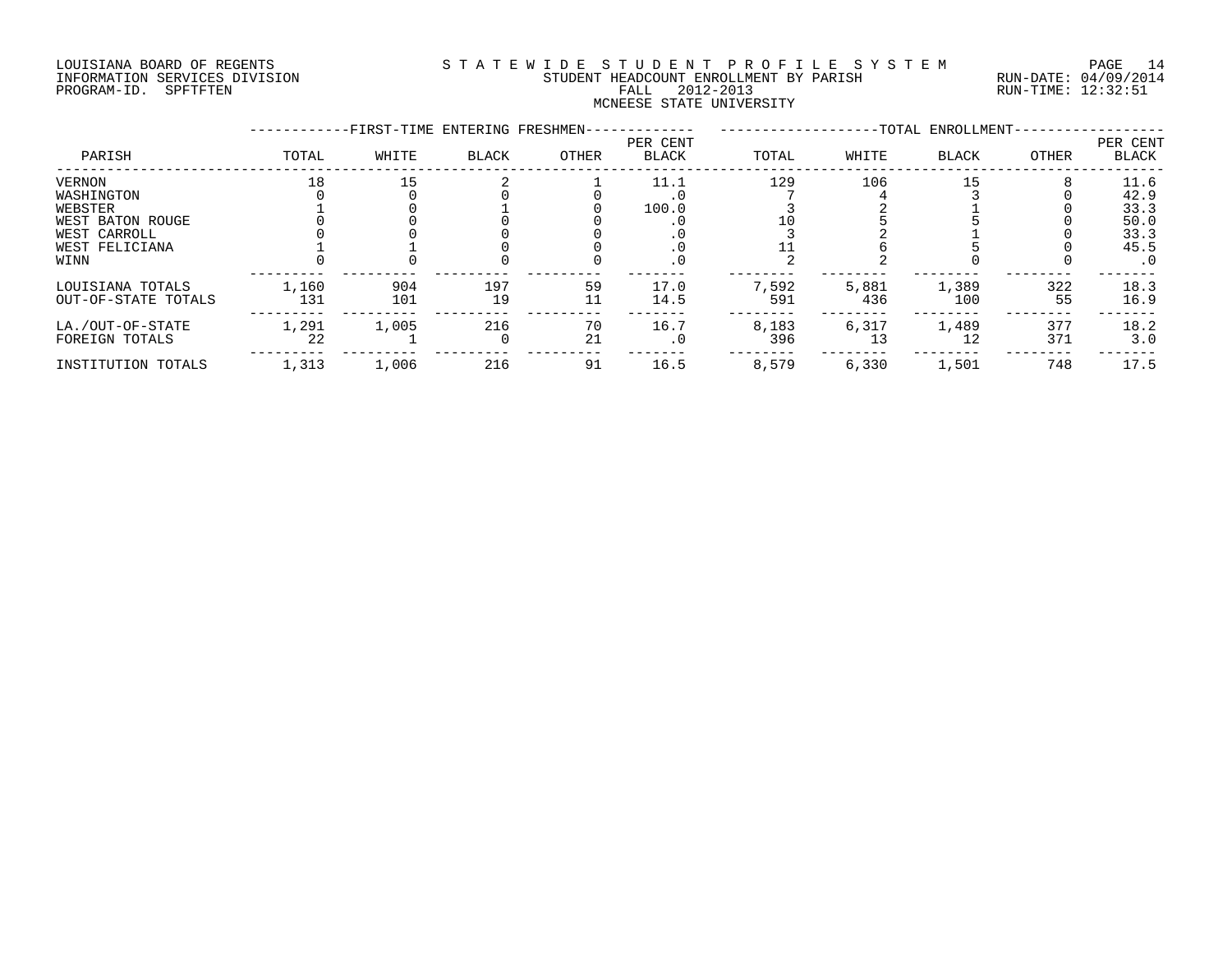#### LOUISIANA BOARD OF REGENTS S T A T E W I D E S T U D E N T P R O F I L E S Y S T E M PAGE 15 INFORMATION SERVICES DIVISION STUDENT HEADCOUNT ENROLLMENT BY PARISH RUN-DATE: 04/09/2014 PROGRAM-ID. SPFTFTEN FALL 2012-2013 RUN-TIME: 12:32:51 NICHOLLS STATE UNIVERSITY

|                        |                | -FIRST-TIME ENTERING FRESHMEN- |              |                |              |                |                    | --TOTAL ENROLLMENT |                |              |
|------------------------|----------------|--------------------------------|--------------|----------------|--------------|----------------|--------------------|--------------------|----------------|--------------|
|                        |                |                                |              |                | PER CENT     |                |                    |                    |                | PER CENT     |
| PARISH                 | TOTAL          | WHITE                          | BLACK        | OTHER          | <b>BLACK</b> | TOTAL          | WHITE              | BLACK              | OTHER          | <b>BLACK</b> |
| ACADIA                 | $\overline{2}$ | 1                              | $\mathbf 0$  | 1              | $\cdot$ 0    |                | 5                  | $\mathbf 1$        | 1              | 14.3         |
| <b>ALLEN</b>           | $\mathbf{1}$   | $\mathbf{1}$                   | $\mathbf 0$  | $\overline{0}$ | $\cdot$ 0    | 2              | $\mathbf{1}$       | $\mathbf{1}$       | $\mathbf 0$    | 50.0         |
| ASCENSION              | 35             | 19                             | 13           | 3              | 37.1         | 152            | 98                 | 42                 | 12             | 27.6         |
| ASSUMPTION             | 55             | 44                             | 9            | 2              | 16.4         | 276            | 209                | 54                 | 13             | 19.6         |
| <b>AVOYELLES</b>       | 1              | $\mathbf{1}$                   |              | $\mathbf 0$    | $\cdot$ 0    | 4              | 3                  | $\mathbf 1$        | 0              | 25.0         |
| <b>BEAUREGARD</b>      | 3              | 3                              |              | $\Omega$       | $\cdot$ 0    | 4              | 4                  | $\Omega$           | 0              | $\cdot$ 0    |
| <b>BOSSIER</b>         | $\Omega$       | $\Omega$                       |              | $\Omega$       | . 0          | 3              | $\overline{2}$     |                    | $\Omega$       | 33.3         |
| CADDO                  |                |                                |              | $\Omega$       | 33.3         | 11             | 5                  | 4                  | 2              | 36.4         |
| CALCASIEU              | 3              |                                |              | $\Omega$       | 66.7         | 17             | 11                 | 6                  | $\Omega$       | 35.3         |
| CALDWELL               | $\Omega$       |                                |              | $\Omega$       | $\cdot$ 0    | $\mathbf{1}$   | $\mathbf{1}$       | O                  | O              | $\cdot$ 0    |
| CATAHOULA              |                | ∩                              |              |                | . 0          | $\mathbf{1}$   | $\Omega$           | $\Omega$           |                | $\cdot$ 0    |
| CLAIBORNE              | $\Omega$       | $\Omega$                       |              | $\Omega$       | . 0          |                |                    | O                  |                | $\cdot$ 0    |
| CONCORDIA              | $\mathbf 0$    | $\Omega$                       |              | $\Omega$       | $\cdot$ 0    |                |                    | 0                  | $\Omega$       | $\cdot$ 0    |
| DE SOTO                | $\Omega$       | $\Omega$                       |              | $\Omega$       | $\cdot$ 0    | 1              | $\mathbf{1}$       | $\Omega$           | $\Omega$       | $\cdot$ 0    |
| EAST BATON ROUGE       | 37             | 18                             | 14           | 5              | 37.8         | 150            | 80                 | 51                 | 19             | 34.0         |
| EAST FELICIANA         | $\Omega$       | $\Omega$                       | $\Omega$     | $\Omega$       | . 0          | 2              | $\mathbf 1$        | 1                  | $\Omega$       | 50.0         |
| EVANGELINE             | 1              | $\Omega$                       | 1            | $\mathbf 0$    | 100.0        | 2              | $\mathbf 0$        | $\mathbf 1$        |                | $\cdot$ 0    |
|                        | 19             | 7                              | 11           | $\mathbf{1}$   |              | 70             | 30                 | 36                 |                |              |
| IBERIA                 |                |                                | 8            | $\Omega$       | 57.9<br>33.3 | 49             |                    | 19                 |                | 51.4<br>38.8 |
| <b>IBERVILLE</b>       | 24             | 16                             | $\Omega$     | $\Omega$       |              |                | 26<br>$\mathbf{1}$ |                    | 4              |              |
| <b>JACKSON</b>         | $\Omega$       | $\mathbf 0$                    |              |                | $\cdot$ 0    | $\overline{2}$ |                    | $\mathbf{1}$       | 0              | 50.0         |
| <b>JEFFERSON</b>       | 102            | 42                             | 43           | 17             | 42.2         | 370            | 174                | 151                | 45             | 40.8         |
| <b>JEFFERSON DAVIS</b> | 2              | $\mathbf{1}$                   | $\mathbf{1}$ | 0              | 50.0         | 5              | 2                  | 2                  | 1<br>7         | 40.0         |
| LAFAYETTE              | 10             | 5                              | 4            | $\mathbf{1}$   | 40.0         | 55             | 33                 | 15                 |                | 27.3         |
| LAFOURCHE              | 291            | 225                            | 30           | 36             | 10.3         | 1,726          | 1,424              | 164                | 138            | 9.5          |
| LINCOLN                | $\Omega$       | $\Omega$                       | $\Omega$     | $\Omega$       | . 0          | 3              | 2                  | $\mathbf 1$        | $\Omega$       | 33.3         |
| LIVINGSTON             | 6              | 6                              | $\Omega$     | $\Omega$       | $\cdot$ 0    | 21             | 16                 | $\overline{2}$     | 3              | 9.5          |
| MADISON                |                |                                | $\Omega$     | $\Omega$       | . 0          | 3              | $\mathbf{1}$       | $\overline{a}$     | 0              | 66.7         |
| MOREHOUSE              | 2              |                                | 2            | $\Omega$       | 100.0        | 4              | 2                  | 2                  | 0              | 50.0         |
| ORLEANS                | 64             | 6                              | 50           | 8              | 78.1         | 173            | 30                 | 131                | 12             | 75.7         |
| OUACHITA               | $\mathbf 1$    | $\Omega$                       | $\mathbf{1}$ | $\Omega$       | 100.0        | 2              | 1                  | 1                  | 0              | 50.0         |
| PLAOUEMINES            | 4              | $\overline{2}$                 |              | 1              | 25.0         | 28             | 16                 | 8                  | 4              | 28.6         |
| POINTE COUPEE          | 2              | $\overline{c}$                 |              | $\Omega$       | $\cdot$ 0    | 13             | 13                 | 0                  | O              | $\cdot$ 0    |
| RAPIDES                | 5              |                                |              |                | 60.0         | 15             | 7                  | 7                  |                | 46.7         |
| <b>RICHLAND</b>        | $\Omega$       | $\Omega$                       |              | $\Omega$       | $\cdot$ 0    | $\overline{2}$ | $\mathbf{1}$       | $\mathbf 1$        | $\Omega$       | 50.0         |
| SABINE                 | $\mathbf{1}$   | $\mathbf{1}$                   |              | $\Omega$       | $\cdot$ 0    | 6              | 3                  | $\overline{2}$     | $\mathbf 1$    | 33.3         |
| ST. BERNARD            | 14             | 11                             | $\Omega$     | 3              | $\cdot$ 0    | 32             | 25                 | 3                  | 4              | 9.4          |
| ST. CHARLES            | 43             | 27                             | 13           | 3              | 30.2         | 240            | 180                | 41                 | 19             | 17.1         |
| ST. HELENA             | $\Omega$       | $\mathbf 0$                    | $\Omega$     | $\Omega$       | $\cdot$ 0    | 2              | 2                  | $\mathbf 0$        | 0              | $\cdot$ 0    |
| ST. JAMES              | 31             | 18                             | 12           | 1              | 38.7         | 202            | 124                | 70                 | 8              | 34.7         |
| ST. JOHN               | 30             | 14                             | 14           | 2              | 46.7         | 90             | 36                 | 46                 | 8              | 51.1         |
| ST. LANDRY             | 4              | $\mathbf{1}$                   | 3            | $\mathbf 0$    | 75.0         | 14             | -5                 | 9                  | $\mathbf 0$    | 64.3         |
| ST. MARTIN             | 5              | $\overline{3}$                 |              | $\mathbf 1$    | 20.0         | 20             | 15                 | 3                  | $\overline{a}$ | 15.0         |
| ST. MARY               | 103            | 67                             | 21           | 15             | 20.4         | 681            | 461                | 134                | 86             | 19.7         |
| ST. TAMMANY            | 31             | 22                             | 8            | 1              | 25.8         | 104            | 77                 | 21                 | 6              | 20.2         |
| TANGIPAHOA             | 4              | 1                              | 2            | 1              | 50.0         | 22             | 8                  | 11                 | 3              | 50.0         |
| TERREBONNE             | 244            | 182                            | 24           | 38             | 9.8          | 1,558          | 1,180              | 191                | 187            | 12.3         |
| UNION                  | $\Omega$       | 0                              | $\Omega$     | $\Omega$       | . 0          | 2              | 2                  | 0                  | 0              | $\cdot$ 0    |
| VERMILLION             |                |                                |              | ∩              | $\Omega$     | 9              | Б                  | 2                  |                | 22.2         |
| <b>VERNON</b>          | 1              | $\Omega$                       |              | $\Omega$       | 100.0        | 3              | $\mathbf{1}$       | $\overline{a}$     | ∩              | 66.7         |
| WASHINGTON             | 5              | $\mathbf{1}$                   | २            | $\mathbf{1}$   | 60.0         | 12             | 5                  | 6                  |                | 50.0         |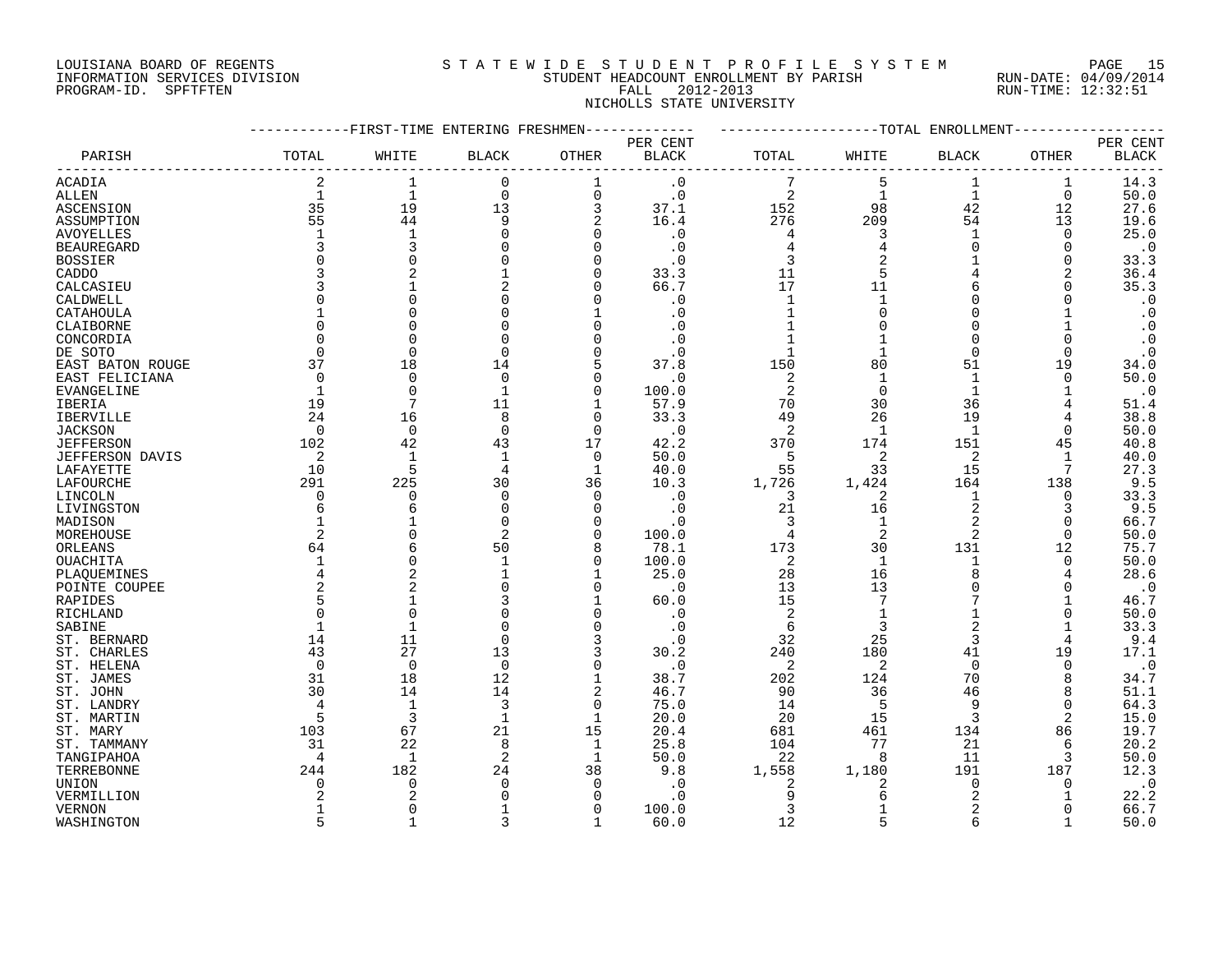#### LOUISIANA BOARD OF REGENTS S T A T E W I D E S T U D E N T P R O F I L E S Y S T E M PAGE 16 INFORMATION SERVICES DIVISION STUDENT HEADCOUNT ENROLLMENT BY PARISH RUN-DATE: 04/09/2014 PROGRAM-ID. SPFTFTEN FALL 2012-2013 RUN-TIME: 12:32:51 NICHOLLS STATE UNIVERSITY

|                                                       |             | -FIRST-TIME ENTERING FRESHMEN- |              |           |                           |              |              | -TOTAL ENROLLMENT- |            |                                   |
|-------------------------------------------------------|-------------|--------------------------------|--------------|-----------|---------------------------|--------------|--------------|--------------------|------------|-----------------------------------|
| PARISH                                                | TOTAL       | WHITE                          | <b>BLACK</b> | OTHER     | PER CENT<br><b>BLACK</b>  | TOTAL        | WHITE        | <b>BLACK</b>       | OTHER      | PER CENT<br><b>BLACK</b>          |
| WEBSTER<br>WEST BATON ROUGE<br>WEST FELICIANA<br>WINN |             |                                |              |           | 33.3<br>60.0<br>$\cdot$ 0 | 20           |              |                    |            | 60.0<br>50.0<br>30.0<br>$\cdot$ 0 |
| LOUISIANA TOTALS<br>OUT-OF-STATE TOTALS               | 1,202<br>41 | 758<br>25                      | 300          | 144       | 25.0<br>17.1              | 6,210<br>281 | 4,350<br>185 | 1,263<br>50        | 597<br>46  | 20.3<br>17.8                      |
| LA./OUT-OF-STATE<br>FOREIGN TOTALS                    | 1,243<br>10 | 783<br>0                       | 307<br>0     | 153<br>10 | 24.7<br>$\cdot$ 0         | 6,491<br>130 | 4,535        | 1,313              | 643<br>127 | 20.2<br>.8                        |
| INSTITUTION TOTALS                                    | 1,253       | 783                            | 307          | 163       | 24.5                      | 6,621        | 4,537        | 1,314              | 770        | 19.8                              |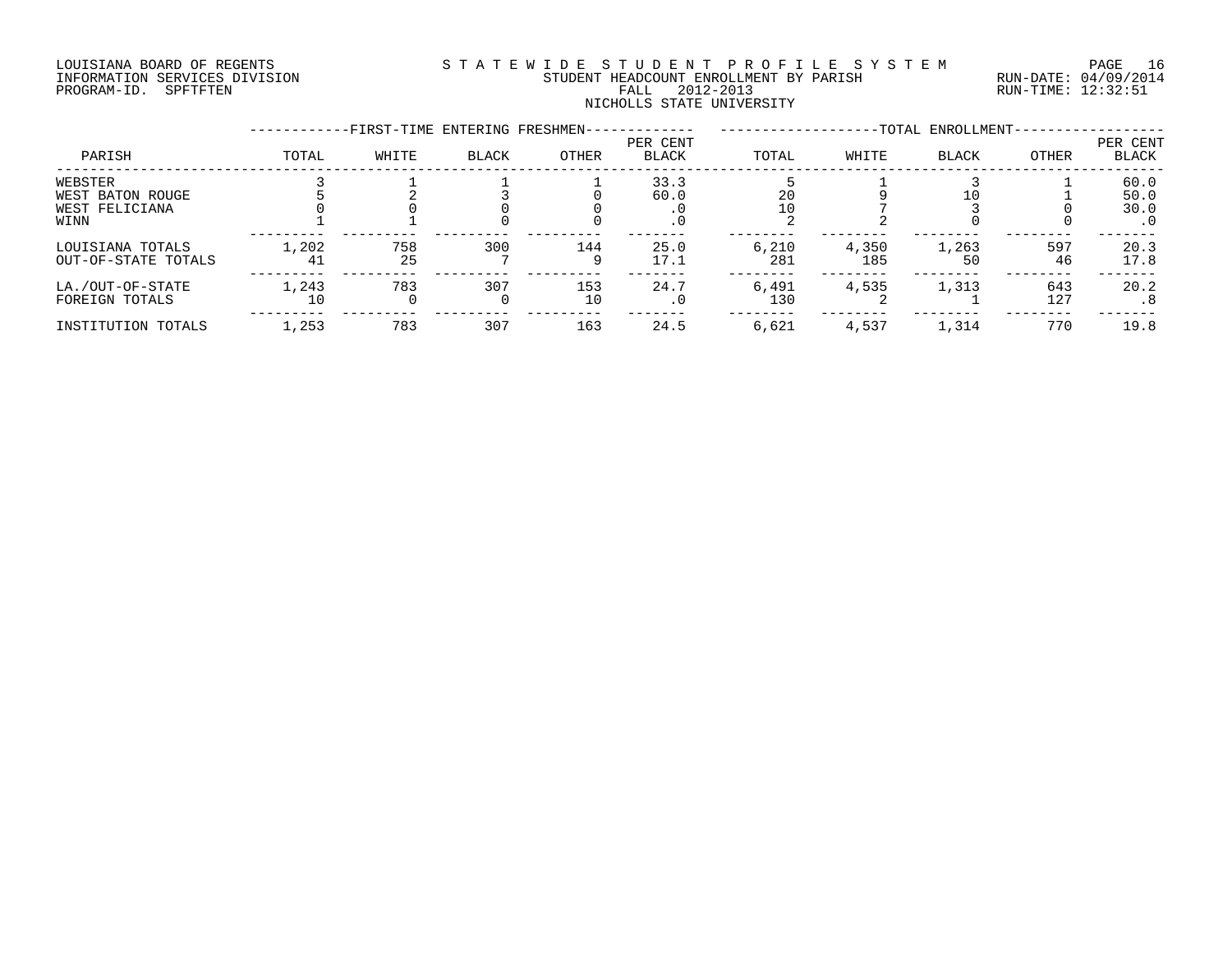#### LOUISIANA BOARD OF REGENTS S T A T E W I D E S T U D E N T P R O F I L E S Y S T E M PAGE 17 INFORMATION SERVICES DIVISION STUDENT HEADCOUNT ENROLLMENT BY PARISH RUN-DATE: 04/09/2014 PROGRAM-ID. SPFTFTEN FALL 2012-2013 RUN-TIME: 12:32:51 UNIVERSITY OF LA. AT MONROE

|                   |              | -FIRST-TIME ENTERING FRESHMEN- |                |              |                          |                |       | -TOTAL ENROLLMENT |          |                                    |
|-------------------|--------------|--------------------------------|----------------|--------------|--------------------------|----------------|-------|-------------------|----------|------------------------------------|
| PARISH            | TOTAL        | WHITE                          | <b>BLACK</b>   | OTHER        | PER CENT<br><b>BLACK</b> | TOTAL          | WHITE | <b>BLACK</b>      | OTHER    | PER CENT<br>$\operatorname{BLACK}$ |
| ACADIA            | $\mathbf 0$  | 0                              | $\mathbf 0$    | $\mathbf 0$  | $\cdot$ 0                | 21             | 19    | $1\,$             | 1        | 4.8                                |
| ALLEN             | 8            | 7                              | $\mathbf 0$    | 1            | $\cdot$ 0                | 19             | 13    | $\overline{3}$    | 3        | 15.8                               |
|                   | 11           | 7                              | 3              |              |                          | 28             | 20    | 7                 |          |                                    |
| ASCENSION         | $\mathbf{1}$ |                                | $\Omega$       | $\mathbf 1$  | 27.3                     |                |       |                   | 1        | 25.0                               |
| ASSUMPTION        |              |                                |                | $\Omega$     | $\cdot$ 0                | 13             | 10    | 3                 | $\Omega$ | 23.1                               |
| <b>AVOYELLES</b>  |              | $\Omega$                       |                |              | 50.0                     | 26             | 14    | 10                | 2        | 38.5                               |
| <b>BEAUREGARD</b> |              |                                | 4              | 1            | 57.1                     | 28             | 16    | 7                 | 5        | 25.0                               |
| <b>BIENVILLE</b>  |              | $\Omega$                       | 7              | $\mathbf{1}$ | 87.5                     | 26             | 7     | 17                | 2        | 65.4                               |
| <b>BOSSIER</b>    | 36           | 18                             | 7              | 11           | 19.4                     | 180            | 109   | 43                | 28       | 23.9                               |
| CADDO             | 76           | 28                             | 42             | 6            | 55.3                     | 324            | 103   | 196               | 25       | 60.5                               |
| CALCASIEU         | 13           | 6                              |                | U            | 53.8                     | 70             | 43    | 20                | 7        | 28.6                               |
| CALDWELL          | 17           | 13                             | 3              |              | 17.6                     | 77             | 65    | 9                 | 3        | 11.7                               |
| CAMERON           | $\Omega$     | $\Omega$                       | $\Omega$       | <sup>n</sup> | $\cdot$ 0                | 3              | 3     | $\Omega$          | $\Omega$ | $\cdot$ 0                          |
| CATAHOULA         | 14           | 9                              |                |              | 35.7                     | 104            | 75    | 27                | 2        | 26.0                               |
|                   | 7            | 4                              | 3              | $\Omega$     | 42.9                     | 26             | 13    | 13                | O        | 50.0                               |
| CLAIBORNE         |              |                                |                |              |                          |                |       |                   |          |                                    |
| CONCORDIA         | 18           | 12                             | 4              | 2            | 22.2                     | 151            | 110   | 33                | 8        | 21.9                               |
| DE SOTO           | 7            | 5                              | 2              | $\Omega$     | 28.6                     | 32             | 18    | 12                | 2        | 37.5                               |
| EAST BATON ROUGE  | 34           | 10                             | 23             |              | 67.6                     | 145            | 53    | 66                | 26       | 45.5                               |
| EAST CARROLL      | 5            | 1                              |                | <sup>n</sup> | 80.0                     | 46             | 21    | 23                | 2        | 50.0                               |
| EAST FELICIANA    | $\Omega$     | $\Omega$                       | $\Omega$       | U            | $\cdot$ 0                | 7              | 3     | $\overline{2}$    | 2        | 28.6                               |
| <b>EVANGELINE</b> |              | 7                              |                | $\Omega$     | $\cdot$ 0                | 24             | 21    | 2                 | 1        | 8.3                                |
| FRANKLIN          | 33           | 25                             |                |              | 24.2                     | 257            | 199   | 52                | 6        | 20.2                               |
| GRANT             | 4            | 3                              | $\Omega$       |              | $\cdot$ 0                | 41             | 35    | $\overline{4}$    | 2        | 9.8                                |
| IBERIA            | 15           | 5                              | 5              | 5            | 33.3                     | 44             | 16    | 17                | 11       | 38.6                               |
| IBERVILLE         |              | $\Omega$                       | $\overline{2}$ | $\Omega$     | 100.0                    | 73             | 42    | 27                | 4        | 37.0                               |
| <b>JACKSON</b>    | 9            |                                | $\overline{2}$ | 3            | 22.2                     | 78             | 62    | 10                | 6        | 12.8                               |
| <b>JEFFERSON</b>  | 24           | 2                              | 17             |              | 70.8                     | 98             | 40    | 35                | 23       | 35.7                               |
|                   | 5            | 5                              | $\Omega$       | $\Omega$     | $\cdot$ 0                | 14             | 11    | 2                 | 1        | 14.3                               |
| JEFFERSON DAVIS   |              | $\overline{c}$                 |                | 2            |                          |                |       |                   |          |                                    |
| LAFAYETTE         | 5            |                                |                |              | 20.0                     | 45             | 23    | 10                | 12       | 22.2                               |
| LAFOURCHE         | 6            | 4                              |                | $\Omega$     | 33.3                     | 33             | 23    | 4                 | 6        | 12.1                               |
| LA SALLE          | 10           | 10                             | $\mathbf 0$    | $\Omega$     | $\cdot$ 0                | 87             | 79    | 4                 | 4        | 4.6                                |
| LINCOLN           | 19           | 16                             |                |              | 10.5                     | 112            | 75    | 23                | 14       | 20.5                               |
| LIVINGSTON        | 5            | 3                              | $\Omega$       | 2            | $\cdot$ 0                | 36             | 31    | $\Omega$          | 5        | $\cdot$ 0                          |
| MADISON           | 6            | $\Omega$                       | 6              | $\Omega$     | 100.0                    | 65             | 35    | 28                | 2        | 43.1                               |
| MOREHOUSE         | 51           | 25                             | 21             | 5            | 41.2                     | 350            | 223   | 110               | 17       | 31.4                               |
| NATCHITOCHES      | 11           | 8                              | 2              | 1            | 18.2                     | 43             | 27    | 13                | 3        | 30.2                               |
| ORLEANS           | 17           | 8                              | 9              | $\Omega$     | 52.9                     | 142            | 98    | 29                | 15       | 20.4                               |
| OUACHITA          | 396          | 301                            | 57             | 38           | 14.4                     | 3,214          | 2,369 | 645               | 200      | 20.1                               |
| PLAQUEMINES       | $\Omega$     | 0                              | $\mathbf 0$    | $\Omega$     | $\cdot$ 0                | 12             | 4     | 6                 | 2        | 50.0                               |
| POINTE COUPEE     | 2            | 2                              | $\Omega$       | $\Omega$     | $\cdot$ 0                | 6              | 6     | 0                 | 0        | $\cdot$ 0                          |
| RAPIDES           | 53           | 31                             | 16             | 6            | 30.2                     | 243            | 160   | 61                | 22       | 25.1                               |
| RED RIVER         |              | 1                              |                | <sup>n</sup> | 50.0                     | 11             | 6     | 3                 | 2        | 27.3                               |
|                   |              |                                |                | 3            |                          |                |       |                   |          |                                    |
| RICHLAND          | 40           | 31                             | 6              |              | 15.0                     | 331            | 248   | 63                | 20       | 19.0                               |
| SABINE            |              | 1                              |                | $\Omega$     | 80.0                     | 20             | 7     | 8                 | 5        | 40.0                               |
| ST. BERNARD       |              |                                |                | <sup>n</sup> | $\cdot$ 0                | 4              | 3     | $\mathbf 0$       |          | $\cdot$ 0                          |
| ST. CHARLES       | 12           | 6                              |                | 2            | 33.3                     | 31             | 19    | 10                | 2        | 32.3                               |
| ST. HELENA        | $\cap$       | U                              | $\Omega$       | <sup>n</sup> | $\cdot$ 0                | $\overline{4}$ | 2     | 2                 | $\Omega$ | 50.0                               |
| ST. JAMES         |              |                                |                | <sup>0</sup> | 66.7                     | 17             | 9     | 7                 |          | 41.2                               |
| ST. JOHN          |              |                                |                |              | 55.6                     | 24             | 12    | 10                | 2        | 41.7                               |
| ST. LANDRY        |              |                                |                |              | $\cdot$ 0                | 32             | 19    | 11                | 2        | 34.4                               |
| ST. MARTIN        | 2            | $\Omega$                       | $\mathbf{1}$   | $\mathbf{1}$ | 50.0                     | 9              | 1     | 5                 | 3        | 55.6                               |
|                   |              |                                |                |              |                          |                |       |                   |          |                                    |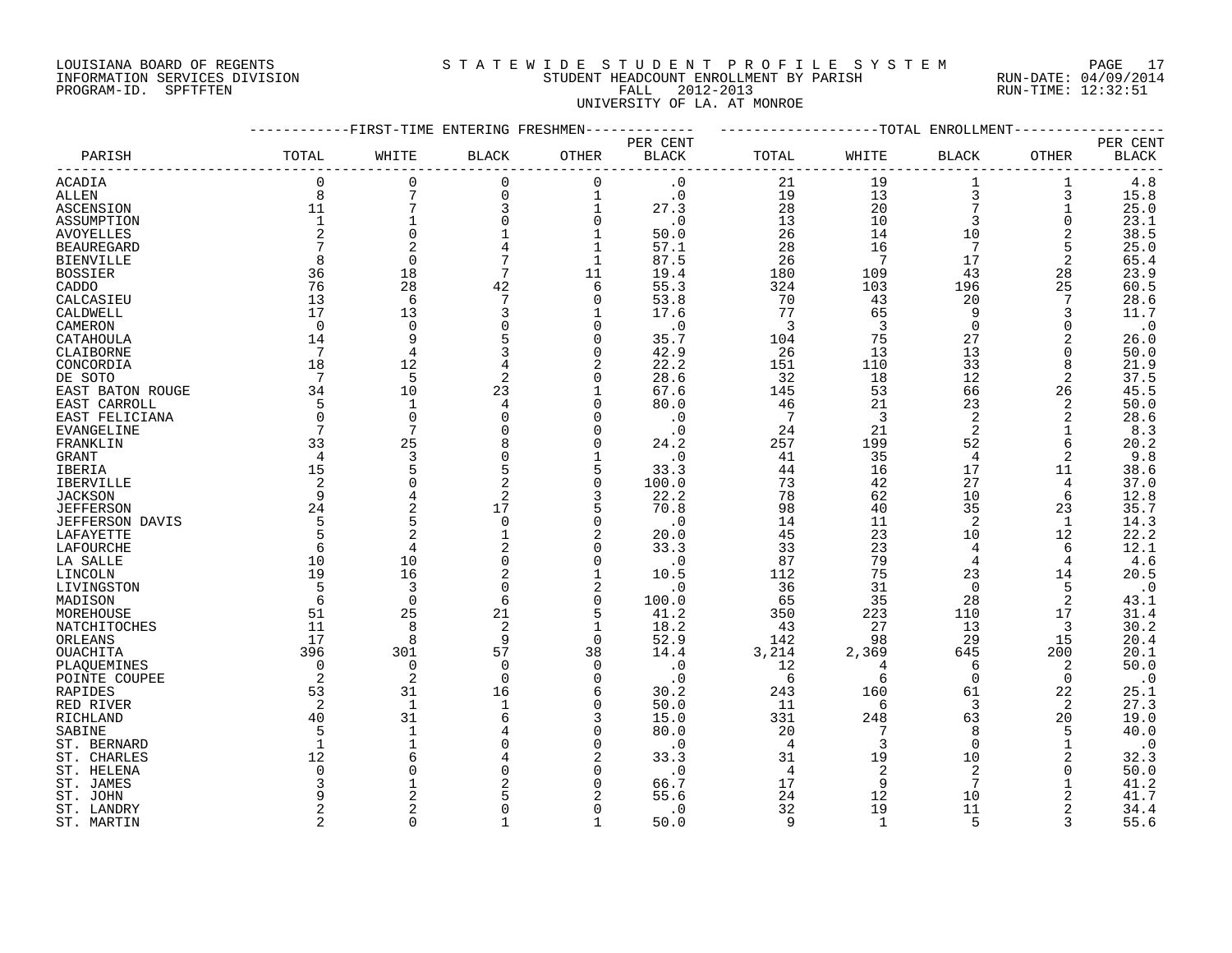#### LOUISIANA BOARD OF REGENTS S T A T E W I D E S T U D E N T P R O F I L E S Y S T E M PAGE 18 INFORMATION SERVICES DIVISION STUDENT HEADCOUNT ENROLLMENT BY PARISH RUN-DATE: 04/09/2014 PROGRAM-ID. SPFTFTEN FALL 2012-2013 RUN-TIME: 12:32:51 UNIVERSITY OF LA. AT MONROE

|                     |       | -FIRST-TIME ENTERING FRESHMEN- |              |       |                          |       |       | ----------------TOTAL ENROLLMENT- |       |                   |
|---------------------|-------|--------------------------------|--------------|-------|--------------------------|-------|-------|-----------------------------------|-------|-------------------|
| PARISH              | TOTAL | WHITE                          | <b>BLACK</b> | OTHER | PER CENT<br><b>BLACK</b> | TOTAL | WHITE | <b>BLACK</b>                      | OTHER | PER CENT<br>BLACK |
| ST. MARY            |       |                                |              |       | $\cdot$ 0                |       |       |                                   |       | $\cdot$ 0         |
| ST. TAMMANY         |       |                                |              |       | 31.3                     | 146   | 116   | 12                                | 18    | 8.2               |
| TANGIPAHOA          |       |                                |              |       | 66.7                     | 54    | 29    | 21                                |       | 38.9              |
| TENSAS              |       |                                |              |       | 20.0                     | 30    | 21    |                                   |       | 30.0              |
| TERREBONNE          |       |                                |              |       | 66.7                     | 29    | 14    |                                   |       | 27.6              |
| UNION               | 20    |                                |              |       | 25.0                     | 121   | 98    |                                   |       | 12.4              |
| VERMILLION          |       |                                |              |       | $\cdot$ 0                | 22    | 16    |                                   |       | 4.5               |
| <b>VERNON</b>       |       |                                |              |       | 46.2                     | 44    | 23    | 13                                |       | 29.5              |
| WASHINGTON          |       |                                |              |       | 50.0                     | 19    |       |                                   |       | 57.9              |
| WEBSTER             | 26    |                                |              |       | 26.9                     | 81    | 58    |                                   |       | 21.0              |
| WEST BATON ROUGE    |       |                                |              |       | 100.0                    | 13    |       |                                   |       | 69.2              |
| WEST CARROLL        |       | 21                             |              |       | 4.5                      | 172   | 155   | 14                                |       | 8.1               |
| WEST FELICIANA      |       |                                |              |       | . 0                      |       |       |                                   |       | 25.0              |
| WINN                |       |                                |              |       | 12.5                     | 45    | 34    |                                   |       | 15.6              |
| LOUISIANA TOTALS    | 1,158 | 715                            | 330          | 113   | 28.5                     | 7,614 | 5,198 | 1,831                             | 585   | 24.0              |
| OUT-OF-STATE TOTALS | 121   | 55                             | 52           | 14    | 43.0                     | 710   | 404   | 208                               | 98    | 29.3              |
| LA./OUT-OF-STATE    | 1,279 | 770                            | 382          | 127   | 29.9                     | 8,324 | 5,602 | 2,039                             | 683   | 24.5              |
| FOREIGN TOTALS      | 16    |                                |              | 16    | $\cdot$ 0                | 224   |       |                                   | 224   | $\cdot$ 0         |
| INSTITUTION TOTALS  | 1,295 | 770                            | 382          | 143   | 29.5                     | 8,548 | 5,602 | 2,039                             | 907   | 23.9              |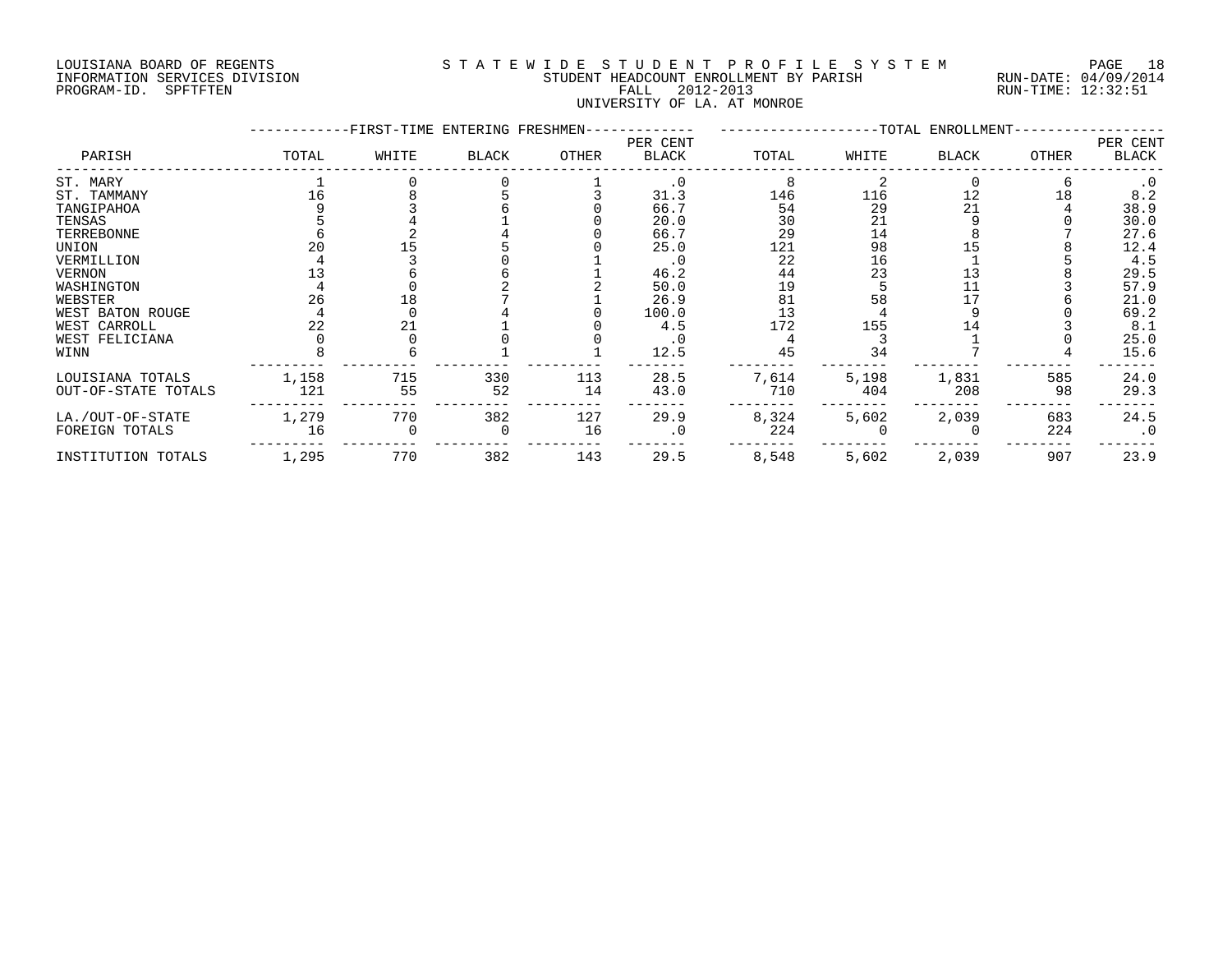#### LOUISIANA BOARD OF REGENTS S T A T E W I D E S T U D E N T P R O F I L E S Y S T E M PAGE 19 INFORMATION SERVICES DIVISION STUDENT HEADCOUNT ENROLLMENT BY PARISH RUN-DATE: 04/09/2014 PROGRAM-ID. SPFTFTEN FALL 2012-2013 RUN-TIME: 12:32:51 NORTHWESTERN STATE UNIVERSITY

|                        |              | -FIRST-TIME ENTERING FRESHMEN- |                |                |              |                 |                | ------------TOTAL ENROLLMENT |                |              |
|------------------------|--------------|--------------------------------|----------------|----------------|--------------|-----------------|----------------|------------------------------|----------------|--------------|
|                        |              |                                |                |                | PER CENT     |                 |                |                              |                | PER CENT     |
| PARISH                 | TOTAL        | WHITE                          | BLACK          | OTHER          | <b>BLACK</b> | TOTAL           | WHITE          | BLACK                        | OTHER          | <b>BLACK</b> |
| ACADIA                 | 3            | 3                              | $\mathbf 0$    | $\mathbf 0$    | $\cdot$ 0    | 40              | 31             | 5                            | 4              | 12.5         |
| ALLEN                  | 8            | 5                              | 1              | 2              | 12.5         | 59              | 42             | 12                           | 5              | 20.3         |
| ASCENSION              | 9            | 8                              | 0              | $\mathbf{1}$   | $\cdot$ 0    | 62              | 47             | 8                            | 7              | 12.9         |
| ASSUMPTION             | $\Omega$     | $\mathbf 0$                    | $\Omega$       | $\mathbf 0$    | $\cdot$ 0    | $7\phantom{.0}$ | 6              | $\mathbf{1}$                 | $\Omega$       | 14.3         |
| <b>AVOYELLES</b>       | 27           | 13                             | 6              | 8              | 22.2         | 180             | 104            | 52                           | 24             | 28.9         |
| <b>BEAUREGARD</b>      | 19           | 13                             | 3              | 3              | 15.8         | 152             | 110            | 25                           | 17             | 16.4         |
| <b>BIENVILLE</b>       | 16           | 5                              | 9              | 2              | 56.3         | 89              | 49             | 33                           | 7              | 37.1         |
| <b>BOSSIER</b>         | 68           | 45                             | 12             | 11             | 17.6         | 534             | 353            | 100                          | 81             | 18.7         |
| CADDO                  | 111          | 45                             | 54             | 12             | 48.6         | 933             | 445            | 387                          | 101            | 41.5         |
| CALCASIEU              | 28           | 15                             | 9              | 4              | 32.1         | 145             | 82             | 47                           | 16             | 32.4         |
| CALDWELL               | 2            | $\overline{2}$                 | $\Omega$       | $\Omega$       | $\cdot$ 0    | 19              | 18             | $\Omega$                     | 1              | $\cdot$ 0    |
| CATAHOULA              | 2            | $\mathbf{1}$                   | $\mathbf 0$    | $\mathbf{1}$   | $\cdot$ 0    | 51              | 36             | 13                           | $\overline{2}$ | 25.5         |
| CLAIBORNE              | 18           | 6                              | 11             | $\mathbf 1$    | 61.1         | 48              | 22             | 22                           |                | 45.8         |
| CONCORDIA              | 6            | $\overline{2}$                 | 2              | 2              | 33.3         | 55              | 23             | 28                           | 4              | 50.9         |
| DE SOTO                | 36           | 18                             | 13             | 5              | 36.1         | 186             | 89             | 79                           | 18             | 42.5         |
| EAST BATON ROUGE       | 48           | 25                             | 18             | 5              | 37.5         | 253             | 128            | 97                           | 28             | 38.3         |
| EAST CARROLL           | $\mathbf 0$  | $\overline{0}$                 | $\Omega$       | $\Omega$       | $\cdot$ 0    | 8               | 2              | 6                            | 0              | 75.0         |
|                        | $\mathbf{1}$ | $\mathbf{1}$                   |                | $\Omega$       | $\cdot$ 0    | 4               | 3              | $\mathbf{1}$                 | $\Omega$       |              |
| EAST FELICIANA         | 8            | $\overline{2}$                 |                | $\Omega$       | 75.0         | 46              | 29             | 14                           | 3              | 25.0         |
| EVANGELINE             |              | $\mathbf{1}$                   |                | $\Omega$       |              |                 |                |                              |                | 30.4         |
| FRANKLIN               | $\mathbf 1$  |                                |                |                | $\cdot$ 0    | 14              | 12             | $\mathbf 0$                  | 2              | $\cdot$ 0    |
| GRANT                  | 32           | 24                             |                | 3              | 15.6         | 215             | 171            | 20                           | 24             | 9.3          |
| IBERIA                 | 3            | 1                              |                | 1              | 33.3         | 63              | 38             | 21                           | 4              | 33.3         |
| IBERVILLE              | 3            | $\Omega$                       | 3              | $\Omega$       | 100.0        | 12              | $\overline{3}$ | 9                            | $\Omega$       | 75.0         |
| <b>JACKSON</b>         | 2            | $\mathbf{1}$                   |                | $\Omega$       | 50.0         | 27              | 13             | 14                           | 0              | 51.9         |
| <b>JEFFERSON</b>       | 37           | 10                             | 19             | 8              | 51.4         | 113             | 63             | 31                           | 19             | 27.4         |
| <b>JEFFERSON DAVIS</b> | 11           | 8                              | $\overline{2}$ | $\mathbf{1}$   | 18.2         | 45              | 33             | 6                            | 6              | 13.3         |
| LAFAYETTE              | 28           | 8                              | 17             | 3              | 60.7         | 152             | 81             | 62                           | 9              | 40.8         |
| LAFOURCHE              | 8            | 6                              |                | $\mathbf{1}$   | 12.5         | 33              | 26             | 4                            | 3              | 12.1         |
| LA SALLE               | 6            | 5                              |                | 1              | $\cdot$ 0    | 85              | 64             | 11                           | 10             | 12.9         |
| LINCOLN                | 7            | $\mathbf{1}$                   |                | 2              | 57.1         | 48              | 21             | 23                           | 4              | 47.9         |
| LIVINGSTON             | 24           | 19                             | $\Omega$       | 5              | $\cdot$ 0    | 67              | 53             | 2                            | 12             | 3.0          |
| MADISON                | 1            | $\Omega$                       |                | $\mathbf 0$    | 100.0        | 9               | $\overline{4}$ | 4                            | 1              | 44.4         |
| MOREHOUSE              | 3            | $\overline{2}$                 |                | $\Omega$       | 33.3         | 24              | 12             | 10                           | $\overline{a}$ | 41.7         |
| NATCHITOCHES           | 128          | 62                             | 43             | 23             | 33.6         | 895             | 489            | 284                          | 122            | 31.7         |
| ORLEANS                | 18           | $\overline{4}$                 | 12             | 2              | 66.7         | 131             | 36             | 87                           | 8              | 66.4         |
| OUACHITA               | 25           | 6                              | 16             | 3              | 64.0         | 139             | 59             | 67                           | 13             | 48.2         |
| PLAQUEMINES            | 2            | $\overline{2}$                 | $\mathbf 0$    | $\mathbf 0$    | $\cdot$ 0    | 9               | 6              | 0                            | 3              | $\cdot$ 0    |
| POINTE COUPEE          |              | $\overline{4}$                 | 3              | $\Omega$       | 42.9         | 32              | 15             | 16                           | 1              | 50.0         |
| RAPIDES                | 134          | 86                             | 28             | 20             | 20.9         | 1,087           | 695            | 279                          | 113            | 25.7         |
| RED RIVER              | 13           | 8                              | 3              | 2              | 23.1         | 140             | 76             | 53                           | 11             | 37.9         |
| RICHLAND               | 6            | $\mathbf{1}$                   | 4              | $\mathbf{1}$   | 66.7         | 20              | 11             | $7\phantom{.0}$              | 2              | 35.0         |
| SABINE                 | 60           | 40                             |                | 18             | 3.3          | 407             | 256            | 42                           | 109            | 10.3         |
| ST. BERNARD            | 2            | $\mathbf{1}$                   |                | 1              | $\cdot$ 0    | 5               | $\overline{4}$ | $\Omega$                     | 1              | $\cdot$ 0    |
| ST. CHARLES            | 4            | $\overline{2}$                 |                | 1              | 25.0         | 15              | 9              | 3                            | 3              | 20.0         |
| ST. JAMES              |              | $\Omega$                       |                | $\Omega$       | 100.0        | 25              | 10             | 10                           | 5              | 40.0         |
| ST. JOHN               | 6            |                                |                | $\Omega$       | 33.3         | 21              | 11             | 8                            | 2              | 38.1         |
| ST. LANDRY             | 15           |                                |                | 1              | 60.0         | 117             | 51             | 52                           | 14             | 44.4         |
| ST. MARTIN             | 1            | $\Omega$                       |                | ∩              | 100.0        | 21              | 15             | 6                            | $\Omega$       | 28.6         |
| ST. MARY               | 12           | 6                              |                | $\overline{2}$ | 33.3         | 101             | 55             | 36                           | 10             | 35.6         |
| ST. TAMMANY            | 31           | 25                             |                | 6              | . 0          | 136             | 100            | 13                           | 23             | 9.6          |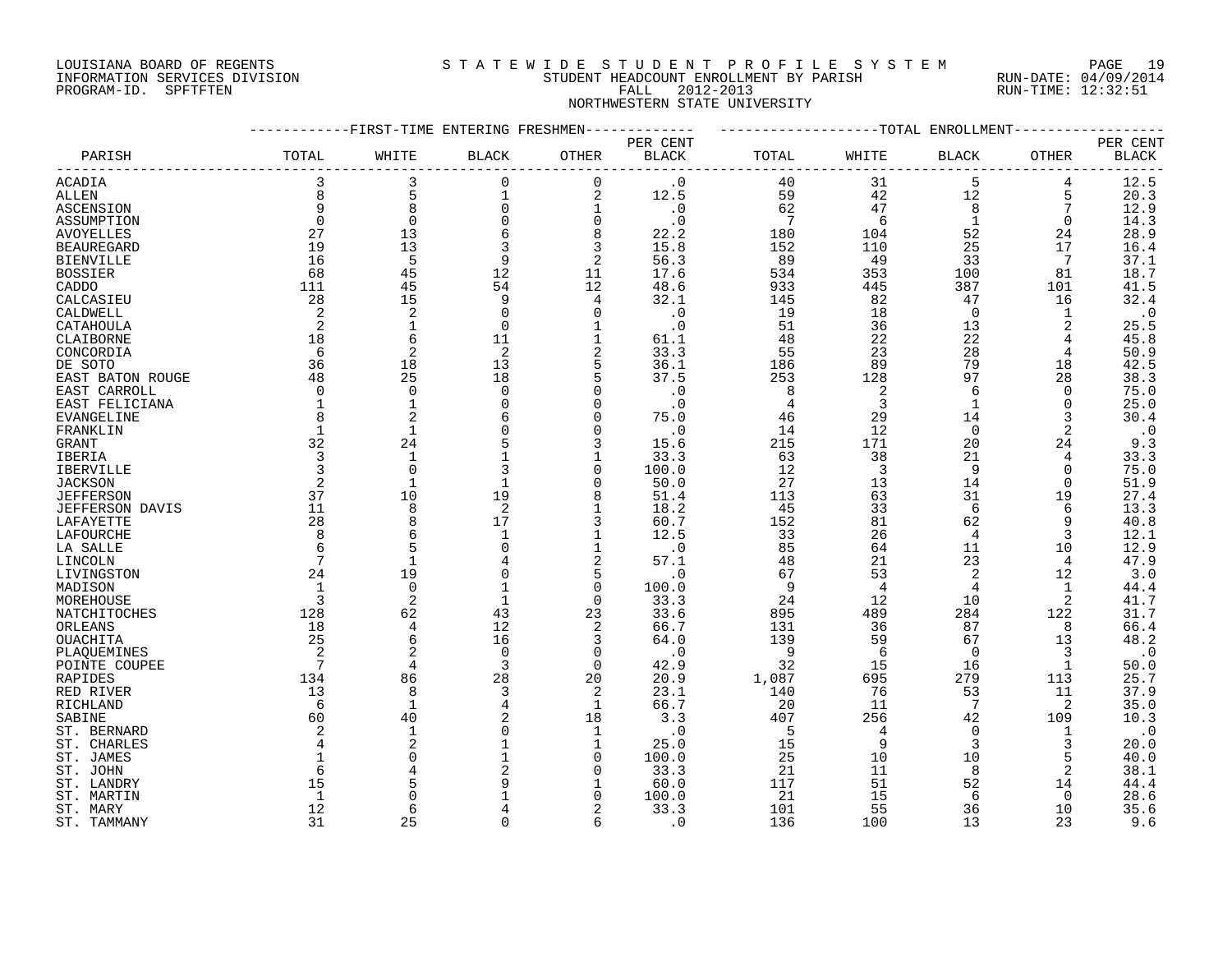#### LOUISIANA BOARD OF REGENTS S T A T E W I D E S T U D E N T P R O F I L E S Y S T E M PAGE 20 INFORMATION SERVICES DIVISION STUDENT HEADCOUNT ENROLLMENT BY PARISH RUN-DATE: 04/09/2014 PROGRAM-ID. SPFTFTEN FALL 2012-2013 RUN-TIME: 12:32:51 NORTHWESTERN STATE UNIVERSITY

|                     |       | -FIRST-TIME ENTERING FRESHMEN- |       |       |                   |       |       | -TOTAL ENROLLMENT- |       |                          |
|---------------------|-------|--------------------------------|-------|-------|-------------------|-------|-------|--------------------|-------|--------------------------|
| PARISH              | TOTAL | WHITE                          | BLACK | OTHER | PER CENT<br>BLACK | TOTAL | WHITE | <b>BLACK</b>       | OTHER | PER CENT<br><b>BLACK</b> |
| TANGIPAHOA          |       |                                |       |       | 14.3              | 40    | 30    |                    |       | 15.0                     |
| TENSAS              |       |                                |       |       | 100.0             |       |       |                    |       | 50.0                     |
| TERREBONNE          |       |                                |       |       | 12.5              | 54    | 40    |                    |       | 13.0                     |
| UNION               |       |                                |       |       | . 0               | 13    |       |                    |       | 76.9                     |
| VERMILLION          |       |                                |       |       | 14.3              | 55    | 32    | 17                 |       | 30.9                     |
| VERNON              | 116   |                                |       |       | 12.1              | 779   | 515   | 85                 | 179   | 10.9                     |
| WASHINGTON          |       |                                |       |       | . 0               | 26    | 13    |                    |       | 26.9                     |
| WEBSTER             |       |                                |       |       | 7.7               | 108   | 66    | 32                 | 10    | 29.6                     |
| WEST BATON ROUGE    |       |                                |       |       |                   |       |       |                    |       | 62.5                     |
| WEST CARROLL        |       |                                |       |       | . 0               |       |       |                    |       | 22.2                     |
| WEST FELICIANA      |       |                                |       |       | 25.0              |       |       |                    |       | 46.2                     |
| WINN                | 35    | 21                             |       |       | 17.1              | 209   | 141   | 45                 | 23    | 21.5                     |
| LOUISIANA TOTALS    | 1,238 | 686                            | 354   | 198   | 28.6              | 8,401 | 4,969 | 2,336              | 1,096 | 27.8                     |
| OUT-OF-STATE TOTALS | 126   | 67                             | 26    | 33    | 20.6              | 989   | 605   | 200                | 184   | 20.2                     |
| LA./OUT-OF-STATE    | 1,364 | 753                            | 380   | 231   | 27.9              | 9,390 | 5,574 | 2,536              | 1,280 | 27.0                     |
| FOREIGN TOTALS      |       |                                |       |       |                   | 57    |       |                    | 57    | $\cdot$ 0                |
| INSTITUTION TOTALS  | 1,371 | 753                            | 380   | 238   | 27.7              | 9,447 | 5,574 | 2,536              | 1,337 | 26.8                     |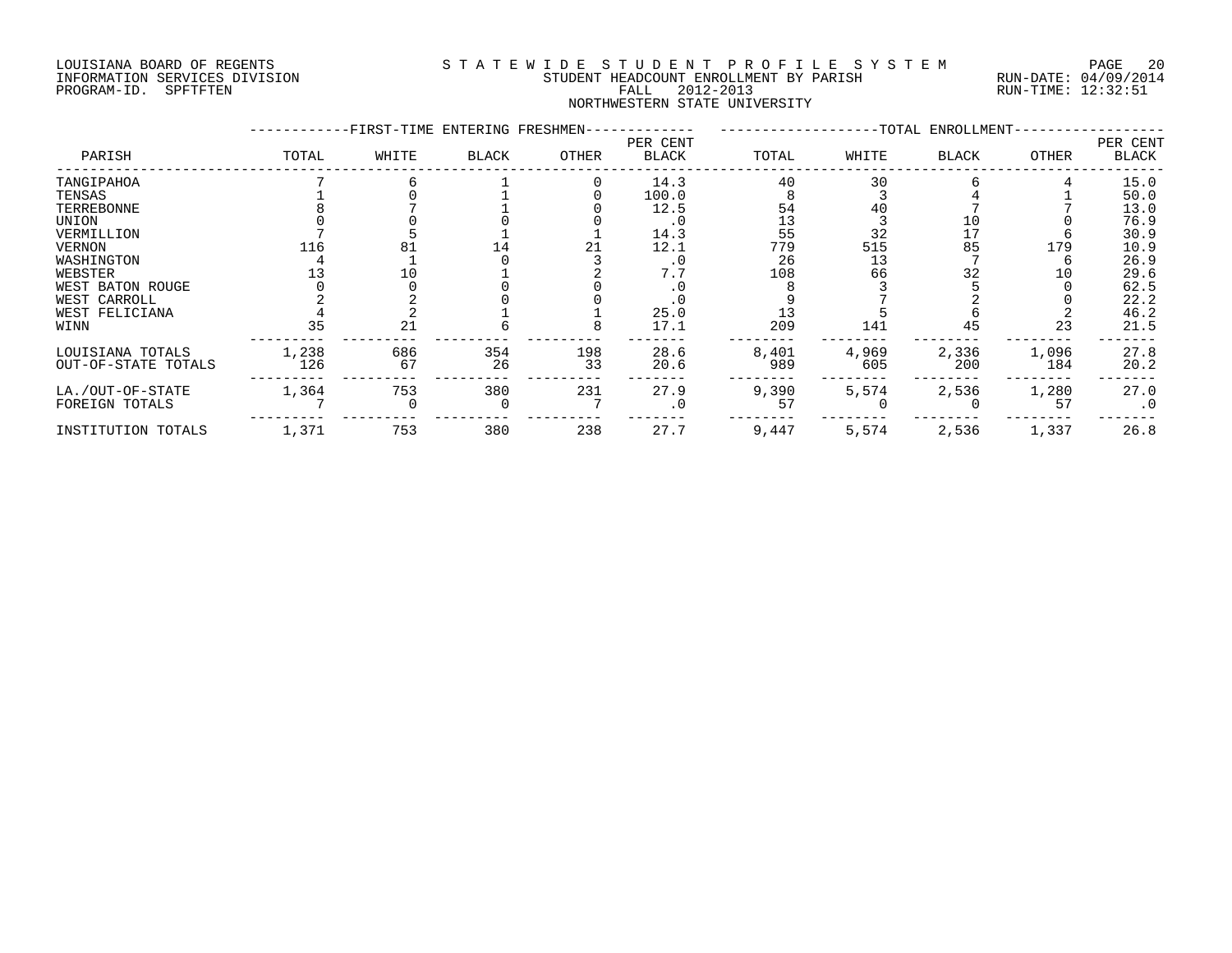#### LOUISIANA BOARD OF REGENTS S T A T E W I D E S T U D E N T P R O F I L E S Y S T E M PAGE 21 INFORMATION SERVICES DIVISION STUDENT HEADCOUNT ENROLLMENT BY PARISH RUN-DATE: 04/09/2014 PROGRAM-ID. SPFTFTEN FALL 2012-2013 RUN-TIME: 12:32:51 SOUTHEASTERN LA. UNIVERSITY

|                   |             |             | -FIRST-TIME ENTERING FRESHMEN |              |              |                |                | -TOTAL<br>ENROLLMENT |                |                        |
|-------------------|-------------|-------------|-------------------------------|--------------|--------------|----------------|----------------|----------------------|----------------|------------------------|
|                   |             |             |                               |              | PER CENT     |                |                |                      |                | PER CENT               |
| PARISH            | TOTAL       | WHITE       | <b>BLACK</b>                  | OTHER        | <b>BLACK</b> | TOTAL          | WHITE          | <b>BLACK</b>         | OTHER          | <b>BLACK</b>           |
| <b>ACADIA</b>     | 0           | $\Omega$    | 0                             | 0            | $\cdot$ 0    | 12             | 8              | 3                    | 1              | 25.0                   |
| ALLEN             | $\mathbf 1$ | 0           | $\mathbf 0$                   | $\mathbf{1}$ | $\cdot$ 0    | 6              | 4              | $\mathbf 1$          | 1              | 16.7                   |
| ASCENSION         | 137         | 87          | 26                            | 24           | 19.0         | 1,211          | 901            | 141                  | 169            | 11.6                   |
| ASSUMPTION        | 5           | 2           | 3                             | $\mathbf 0$  | 60.0         | 13             | 6              | 6                    |                | 46.2                   |
| <b>AVOYELLES</b>  | 1           | C           |                               | $\Omega$     | 100.0        | 13             |                |                      |                | 38.5                   |
| <b>BEAUREGARD</b> |             |             |                               | $\Omega$     | . 0          | 15             | 14             |                      |                | $\boldsymbol{\cdot}$ 0 |
| <b>BIENVILLE</b>  |             |             | 0                             | $\Omega$     | . 0          | 2              | 2              |                      | $\Omega$       | $\cdot$ 0              |
| <b>BOSSIER</b>    |             |             |                               | $\Omega$     | 33.3         | 13             | 9              |                      |                | 23.1                   |
| CADDO             |             |             | O                             | $\Omega$     | . 0          | 22             | 19             | 2                    |                | 9.1                    |
| CALCASIEU         |             |             |                               | $\Omega$     | 100.0        | 47             | 36             |                      |                | 12.8                   |
| CALDWELL          | $\Omega$    |             | U                             | $\Omega$     | . 0          | $\mathbf 1$    |                |                      |                | $\cdot$ 0              |
| CAMERON           | $\Omega$    |             | 0                             | $\Omega$     | . 0          |                |                |                      | <sup>0</sup>   | $\cdot$ 0              |
| CATAHOULA         | $\Omega$    |             |                               | $\Omega$     |              | 1              |                |                      | $\Omega$       | $\cdot$ 0              |
| CONCORDIA         | $\Omega$    |             | 0                             | $\Omega$     |              | 10             |                |                      | $\Omega$       | 30.0                   |
|                   | ∩           | U           | $\Omega$                      |              |              |                |                |                      |                | 50.0                   |
| DE SOTO           |             |             |                               | $\Omega$     | . 0          | $\overline{2}$ |                |                      | $\Omega$       |                        |
| EAST BATON ROUGE  | 360         | 153         | 132                           | 75           | 36.7         | 1,961          | 1,232          | 506                  | 223            | 25.8                   |
| EAST FELICIANA    | 14          | 10          | 3                             | 1            | 21.4         | 112            | 85             | 16                   | 11             | 14.3                   |
| EVANGELINE        | 0           | $\Omega$    | 0                             | $\mathbf 0$  | . 0          | 5              |                | -1                   | $\Omega$       | 20.0                   |
| FRANKLIN          | $\Omega$    | C           | U                             | $\Omega$     | . 0          | 6              | 6              | $\cap$               | <sup>0</sup>   | $\cdot$ 0              |
| <b>GRANT</b>      | $\Omega$    |             | $\Omega$                      | $\Omega$     |              |                |                | $\Omega$             |                | $\cdot$ 0              |
| IBERIA            | 2           | C           | 2                             | $\mathbf 0$  | 100.0        | 14             | 4              | 10                   | $\Omega$       | 71.4                   |
| <b>IBERVILLE</b>  | 11          |             | 7                             | $\mathbf 0$  | 63.6         | 54             | 28             | 25                   | 1              | 46.3                   |
| <b>JEFFERSON</b>  | 182         | 91          | 50                            | 41           | 27.5         | 1,080          | 653            | 197                  | 230            | 18.2                   |
| JEFFERSON DAVIS   | 1           | 1           | $\Omega$                      | 0            | . 0          | 3              | 3              | $\mathbf 0$          | 0              | $\boldsymbol{\cdot}$ 0 |
| LAFAYETTE         | 6           | 6           | 0                             | 0            | . 0          | 45             | 32             | 7                    | 6              | 15.6                   |
| LAFOURCHE         | 13          |             |                               | 2            | 30.8         | 78             | 61             | 10                   | 7              | 12.8                   |
| LA SALLE          | 1           |             | 0                             | $\mathbf 0$  | $\cdot$ 0    | 2              | $\overline{2}$ | $\Omega$             |                | $\cdot$ 0              |
| LINCOLN           | $\Omega$    | U           | $\Omega$                      | $\Omega$     | $\cdot$ 0    |                | 2              | $\Omega$             | $\Omega$       | $\cdot$ 0              |
| LIVINGSTON        | 357         | 269         | 17                            | 71           | 4.8          | 1,925          | 1,654          | 48                   | 223            | 2.5                    |
| MADISON           | $\Omega$    | $\Omega$    | $\Omega$                      | $\Omega$     | . 0          | 1              | $\Omega$       | 1                    | $\Omega$       | $\boldsymbol{\cdot}$ 0 |
| MOREHOUSE         | $\Omega$    | $\Omega$    | $\mathbf 0$                   | $\mathbf 0$  | $\cdot$ 0    | 6              | $\Omega$       | 4                    | $\overline{2}$ | $\cdot$ 0              |
| NATCHITOCHES      | 3           | 2           |                               | $\Omega$     | 33.3         | 22             | 14             | 5                    | 3              | 22.7                   |
| ORLEANS           | 129         | 42          | 67                            | 20           | 51.9         | 666            | 310            | 271                  | 85             | 40.7                   |
| OUACHITA          | 3           | 2           | 1                             | 0            | 33.3         | 25             | 14             | 9                    | 2              | 36.0                   |
| PLAQUEMINES       | 14          |             | 3                             | 4            | 21.4         | 68             | 41             | 9                    | 18             | 13.2                   |
| POINTE COUPEE     | 14          | 5           |                               | 5            | 28.6         | 57             | 36             | 13                   | 8              | 22.8                   |
| RAPIDES           | 4           | 2           |                               | 1            | 25.0         | 36             | 28             | 4                    | 4              | 11.1                   |
| RICHLAND          |             |             | 0                             |              | . 0          | 5              | 3              |                      |                | 20.0                   |
| SABINE            | $\Omega$    | $\Omega$    | $\Omega$                      | $\Omega$     | . 0          | $\overline{2}$ | $\overline{2}$ | $\Omega$             | $\Omega$       | $\cdot$ 0              |
| ST. BERNARD       | 9           | 3           |                               | 5            | 11.1         | 83             | 64             | 2                    | 17             | 2.4                    |
| ST. CHARLES       | 63          | 35          | 13                            | 15           | 20.6         | 289            | 205            | 55                   | 29             | 19.0                   |
| ST. HELENA        | 11          | $\mathbf 0$ | 7                             | 4            | 63.6         | 52             | 6              | 39                   | 7              | 75.0                   |
| ST. JAMES         | 21          | 12          | 5                             | 4            | 23.8         | 113            | 76             | 26                   | 11             | 23.0                   |
| ST. JOHN          | 62          | 18          | 26                            | 18           | 41.9         | 409            | 210            | 123                  | 76             | 30.1                   |
| ST. LANDRY        | 2           | $\Omega$    | 2                             | 0            | 100.0        | 17             | 7              | 8                    | 2              | 47.1                   |
| ST. MARTIN        | $\Omega$    | $\Omega$    | 0                             | $\Omega$     | $\cdot$ 0    | $\overline{4}$ | $\overline{2}$ | 1                    | 1              | 25.0                   |
| ST. MARY          | 8           | 3           | 4                             | 1            | 50.0         | 34             | 14             | 17                   | 3              | 50.0                   |
| ST. TAMMANY       | 460         | 312         | 50                            | 98           | 10.9         | 3,465          | 2,739          | 198                  | 528            | 5.7                    |
| TANGIPAHOA        | 357         | 219         | 59                            | 79           | 16.5         | 2,081          | 1,439          | 324                  | 318            | 15.6                   |
| TENSAS            | $\Omega$    | $\Omega$    | $\Omega$                      | $\Omega$     | . 0          | $\overline{2}$ | $\mathbf{1}$   | $\Omega$             | -1             | $\cdot$ 0              |
|                   |             |             |                               |              |              |                |                |                      |                |                        |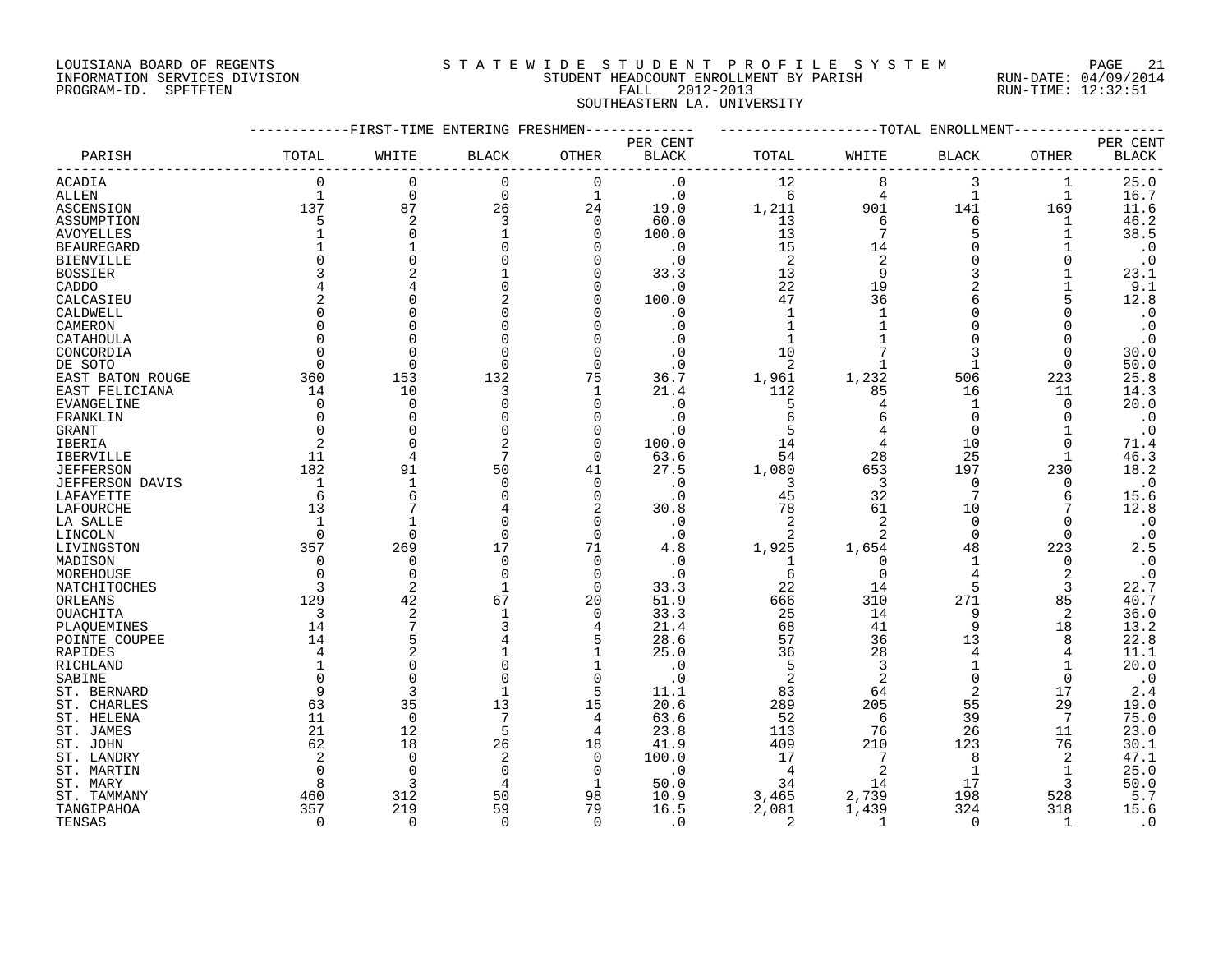### LOUISIANA BOARD OF REGENTS S T A T E W I D E S T U D E N T P R O F I L E S Y S T E M PAGE 22 INFORMATION SERVICES DIVISION STUDENT HEADCOUNT ENROLLMENT BY PARISH RUN-DATE: 04/09/2014 PROGRAM-ID. SPFTFTEN FALL 2012-2013 RUN-TIME: 12:32:51 SOUTHEASTERN LA. UNIVERSITY

|                                                                                                                    |             | -FIRST-TIME ENTERING FRESHMEN- |              |           |                                     |                        |                       | -TOTAL ENROLLMENT-   |              |                                                                                     |
|--------------------------------------------------------------------------------------------------------------------|-------------|--------------------------------|--------------|-----------|-------------------------------------|------------------------|-----------------------|----------------------|--------------|-------------------------------------------------------------------------------------|
| PARISH                                                                                                             | TOTAL       | WHITE                          | <b>BLACK</b> | OTHER     | PER CENT<br>BLACK                   | TOTAL                  | WHITE                 | <b>BLACK</b>         | OTHER        | PER CENT<br>BLACK                                                                   |
| TERREBONNE<br>UNION<br>VERMILLION<br>VERNON<br>WASHINGTON<br>WEBSTER<br>WEST BATON ROUGE<br>WEST FELICIANA<br>WINN | 15<br>59    | 12<br>39                       |              |           | 20.0<br>15.3<br>45.5<br>40.0<br>. 0 | 96<br>435<br>64<br>104 | 62<br>304<br>33<br>75 | 31<br>85<br>22<br>18 | 46           | 32.3<br>$\cdot$ 0<br>$\cdot$ 0<br>25.0<br>19.5<br>50.0<br>34.4<br>17.3<br>$\cdot$ 0 |
| LOUISIANA TOTALS<br>OUT-OF-STATE TOTALS                                                                            | 2,353<br>69 | 1,358<br>39                    | 511<br>17    | 484<br>13 | 21.7<br>24.6                        | 14,808<br>489          | 10,481<br>299         | 2,259<br>121         | 2,068<br>69  | 15.3<br>24.7                                                                        |
| LA./OUT-OF-STATE<br>FOREIGN TOTALS                                                                                 | 2,422<br>48 | 1,397                          | 528          | 497<br>47 | 21.8<br>. 0                         | 15,297<br>305          | 10,780<br>16          | 2,380                | 2,137<br>280 | 15.6<br>3.0                                                                         |
| INSTITUTION TOTALS                                                                                                 | 2,470       | 1,398                          | 528          | 544       | 21.4                                | 15,602                 | 10,796                | 2,389                | 2,417        | 15.3                                                                                |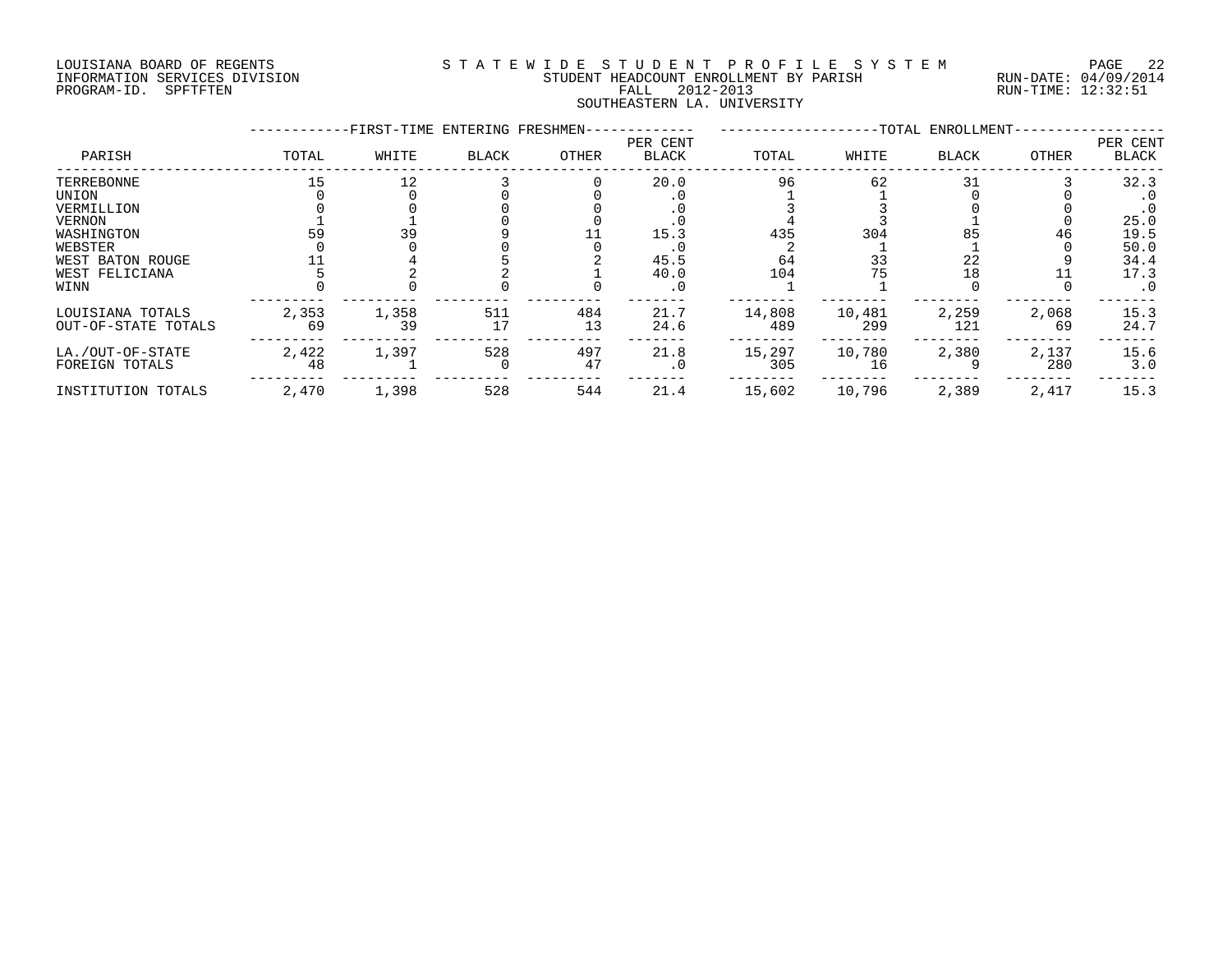### LOUISIANA BOARD OF REGENTS S T A T E W I D E S T U D E N T P R O F I L E S Y S T E M PAGE 23 INFORMATION SERVICES DIVISION STUDENT HEADCOUNT ENROLLMENT BY PARISH RUN-DATE: 04/09/2014 PROGRAM-ID. SPFTFTEN FALL 2012-2013 RUN-TIME: 12:32:51 UNIVERSITY OF LA. AT LAFAYETTE

|                        |              | ---------FIRST-TIME ENTERING FRESHMEN- |                |                | -------      |       |                | ----------------TOTAL ENROLLMENT- |             |              |
|------------------------|--------------|----------------------------------------|----------------|----------------|--------------|-------|----------------|-----------------------------------|-------------|--------------|
|                        |              |                                        |                |                | PER CENT     |       |                |                                   |             | PER CENT     |
| PARISH                 | TOTAL        | WHITE                                  | <b>BLACK</b>   | OTHER          | <b>BLACK</b> | TOTAL | WHITE          | BLACK                             | OTHER       | <b>BLACK</b> |
| ACADIA                 | 110          | 90                                     | 17             | 3              | 15.5         | 732   | 639            | 68                                | 25          | 9.3          |
| ALLEN                  | 7            | $\overline{4}$                         | $\Omega$       | 3              | $\cdot$ 0    | 33    | 19             | 9                                 | 5           | 27.3         |
| ASCENSION              | 56           | 37                                     | 16             | 3              | 28.6         | 164   | 93             | 62                                | 9           | 37.8         |
| ASSUMPTION             | 9            | 5                                      | 3              |                | 33.3         | 32    | 19             | 12                                | 1           | 37.5         |
|                        | 17           | 14                                     |                |                | 11.8         | 119   | 89             | 18                                | 12          | 15.1         |
| AVOYELLES              | 19           | 10                                     | 2<br>6         | 3              | 31.6         |       | 37             | 8                                 |             |              |
| <b>BEAUREGARD</b>      |              |                                        | $\Omega$       |                |              | 52    |                |                                   |             | 15.4         |
| <b>BIENVILLE</b>       | $\Omega$     | $\Omega$                               |                | $\Omega$       | $\cdot$ 0    | -2    | 1              | $\mathbf 1$                       | $\Omega$    | 50.0         |
| <b>BOSSIER</b>         | 12           | 6                                      | 5              |                | 41.7         | 62    | 45             | 12                                | 5           | 19.4         |
| CADDO                  | 37           | 23                                     | 14             | $\mathbf 0$    | 37.8         | 132   | 73             | 48                                | 11          | 36.4         |
| CALCASIEU              | 55           | 28                                     | 25             | 2              | 45.5         | 252   | 144            | 93                                | 15          | 36.9         |
| CALDWELL               | 3            | 3                                      | $\Omega$       | $\Omega$       | $\cdot$ 0    | 6     | 5              | $\Omega$                          | $\mathbf 1$ | $\cdot$ 0    |
| CAMERON                |              | $\mathbf{1}$                           | $\Omega$       | $\mathbf 0$    | $\cdot$ 0    | 6     | 5              | $\mathbf 1$                       | $\mathbf 0$ | 16.7         |
| CATAHOULA              |              | $\Omega$                               | $\Omega$       | $\Omega$       | $\cdot$ 0    |       | 2              | $\mathbf 1$                       | 0           | 33.3         |
| CLAIBORNE              | $\mathbf{1}$ | $\Omega$                               | 1              | $\Omega$       | 100.0        | 4     | 2              | $\overline{2}$                    | 0           | 50.0         |
| CONCORDIA              |              |                                        | २              | $\Omega$       | 75.0         | 15    | 9              | 5                                 |             | 33.3         |
| DE SOTO                | $\Omega$     | $\mathbf 0$                            | $\mathbf 0$    | $\mathbf 0$    | $\cdot$ 0    | 10    | 8              | $\mathbf 1$                       | 1           | 10.0         |
| EAST BATON ROUGE       | 164          | 49                                     | 104            | 11             | 63.4         | 602   | 242            | 327                               | 33          | 54.3         |
| EAST CARROLL           | $\Omega$     | $\Omega$                               | $\mathbf 0$    | $\Omega$       | $\cdot$ 0    | -1    | 1              | $\Omega$                          | $\Omega$    | $\cdot$ 0    |
| EAST FELICIANA         | 2            | 2                                      | $\Omega$       | $\Omega$       | $\cdot$ 0    | 10    | 3              | 7                                 | $\Omega$    | 70.0         |
| <b>EVANGELINE</b>      | 20           | 11                                     | 6              | 3              | 30.0         | 166   | 131            | 29                                | 6           | 17.5         |
|                        | $\Omega$     | $\Omega$                               | $\mathbf 0$    | $\Omega$       | $\cdot$ 0    | -5    | 4              | 1                                 | $\Omega$    | 20.0         |
| FRANKLIN               | 5            | 4                                      | $\mathbf{1}$   | $\Omega$       |              | 16    | 13             | $\overline{2}$                    |             |              |
| GRANT                  |              |                                        |                |                | 20.0         |       |                |                                   | 1           | 12.5         |
| IBERIA                 | 168          | 120                                    | 24             | 24             | 14.3         | 1,147 | 837            | 205                               | 105         | 17.9         |
| IBERVILLE              | 12           | 3                                      | 9              | $\overline{0}$ | 75.0         | 58    | 22             | 36                                | $\mathbf 0$ | 62.1         |
| <b>JACKSON</b>         | 8            | $\mathbf 0$                            | 8              | $\Omega$       | 100.0        | 11    | $\overline{1}$ | 10                                | $\Omega$    | 90.9         |
| <b>JEFFERSON</b>       | 120          | 72                                     | 39             | 9              | 32.5         | 614   | 409            | 145                               | 60          | 23.6         |
| <b>JEFFERSON DAVIS</b> | 26           | 20                                     | 6              | $\mathbf 0$    | 23.1         | 128   | 104            | 22                                | 2           | 17.2         |
| LAFAYETTE              | 679          | 510                                    | 81             | 88             | 11.9         | 5,026 | 3,885          | 674                               | 467         | 13.4         |
| LAFOURCHE              | 27           | 22                                     | 4              | 1              | 14.8         | 181   | 146            | 29                                | 6           | 16.0         |
| LA SALLE               | $\Omega$     | $\Omega$                               |                | $\Omega$       | $\cdot$ 0    | 10    | 9              | $\mathbf{1}$                      | 0           | 10.0         |
| LINCOLN                | 8            | 3                                      |                | $\Omega$       | 62.5         | 25    | 16             | 8                                 |             | 32.0         |
| LIVINGSTON             | 18           | 15                                     | $\mathbf 1$    | 2              | 5.6          | 55    | 50             | $\overline{2}$                    | 3           | 3.6          |
| MADISON                | 2            | 2                                      | $\Omega$       | $\Omega$       | $\cdot$ 0    | - 8   | 7              | $\mathbf{1}$                      | $\Omega$    | 12.5         |
| MOREHOUSE              |              | $\mathbf{1}$                           | $\mathbf{1}$   | $\Omega$       | 50.0         | 11    | 4              | 7                                 | $\Omega$    | 63.6         |
| NATCHITOCHES           | 9            | 5                                      | 3              |                | 33.3         | 39    | 21             | 16                                | 2           | 41.0         |
| ORLEANS                | 104          | 25                                     | 71             | 8              | 68.3         | 417   | 138            | 251                               | 28          | 60.2         |
| OUACHITA               | 22           | 10                                     | 11             | 1              | 50.0         | 94    | 47             | 42                                | 5           | 44.7         |
| PLAQUEMINES            | 20           | 16                                     | $\overline{4}$ | $\Omega$       | 20.0         | 55    | 38             | 12                                | 5           | 21.8         |
| POINTE COUPEE          | 27           | 24                                     | 3              | $\Omega$       | 11.1         | 103   | 84             | 17                                | 2           | 16.5         |
| RAPIDES                | 48           | 35                                     | 11             | 2              | 22.9         | 308   | 221            | 72                                | 15          | 23.4         |
| RED RIVER              | 2            | $\mathbf{1}$                           | $\Omega$       |                | $\cdot$ 0    | -6    | 4              | 1                                 | 1           | 16.7         |
|                        | $\Omega$     | $\Omega$                               | $\mathbf 0$    | $\Omega$       | $\cdot$ 0    | 2     | 1              | $\Omega$                          | $\mathbf 1$ | $\cdot$ 0    |
| RICHLAND               |              |                                        |                |                |              |       |                |                                   |             |              |
| SABINE                 | 6            | 3                                      | 2              |                | 33.3         | 15    | 8              | $\overline{4}$                    | 3           | 26.7         |
| ST. BERNARD            | 10           | 6                                      | 1              | 3              | 10.0         | 50    | 40             |                                   | 6           | 8.0          |
| ST. CHARLES            | 35           | 21                                     | 12             | 2              | 34.3         | 163   | 107            | 46                                | 10          | 28.2         |
| ST. HELENA             |              | $\Omega$                               | 2              | $\Omega$       | 100.0        | -5    | 2              | 3                                 | $\Omega$    | 60.0         |
| ST. JAMES              | $\Omega$     | $\mathbf 0$                            | $\mathbf 0$    | $\Omega$       | $\cdot$ 0    | 29    | 11             | 17                                |             | 58.6         |
| ST. JOHN               | 26           | 9                                      | 16             |                | 61.5         | 111   | 42             | 65                                | 4           | 58.6         |
| ST. LANDRY             | 128          | 78                                     | 42             | 8              | 32.8         | 897   | 644            | 212                               | 41          | 23.6         |
| ST. MARTIN             | 116          | 81                                     | 27             | 8              | 23.3         | 767   | 559            | 169                               | 39          | 22.0         |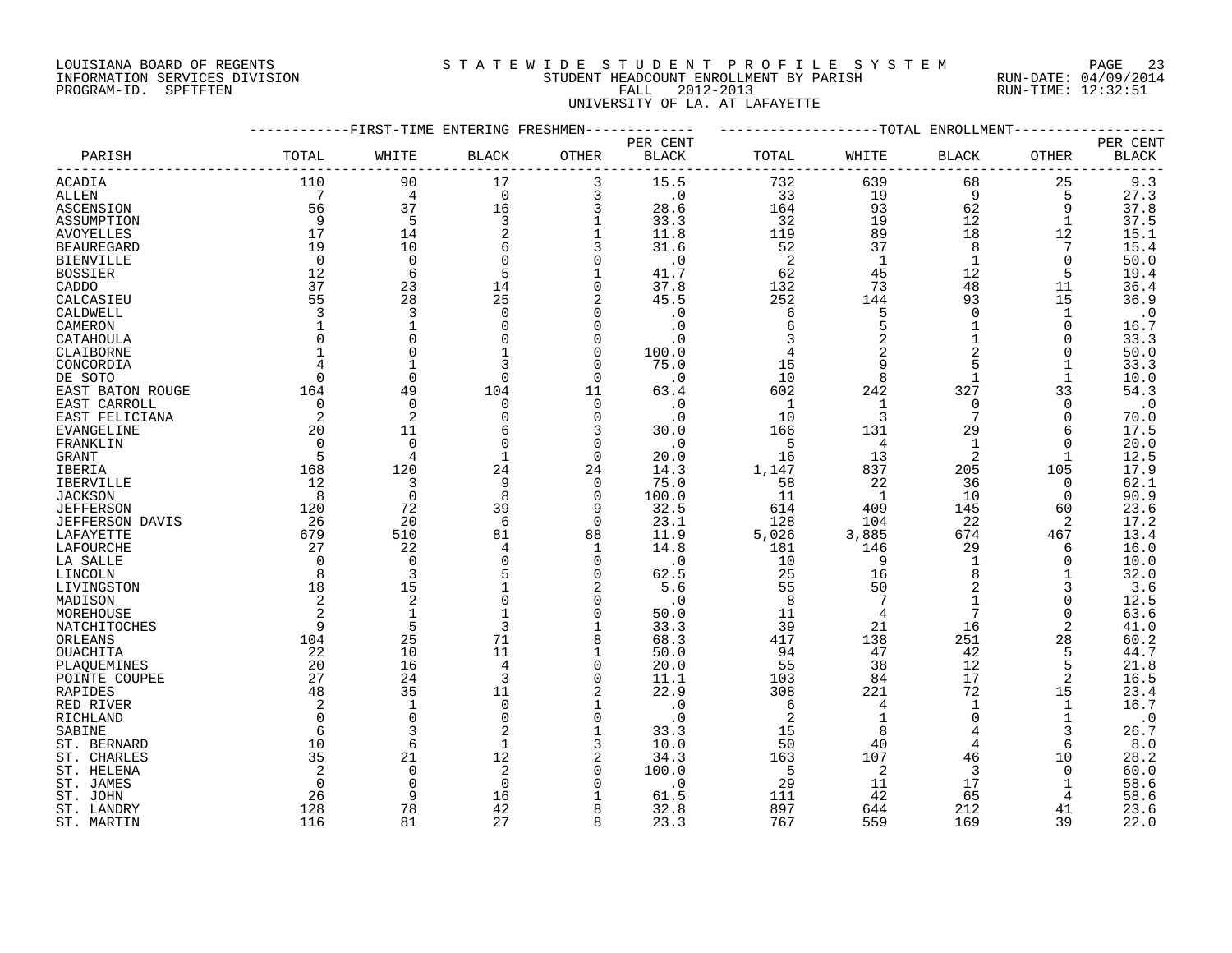#### LOUISIANA BOARD OF REGENTS S T A T E W I D E S T U D E N T P R O F I L E S Y S T E M PAGE 24 INFORMATION SERVICES DIVISION STUDENT HEADCOUNT ENROLLMENT BY PARISH RUN-DATE: 04/09/2014 PROGRAM-ID. SPFTFTEN FALL 2012-2013 RUN-TIME: 12:32:51 UNIVERSITY OF LA. AT LAFAYETTE

|                     |       | -FIRST-TIME ENTERING FRESHMEN- |              |       |                          |        |        | --TOTAL ENROLLMENT- |              |                   |
|---------------------|-------|--------------------------------|--------------|-------|--------------------------|--------|--------|---------------------|--------------|-------------------|
| PARISH              | TOTAL | WHITE                          | <b>BLACK</b> | OTHER | PER CENT<br><b>BLACK</b> | TOTAL  | WHITE  | <b>BLACK</b>        | <b>OTHER</b> | PER CENT<br>BLACK |
| ST. MARY            | 51    | 31                             | 17           |       | 33.3                     | 334    | 213    | 90                  | 31           | 26.9              |
| ST. TAMMANY         | 106   | 77                             | 21           |       | 19.8                     | 482    | 372    | 75                  | 35           | 15.6              |
| TANGIPAHOA          | 33    | 23                             |              |       | 24.2                     | 117    | 68     | 43                  |              | 36.8              |
| TENSAS              |       |                                |              |       | $\cdot$ 0                |        |        |                     |              | $\cdot$ 0         |
| TERREBONNE          | 55    | 45                             |              |       | 14.5                     | 241    | 171    | 51                  | 19           | 21.2              |
| UNION               |       |                                |              |       | 50.0                     |        |        |                     |              | 28.6              |
| VERMILLION          | 133   | 107                            |              | 16    | 7.5                      | 946    | 793    | 75                  | 78           | 7.9               |
| <b>VERNON</b>       |       | 10                             |              |       | 23.5                     | 53     | 30     | 16                  |              | 30.2              |
| WASHINGTON          |       |                                |              |       | 100.0                    | 23     |        |                     |              | 73.9              |
| WEBSTER             |       |                                |              |       | 20.0                     |        |        |                     |              | 36.4              |
| WEST BATON ROUGE    |       |                                |              |       | 40.0                     | 30     |        |                     |              | 36.7              |
| WEST FELICIANA      |       |                                |              |       |                          | 15     | 12     |                     |              | 20.0              |
| WINN                |       |                                |              |       | . 0                      |        |        |                     |              | $\cdot$ 0         |
| LOUISIANA TOTALS    | 2,566 | 1,678                          | 662          | 226   | 25.8                     | 15,021 | 10,737 | 3,165               | 1,119        | 21.1              |
| OUT-OF-STATE TOTALS | 144   | 104                            | 25           | 15    | 17.4                     | 1,180  | 781    | 198                 | 201          | 16.8              |
| LA./OUT-OF-STATE    | 2,710 | 1,782                          | 687          | 241   | 25.4                     | 16,201 | 11,518 | 3,363               | 1,320        | 20.8              |
| FOREIGN TOTALS      | 42    |                                |              | 42    | $\cdot$ 0                | 539    |        |                     | 539          | $\cdot$ 0         |
| INSTITUTION TOTALS  | 2,752 | 1,782                          | 687          | 283   | 25.0                     | 16,740 | 11,518 | 3,363               | 1,859        | 20.1              |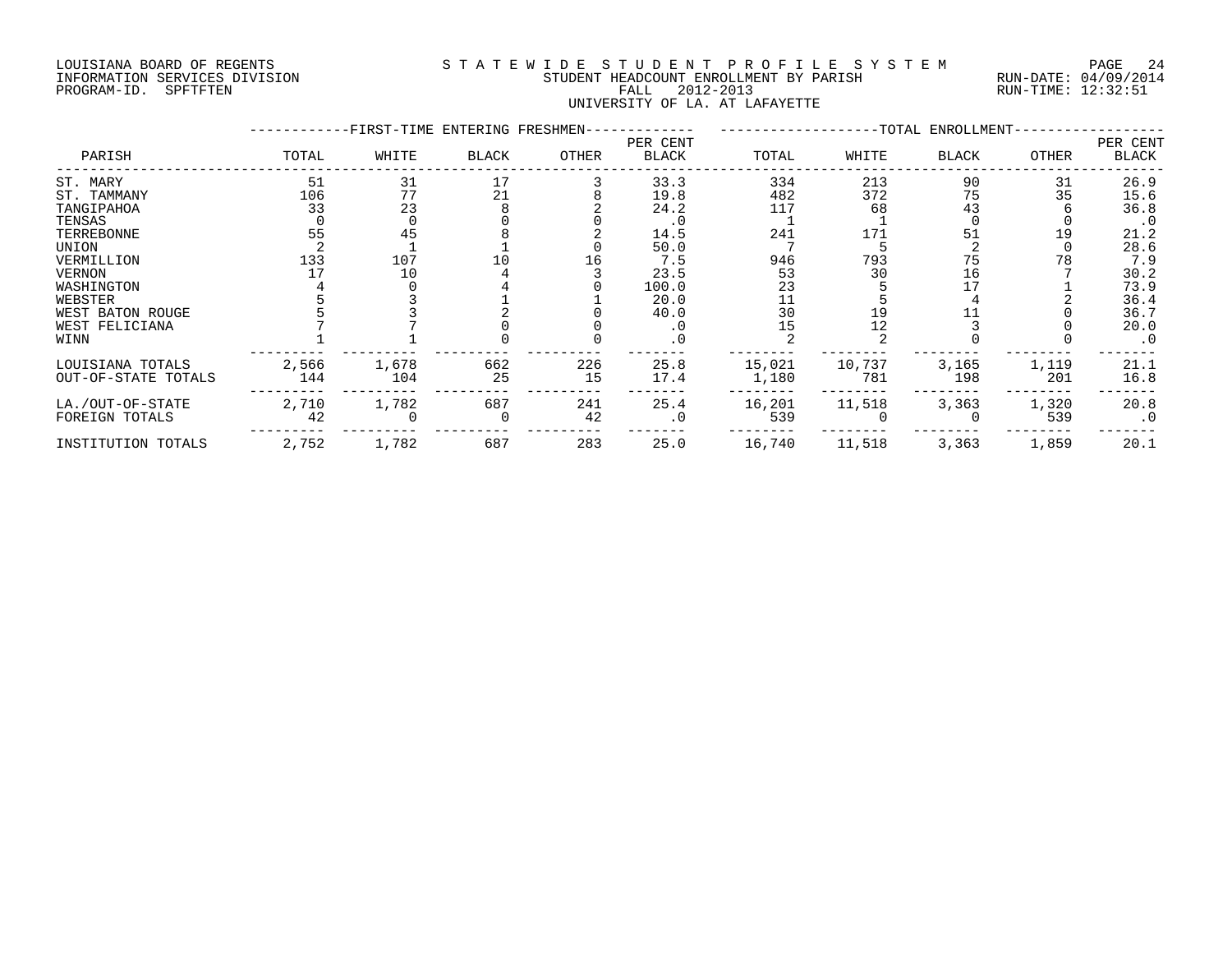#### LOUISIANA BOARD OF REGENTS S T A T E W I D E S T U D E N T P R O F I L E S Y S T E M PAGE 25 INFORMATION SERVICES DIVISION STUDENT HEADCOUNT ENROLLMENT BY PARISH RUN-DATE: 04/09/2014 PROGRAM-ID. SPFTFTEN FALL 2012-2013 RUN-TIME: 12:32:51 L.S.U. AT ALEXANDRIA

|                                    |              | -------FIRST-TIME ENTERING FRESHMEN- |                |              | ----------- | -------------------TOTAL ENROLLMENT |                |               |             |                        |
|------------------------------------|--------------|--------------------------------------|----------------|--------------|-------------|-------------------------------------|----------------|---------------|-------------|------------------------|
|                                    |              |                                      |                |              | PER CENT    |                                     |                |               |             | PER CENT               |
| PARISH                             | TOTAL        | WHITE                                | <b>BLACK</b>   | OTHER        | BLACK       | TOTAL                               | WHITE          | BLACK         | OTHER       | <b>BLACK</b>           |
| <b>ACADIA</b>                      | $\Omega$     | $\Omega$                             | $\mathbf 0$    | $\mathbf 0$  | $\cdot$ 0   | 3                                   | 3              | $\mathbf 0$   | $\Omega$    | $\cdot$ 0              |
| <b>ALLEN</b>                       | 3            | $\mathbf{1}$                         | $\Omega$       | 2            | $\cdot$ 0   | 48                                  | 37             | 3             | 8           | $6.3$                  |
| ASCENSION                          | $\mathbf{1}$ | $1\,$                                | $\Omega$       | $\mathbf 0$  | $\cdot$ 0   | $\overline{4}$                      | $\overline{4}$ | $\mathbf 0$   | 0           | $\boldsymbol{\cdot}$ 0 |
| ASSUMPTION                         |              | $\mathbf 0$                          |                | $\mathbf 0$  | 100.0       | $\mathbf{1}$                        | $\mathbf 0$    | $\mathbf{1}$  | $\mathbf 0$ | $\cdot$ 0              |
| <b>AVOYELLES</b>                   | 58           | 47                                   |                | 2            | 15.5        | 428                                 | 331            | 71            | 26          | 16.6                   |
| <b>BEAUREGARD</b>                  | $\mathbf{1}$ | $\mathbf{1}$                         |                | $\mathbf 0$  | $\cdot$ 0   | 11                                  | 10             | $\mathbf 0$   | 1           | $\cdot$ 0              |
| <b>BIENVILLE</b>                   |              | $\Omega$                             |                | $\Omega$     | $\cdot$ 0   | 2                                   | 1              | 1             | $\Omega$    | 50.0                   |
| <b>BOSSIER</b>                     |              |                                      |                | $\Omega$     | $\cdot$ 0   | $\overline{7}$                      | 7              | $\Omega$      |             | $\cdot$ 0              |
| CADDO                              |              |                                      |                | 0            | 100.0       | 5                                   | 3              | 2             | $\Omega$    | 40.0                   |
| CALCASIEU                          |              |                                      |                | $\Omega$     | $\cdot$ 0   | 7                                   | 6              | $\Omega$      |             | $\cdot$ 0              |
| CALDWELL                           |              |                                      |                | $\Omega$     | $\cdot$ 0   | $\overline{2}$                      | 2              | $\Omega$      | $\Omega$    | $\cdot$ 0              |
| CATAHOULA                          | 5            | 3                                    |                | $\Omega$     | 40.0        | 42                                  | 30             | 10            | 2           | 23.8                   |
| CONCORDIA                          | 10           | 10                                   |                | $\Omega$     | $\cdot$ 0   | 38                                  | 29             | 7             | 2           | 18.4                   |
| DE SOTO                            | $\Omega$     | $\Omega$                             |                | $\Omega$     | $\cdot$ 0   | $\mathbf{1}$                        | $\overline{1}$ | $\Omega$      | $\Omega$    | $\cdot$ 0              |
| EAST BATON ROUGE                   | 2            | 2                                    |                | 0            | $\cdot$ 0   | 11                                  | 11             | $\Omega$      | $\Omega$    | $\cdot$ 0              |
| EAST FELICIANA                     | 1            | $\Omega$                             |                | 0            | 100.0       | -1                                  | $\Omega$       | 1             | $\Omega$    | $\cdot$ 0              |
| EVANGELINE                         | 16           | 12                                   |                | 1            | 18.8        | 100                                 | 79             | 15            | 6           | 15.0                   |
| FRANKLIN                           | $\Omega$     | $\Omega$                             |                | $\Omega$     | $\cdot$ 0   | 1                                   | -1             | $\Omega$      | $\Omega$    | $\cdot$ 0              |
| <b>GRANT</b>                       | 15           | 15                                   |                | $\Omega$     | $\cdot$ 0   | 113                                 | 101            | 5             |             | 4.4                    |
| <b>IBERIA</b>                      | 2            | $\overline{c}$                       |                | $\Omega$     |             | 7                                   |                |               |             | 28.6                   |
|                                    | ∩            |                                      |                | $\Omega$     | . 0         |                                     |                | ∩             |             | $\cdot$ 0              |
| <b>IBERVILLE</b><br><b>JACKSON</b> |              |                                      |                | $\Omega$     | . 0         |                                     |                | $\Omega$      |             | $\cdot$ 0              |
| <b>JEFFERSON</b>                   |              |                                      |                |              |             |                                     |                |               |             | 28.6                   |
| <b>JEFFERSON DAVIS</b>             |              |                                      |                | 0            | $\cdot$ 0   | 2                                   |                | $\Omega$      |             | $\cdot$ 0              |
| LAFAYETTE                          |              |                                      |                | $\Omega$     | $\cdot$ 0   | 18                                  | 11             |               |             | 33.3                   |
| <b>LAFOURCHE</b>                   | $\Omega$     |                                      |                | $\Omega$     | $\cdot$ 0   | $\overline{2}$                      | $\overline{2}$ | $\Omega$      |             | $\cdot$ 0              |
| LA SALLE                           |              |                                      |                | 2            | 11.1        | 41                                  | 34             | 2             | 5           | 4.9                    |
| LINCOLN                            |              |                                      |                | $\Omega$     | $\cdot$ 0   | $\overline{2}$                      |                |               | $\Omega$    | 50.0                   |
| LIVINGSTON                         |              |                                      |                | $\Omega$     | . 0         | 6                                   |                | $\Omega$      | O           | $\cdot$ 0              |
| MOREHOUSE                          |              |                                      |                | $\Omega$     | . 0         | 3                                   |                |               |             | 33.3                   |
| NATCHITOCHES                       |              |                                      |                | $\Omega$     | 100.0       | 12                                  |                |               | 3           | 33.3                   |
| ORLEANS                            |              |                                      |                | $\Omega$     | 100.0       | 5                                   |                | 3             |             | 60.0                   |
| OUACHITA                           |              |                                      |                | 0            | 50.0        | 6                                   |                |               | $\Omega$    | 16.7                   |
|                                    |              |                                      |                | 0            | $\cdot$ 0   | $\overline{4}$                      | 3              |               | O           | 25.0                   |
| PLAQUEMINES<br>POINTE COUPEE       |              | $\mathcal{L}$                        |                | $\Omega$     | 33.3        | 13                                  | 10             | 3             | $\Omega$    | 23.1                   |
| RAPIDES                            | 176          | 135                                  | 25             | 16           | 14.2        | 1,276                               | 938            | 224           | 114         | 17.6                   |
| RED RIVER                          | 5            | -1                                   | $\overline{4}$ | $\Omega$     | 80.0        | 5                                   |                | 4             | 0           | 80.0                   |
| <b>RICHLAND</b>                    |              |                                      |                | $\Omega$     | $\cdot$ 0   |                                     |                | ∩             | $\Omega$    | $\cdot$ 0              |
| SABINE                             |              |                                      |                | 1            | $\cdot$ 0   | 6                                   | 3              |               | 3           | $\cdot$ 0              |
|                                    |              |                                      |                | $\Omega$     | $\cdot$ 0   |                                     | 2              |               |             | $\cdot$ 0              |
| ST. CHARLES                        |              |                                      |                | $\mathbf 0$  | 100.0       |                                     | $\Omega$       |               |             | $\cdot$ 0              |
| ST. JAMES<br>ST. JOHN              |              |                                      |                | 0            | 100.0       | $\mathbf{1}$                        | $\Omega$       |               |             | $\cdot$ 0              |
| ST. LANDRY                         |              |                                      |                | $\Omega$     | 83.3        | 45                                  | 19             | 26            |             | 57.8                   |
|                                    |              |                                      |                | $\Omega$     | $\cdot$ 0   | 5                                   | 3              | $\mathcal{D}$ |             | 40.0                   |
| ST. MARTIN                         |              |                                      |                | <sup>0</sup> | $\cdot$ 0   | 2                                   |                | $\Omega$      |             | $\cdot$ 0              |
| ST. MARY                           |              |                                      |                | $\Omega$     | 50.0        |                                     |                |               |             | 28.6                   |
| ST. TAMMANY                        |              |                                      |                |              | . 0         |                                     |                |               |             | $\cdot$ 0              |
| TANGIPAHOA                         |              |                                      |                |              | $\Omega$    |                                     |                |               |             |                        |
| TERREBONNE                         |              |                                      |                | ∩            | $\cdot$ 0   |                                     |                | ∩             |             | $\cdot$ 0<br>$\cdot$ 0 |
| <b>UNION</b>                       | $\cap$       | $\cap$                               |                | $\cap$       | $\Omega$ .  | $\sqrt{2}$                          |                | $\cap$        |             | $\cdot$ 0              |
| VERMILLION                         |              |                                      |                |              |             |                                     |                |               |             |                        |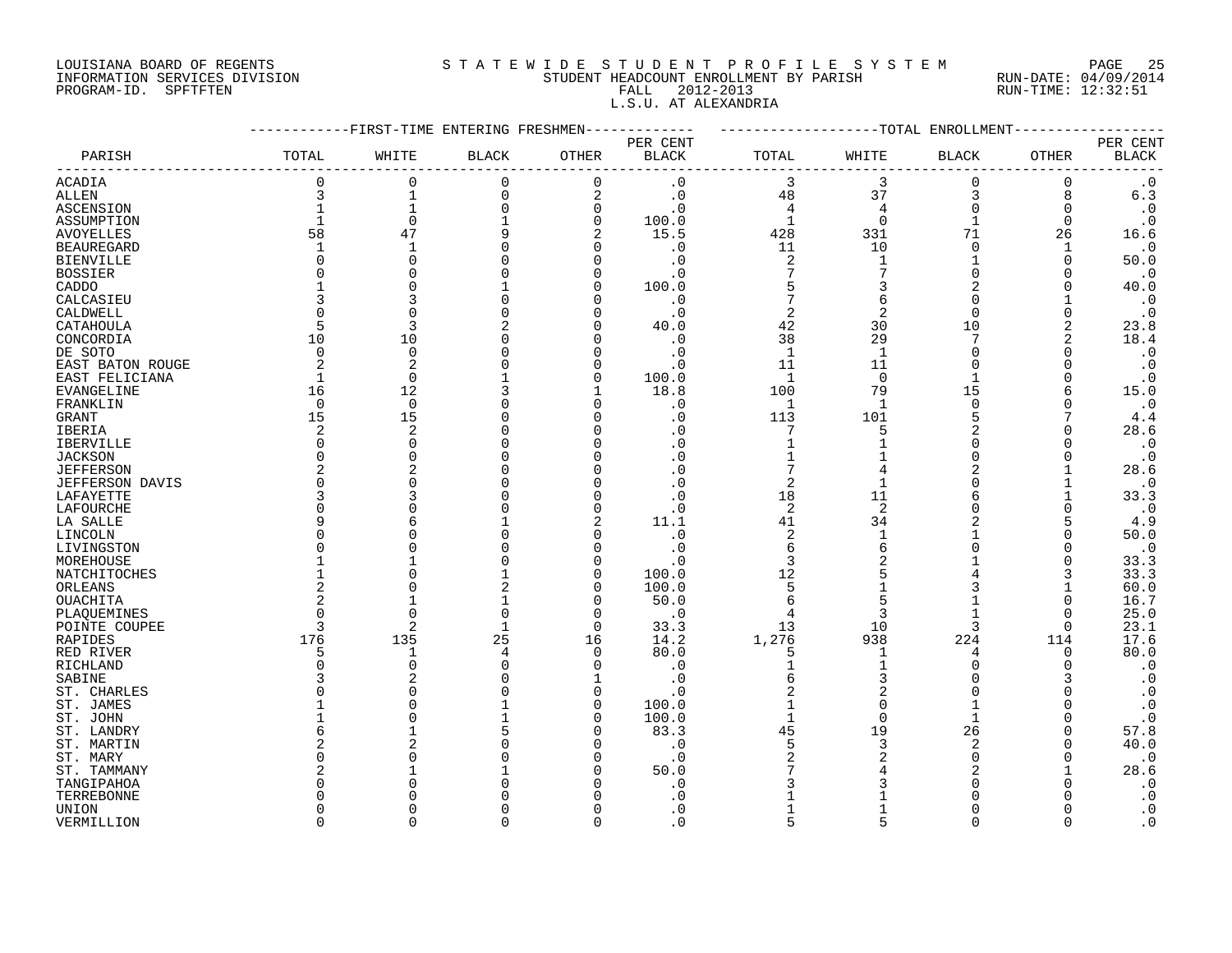#### LOUISIANA BOARD OF REGENTS S T A T E W I D E S T U D E N T P R O F I L E S Y S T E M PAGE 26 INFORMATION SERVICES DIVISION STUDENT HEADCOUNT ENROLLMENT BY PARISH RUN-DATE: 04/09/2014 PROGRAM-ID. SPFTFTEN FALL 2012-2013 RUN-TIME: 12:32:51 L.S.U. AT ALEXANDRIA

|                     |       | -FIRST-TIME ENTERING FRESHMEN- |       |       |                          |       |       | --TOTAL ENROLLMENT- |       |                          |
|---------------------|-------|--------------------------------|-------|-------|--------------------------|-------|-------|---------------------|-------|--------------------------|
| PARISH              | TOTAL | WHITE                          | BLACK | OTHER | PER CENT<br><b>BLACK</b> | TOTAL | WHITE | <b>BLACK</b>        | OTHER | PER CENT<br><b>BLACK</b> |
| VERNON              |       | 12                             |       |       | $\cdot$ 0                | 42    | 37    |                     |       | 2.4                      |
| WASHINGTON          |       |                                |       |       |                          |       |       |                     |       | $\cdot$ 0                |
| WEBSTER             |       |                                |       |       |                          |       |       |                     |       | $\cdot$ 0                |
| WEST BATON ROUGE    |       |                                |       |       |                          |       |       |                     |       | $\cdot$ 0                |
| WEST CARROLL        |       |                                |       |       |                          |       |       |                     |       |                          |
| WEST FELICIANA      |       |                                |       |       |                          |       |       |                     |       |                          |
| WINN                |       |                                |       |       | $\cdot$ 0                |       |       |                     |       | 18.2                     |
| LOUISIANA TOTALS    | 356   | 270                            | 60    | 26    | 16.9                     | 2,376 | 1,781 | 407                 | 188   | 17.1                     |
| OUT-OF-STATE TOTALS | 15    |                                |       |       | 13.3                     | 46    | 25    |                     | 14    | 15.2                     |
| LA./OUT-OF-STATE    | 371   | 275                            | 62    | 34    | 16.7                     | 2,422 | 1,806 | 414                 | 202   | 17.1                     |
| FOREIGN TOTALS      |       |                                |       |       | . 0                      |       |       |                     |       | . 0                      |
| INSTITUTION TOTALS  | 371   | 275                            | 62    | 34    | 16.7                     | 2,426 | 1,807 | 414                 | 205   | 17.1                     |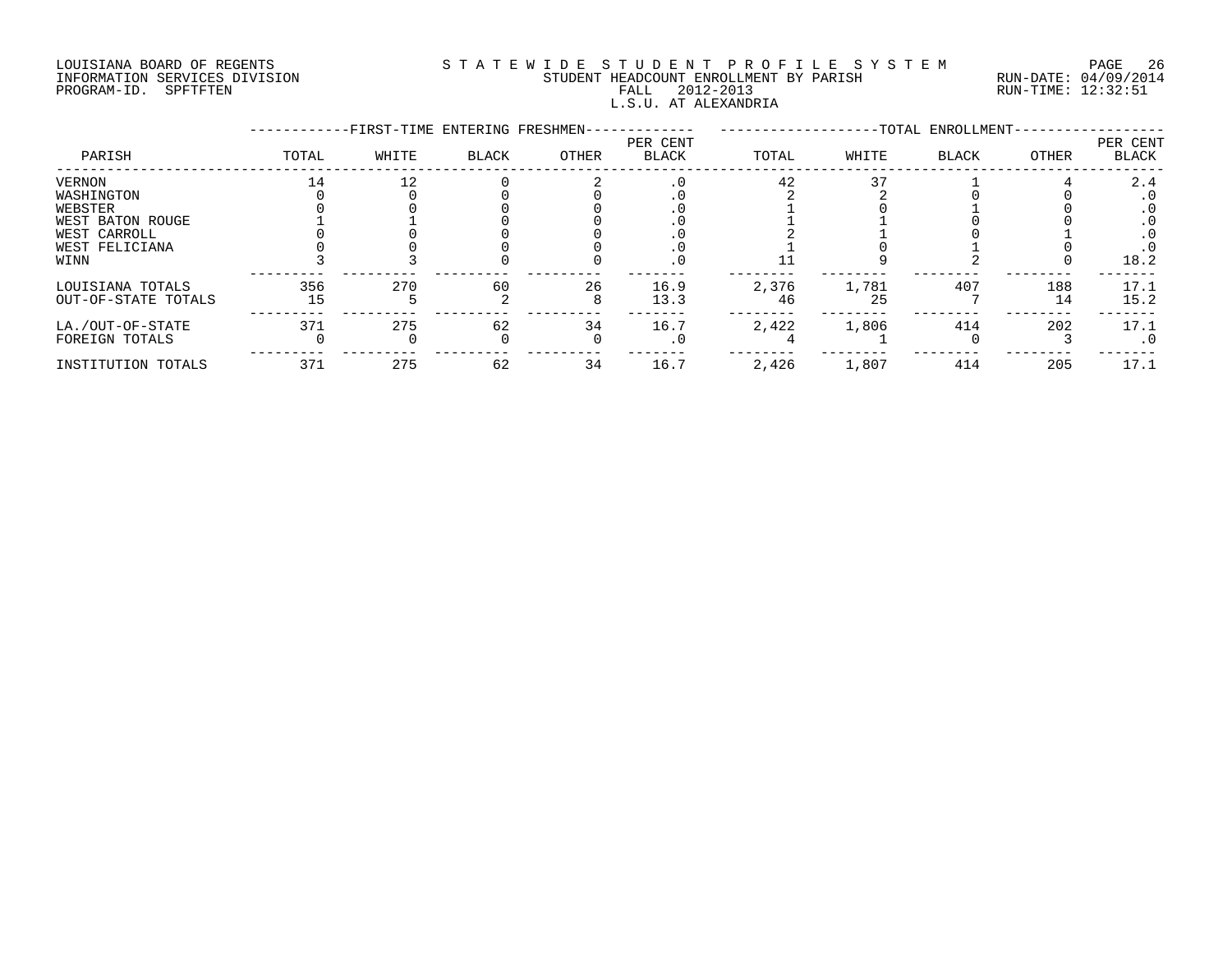#### LOUISIANA BOARD OF REGENTS S T A T E W I D E S T U D E N T P R O F I L E S Y S T E M PAGE 27 INFORMATION SERVICES DIVISION STUDENT HEADCOUNT ENROLLMENT BY PARISH RUN-DATE: 04/09/2014 PROGRAM-ID. SPFTFTEN FALL 2012-2013 RUN-TIME: 12:32:51 L.S.U. AT BATON ROUGE

|                   |                | ---------FIRST-TIME ENTERING FRESHMEN- |                |                | ----------   | -------------------TOTAL ENROLLMENT- |                          |                 |                 |              |
|-------------------|----------------|----------------------------------------|----------------|----------------|--------------|--------------------------------------|--------------------------|-----------------|-----------------|--------------|
|                   |                |                                        |                |                | PER CENT     |                                      |                          |                 |                 | PER CENT     |
| PARISH            | TOTAL          | WHITE                                  | <b>BLACK</b>   | OTHER          | <b>BLACK</b> | TOTAL                                | WHITE                    | BLACK           | OTHER           | <b>BLACK</b> |
| ACADIA            | 11             | 11                                     | $\Omega$       | $\mathbf 0$    | $\cdot$ 0    | 124                                  | 114                      | 6               | 4               | 4.8          |
| <b>ALLEN</b>      | 13             | 10                                     | 2              | $\mathbf{1}$   | 15.4         | 31                                   | 24                       | 5               | $\overline{a}$  | 16.1         |
| ASCENSION         | 231            | 189                                    | $2\sqrt{2}$    | 20             | 9.5          | 924                                  | 778                      | 81              | 65              | 8.8          |
| ASSUMPTION        | 17             | 16                                     | 1              | $\overline{0}$ | 5.9          | 52                                   | 44                       | 8               | 0               | 15.4         |
| AVOYELLES         | 12             | 8                                      | 3              | $\mathbf{1}$   | 25.0         | 54                                   | 44                       | 8               | 2               | 14.8         |
| <b>BEAUREGARD</b> | 21             | 12                                     |                | 5              | 19.0         | 79                                   | 59                       | 10              | 10              | 12.7         |
| <b>BIENVILLE</b>  | $\overline{0}$ | $\overline{0}$                         | $\Omega$       | $\mathbf 0$    | $\cdot$ 0    | $\overline{1}$                       | $\overline{0}$           | $\overline{1}$  | $\Omega$        | $\cdot$ 0    |
|                   | 56             | 50                                     | 2              | $\overline{4}$ | 3.6          | 210                                  | 182                      | 13              | 15              | 6.2          |
| <b>BOSSIER</b>    |                |                                        |                |                |              |                                      |                          |                 |                 |              |
| CADDO             | 128            | 104                                    | 13             | 11             | 10.2         | 540                                  | 449                      | 59              | 32              | 10.9         |
| CALCASIEU         | 146            | 119                                    | 15             | 12             | 10.3         | 620                                  | 509                      | 60              | 51              | 9.7          |
| CALDWELL          | 1              | 1                                      | $\Omega$       | $\mathbf 0$    | $\cdot$ 0    | 10                                   | 9                        | 1               | 0               | 10.0         |
| CAMERON           | 4              | 4                                      | $\Omega$       | $\Omega$       | $\cdot$ 0    | - 8                                  | 7                        |                 | $\Omega$        | 12.5         |
| CATAHOULA         | $\mathbf{1}$   |                                        | $\Omega$       | $\mathbf 0$    | $\cdot$ 0    | 11                                   | 10                       | $\mathbf{1}$    | $\Omega$        | 9.1          |
| CLAIBORNE         | 3              |                                        |                | 1              | 33.3         | 15                                   | 13                       | $\mathbf{1}$    | 1               | 6.7          |
| CONCORDIA         |                |                                        |                | $\mathbf 0$    | $\cdot$ 0    | 38                                   | 28                       | 6               | 4               | 15.8         |
| DE SOTO           | 5              | $\overline{4}$                         | 1              | $\mathbf 0$    | 20.0         | 17                                   | 10                       | 6               | 1               | 35.3         |
| EAST BATON ROUGE  | 903            | 669                                    | 126            | 108            | 14.0         | 6,316                                | 4,766                    | 847             | 703             | 13.4         |
| EAST CARROLL      | $\overline{1}$ | $\mathbf 0$                            | 1              | $\mathbf 0$    | 100.0        | - 9                                  | 6                        | 1               | 2               | 11.1         |
| EAST FELICIANA    | 16             | 8                                      |                | $\Omega$       | 50.0         | 75                                   | 52                       | 18              | 5               | 24.0         |
| EVANGELINE        | 10             | 6                                      |                | $\Omega$       | 40.0         | 74                                   | 63                       | 9               |                 | 12.2         |
| FRANKLIN          | 2              |                                        |                | 0              | $\cdot$ 0    | 18                                   | 16                       | 2               | $\Omega$        | 11.1         |
| GRANT             | 1              | 1                                      | 0              | $\mathbf 0$    | $\cdot$ 0    | 15                                   | 12                       | 3               | $\Omega$        | 20.0         |
| IBERIA            | 45             | 29                                     | 13             | 3              | 28.9         | 222                                  | 158                      | 43              | 21              | 19.4         |
| <b>IBERVILLE</b>  | 26             | 20                                     | 4              | 2              | 15.4         | 143                                  | 103                      | 29              | 11              | 20.3         |
| <b>JACKSON</b>    | $\bigcap$      | $\Omega$                               | $\Omega$       | $\Omega$       | $\cdot$ 0    | $\overline{3}$                       | $\overline{\phantom{0}}$ | $\Omega$        | 2               | $\cdot$ 0    |
| <b>JEFFERSON</b>  | 328            | 195                                    | 50             | 83             | 15.2         | 1,224                                | 831                      | 124             | 269             | 10.1         |
| JEFFERSON DAVIS   | 12             | -11                                    | -1             | 0              | 8.3          | 44                                   | 36                       | 5               | 3               | 11.4         |
| LAFAYETTE         | 218            | 176                                    | 19             | 23             | 8.7          | 945                                  | 795                      | 80              | 70              | 8.5          |
| LAFOURCHE         | 57             | 53                                     | 2              | 2              | 3.5          | 277                                  | 250                      | 13              | 14              | 4.7          |
| LA SALLE          | $\bigcap$      | $\bigcirc$                             | $\Omega$       | $\mathbf 0$    | $\cdot$ 0    | 14                                   | 14                       | $\Omega$        | $\Omega$        | $\cdot$ 0    |
| LINCOLN           | 15             | 12                                     |                | $\mathbf{1}$   | 13.3         | 90                                   | 69                       | 14              | $7\phantom{.0}$ | 15.6         |
| LIVINGSTON        | 120            | 110                                    |                | 9              | .8           | 635                                  | 589                      | 9               | 37              | 1.4          |
| MADISON           | 1              | $\mathbf 0$                            |                | $\mathbf 0$    | 100.0        | $-5$                                 | $\overline{\phantom{a}}$ | 1               | 1               | 20.0         |
| MOREHOUSE         | $\overline{4}$ | 2                                      |                | 1              | 25.0         | 17                                   | - 8                      | $7\phantom{.0}$ | 2               | 41.2         |
| NATCHITOCHES      | 33             | 16                                     | $\overline{1}$ | 16             | 3.0          | 233                                  | 165                      | 17              | 51              | 7.3          |
| ORLEANS           | 766            | 515                                    | 151            | 100            | 19.7         | 2,891                                | 2,154                    | 384             | 353             | 13.3         |
| OUACHITA          | 88             | 71                                     | 8              | 9              | 9.1          | 370                                  | 308                      | 34              | 28              | 9.2          |
| PLAOUEMINES       | 32             | 16                                     | 5              | 11             | 15.6         | 113                                  | 73                       | 17              | 23              | 15.0         |
|                   | 17             | 11                                     | 5              | 1              |              | 120                                  | 96                       | 18              | 6               | 15.0         |
| POINTE COUPEE     | 77             | 57                                     |                |                | 29.4         |                                      |                          |                 |                 |              |
| RAPIDES           |                |                                        | 12             | 8              | 15.6         | 424                                  | 343                      | 50              | 31              | 11.8         |
| RED RIVER         | 1<br>7         | $\mathbf 0$                            | 1              | $\mathbf 0$    | 100.0        | $-5$                                 | $\overline{\mathbf{3}}$  | 2<br>7          | $\mathbf 0$     | 40.0         |
| RICHLAND          |                | 5                                      | 2              | $\mathbf 0$    | 28.6         | 26                                   | 19                       |                 | $\Omega$        | 26.9         |
| SABINE            | 6              | 5                                      |                | $\mathbf{1}$   | $\cdot$ 0    | 24                                   | 17                       | 4               | 3               | 16.7         |
| ST. BERNARD       | 27             | 21                                     |                | 5              | 3.7          | 99                                   | 80                       | 2               | 17              | 2.0          |
| ST. CHARLES       | 77             | 51                                     |                | 17             | 11.7         | 248                                  | 191                      | 27              | 30              | 10.9         |
| ST. HELENA        | 3              | $\Omega$                               | 3              | $\overline{0}$ | 100.0        | $\overline{7}$                       | -2                       | 5               | $\Omega$        | 71.4         |
| ST. JAMES         | 21             | 13                                     | 8              | 0              | 38.1         | 72                                   | 42                       | 29              | 1               | 40.3         |
| ST. JOHN          | 51             | 33                                     | 12             | 6              | 23.5         | 179                                  | 121                      | 39              | 19              | 21.8         |
| ST. LANDRY        | 46             | 33                                     | 8              | 5              | 17.4         | 251                                  | 193                      | 41              | 17              | 16.3         |
| ST. MARTIN        | 26             | 19                                     |                | $\overline{2}$ | 19.2         | 101                                  | 78                       | 16              | 7               | 15.8         |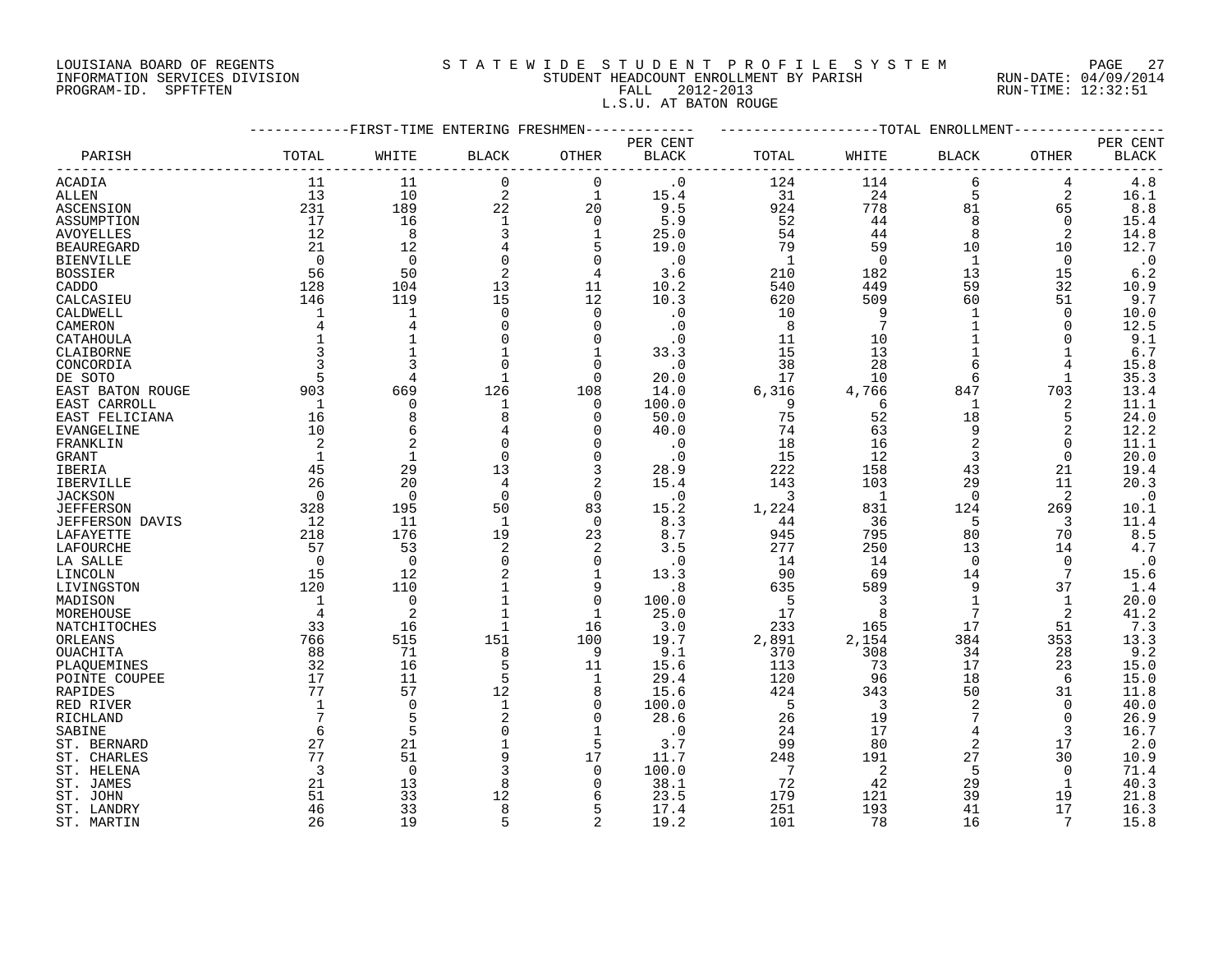#### LOUISIANA BOARD OF REGENTS S T A T E W I D E S T U D E N T P R O F I L E S Y S T E M PAGE 28 INFORMATION SERVICES DIVISION STUDENT HEADCOUNT ENROLLMENT BY PARISH RUN-DATE: 04/09/2014 PROGRAM-ID. SPFTFTEN FALL 2012-2013 RUN-TIME: 12:32:51 L.S.U. AT BATON ROUGE

|                                         |                | -FIRST-TIME ENTERING FRESHMEN- |            |            |                   |                 | ----------------TOTAL ENROLLMENT- |              |                |                   |
|-----------------------------------------|----------------|--------------------------------|------------|------------|-------------------|-----------------|-----------------------------------|--------------|----------------|-------------------|
| PARISH                                  | TOTAL          | WHITE                          | BLACK      | OTHER      | PER CENT<br>BLACK | TOTAL           | WHITE                             | BLACK        | OTHER          | PER CENT<br>BLACK |
| ST. MARY                                | 43             | 28                             |            | 6          | 20.9              | 185             | 118                               | 39           | 28             | 21.1              |
| ST. TAMMANY                             | 535            | 463                            | 12         | 60         | 2.2               | 2,446           | 2,156                             | 65           | 225            | 2.7               |
| TANGIPAHOA                              | 71             | 54                             | 12         |            | 16.9              | 305             | 229                               | 47           | 29             | 15.4              |
| TENSAS                                  |                |                                |            |            | $\cdot$ 0         | 15              | 14                                |              |                | 6.7               |
| TERREBONNE                              | 94             | 75                             |            |            | 9.6               | 375             | 303                               | 39           | 33             | 10.4              |
| UNION                                   |                |                                |            |            | $\cdot$ 0         |                 |                                   |              |                | $\cdot$ 0         |
| VERMILLION                              |                |                                |            |            | 20.0              | 86              | 70                                |              | 13             | 3.5               |
| VERNON                                  |                |                                |            |            | 16.7              | 61              | 42                                |              | 10             | 14.8              |
| WASHINGTON                              |                |                                |            |            | 9.1               | 74              | 60                                |              |                | 12.2              |
| WEBSTER                                 |                |                                |            |            | 11.1              | 45              | 37                                |              |                | 8.9               |
| WEST BATON ROUGE                        | 20             |                                |            |            | 5.0               | 166             | 126                               |              |                | 18.7              |
| WEST CARROLL                            |                |                                |            |            |                   | 10              |                                   |              |                | 10.0              |
| WEST FELICIANA                          | 14             | 10                             |            |            | 21.4              | 82              | 68                                | 10           |                | 12.2              |
| WINN                                    |                |                                |            |            | . 0               | 11              |                                   |              |                | 9.1               |
| LOUISIANA TOTALS<br>OUT-OF-STATE TOTALS | 4,507<br>1,151 | 3,370<br>823                   | 579<br>139 | 558<br>189 | 12.8<br>12.1      | 21,888<br>6,053 | 17,180<br>4,554                   | 2,423<br>631 | 2,285<br>868   | 11.1<br>10.4      |
| LA./OUT-OF-STATE<br>FOREIGN TOTALS      | 5,658<br>67    | 4,193                          | 718        | 747<br>67  | 12.7<br>$\cdot$ 0 | 27,941<br>1,608 | 21,734                            | 3,054        | 3,153<br>1,608 | 10.9<br>$\cdot$ 0 |
| INSTITUTION TOTALS                      | 5,725          | 4,193                          | 718        | 814        | 12.5              | 29,549          | 21,734                            | 3,054        | 4,761          | 10.3              |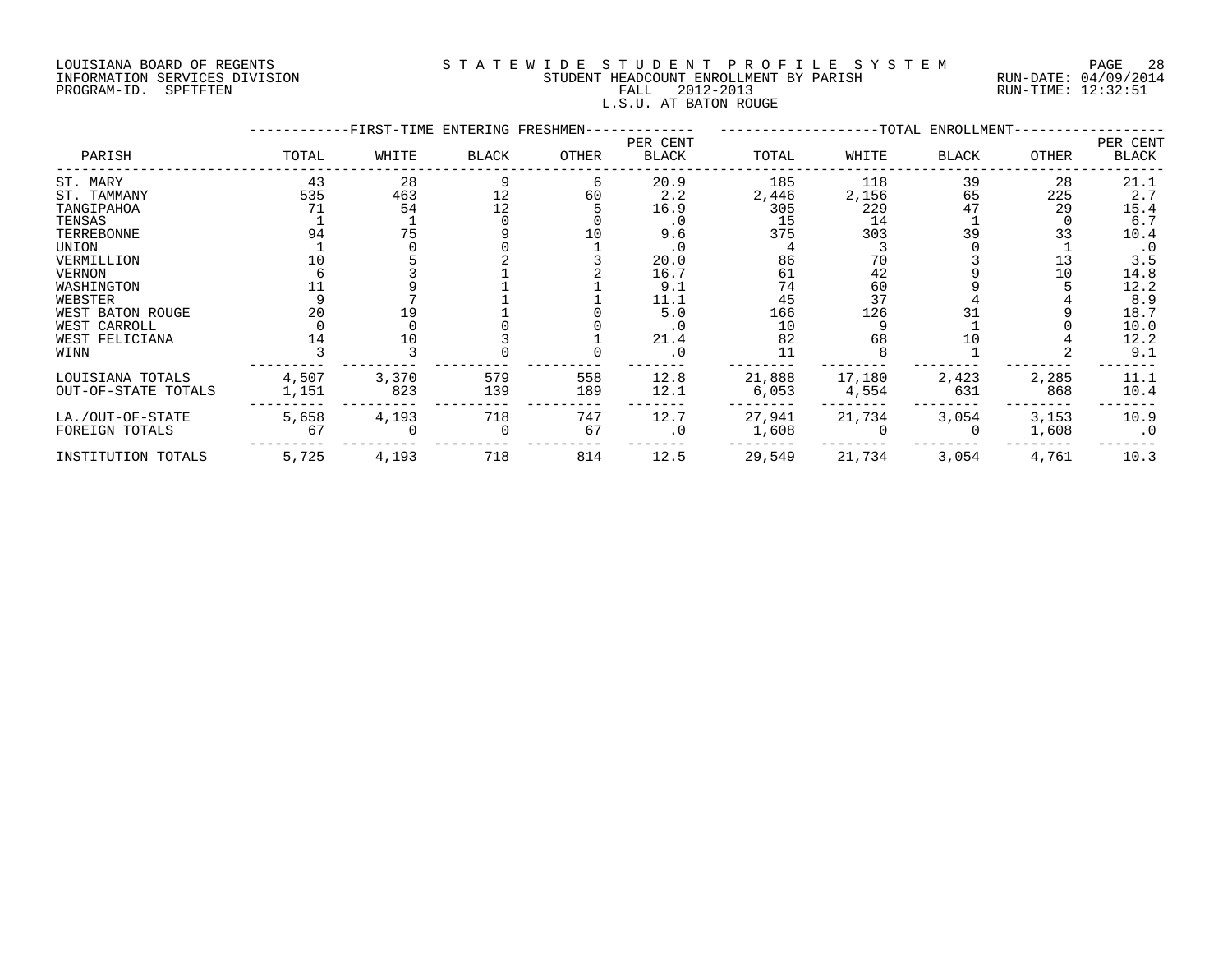### LOUISIANA BOARD OF REGENTS S T A T E W I D E S T U D E N T P R O F I L E S Y S T E M PAGE 29 INFORMATION SERVICES DIVISION STUDENT HEADCOUNT ENROLLMENT BY PARISH RUN-DATE: 04/09/2014 PROGRAM-ID. SPFTFTEN FALL 2012-2013 RUN-TIME: 12:32:51 L.S.U. AT EUNICE

|                   |                | ---------FIRST-TIME ENTERING FRESHMEN- |              |          | ----------   | -------------------TOTAL ENROLLMENT- |                |              |          |                   |
|-------------------|----------------|----------------------------------------|--------------|----------|--------------|--------------------------------------|----------------|--------------|----------|-------------------|
|                   |                |                                        |              |          | PER CENT     |                                      |                |              |          | PER CENT          |
| PARISH            | TOTAL          | WHITE                                  | <b>BLACK</b> | OTHER    | <b>BLACK</b> | TOTAL                                | WHITE          | <b>BLACK</b> | OTHER    | <b>BLACK</b>      |
| ACADIA            | 135            | 109                                    | 23           | 3        | 17.0         | 534                                  | 436            | 78           | 20       | 14.6              |
| ALLEN             | 18             | 15                                     | $\mathbf{1}$ | 2        | 5.6          | 62                                   | 40             | 14           | 8        | 22.6              |
| ASCENSION         | 2              | 2                                      | $\Omega$     | 0        | . 0          | 5                                    | 4              | $\mathbf 1$  | O        | 20.0              |
| AVOYELLES         | 14             | 11                                     |              | $\Omega$ | 21.4         | 50                                   | 38             | 11           |          | 22.0              |
| <b>BEAUREGARD</b> | 5              | 4                                      |              | O        | 20.0         | 12                                   | 7              | 5            | ∩        | 41.7              |
| <b>BIENVILLE</b>  |                | 0                                      |              | O        | . 0          | 1                                    |                | $\Omega$     | ∩        | $\cdot$ 0         |
| <b>BOSSIER</b>    |                | $\Omega$                               |              | O        | $\cdot$ 0    |                                      |                | <sup>n</sup> |          | $\cdot$ 0         |
| CADDO             | $\overline{1}$ | 0                                      |              | 0        | 100.0        | 2                                    |                |              |          | 50.0              |
| CALCASIEU         | 18             | 13                                     |              | U        | 27.8         | 70                                   | 50             | 17           | 3        | 24.3              |
| CALDWELL          | $\Omega$       | $\Omega$                               |              |          | . 0          | $\mathbf 1$                          | ∩              | $\mathbf 1$  |          | $\cdot$ 0         |
| CAMERON           |                | $\Omega$                               |              | O        | . 0          | 5                                    |                |              | O        | 20.0              |
| CATAHOULA         |                | $\Omega$                               |              | N        | 100.0        | 5                                    |                |              |          | 80.0              |
| CONCORDIA         |                |                                        |              |          | . 0          | 3                                    |                |              |          | 66.7              |
| DE SOTO           |                | 1                                      |              |          | $\cdot$ 0    | 6                                    |                |              |          | 33.3              |
| EAST BATON ROUGE  |                | 6                                      | 2            |          | 22.2         | 67                                   | 55             | 8            |          | 11.9              |
| EAST CARROLL      | $\Omega$       | $\Omega$                               | $\Omega$     | O        | $\cdot$ 0    | 1                                    | $\Omega$       | 1            | $\Omega$ | $\cdot$ 0         |
| EVANGELINE        | 90             | 75                                     | 12           | 3        | 13.3         | 358                                  | 279            | 61           | 18       | 17.0              |
| FRANKLIN          | $\Omega$       | 0                                      | $\Omega$     | O        | $\cdot$ 0    | $\mathbf{1}$                         | 1              | $\Omega$     | 0        | $\cdot$ 0         |
| GRANT             | 1              | 1                                      | $\Omega$     | U        | $\cdot$ 0    | 12                                   | 10             | $\Omega$     | 2        | $\cdot$ 0         |
| IBERIA            | 19             | 8                                      | 11           |          | 57.9         | 84                                   | 46             | 34           |          | 40.5              |
| <b>IBERVILLE</b>  | $\overline{1}$ | 1                                      | $\Omega$     | U        | . 0          | -1                                   | -1             | $\Omega$     |          | $\cdot$ 0         |
| <b>JACKSON</b>    | $\Omega$       | $\Omega$                               | $\Omega$     | U        | $\cdot$ 0    | $\mathbf{1}$                         | $\mathbf 1$    | $\Omega$     |          | $\cdot$ 0         |
| <b>JEFFERSON</b>  | 3              | $\mathbf{1}$                           | 2            | O        | 66.7         | 17                                   | 12             | 5            | $\Omega$ | 29.4              |
| JEFFERSON DAVIS   | 19             | 14                                     | 4            |          | 21.1         | 80                                   | 53             | 19           | 8        | 23.8              |
| LAFAYETTE         | 52             | 26                                     | 20           | 6        | 38.5         | 292                                  | 180            | 92           | 20       | 31.5              |
| LAFOURCHE         | $\Omega$       | $\Omega$                               | $\cap$       | O        | . 0          | 7                                    | 4              | 2            |          | 28.6              |
| LA SALLE          |                | 2                                      |              | O        | . 0          | 6                                    | 5              | 1            | O        | 16.7              |
| LINCOLN           |                | $\Omega$                               |              | 0        | 100.0        | 2                                    |                |              |          | 50.0              |
| LIVINGSTON        |                | 2                                      |              | U        | . 0          | 11                                   | 11             | $\Omega$     | ∩        | $\cdot$ 0         |
| NATCHITOCHES      |                | 0                                      |              |          | $\cdot$ 0    | 5                                    | $\overline{2}$ |              |          | 40.0              |
| ORLEANS           |                |                                        |              |          | 80.0         | 17                                   |                |              |          | 52.9              |
| OUACHITA          |                | 1                                      |              |          | . 0          | 4                                    |                | $\Omega$     | 0        | $\cdot$ 0         |
| PLAOUEMINES       |                | $\Omega$                               |              |          | $\cdot$ 0    | $\overline{2}$                       |                |              | O        | 50.0              |
| POINTE COUPEE     |                | $\overline{2}$                         | 5            | U        | 71.4         | 16                                   | 10             | 6            | $\Omega$ | 37.5              |
| RAPIDES           | 63             | 34                                     | 20           | 9        | 31.7         | 200                                  | 102            | 76           | 22       | 38.0              |
| RED RIVER         | -1             | 0                                      | -1           | 0        | 100.0        | 1                                    | $\Omega$       |              | $\Omega$ | $\cdot$ 0         |
| RICHLAND          |                | 0                                      |              | O        | 100.0        |                                      |                |              | 0        | $\cdot$ 0         |
| SABINE            |                | O                                      |              |          | $\cdot$ 0    |                                      |                |              | $\Omega$ | 66.7              |
| ST. BERNARD       |                | $\Omega$                               |              | U        | . 0          | 1                                    |                | <sup>n</sup> | ∩        | $\cdot$ 0         |
| ST. CHARLES       |                | $\Omega$                               | $\Omega$     | O        | . 0          |                                      | $\Omega$       | $\Omega$     |          | $\cdot$ 0         |
| ST. JOHN          | 1              | $\mathbf{1}$                           | $\Omega$     | 0        | . 0          | 2                                    |                | 1            | 0        | 50.0              |
| ST. LANDRY        | 202            | 139                                    | 52           | 11       | 25.7         | 786                                  | 523            | 226          | 37       | 28.8              |
|                   | 22             | 13                                     | 9            | $\Omega$ | 40.9         | 84                                   | 47             | 35           | 2        | 41.7              |
| ST. MARTIN        |                |                                        |              |          |              |                                      |                |              |          |                   |
| ST. MARY          | 22             | $\mathbf{1}$                           | 20           |          | 90.9         | 49                                   | 10             | 37           | 2        | 75.5              |
| ST. TAMMANY       |                | 4<br>3                                 |              | N<br>U   | 33.3         | 24                                   | 20             | $\Omega$     |          | 12.5              |
| TANGIPAHOA        |                |                                        |              |          | . 0          | 15                                   | 14             |              |          | $\cdot$ 0<br>16.7 |
| TERREBONNE        |                | 0                                      |              | N        | . 0          | 12                                   | 6              |              |          |                   |
| UNION             | <sup>0</sup>   | 0                                      |              | O        | . 0          | 1                                    |                | $\Omega$     |          | $\cdot$ 0         |
| VERMILLION        | 26             | 23                                     | 3            | $\Omega$ | 11.5         | 109                                  | 82             | 18           | 9        | 16.5              |

VERNON 2 1 0 1 .0 10 6 2 2 20.0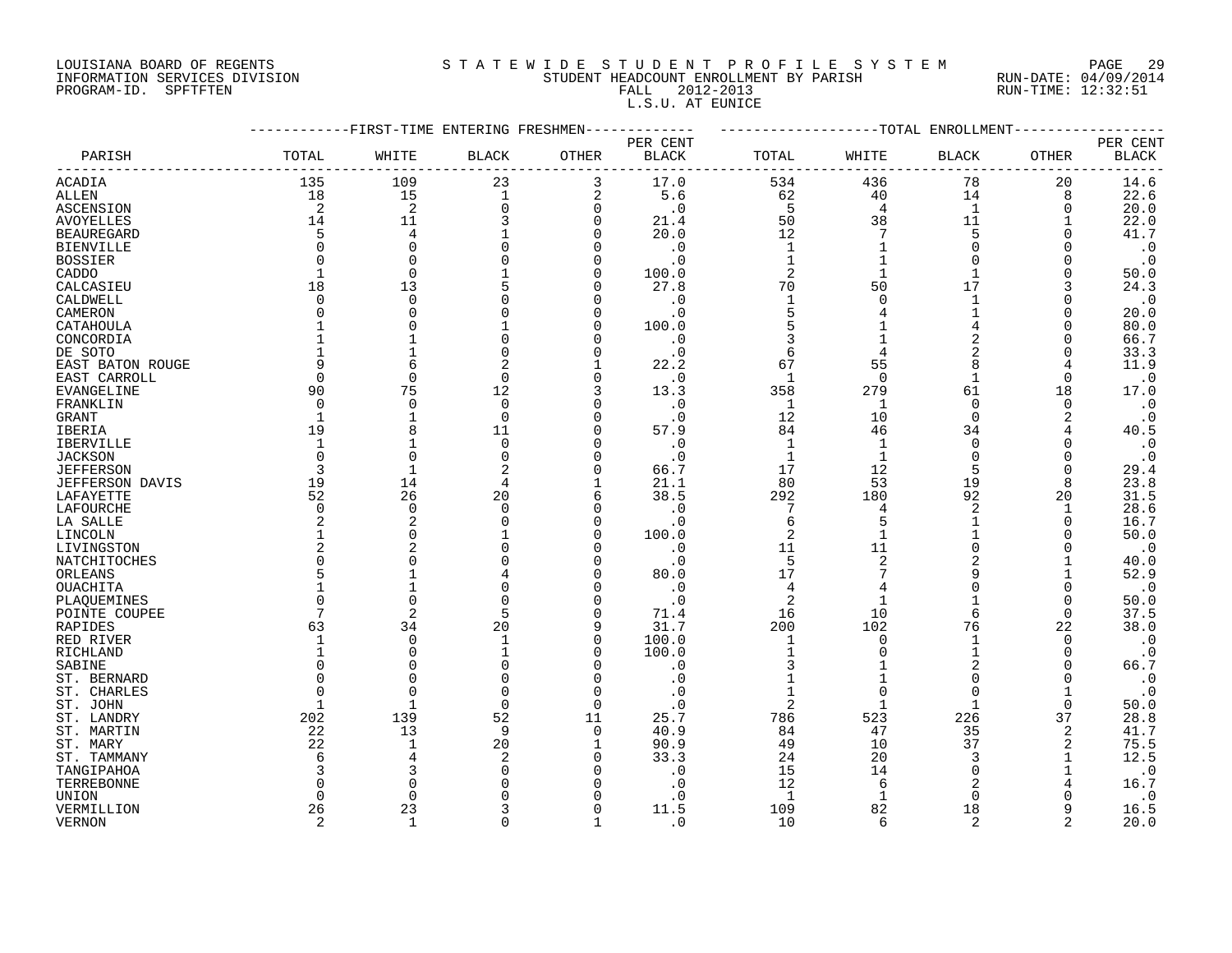#### LOUISIANA BOARD OF REGENTS S T A T E W I D E S T U D E N T P R O F I L E S Y S T E M PAGE 30 INFORMATION SERVICES DIVISION STUDENT HEADCOUNT ENROLLMENT BY PARISH RUN-DATE: 04/09/2014 PROGRAM-ID. SPFTFTEN FALL 2012-2013 RUN-TIME: 12:32:51 L.S.U. AT EUNICE

|                     |       | -FIRST-TIME ENTERING FRESHMEN- |       |       |                          |       |       | -TOTAL ENROLLMENT- |       |                   |
|---------------------|-------|--------------------------------|-------|-------|--------------------------|-------|-------|--------------------|-------|-------------------|
| PARISH              | TOTAL | WHITE                          | BLACK | OTHER | PER CENT<br><b>BLACK</b> | TOTAL | WHITE | <b>BLACK</b>       | OTHER | PER CENT<br>BLACK |
| WASHINGTON          |       |                                |       |       | $\cdot$ 0                |       |       |                    |       | $\cdot$ 0         |
| WEBSTER             |       |                                |       |       |                          |       |       |                    |       |                   |
| WEST BATON ROUGE    |       |                                |       |       |                          |       |       |                    |       |                   |
| WEST CARROLL        |       |                                |       |       |                          |       |       |                    |       |                   |
| WEST FELICIANA      |       |                                |       |       | . 0                      |       |       |                    |       | $\cdot$ 0         |
| LOUISIANA TOTALS    | 759   | 517                            | 204   | 38    | 26.9                     | 3,047 | 2,090 | 784                | 173   | 25.7              |
| OUT-OF-STATE TOTALS | 14    |                                |       |       | 35.7                     | 22    | 13    |                    |       | 27.3              |
| LA./OUT-OF-STATE    | 773   | 524                            | 209   | 40    | 27.0                     | 3,069 | 2,103 | 790                | 176   | 25.7              |
| FOREIGN TOTALS      |       |                                |       |       | $\cdot$ 0                |       |       |                    |       | . 0               |
| INSTITUTION TOTALS  | 774   | 524                            | 209   | 41    | 27.0                     | 3,075 | 2,103 | 790                | 182   | 25.7              |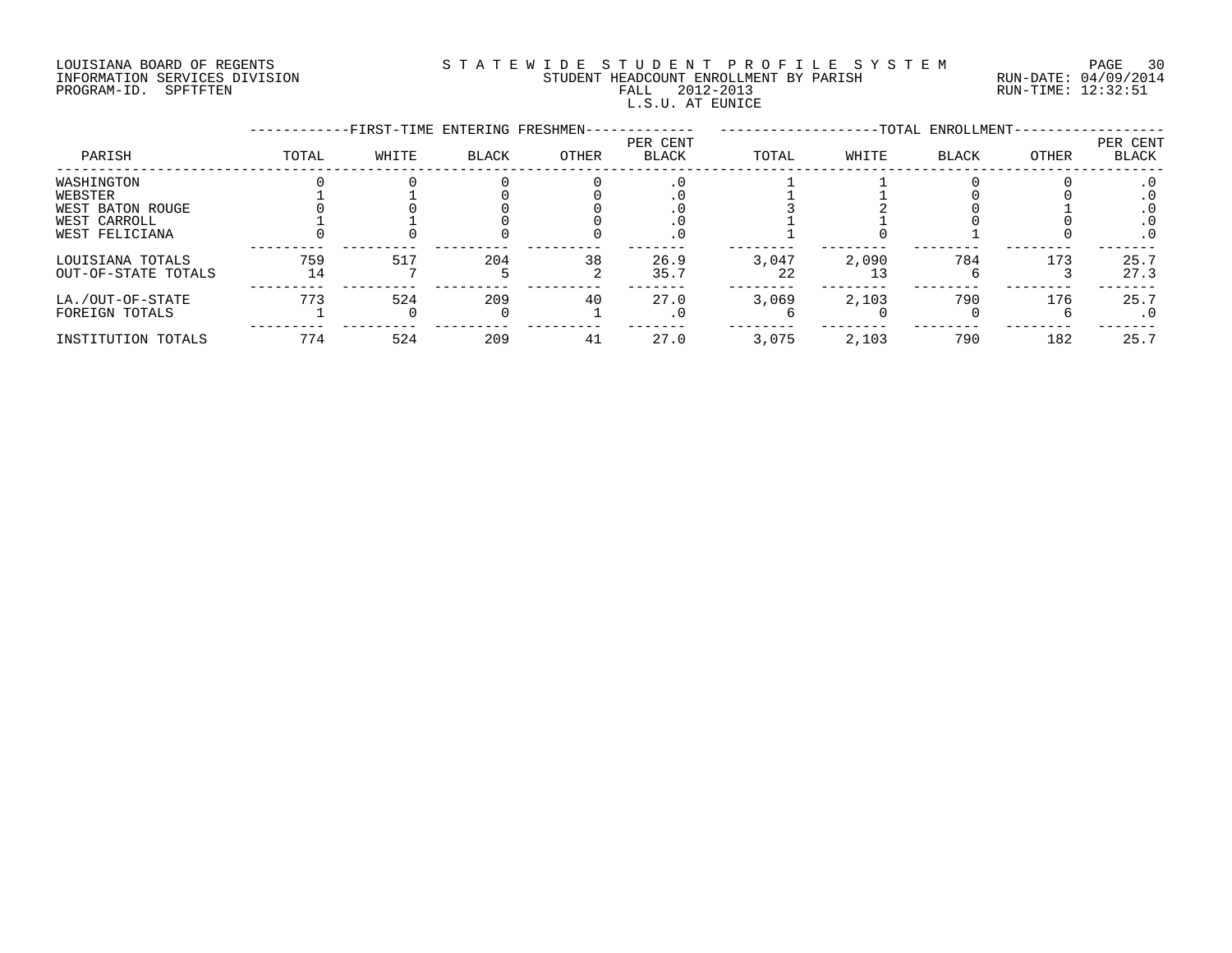#### LOUISIANA BOARD OF REGENTS SOURCLEARIE S T A T E W I D E S T U D E N T P R O F I L E S Y S T E M PAGE 31 INFORMATION SERVICES DIVISION STUDENT HEADCOUNT ENROLLMENT BY PARISH RUN-DATE: 04/09/2014 PROGRAM-ID. SPFTFTEN FALL 2012-2013 RUN-TIME: 12:32:51 L.S.U. AT SHREVEPORT

|                        |              |                | -FIRST-TIME ENTERING FRESHMEN |              |              |                |                | -TOTAL<br>ENROLLMENT |          |                        |
|------------------------|--------------|----------------|-------------------------------|--------------|--------------|----------------|----------------|----------------------|----------|------------------------|
|                        |              |                |                               |              | PER CENT     |                |                |                      |          | PER CENT               |
| PARISH                 | TOTAL        | WHITE          | <b>BLACK</b>                  | <b>OTHER</b> | <b>BLACK</b> | TOTAL          | WHITE          | <b>BLACK</b>         | OTHER    | <b>BLACK</b>           |
| <b>ACADIA</b>          |              |                | $\mathbf 0$                   | $\Omega$     | $\cdot$ 0    | 3              | $\overline{2}$ | $\Omega$             |          | $\cdot$ 0              |
| <b>ALLEN</b>           | $\Omega$     | $\Omega$       | 0                             | $\Omega$     | $\cdot$ 0    | 4              | $\overline{a}$ | $\Omega$             | 2        | $\boldsymbol{\cdot}$ 0 |
| ASCENSION              |              |                | $\Omega$                      | $\Omega$     | $\cdot$ 0    |                |                | $\Omega$             | $\Omega$ | $\boldsymbol{\cdot}$ 0 |
| <b>AVOYELLES</b>       | $\Omega$     |                | U                             | n            | $\cdot$ 0    |                |                |                      | $\Omega$ | $\cdot$ 0              |
| <b>BEAUREGARD</b>      | $\Omega$     | $\cap$         | U                             |              | . 0          |                |                |                      | $\Omega$ | 33.3                   |
| <b>BIENVILLE</b>       | 3            |                | 2                             | $\Omega$     | 66.7         | 17             | $\mathsf{R}$   | 6                    | 3        | 35.3                   |
| <b>BOSSIER</b>         | 81           | 55             | 5                             | 21           | 6.2          | 972            | 702            | 123                  | 147      | 12.7                   |
| CADDO                  | 172          | 105            | 30                            | 37           | 17.4         | 2,552          | 1,659          | 573                  | 320      | 22.5                   |
| CALCASIEU              | 2            | 2              | $\Omega$                      | $\Omega$     | . 0          | 6              |                | -1                   | 1        | 16.7                   |
| CAMERON                | <sup>0</sup> | $\cap$         |                               | n            | $\cdot$ 0    | 2              |                |                      |          | $\cdot$ 0              |
| CLAIBORNE              |              | $\cap$         |                               | n            | 100.0        | 10             |                | 4                    |          | 40.0                   |
| CONCORDIA              | $\Omega$     | $\bigcap$      |                               | ∩            | $\cdot$ 0    | 2              |                |                      | $\Omega$ | 50.0                   |
| DE SOTO                | 21           | 14             |                               |              | 28.6         | 182            | 114            | 44                   | 24       | 24.2                   |
|                        | $\Omega$     | $\Omega$       |                               |              |              | 18             | 8              | 6                    | 4        | 33.3                   |
| EAST BATON ROUGE       | O            | $\cap$         |                               |              | $\cdot$ 0    |                |                |                      |          | $\cdot$ 0              |
| EVANGELINE             |              |                |                               |              | . 0          | $\overline{c}$ |                |                      | O        |                        |
| GRANT                  | O            |                |                               |              | . 0          | 2              |                |                      | O        | 50.0                   |
| IBERIA                 | 6            |                |                               |              | 16.7         | 14             | 10             |                      | 3        | 7.1                    |
| <b>IBERVILLE</b>       | O            |                |                               |              | $\cdot$ 0    | $\overline{2}$ | O              |                      |          | $\cdot$ 0              |
| <b>JACKSON</b>         | 2            |                |                               |              | $\cdot$ 0    | 4              | 3              |                      |          | 25.0                   |
| <b>JEFFERSON</b>       | 2            |                |                               |              | 50.0         | 9              |                |                      |          | 55.6                   |
| <b>JEFFERSON DAVIS</b> | $\Omega$     |                |                               |              | $\cdot$ 0    | $\overline{2}$ |                |                      |          | $\cdot$ 0              |
| LAFAYETTE              | ζ            |                |                               |              | . 0          | 12             |                |                      | 2        | 8.3                    |
| LAFOURCHE              | $\Omega$     |                |                               |              |              | $\mathbf{1}$   |                |                      |          | $\cdot$ 0              |
| LA SALLE               | ∩            |                |                               |              | . 0          | $\mathbf{1}$   |                |                      |          | $\cdot$ 0              |
| LINCOLN                |              |                |                               |              | $\Omega$     | 11             |                |                      |          | 18.2                   |
| LIVINGSTON             | O            |                |                               |              | . 0          | $\mathbf{1}$   |                |                      |          | $\cdot$ 0              |
| MADISON                |              |                |                               |              | 100.0        |                |                |                      |          | $\cdot$ 0              |
| MOREHOUSE              |              |                |                               |              | $\cdot$ 0    | 5              |                |                      |          | 40.0                   |
| NATCHITOCHES           |              |                |                               |              | 50.0         | 11             |                |                      |          | 45.5                   |
| ORLEANS                |              |                |                               | n            | 100.0        | 13             |                |                      | 2        | 15.4                   |
| OUACHITA               |              |                |                               |              | $\cdot$ 0    | 36             | 19             |                      |          | 25.0                   |
| PLAQUEMINES            |              |                |                               |              | $\cdot$ 0    | 1              | $\Omega$       |                      | $\Omega$ | $\cdot$ 0              |
| RAPIDES                |              |                |                               |              | 25.0         | 22             | 14             |                      | 3        | 22.7                   |
| RED RIVER              |              |                |                               |              | 50.0         | 16             | 9              |                      | 1        | 37.5                   |
| SABINE                 |              |                |                               |              | 50.0         | 33             | 14             |                      | 14       | 15.2                   |
| ST. CHARLES            |              |                |                               |              | $\cdot$ 0    | 3              | 3              |                      | $\Omega$ | $\cdot$ 0              |
| ST. LANDRY             | N            |                |                               |              | . 0          |                |                |                      | $\Omega$ | $\cdot$ 0              |
| ST. MARTIN             |              |                |                               |              | . 0          |                |                |                      |          | $\cdot$ 0              |
| ST. MARY               | U            |                |                               |              | $\cdot$ 0    | 2              |                |                      |          | 50.0                   |
| ST. TAMMANY            |              |                |                               |              | 100.0        |                |                |                      |          | 12.5                   |
| TANGIPAHOA             | $\Omega$     |                |                               |              | $\cdot$ 0    |                |                |                      |          | 25.0                   |
| TERREBONNE             | O            |                |                               |              | . 0          |                |                |                      | $\Omega$ | $\cdot$ 0              |
| UNION                  |              |                |                               |              | . 0          |                |                |                      |          | 50.0                   |
| VERMILLION             |              |                |                               |              | . 0          | 3              | 2              |                      | O        | 33.3                   |
| <b>VERNON</b>          | 2            |                |                               | ∩            | 50.0         | 8              | 3              | 3                    | 2        | 37.5                   |
| WEBSTER                | 15           | 11             | 2                             | 2            | 13.3         | 85             | 48             | 29                   | 8        | 34.1                   |
| WEST BATON ROUGE       | 0            | $\overline{0}$ | $\Omega$                      | $\Omega$     | $\cdot$ 0    | 1              | $\Omega$       | -1                   | O        | $\cdot$ 0              |
| WINN                   |              |                | $\Omega$                      | $\cap$       | $\cdot$ 0    | 22             | 15             | $\epsilon$           |          | 27.3                   |
|                        |              |                |                               |              |              | ---            |                |                      |          | ----                   |
| LOUISIANA TOTALS       | 337          | 215            | 57                            | 65           | 16.9         | 4,117          | 2,710          | 853                  | 554      | 20.7                   |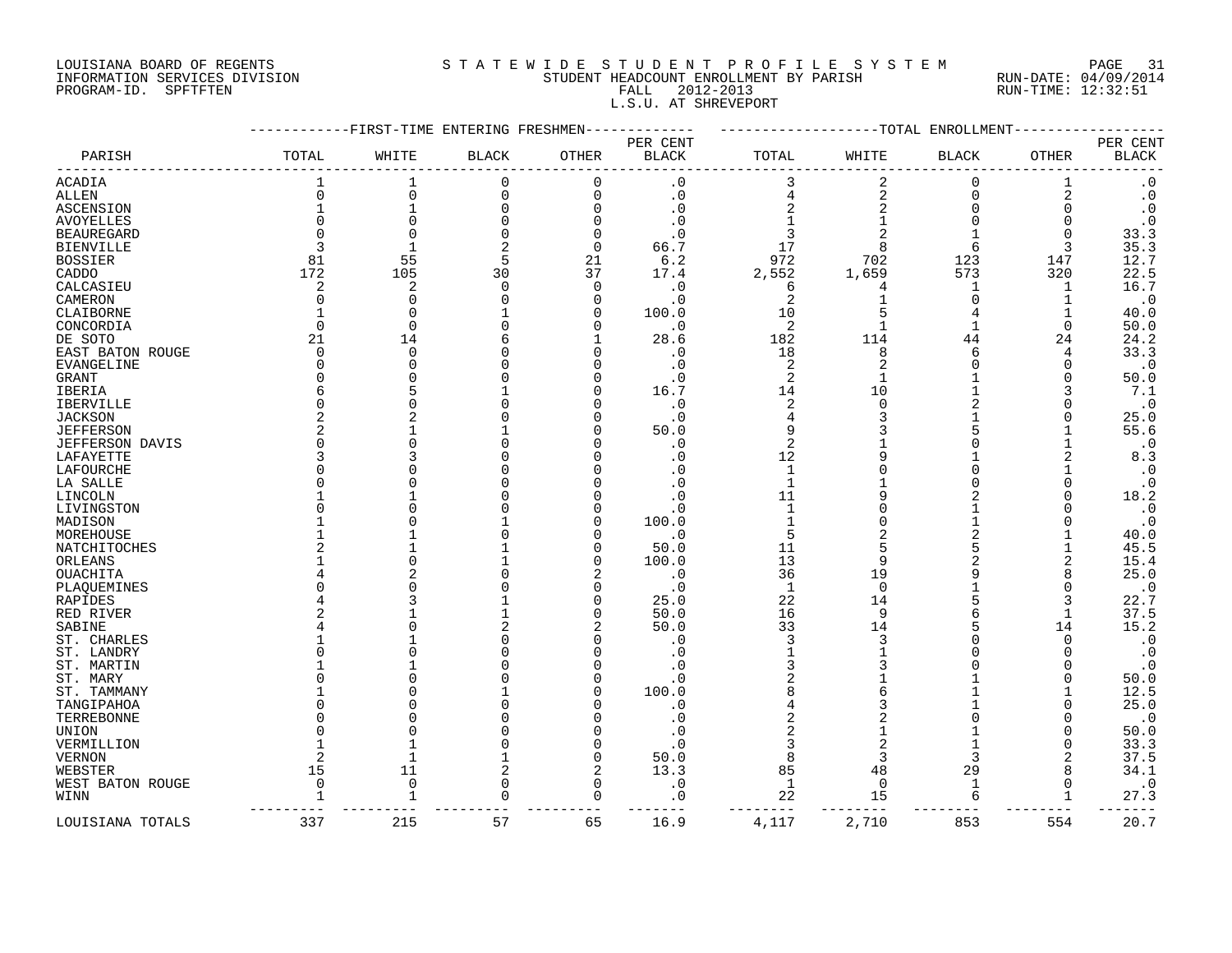#### LOUISIANA BOARD OF REGENTS S T A T E W I D E S T U D E N T P R O F I L E S Y S T E M PAGE 32 INFORMATION SERVICES DIVISION STUDENT HEADCOUNT ENROLLMENT BY PARISH RUN-DATE: 04/09/2014 PROGRAM-ID. SPFTFTEN FALL 2012-2013 RUN-TIME: 12:32:51 L.S.U. AT SHREVEPORT

|                                    |       | -FIRST-TIME ENTERING FRESHMEN- |              |       |                          |              |       | -TOTAL ENROLLMENT- |            |                   |
|------------------------------------|-------|--------------------------------|--------------|-------|--------------------------|--------------|-------|--------------------|------------|-------------------|
| PARISH                             | TOTAL | WHITE                          | <b>BLACK</b> | OTHER | PER CENT<br><b>BLACK</b> | TOTAL        | WHITE | <b>BLACK</b>       | OTHER      | PER CENT<br>BLACK |
| OUT-OF-STATE TOTALS                |       | 20                             |              |       | 15.2                     | 310          | 188   | 47                 | 75         | 15.2              |
| LA./OUT-OF-STATE<br>FOREIGN TOTALS | 370   | 235                            | 62           | 73    | 16.8                     | 4,427<br>108 | 2,898 | 900                | 629<br>108 | 20.3              |
| INSTITUTION TOTALS                 | 376   | 235                            | 62           | 79    | 16.5                     | 4,535        | 2,898 | 900                | 737        | 19.8              |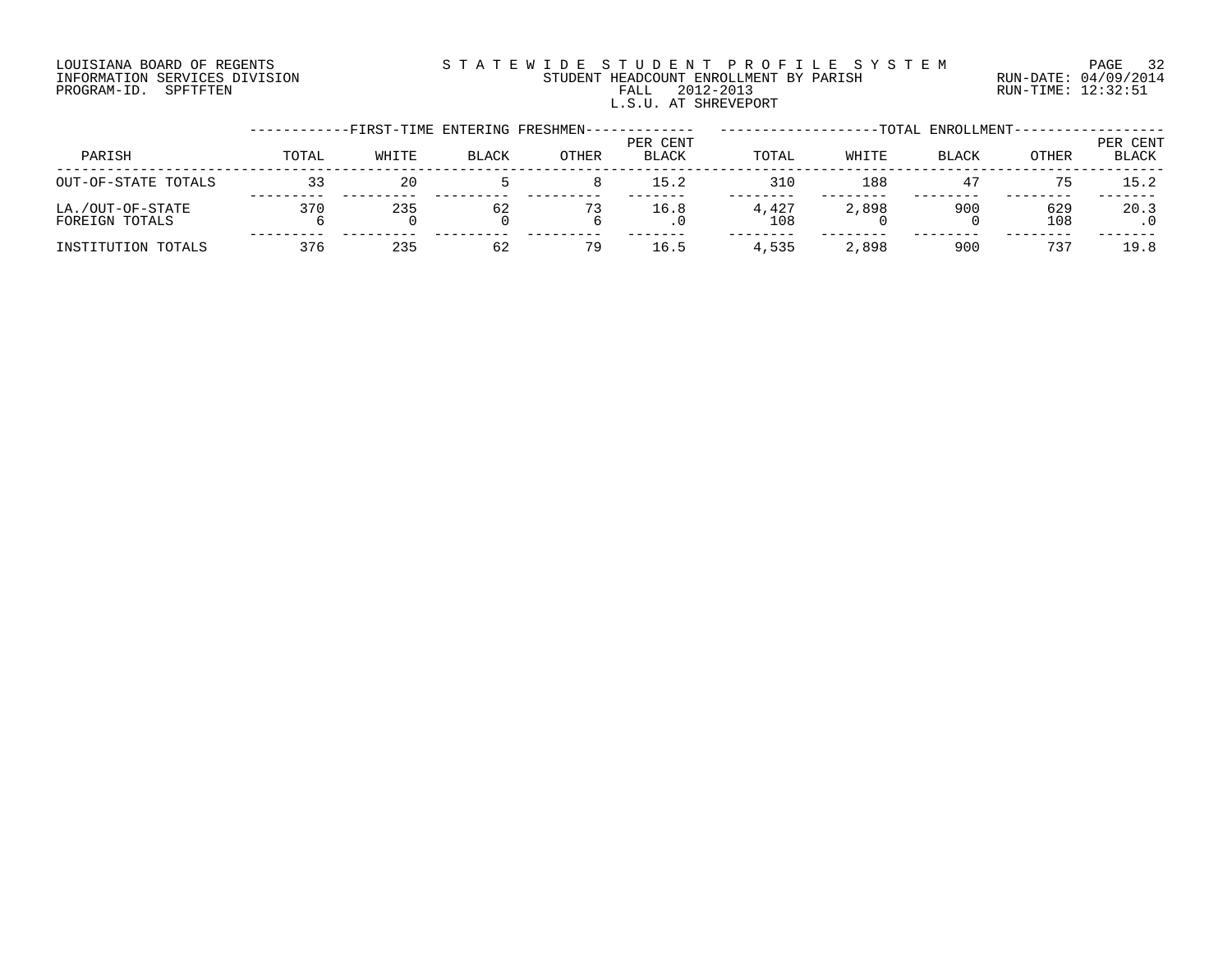#### LOUISIANA BOARD OF REGENTS S T A T E W I D E S T U D E N T P R O F I L E S Y S T E M PAGE 33 INFORMATION SERVICES DIVISION STUDENT HEADCOUNT ENROLLMENT BY PARISH RUN-DATE: 04/09/2014 PROGRAM-ID. SPFTFTEN FALL 2012-2013 RUN-TIME: 12:32:51 LSU HEALTH SCIENCES CENTER-N.O.

| PER CENT<br>PER CENT<br>WHITE<br>OTHER<br><b>BLACK</b><br>TOTAL<br><b>BLACK</b><br>OTHER<br>BLACK<br>TOTAL<br>BLACK<br>PARISH<br>WHITE<br>0<br>12<br>$7\,.7$<br>$\overline{0}$<br>$\mathbf 0$<br>$\mathbf 0$<br>$\boldsymbol{\cdot}$ 0<br>13<br>ACADIA<br>0<br>$\mathsf{O}$<br>0<br>$\overline{c}$<br>$\overline{2}$<br>$\mathbf 0$<br>$\mathsf 0$<br>0<br>$\cdot$ 0<br>0<br>$\cdot$ 0<br>ALLEN<br>$\frac{2}{2}$<br>$\Omega$<br>$\mathbf 0$<br>$\cdot$ 0<br>46<br>39<br>4.3<br><b>ASCENSION</b><br>$\Omega$<br>$\Omega$<br>5<br>$\frac{3}{2}$<br>$\frac{1}{2}$<br>$\mathbf 0$<br>66.7<br>$\Omega$<br>$\Omega$<br>$\cdot$ 0<br>$\mathbf 0$<br>ASSUMPTION<br>$\mathbf 0$<br>$\mathbf 0$<br>$\cdot$ 0<br>$\cdot$ 0<br>$\Omega$<br><b>AVOYELLES</b><br>8<br>8<br>$\mathbf 0$<br>$\mathbf 0$<br>$\cdot$ 0<br>0<br><b>BEAUREGARD</b><br>$\mathbf 0$<br>$1\,$<br>$\mathbf 0$<br>$\mathbf{1}$<br>$\cdot$ 0<br>$\cdot$ 0<br><b>BIENVILLE</b><br>0<br>$2\overline{5}$<br>23<br>$\mathbf{1}$<br>$\Omega$<br>$\overline{0}$<br>4.0<br><b>BOSSIER</b><br>36<br>22<br>$\mathbf 0$<br>10<br>27.8<br>$\cdot$ 0<br>4<br>CADDO<br>30<br>21<br>3<br>10.0<br>0<br>$\cdot$ 0<br>CALCASIEU<br>6<br>$\mathbf{1}$<br>$\cdot$ 0<br>$\cdot$ 0<br>$\mathbf{1}$<br>$\Omega$<br>CALDWELL<br>$\Omega$<br>0<br>$\Omega$<br>$\mathbf{1}$<br>$\mathbf{1}$<br>$\mathbf 0$<br>$\cdot$ 0<br>$\cdot$ 0<br>$\Omega$<br>CATAHOULA<br>∩<br>$\Omega$<br>$\mathbf{1}$<br>$\mathbf 0$<br>$\cdot$ 0<br>$\Omega$<br>$\cdot$ 0<br>CLAIBORNE<br>$\Omega$<br>$\overline{2}$<br>0<br>$\cdot$ 0<br>2<br>$\mathbf 0$<br>$\cdot$ 0<br>CONCORDIA<br>∩<br>$\Omega$<br>$\Omega$<br>$\cdot$ 0<br>$\cap$<br>$\mathbf 0$<br>$\cdot$ 0<br>1<br>DE SOTO<br>1<br>$\Omega$<br>$\mathbf 0$<br>$\cdot$ 0<br>280<br>219<br>19<br>6.8<br>EAST BATON ROUGE<br>$\Omega$<br>42<br>$\mathbf 0$<br>$\mathbf 0$<br>$\cdot$ 0<br>$\cdot$ 0<br>$\mathbf{1}$<br>0<br>1<br>EAST CARROLL<br>$\sqrt{2}$<br>$\mathbf{1}$<br>50.0<br>EAST FELICIANA<br>$\Omega$<br>0<br>$\cdot$ 0<br>1<br>$\Omega$<br>3<br>$\cdot$ 0<br>. 0<br>3<br>EVANGELINE<br>∩<br>0<br>$\Omega$<br>$\Omega$<br>$\overline{c}$<br>2<br>$\cdot$ 0<br><b>GRANT</b><br>$\Omega$<br>$\Omega$<br>. 0<br>$\Omega$<br>$\Omega$<br>21<br>$4.8\,$<br>$\mathbf 0$<br>$\overline{\phantom{0}}$ .<br>20<br>$\mathbf{1}$<br>$\Omega$<br>IBERIA<br>$\mathbf 0$<br>12<br>10<br>8.3<br>IBERVILLE<br>∩<br>1<br>$\cdot$ 0<br>2<br>2<br>$\mathbf 0$<br>$\cap$<br>0<br>$\cdot$ 0<br><b>JACKSON</b><br>0<br>9.6<br><b>JEFFERSON</b><br>$\mathbf 0$<br>$\cdot$ 0<br>706<br>492<br>68<br>146<br>∩<br>$\cdot$ 0<br>$\overline{0}$<br>$\cdot$ 0<br>$\overline{7}$<br>6<br>$\mathbf 0$<br><b>JEFFERSON DAVIS</b><br>1<br>$\mathbf 0$<br>81<br>5<br>10<br>6.2<br>$\Omega$<br>$\cdot$ 0<br>66<br>LAFAYETTE<br>42<br>$\cdot$ 0<br>$\mathbf 0$<br>. 0<br>47<br>$\Omega$<br>5<br>LAFOURCHE<br>∩<br>$\overline{3}$<br>$\overline{2}$<br>$\cdot$ 0<br>$\mathbf 0$<br>$\overline{\phantom{0}}$ .<br>$\overline{0}$<br>LA SALLE<br>3<br>3<br>0<br>$\cdot$ 0<br>0<br>. 0<br>$\Omega$<br>$\overline{\phantom{0}}$ .<br>29<br>27<br>$\mathbf 0$<br>3.4<br>$\sqrt{2}$<br>$\overline{c}$<br>$\cdot$ 0<br>$\overline{0}$<br>$\Omega$<br>$\mathbf 0$<br>. 0<br>MADISON<br>0<br>$\sqrt{2}$<br>$\mathbf{1}$<br>$\mathbf 0$<br>$\cdot$ 0<br>$\mathbf{1}$<br>$\Omega$<br>50.0<br>MOREHOUSE<br>∩<br>5<br>$\cdot$ 0<br>$\overline{3}$<br>$\mathsf 0$<br>$\mathbf{1}$<br>20.0<br>$\mathbf{1}$<br>NATCHITOCHES<br>0<br>$\cdot$ 0<br>513<br>336<br>92<br>85<br>17.9<br>ORLEANS<br>2<br>$6.3$<br>$\cdot$ 0<br>32<br>$\mathbf 0$<br>24<br>OUACHITA<br>6<br>$\mathbf 0$<br>$\cdot$ 0<br>19<br>16<br>$\mathbf{1}$<br>2<br>5.3<br>PLAQUEMINES<br>5<br>$\mathbf 0$<br>. 0<br>3<br>20.0<br>POINTE COUPEE<br>25<br>$\cdot$ 0<br>18<br>3<br>12.0<br><b>RAPIDES</b><br>$\Omega$<br>0<br>$\cdot$ 0<br>0<br>1<br>$\Omega$<br>RED RIVER<br>∩<br>. 0<br>$\mathbf{1}$<br>0<br>$\overline{3}$<br>$\overline{4}$<br>$\Omega$<br>$\cdot$ 0<br>SABINE<br>$\Omega$<br>$\Omega$<br>$\mathbf 0$<br>$\cdot$ 0<br>27<br>24<br>3<br>ST. BERNARD<br>$\Omega$<br>11.1<br>67<br>56<br>6.0<br>0<br>ST. CHARLES<br>∩<br>. 0<br>$\mathbf{1}$<br>$\cdot$ 0<br>$\mathbf{1}$<br>ST. HELENA<br>$\mathbf 0$<br>. 0<br>11.1<br>$\mathbf 0$<br>9<br>8<br>ST. JAMES<br>. 0<br>$\Omega$<br>25<br>13<br>9<br>36.0<br>$\Omega$<br>. 0<br>ST. JOHN<br>3<br>25<br>3<br>18<br>12.0<br>0<br>ST. LANDRY<br>$\cdot$ 0<br>5<br>$\Omega$<br>ST. MARTIN<br>. 0<br>$\overline{4}$<br>22.2<br>9<br>5<br>2<br>2<br>ST. MARY<br>. 0<br>9<br>3.3<br>. 0<br>273<br>231<br>33<br>$\Omega$<br>ST. TAMMANY<br>48<br>39<br>$\overline{2}$<br>7<br>4.2<br>$\Omega$<br>$\Omega$<br>$\Omega$<br>$\Omega$ .<br>TANGIPAHOA<br>U |            | -----------FIRST-TIME ENTERING FRESHMEN------------ |  |  |  | -------------TOTAL ENROLLMENT- |  |
|------------------------------------------------------------------------------------------------------------------------------------------------------------------------------------------------------------------------------------------------------------------------------------------------------------------------------------------------------------------------------------------------------------------------------------------------------------------------------------------------------------------------------------------------------------------------------------------------------------------------------------------------------------------------------------------------------------------------------------------------------------------------------------------------------------------------------------------------------------------------------------------------------------------------------------------------------------------------------------------------------------------------------------------------------------------------------------------------------------------------------------------------------------------------------------------------------------------------------------------------------------------------------------------------------------------------------------------------------------------------------------------------------------------------------------------------------------------------------------------------------------------------------------------------------------------------------------------------------------------------------------------------------------------------------------------------------------------------------------------------------------------------------------------------------------------------------------------------------------------------------------------------------------------------------------------------------------------------------------------------------------------------------------------------------------------------------------------------------------------------------------------------------------------------------------------------------------------------------------------------------------------------------------------------------------------------------------------------------------------------------------------------------------------------------------------------------------------------------------------------------------------------------------------------------------------------------------------------------------------------------------------------------------------------------------------------------------------------------------------------------------------------------------------------------------------------------------------------------------------------------------------------------------------------------------------------------------------------------------------------------------------------------------------------------------------------------------------------------------------------------------------------------------------------------------------------------------------------------------------------------------------------------------------------------------------------------------------------------------------------------------------------------------------------------------------------------------------------------------------------------------------------------------------------------------------------------------------------------------------------------------------------------------------------------------------------------------------------------------------------------------------------------------------------------------------------------------------------------------------------------------------------------------------------------------------------------------------------------------------------------------------------------------------------------------------------------------------------------------------------------------------------------------------------------------------------------------------------------------------------------------------------------------------------------------------------------------------------------------------------------------------------------------------------------------------------------------------------------------------------------------------------------------------------------------------------------------------------------------------------------------------------------------------------------------------------|------------|-----------------------------------------------------|--|--|--|--------------------------------|--|
|                                                                                                                                                                                                                                                                                                                                                                                                                                                                                                                                                                                                                                                                                                                                                                                                                                                                                                                                                                                                                                                                                                                                                                                                                                                                                                                                                                                                                                                                                                                                                                                                                                                                                                                                                                                                                                                                                                                                                                                                                                                                                                                                                                                                                                                                                                                                                                                                                                                                                                                                                                                                                                                                                                                                                                                                                                                                                                                                                                                                                                                                                                                                                                                                                                                                                                                                                                                                                                                                                                                                                                                                                                                                                                                                                                                                                                                                                                                                                                                                                                                                                                                                                                                                                                                                                                                                                                                                                                                                                                                                                                                                                                                                                                |            |                                                     |  |  |  |                                |  |
|                                                                                                                                                                                                                                                                                                                                                                                                                                                                                                                                                                                                                                                                                                                                                                                                                                                                                                                                                                                                                                                                                                                                                                                                                                                                                                                                                                                                                                                                                                                                                                                                                                                                                                                                                                                                                                                                                                                                                                                                                                                                                                                                                                                                                                                                                                                                                                                                                                                                                                                                                                                                                                                                                                                                                                                                                                                                                                                                                                                                                                                                                                                                                                                                                                                                                                                                                                                                                                                                                                                                                                                                                                                                                                                                                                                                                                                                                                                                                                                                                                                                                                                                                                                                                                                                                                                                                                                                                                                                                                                                                                                                                                                                                                |            |                                                     |  |  |  |                                |  |
|                                                                                                                                                                                                                                                                                                                                                                                                                                                                                                                                                                                                                                                                                                                                                                                                                                                                                                                                                                                                                                                                                                                                                                                                                                                                                                                                                                                                                                                                                                                                                                                                                                                                                                                                                                                                                                                                                                                                                                                                                                                                                                                                                                                                                                                                                                                                                                                                                                                                                                                                                                                                                                                                                                                                                                                                                                                                                                                                                                                                                                                                                                                                                                                                                                                                                                                                                                                                                                                                                                                                                                                                                                                                                                                                                                                                                                                                                                                                                                                                                                                                                                                                                                                                                                                                                                                                                                                                                                                                                                                                                                                                                                                                                                |            |                                                     |  |  |  |                                |  |
|                                                                                                                                                                                                                                                                                                                                                                                                                                                                                                                                                                                                                                                                                                                                                                                                                                                                                                                                                                                                                                                                                                                                                                                                                                                                                                                                                                                                                                                                                                                                                                                                                                                                                                                                                                                                                                                                                                                                                                                                                                                                                                                                                                                                                                                                                                                                                                                                                                                                                                                                                                                                                                                                                                                                                                                                                                                                                                                                                                                                                                                                                                                                                                                                                                                                                                                                                                                                                                                                                                                                                                                                                                                                                                                                                                                                                                                                                                                                                                                                                                                                                                                                                                                                                                                                                                                                                                                                                                                                                                                                                                                                                                                                                                |            |                                                     |  |  |  |                                |  |
|                                                                                                                                                                                                                                                                                                                                                                                                                                                                                                                                                                                                                                                                                                                                                                                                                                                                                                                                                                                                                                                                                                                                                                                                                                                                                                                                                                                                                                                                                                                                                                                                                                                                                                                                                                                                                                                                                                                                                                                                                                                                                                                                                                                                                                                                                                                                                                                                                                                                                                                                                                                                                                                                                                                                                                                                                                                                                                                                                                                                                                                                                                                                                                                                                                                                                                                                                                                                                                                                                                                                                                                                                                                                                                                                                                                                                                                                                                                                                                                                                                                                                                                                                                                                                                                                                                                                                                                                                                                                                                                                                                                                                                                                                                |            |                                                     |  |  |  |                                |  |
|                                                                                                                                                                                                                                                                                                                                                                                                                                                                                                                                                                                                                                                                                                                                                                                                                                                                                                                                                                                                                                                                                                                                                                                                                                                                                                                                                                                                                                                                                                                                                                                                                                                                                                                                                                                                                                                                                                                                                                                                                                                                                                                                                                                                                                                                                                                                                                                                                                                                                                                                                                                                                                                                                                                                                                                                                                                                                                                                                                                                                                                                                                                                                                                                                                                                                                                                                                                                                                                                                                                                                                                                                                                                                                                                                                                                                                                                                                                                                                                                                                                                                                                                                                                                                                                                                                                                                                                                                                                                                                                                                                                                                                                                                                |            |                                                     |  |  |  |                                |  |
|                                                                                                                                                                                                                                                                                                                                                                                                                                                                                                                                                                                                                                                                                                                                                                                                                                                                                                                                                                                                                                                                                                                                                                                                                                                                                                                                                                                                                                                                                                                                                                                                                                                                                                                                                                                                                                                                                                                                                                                                                                                                                                                                                                                                                                                                                                                                                                                                                                                                                                                                                                                                                                                                                                                                                                                                                                                                                                                                                                                                                                                                                                                                                                                                                                                                                                                                                                                                                                                                                                                                                                                                                                                                                                                                                                                                                                                                                                                                                                                                                                                                                                                                                                                                                                                                                                                                                                                                                                                                                                                                                                                                                                                                                                |            |                                                     |  |  |  |                                |  |
|                                                                                                                                                                                                                                                                                                                                                                                                                                                                                                                                                                                                                                                                                                                                                                                                                                                                                                                                                                                                                                                                                                                                                                                                                                                                                                                                                                                                                                                                                                                                                                                                                                                                                                                                                                                                                                                                                                                                                                                                                                                                                                                                                                                                                                                                                                                                                                                                                                                                                                                                                                                                                                                                                                                                                                                                                                                                                                                                                                                                                                                                                                                                                                                                                                                                                                                                                                                                                                                                                                                                                                                                                                                                                                                                                                                                                                                                                                                                                                                                                                                                                                                                                                                                                                                                                                                                                                                                                                                                                                                                                                                                                                                                                                |            |                                                     |  |  |  |                                |  |
|                                                                                                                                                                                                                                                                                                                                                                                                                                                                                                                                                                                                                                                                                                                                                                                                                                                                                                                                                                                                                                                                                                                                                                                                                                                                                                                                                                                                                                                                                                                                                                                                                                                                                                                                                                                                                                                                                                                                                                                                                                                                                                                                                                                                                                                                                                                                                                                                                                                                                                                                                                                                                                                                                                                                                                                                                                                                                                                                                                                                                                                                                                                                                                                                                                                                                                                                                                                                                                                                                                                                                                                                                                                                                                                                                                                                                                                                                                                                                                                                                                                                                                                                                                                                                                                                                                                                                                                                                                                                                                                                                                                                                                                                                                |            |                                                     |  |  |  |                                |  |
|                                                                                                                                                                                                                                                                                                                                                                                                                                                                                                                                                                                                                                                                                                                                                                                                                                                                                                                                                                                                                                                                                                                                                                                                                                                                                                                                                                                                                                                                                                                                                                                                                                                                                                                                                                                                                                                                                                                                                                                                                                                                                                                                                                                                                                                                                                                                                                                                                                                                                                                                                                                                                                                                                                                                                                                                                                                                                                                                                                                                                                                                                                                                                                                                                                                                                                                                                                                                                                                                                                                                                                                                                                                                                                                                                                                                                                                                                                                                                                                                                                                                                                                                                                                                                                                                                                                                                                                                                                                                                                                                                                                                                                                                                                |            |                                                     |  |  |  |                                |  |
|                                                                                                                                                                                                                                                                                                                                                                                                                                                                                                                                                                                                                                                                                                                                                                                                                                                                                                                                                                                                                                                                                                                                                                                                                                                                                                                                                                                                                                                                                                                                                                                                                                                                                                                                                                                                                                                                                                                                                                                                                                                                                                                                                                                                                                                                                                                                                                                                                                                                                                                                                                                                                                                                                                                                                                                                                                                                                                                                                                                                                                                                                                                                                                                                                                                                                                                                                                                                                                                                                                                                                                                                                                                                                                                                                                                                                                                                                                                                                                                                                                                                                                                                                                                                                                                                                                                                                                                                                                                                                                                                                                                                                                                                                                |            |                                                     |  |  |  |                                |  |
|                                                                                                                                                                                                                                                                                                                                                                                                                                                                                                                                                                                                                                                                                                                                                                                                                                                                                                                                                                                                                                                                                                                                                                                                                                                                                                                                                                                                                                                                                                                                                                                                                                                                                                                                                                                                                                                                                                                                                                                                                                                                                                                                                                                                                                                                                                                                                                                                                                                                                                                                                                                                                                                                                                                                                                                                                                                                                                                                                                                                                                                                                                                                                                                                                                                                                                                                                                                                                                                                                                                                                                                                                                                                                                                                                                                                                                                                                                                                                                                                                                                                                                                                                                                                                                                                                                                                                                                                                                                                                                                                                                                                                                                                                                |            |                                                     |  |  |  |                                |  |
|                                                                                                                                                                                                                                                                                                                                                                                                                                                                                                                                                                                                                                                                                                                                                                                                                                                                                                                                                                                                                                                                                                                                                                                                                                                                                                                                                                                                                                                                                                                                                                                                                                                                                                                                                                                                                                                                                                                                                                                                                                                                                                                                                                                                                                                                                                                                                                                                                                                                                                                                                                                                                                                                                                                                                                                                                                                                                                                                                                                                                                                                                                                                                                                                                                                                                                                                                                                                                                                                                                                                                                                                                                                                                                                                                                                                                                                                                                                                                                                                                                                                                                                                                                                                                                                                                                                                                                                                                                                                                                                                                                                                                                                                                                |            |                                                     |  |  |  |                                |  |
|                                                                                                                                                                                                                                                                                                                                                                                                                                                                                                                                                                                                                                                                                                                                                                                                                                                                                                                                                                                                                                                                                                                                                                                                                                                                                                                                                                                                                                                                                                                                                                                                                                                                                                                                                                                                                                                                                                                                                                                                                                                                                                                                                                                                                                                                                                                                                                                                                                                                                                                                                                                                                                                                                                                                                                                                                                                                                                                                                                                                                                                                                                                                                                                                                                                                                                                                                                                                                                                                                                                                                                                                                                                                                                                                                                                                                                                                                                                                                                                                                                                                                                                                                                                                                                                                                                                                                                                                                                                                                                                                                                                                                                                                                                |            |                                                     |  |  |  |                                |  |
|                                                                                                                                                                                                                                                                                                                                                                                                                                                                                                                                                                                                                                                                                                                                                                                                                                                                                                                                                                                                                                                                                                                                                                                                                                                                                                                                                                                                                                                                                                                                                                                                                                                                                                                                                                                                                                                                                                                                                                                                                                                                                                                                                                                                                                                                                                                                                                                                                                                                                                                                                                                                                                                                                                                                                                                                                                                                                                                                                                                                                                                                                                                                                                                                                                                                                                                                                                                                                                                                                                                                                                                                                                                                                                                                                                                                                                                                                                                                                                                                                                                                                                                                                                                                                                                                                                                                                                                                                                                                                                                                                                                                                                                                                                |            |                                                     |  |  |  |                                |  |
|                                                                                                                                                                                                                                                                                                                                                                                                                                                                                                                                                                                                                                                                                                                                                                                                                                                                                                                                                                                                                                                                                                                                                                                                                                                                                                                                                                                                                                                                                                                                                                                                                                                                                                                                                                                                                                                                                                                                                                                                                                                                                                                                                                                                                                                                                                                                                                                                                                                                                                                                                                                                                                                                                                                                                                                                                                                                                                                                                                                                                                                                                                                                                                                                                                                                                                                                                                                                                                                                                                                                                                                                                                                                                                                                                                                                                                                                                                                                                                                                                                                                                                                                                                                                                                                                                                                                                                                                                                                                                                                                                                                                                                                                                                |            |                                                     |  |  |  |                                |  |
|                                                                                                                                                                                                                                                                                                                                                                                                                                                                                                                                                                                                                                                                                                                                                                                                                                                                                                                                                                                                                                                                                                                                                                                                                                                                                                                                                                                                                                                                                                                                                                                                                                                                                                                                                                                                                                                                                                                                                                                                                                                                                                                                                                                                                                                                                                                                                                                                                                                                                                                                                                                                                                                                                                                                                                                                                                                                                                                                                                                                                                                                                                                                                                                                                                                                                                                                                                                                                                                                                                                                                                                                                                                                                                                                                                                                                                                                                                                                                                                                                                                                                                                                                                                                                                                                                                                                                                                                                                                                                                                                                                                                                                                                                                |            |                                                     |  |  |  |                                |  |
|                                                                                                                                                                                                                                                                                                                                                                                                                                                                                                                                                                                                                                                                                                                                                                                                                                                                                                                                                                                                                                                                                                                                                                                                                                                                                                                                                                                                                                                                                                                                                                                                                                                                                                                                                                                                                                                                                                                                                                                                                                                                                                                                                                                                                                                                                                                                                                                                                                                                                                                                                                                                                                                                                                                                                                                                                                                                                                                                                                                                                                                                                                                                                                                                                                                                                                                                                                                                                                                                                                                                                                                                                                                                                                                                                                                                                                                                                                                                                                                                                                                                                                                                                                                                                                                                                                                                                                                                                                                                                                                                                                                                                                                                                                |            |                                                     |  |  |  |                                |  |
|                                                                                                                                                                                                                                                                                                                                                                                                                                                                                                                                                                                                                                                                                                                                                                                                                                                                                                                                                                                                                                                                                                                                                                                                                                                                                                                                                                                                                                                                                                                                                                                                                                                                                                                                                                                                                                                                                                                                                                                                                                                                                                                                                                                                                                                                                                                                                                                                                                                                                                                                                                                                                                                                                                                                                                                                                                                                                                                                                                                                                                                                                                                                                                                                                                                                                                                                                                                                                                                                                                                                                                                                                                                                                                                                                                                                                                                                                                                                                                                                                                                                                                                                                                                                                                                                                                                                                                                                                                                                                                                                                                                                                                                                                                |            |                                                     |  |  |  |                                |  |
|                                                                                                                                                                                                                                                                                                                                                                                                                                                                                                                                                                                                                                                                                                                                                                                                                                                                                                                                                                                                                                                                                                                                                                                                                                                                                                                                                                                                                                                                                                                                                                                                                                                                                                                                                                                                                                                                                                                                                                                                                                                                                                                                                                                                                                                                                                                                                                                                                                                                                                                                                                                                                                                                                                                                                                                                                                                                                                                                                                                                                                                                                                                                                                                                                                                                                                                                                                                                                                                                                                                                                                                                                                                                                                                                                                                                                                                                                                                                                                                                                                                                                                                                                                                                                                                                                                                                                                                                                                                                                                                                                                                                                                                                                                |            |                                                     |  |  |  |                                |  |
|                                                                                                                                                                                                                                                                                                                                                                                                                                                                                                                                                                                                                                                                                                                                                                                                                                                                                                                                                                                                                                                                                                                                                                                                                                                                                                                                                                                                                                                                                                                                                                                                                                                                                                                                                                                                                                                                                                                                                                                                                                                                                                                                                                                                                                                                                                                                                                                                                                                                                                                                                                                                                                                                                                                                                                                                                                                                                                                                                                                                                                                                                                                                                                                                                                                                                                                                                                                                                                                                                                                                                                                                                                                                                                                                                                                                                                                                                                                                                                                                                                                                                                                                                                                                                                                                                                                                                                                                                                                                                                                                                                                                                                                                                                |            |                                                     |  |  |  |                                |  |
|                                                                                                                                                                                                                                                                                                                                                                                                                                                                                                                                                                                                                                                                                                                                                                                                                                                                                                                                                                                                                                                                                                                                                                                                                                                                                                                                                                                                                                                                                                                                                                                                                                                                                                                                                                                                                                                                                                                                                                                                                                                                                                                                                                                                                                                                                                                                                                                                                                                                                                                                                                                                                                                                                                                                                                                                                                                                                                                                                                                                                                                                                                                                                                                                                                                                                                                                                                                                                                                                                                                                                                                                                                                                                                                                                                                                                                                                                                                                                                                                                                                                                                                                                                                                                                                                                                                                                                                                                                                                                                                                                                                                                                                                                                |            |                                                     |  |  |  |                                |  |
|                                                                                                                                                                                                                                                                                                                                                                                                                                                                                                                                                                                                                                                                                                                                                                                                                                                                                                                                                                                                                                                                                                                                                                                                                                                                                                                                                                                                                                                                                                                                                                                                                                                                                                                                                                                                                                                                                                                                                                                                                                                                                                                                                                                                                                                                                                                                                                                                                                                                                                                                                                                                                                                                                                                                                                                                                                                                                                                                                                                                                                                                                                                                                                                                                                                                                                                                                                                                                                                                                                                                                                                                                                                                                                                                                                                                                                                                                                                                                                                                                                                                                                                                                                                                                                                                                                                                                                                                                                                                                                                                                                                                                                                                                                |            |                                                     |  |  |  |                                |  |
|                                                                                                                                                                                                                                                                                                                                                                                                                                                                                                                                                                                                                                                                                                                                                                                                                                                                                                                                                                                                                                                                                                                                                                                                                                                                                                                                                                                                                                                                                                                                                                                                                                                                                                                                                                                                                                                                                                                                                                                                                                                                                                                                                                                                                                                                                                                                                                                                                                                                                                                                                                                                                                                                                                                                                                                                                                                                                                                                                                                                                                                                                                                                                                                                                                                                                                                                                                                                                                                                                                                                                                                                                                                                                                                                                                                                                                                                                                                                                                                                                                                                                                                                                                                                                                                                                                                                                                                                                                                                                                                                                                                                                                                                                                |            |                                                     |  |  |  |                                |  |
|                                                                                                                                                                                                                                                                                                                                                                                                                                                                                                                                                                                                                                                                                                                                                                                                                                                                                                                                                                                                                                                                                                                                                                                                                                                                                                                                                                                                                                                                                                                                                                                                                                                                                                                                                                                                                                                                                                                                                                                                                                                                                                                                                                                                                                                                                                                                                                                                                                                                                                                                                                                                                                                                                                                                                                                                                                                                                                                                                                                                                                                                                                                                                                                                                                                                                                                                                                                                                                                                                                                                                                                                                                                                                                                                                                                                                                                                                                                                                                                                                                                                                                                                                                                                                                                                                                                                                                                                                                                                                                                                                                                                                                                                                                |            |                                                     |  |  |  |                                |  |
|                                                                                                                                                                                                                                                                                                                                                                                                                                                                                                                                                                                                                                                                                                                                                                                                                                                                                                                                                                                                                                                                                                                                                                                                                                                                                                                                                                                                                                                                                                                                                                                                                                                                                                                                                                                                                                                                                                                                                                                                                                                                                                                                                                                                                                                                                                                                                                                                                                                                                                                                                                                                                                                                                                                                                                                                                                                                                                                                                                                                                                                                                                                                                                                                                                                                                                                                                                                                                                                                                                                                                                                                                                                                                                                                                                                                                                                                                                                                                                                                                                                                                                                                                                                                                                                                                                                                                                                                                                                                                                                                                                                                                                                                                                |            |                                                     |  |  |  |                                |  |
|                                                                                                                                                                                                                                                                                                                                                                                                                                                                                                                                                                                                                                                                                                                                                                                                                                                                                                                                                                                                                                                                                                                                                                                                                                                                                                                                                                                                                                                                                                                                                                                                                                                                                                                                                                                                                                                                                                                                                                                                                                                                                                                                                                                                                                                                                                                                                                                                                                                                                                                                                                                                                                                                                                                                                                                                                                                                                                                                                                                                                                                                                                                                                                                                                                                                                                                                                                                                                                                                                                                                                                                                                                                                                                                                                                                                                                                                                                                                                                                                                                                                                                                                                                                                                                                                                                                                                                                                                                                                                                                                                                                                                                                                                                |            |                                                     |  |  |  |                                |  |
|                                                                                                                                                                                                                                                                                                                                                                                                                                                                                                                                                                                                                                                                                                                                                                                                                                                                                                                                                                                                                                                                                                                                                                                                                                                                                                                                                                                                                                                                                                                                                                                                                                                                                                                                                                                                                                                                                                                                                                                                                                                                                                                                                                                                                                                                                                                                                                                                                                                                                                                                                                                                                                                                                                                                                                                                                                                                                                                                                                                                                                                                                                                                                                                                                                                                                                                                                                                                                                                                                                                                                                                                                                                                                                                                                                                                                                                                                                                                                                                                                                                                                                                                                                                                                                                                                                                                                                                                                                                                                                                                                                                                                                                                                                |            |                                                     |  |  |  |                                |  |
|                                                                                                                                                                                                                                                                                                                                                                                                                                                                                                                                                                                                                                                                                                                                                                                                                                                                                                                                                                                                                                                                                                                                                                                                                                                                                                                                                                                                                                                                                                                                                                                                                                                                                                                                                                                                                                                                                                                                                                                                                                                                                                                                                                                                                                                                                                                                                                                                                                                                                                                                                                                                                                                                                                                                                                                                                                                                                                                                                                                                                                                                                                                                                                                                                                                                                                                                                                                                                                                                                                                                                                                                                                                                                                                                                                                                                                                                                                                                                                                                                                                                                                                                                                                                                                                                                                                                                                                                                                                                                                                                                                                                                                                                                                |            |                                                     |  |  |  |                                |  |
|                                                                                                                                                                                                                                                                                                                                                                                                                                                                                                                                                                                                                                                                                                                                                                                                                                                                                                                                                                                                                                                                                                                                                                                                                                                                                                                                                                                                                                                                                                                                                                                                                                                                                                                                                                                                                                                                                                                                                                                                                                                                                                                                                                                                                                                                                                                                                                                                                                                                                                                                                                                                                                                                                                                                                                                                                                                                                                                                                                                                                                                                                                                                                                                                                                                                                                                                                                                                                                                                                                                                                                                                                                                                                                                                                                                                                                                                                                                                                                                                                                                                                                                                                                                                                                                                                                                                                                                                                                                                                                                                                                                                                                                                                                |            |                                                     |  |  |  |                                |  |
|                                                                                                                                                                                                                                                                                                                                                                                                                                                                                                                                                                                                                                                                                                                                                                                                                                                                                                                                                                                                                                                                                                                                                                                                                                                                                                                                                                                                                                                                                                                                                                                                                                                                                                                                                                                                                                                                                                                                                                                                                                                                                                                                                                                                                                                                                                                                                                                                                                                                                                                                                                                                                                                                                                                                                                                                                                                                                                                                                                                                                                                                                                                                                                                                                                                                                                                                                                                                                                                                                                                                                                                                                                                                                                                                                                                                                                                                                                                                                                                                                                                                                                                                                                                                                                                                                                                                                                                                                                                                                                                                                                                                                                                                                                |            |                                                     |  |  |  |                                |  |
|                                                                                                                                                                                                                                                                                                                                                                                                                                                                                                                                                                                                                                                                                                                                                                                                                                                                                                                                                                                                                                                                                                                                                                                                                                                                                                                                                                                                                                                                                                                                                                                                                                                                                                                                                                                                                                                                                                                                                                                                                                                                                                                                                                                                                                                                                                                                                                                                                                                                                                                                                                                                                                                                                                                                                                                                                                                                                                                                                                                                                                                                                                                                                                                                                                                                                                                                                                                                                                                                                                                                                                                                                                                                                                                                                                                                                                                                                                                                                                                                                                                                                                                                                                                                                                                                                                                                                                                                                                                                                                                                                                                                                                                                                                | LINCOLN    |                                                     |  |  |  |                                |  |
|                                                                                                                                                                                                                                                                                                                                                                                                                                                                                                                                                                                                                                                                                                                                                                                                                                                                                                                                                                                                                                                                                                                                                                                                                                                                                                                                                                                                                                                                                                                                                                                                                                                                                                                                                                                                                                                                                                                                                                                                                                                                                                                                                                                                                                                                                                                                                                                                                                                                                                                                                                                                                                                                                                                                                                                                                                                                                                                                                                                                                                                                                                                                                                                                                                                                                                                                                                                                                                                                                                                                                                                                                                                                                                                                                                                                                                                                                                                                                                                                                                                                                                                                                                                                                                                                                                                                                                                                                                                                                                                                                                                                                                                                                                | LIVINGSTON |                                                     |  |  |  |                                |  |
|                                                                                                                                                                                                                                                                                                                                                                                                                                                                                                                                                                                                                                                                                                                                                                                                                                                                                                                                                                                                                                                                                                                                                                                                                                                                                                                                                                                                                                                                                                                                                                                                                                                                                                                                                                                                                                                                                                                                                                                                                                                                                                                                                                                                                                                                                                                                                                                                                                                                                                                                                                                                                                                                                                                                                                                                                                                                                                                                                                                                                                                                                                                                                                                                                                                                                                                                                                                                                                                                                                                                                                                                                                                                                                                                                                                                                                                                                                                                                                                                                                                                                                                                                                                                                                                                                                                                                                                                                                                                                                                                                                                                                                                                                                |            |                                                     |  |  |  |                                |  |
|                                                                                                                                                                                                                                                                                                                                                                                                                                                                                                                                                                                                                                                                                                                                                                                                                                                                                                                                                                                                                                                                                                                                                                                                                                                                                                                                                                                                                                                                                                                                                                                                                                                                                                                                                                                                                                                                                                                                                                                                                                                                                                                                                                                                                                                                                                                                                                                                                                                                                                                                                                                                                                                                                                                                                                                                                                                                                                                                                                                                                                                                                                                                                                                                                                                                                                                                                                                                                                                                                                                                                                                                                                                                                                                                                                                                                                                                                                                                                                                                                                                                                                                                                                                                                                                                                                                                                                                                                                                                                                                                                                                                                                                                                                |            |                                                     |  |  |  |                                |  |
|                                                                                                                                                                                                                                                                                                                                                                                                                                                                                                                                                                                                                                                                                                                                                                                                                                                                                                                                                                                                                                                                                                                                                                                                                                                                                                                                                                                                                                                                                                                                                                                                                                                                                                                                                                                                                                                                                                                                                                                                                                                                                                                                                                                                                                                                                                                                                                                                                                                                                                                                                                                                                                                                                                                                                                                                                                                                                                                                                                                                                                                                                                                                                                                                                                                                                                                                                                                                                                                                                                                                                                                                                                                                                                                                                                                                                                                                                                                                                                                                                                                                                                                                                                                                                                                                                                                                                                                                                                                                                                                                                                                                                                                                                                |            |                                                     |  |  |  |                                |  |
|                                                                                                                                                                                                                                                                                                                                                                                                                                                                                                                                                                                                                                                                                                                                                                                                                                                                                                                                                                                                                                                                                                                                                                                                                                                                                                                                                                                                                                                                                                                                                                                                                                                                                                                                                                                                                                                                                                                                                                                                                                                                                                                                                                                                                                                                                                                                                                                                                                                                                                                                                                                                                                                                                                                                                                                                                                                                                                                                                                                                                                                                                                                                                                                                                                                                                                                                                                                                                                                                                                                                                                                                                                                                                                                                                                                                                                                                                                                                                                                                                                                                                                                                                                                                                                                                                                                                                                                                                                                                                                                                                                                                                                                                                                |            |                                                     |  |  |  |                                |  |
|                                                                                                                                                                                                                                                                                                                                                                                                                                                                                                                                                                                                                                                                                                                                                                                                                                                                                                                                                                                                                                                                                                                                                                                                                                                                                                                                                                                                                                                                                                                                                                                                                                                                                                                                                                                                                                                                                                                                                                                                                                                                                                                                                                                                                                                                                                                                                                                                                                                                                                                                                                                                                                                                                                                                                                                                                                                                                                                                                                                                                                                                                                                                                                                                                                                                                                                                                                                                                                                                                                                                                                                                                                                                                                                                                                                                                                                                                                                                                                                                                                                                                                                                                                                                                                                                                                                                                                                                                                                                                                                                                                                                                                                                                                |            |                                                     |  |  |  |                                |  |
|                                                                                                                                                                                                                                                                                                                                                                                                                                                                                                                                                                                                                                                                                                                                                                                                                                                                                                                                                                                                                                                                                                                                                                                                                                                                                                                                                                                                                                                                                                                                                                                                                                                                                                                                                                                                                                                                                                                                                                                                                                                                                                                                                                                                                                                                                                                                                                                                                                                                                                                                                                                                                                                                                                                                                                                                                                                                                                                                                                                                                                                                                                                                                                                                                                                                                                                                                                                                                                                                                                                                                                                                                                                                                                                                                                                                                                                                                                                                                                                                                                                                                                                                                                                                                                                                                                                                                                                                                                                                                                                                                                                                                                                                                                |            |                                                     |  |  |  |                                |  |
|                                                                                                                                                                                                                                                                                                                                                                                                                                                                                                                                                                                                                                                                                                                                                                                                                                                                                                                                                                                                                                                                                                                                                                                                                                                                                                                                                                                                                                                                                                                                                                                                                                                                                                                                                                                                                                                                                                                                                                                                                                                                                                                                                                                                                                                                                                                                                                                                                                                                                                                                                                                                                                                                                                                                                                                                                                                                                                                                                                                                                                                                                                                                                                                                                                                                                                                                                                                                                                                                                                                                                                                                                                                                                                                                                                                                                                                                                                                                                                                                                                                                                                                                                                                                                                                                                                                                                                                                                                                                                                                                                                                                                                                                                                |            |                                                     |  |  |  |                                |  |
|                                                                                                                                                                                                                                                                                                                                                                                                                                                                                                                                                                                                                                                                                                                                                                                                                                                                                                                                                                                                                                                                                                                                                                                                                                                                                                                                                                                                                                                                                                                                                                                                                                                                                                                                                                                                                                                                                                                                                                                                                                                                                                                                                                                                                                                                                                                                                                                                                                                                                                                                                                                                                                                                                                                                                                                                                                                                                                                                                                                                                                                                                                                                                                                                                                                                                                                                                                                                                                                                                                                                                                                                                                                                                                                                                                                                                                                                                                                                                                                                                                                                                                                                                                                                                                                                                                                                                                                                                                                                                                                                                                                                                                                                                                |            |                                                     |  |  |  |                                |  |
|                                                                                                                                                                                                                                                                                                                                                                                                                                                                                                                                                                                                                                                                                                                                                                                                                                                                                                                                                                                                                                                                                                                                                                                                                                                                                                                                                                                                                                                                                                                                                                                                                                                                                                                                                                                                                                                                                                                                                                                                                                                                                                                                                                                                                                                                                                                                                                                                                                                                                                                                                                                                                                                                                                                                                                                                                                                                                                                                                                                                                                                                                                                                                                                                                                                                                                                                                                                                                                                                                                                                                                                                                                                                                                                                                                                                                                                                                                                                                                                                                                                                                                                                                                                                                                                                                                                                                                                                                                                                                                                                                                                                                                                                                                |            |                                                     |  |  |  |                                |  |
|                                                                                                                                                                                                                                                                                                                                                                                                                                                                                                                                                                                                                                                                                                                                                                                                                                                                                                                                                                                                                                                                                                                                                                                                                                                                                                                                                                                                                                                                                                                                                                                                                                                                                                                                                                                                                                                                                                                                                                                                                                                                                                                                                                                                                                                                                                                                                                                                                                                                                                                                                                                                                                                                                                                                                                                                                                                                                                                                                                                                                                                                                                                                                                                                                                                                                                                                                                                                                                                                                                                                                                                                                                                                                                                                                                                                                                                                                                                                                                                                                                                                                                                                                                                                                                                                                                                                                                                                                                                                                                                                                                                                                                                                                                |            |                                                     |  |  |  |                                |  |
|                                                                                                                                                                                                                                                                                                                                                                                                                                                                                                                                                                                                                                                                                                                                                                                                                                                                                                                                                                                                                                                                                                                                                                                                                                                                                                                                                                                                                                                                                                                                                                                                                                                                                                                                                                                                                                                                                                                                                                                                                                                                                                                                                                                                                                                                                                                                                                                                                                                                                                                                                                                                                                                                                                                                                                                                                                                                                                                                                                                                                                                                                                                                                                                                                                                                                                                                                                                                                                                                                                                                                                                                                                                                                                                                                                                                                                                                                                                                                                                                                                                                                                                                                                                                                                                                                                                                                                                                                                                                                                                                                                                                                                                                                                |            |                                                     |  |  |  |                                |  |
|                                                                                                                                                                                                                                                                                                                                                                                                                                                                                                                                                                                                                                                                                                                                                                                                                                                                                                                                                                                                                                                                                                                                                                                                                                                                                                                                                                                                                                                                                                                                                                                                                                                                                                                                                                                                                                                                                                                                                                                                                                                                                                                                                                                                                                                                                                                                                                                                                                                                                                                                                                                                                                                                                                                                                                                                                                                                                                                                                                                                                                                                                                                                                                                                                                                                                                                                                                                                                                                                                                                                                                                                                                                                                                                                                                                                                                                                                                                                                                                                                                                                                                                                                                                                                                                                                                                                                                                                                                                                                                                                                                                                                                                                                                |            |                                                     |  |  |  |                                |  |
|                                                                                                                                                                                                                                                                                                                                                                                                                                                                                                                                                                                                                                                                                                                                                                                                                                                                                                                                                                                                                                                                                                                                                                                                                                                                                                                                                                                                                                                                                                                                                                                                                                                                                                                                                                                                                                                                                                                                                                                                                                                                                                                                                                                                                                                                                                                                                                                                                                                                                                                                                                                                                                                                                                                                                                                                                                                                                                                                                                                                                                                                                                                                                                                                                                                                                                                                                                                                                                                                                                                                                                                                                                                                                                                                                                                                                                                                                                                                                                                                                                                                                                                                                                                                                                                                                                                                                                                                                                                                                                                                                                                                                                                                                                |            |                                                     |  |  |  |                                |  |
|                                                                                                                                                                                                                                                                                                                                                                                                                                                                                                                                                                                                                                                                                                                                                                                                                                                                                                                                                                                                                                                                                                                                                                                                                                                                                                                                                                                                                                                                                                                                                                                                                                                                                                                                                                                                                                                                                                                                                                                                                                                                                                                                                                                                                                                                                                                                                                                                                                                                                                                                                                                                                                                                                                                                                                                                                                                                                                                                                                                                                                                                                                                                                                                                                                                                                                                                                                                                                                                                                                                                                                                                                                                                                                                                                                                                                                                                                                                                                                                                                                                                                                                                                                                                                                                                                                                                                                                                                                                                                                                                                                                                                                                                                                |            |                                                     |  |  |  |                                |  |
|                                                                                                                                                                                                                                                                                                                                                                                                                                                                                                                                                                                                                                                                                                                                                                                                                                                                                                                                                                                                                                                                                                                                                                                                                                                                                                                                                                                                                                                                                                                                                                                                                                                                                                                                                                                                                                                                                                                                                                                                                                                                                                                                                                                                                                                                                                                                                                                                                                                                                                                                                                                                                                                                                                                                                                                                                                                                                                                                                                                                                                                                                                                                                                                                                                                                                                                                                                                                                                                                                                                                                                                                                                                                                                                                                                                                                                                                                                                                                                                                                                                                                                                                                                                                                                                                                                                                                                                                                                                                                                                                                                                                                                                                                                |            |                                                     |  |  |  |                                |  |
|                                                                                                                                                                                                                                                                                                                                                                                                                                                                                                                                                                                                                                                                                                                                                                                                                                                                                                                                                                                                                                                                                                                                                                                                                                                                                                                                                                                                                                                                                                                                                                                                                                                                                                                                                                                                                                                                                                                                                                                                                                                                                                                                                                                                                                                                                                                                                                                                                                                                                                                                                                                                                                                                                                                                                                                                                                                                                                                                                                                                                                                                                                                                                                                                                                                                                                                                                                                                                                                                                                                                                                                                                                                                                                                                                                                                                                                                                                                                                                                                                                                                                                                                                                                                                                                                                                                                                                                                                                                                                                                                                                                                                                                                                                |            |                                                     |  |  |  |                                |  |
|                                                                                                                                                                                                                                                                                                                                                                                                                                                                                                                                                                                                                                                                                                                                                                                                                                                                                                                                                                                                                                                                                                                                                                                                                                                                                                                                                                                                                                                                                                                                                                                                                                                                                                                                                                                                                                                                                                                                                                                                                                                                                                                                                                                                                                                                                                                                                                                                                                                                                                                                                                                                                                                                                                                                                                                                                                                                                                                                                                                                                                                                                                                                                                                                                                                                                                                                                                                                                                                                                                                                                                                                                                                                                                                                                                                                                                                                                                                                                                                                                                                                                                                                                                                                                                                                                                                                                                                                                                                                                                                                                                                                                                                                                                |            |                                                     |  |  |  |                                |  |
|                                                                                                                                                                                                                                                                                                                                                                                                                                                                                                                                                                                                                                                                                                                                                                                                                                                                                                                                                                                                                                                                                                                                                                                                                                                                                                                                                                                                                                                                                                                                                                                                                                                                                                                                                                                                                                                                                                                                                                                                                                                                                                                                                                                                                                                                                                                                                                                                                                                                                                                                                                                                                                                                                                                                                                                                                                                                                                                                                                                                                                                                                                                                                                                                                                                                                                                                                                                                                                                                                                                                                                                                                                                                                                                                                                                                                                                                                                                                                                                                                                                                                                                                                                                                                                                                                                                                                                                                                                                                                                                                                                                                                                                                                                |            |                                                     |  |  |  |                                |  |
|                                                                                                                                                                                                                                                                                                                                                                                                                                                                                                                                                                                                                                                                                                                                                                                                                                                                                                                                                                                                                                                                                                                                                                                                                                                                                                                                                                                                                                                                                                                                                                                                                                                                                                                                                                                                                                                                                                                                                                                                                                                                                                                                                                                                                                                                                                                                                                                                                                                                                                                                                                                                                                                                                                                                                                                                                                                                                                                                                                                                                                                                                                                                                                                                                                                                                                                                                                                                                                                                                                                                                                                                                                                                                                                                                                                                                                                                                                                                                                                                                                                                                                                                                                                                                                                                                                                                                                                                                                                                                                                                                                                                                                                                                                |            |                                                     |  |  |  |                                |  |
|                                                                                                                                                                                                                                                                                                                                                                                                                                                                                                                                                                                                                                                                                                                                                                                                                                                                                                                                                                                                                                                                                                                                                                                                                                                                                                                                                                                                                                                                                                                                                                                                                                                                                                                                                                                                                                                                                                                                                                                                                                                                                                                                                                                                                                                                                                                                                                                                                                                                                                                                                                                                                                                                                                                                                                                                                                                                                                                                                                                                                                                                                                                                                                                                                                                                                                                                                                                                                                                                                                                                                                                                                                                                                                                                                                                                                                                                                                                                                                                                                                                                                                                                                                                                                                                                                                                                                                                                                                                                                                                                                                                                                                                                                                |            |                                                     |  |  |  |                                |  |
|                                                                                                                                                                                                                                                                                                                                                                                                                                                                                                                                                                                                                                                                                                                                                                                                                                                                                                                                                                                                                                                                                                                                                                                                                                                                                                                                                                                                                                                                                                                                                                                                                                                                                                                                                                                                                                                                                                                                                                                                                                                                                                                                                                                                                                                                                                                                                                                                                                                                                                                                                                                                                                                                                                                                                                                                                                                                                                                                                                                                                                                                                                                                                                                                                                                                                                                                                                                                                                                                                                                                                                                                                                                                                                                                                                                                                                                                                                                                                                                                                                                                                                                                                                                                                                                                                                                                                                                                                                                                                                                                                                                                                                                                                                |            |                                                     |  |  |  |                                |  |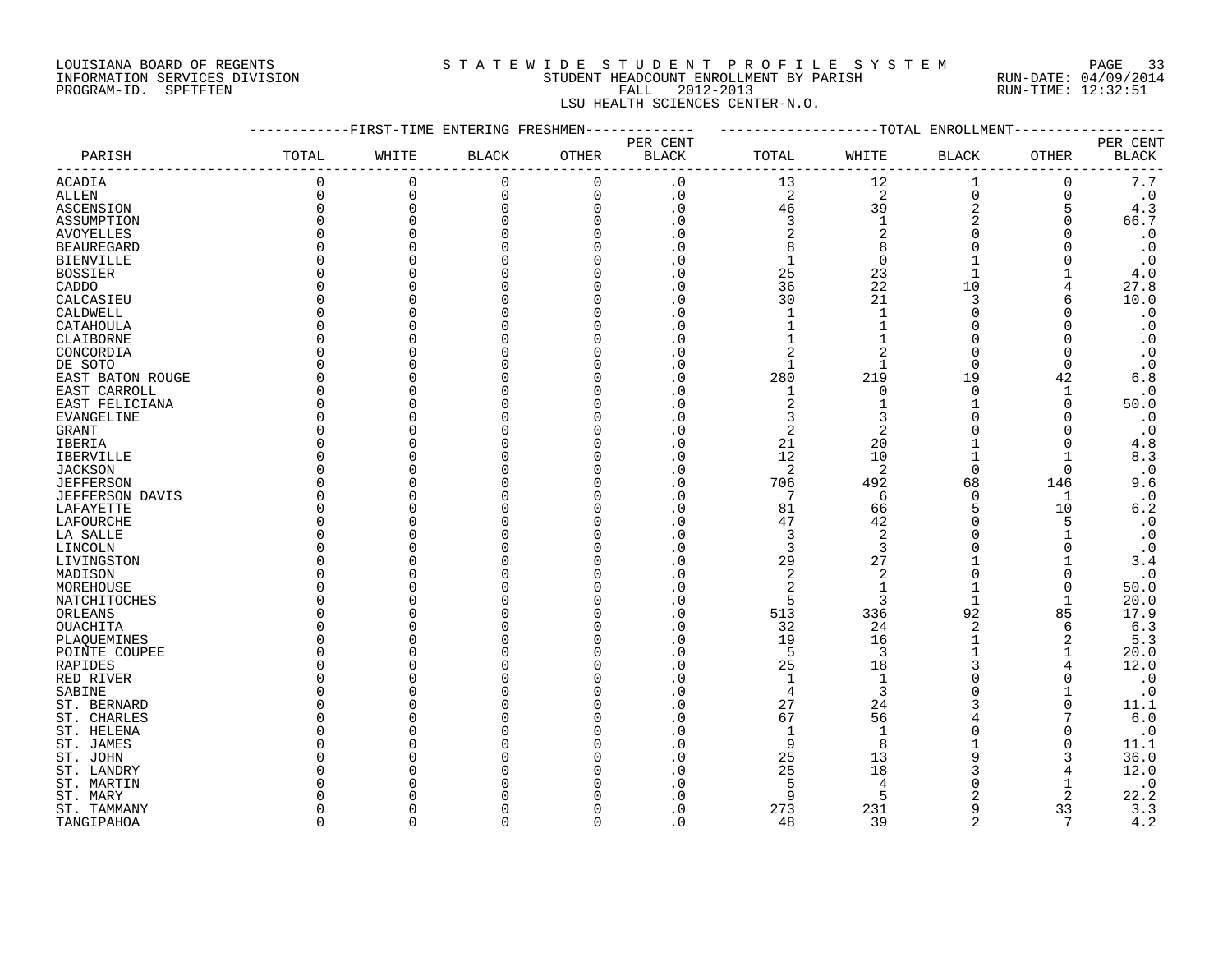#### LOUISIANA BOARD OF REGENTS S T A T E W I D E S T U D E N T P R O F I L E S Y S T E M PAGE 34 INFORMATION SERVICES DIVISION STUDENT HEADCOUNT ENROLLMENT BY PARISH RUN-DATE: 04/09/2014 PROGRAM-ID. SPFTFTEN FALL 2012-2013 RUN-TIME: 12:32:51 LSU HEALTH SCIENCES CENTER-N.O.

|                     |       | -FIRST-TIME ENTERING FRESHMEN- |       |       |                          |       |       | -TOTAL ENROLLMENT- |       |                   |
|---------------------|-------|--------------------------------|-------|-------|--------------------------|-------|-------|--------------------|-------|-------------------|
| PARISH              | TOTAL | WHITE                          | BLACK | OTHER | PER CENT<br><b>BLACK</b> | TOTAL | WHITE | <b>BLACK</b>       | OTHER | PER CENT<br>BLACK |
| TENSAS              |       |                                |       |       |                          |       |       |                    |       |                   |
| TERREBONNE          |       |                                |       |       |                          | 44    |       |                    |       | 6.8               |
| VERMILLION          |       |                                |       |       |                          |       |       |                    |       | . 0               |
| <b>VERNON</b>       |       |                                |       |       |                          |       |       |                    |       |                   |
| WASHINGTON          |       |                                |       |       |                          |       |       |                    |       | 9.1               |
| WEST BATON ROUGE    |       |                                |       |       |                          |       |       |                    |       | 25.0              |
| WEST CARROLL        |       |                                |       |       |                          |       |       |                    |       | 33.3              |
| WEST FELICIANA      |       |                                |       |       |                          |       |       |                    |       | 20.0              |
| WINN                |       |                                |       |       |                          |       |       |                    |       | $\cdot$ 0         |
| LOUISIANA TOTALS    |       |                                |       |       | . 0                      | 2,553 | 1,902 | 259                | 392   | 10.1              |
| OUT-OF-STATE TOTALS |       |                                |       |       |                          | 185   | 134   |                    | 34    | 9.2               |
| LA./OUT-OF-STATE    |       |                                |       |       |                          | 2,738 | 2,036 | 276                | 426   | 10.1              |
| FOREIGN TOTALS      |       |                                |       |       |                          | 50    |       |                    | 50    | $\cdot$ 0         |
| INSTITUTION TOTALS  |       |                                |       |       | . 0                      | 2,788 | 2,036 | 276                | 476   | 9.9               |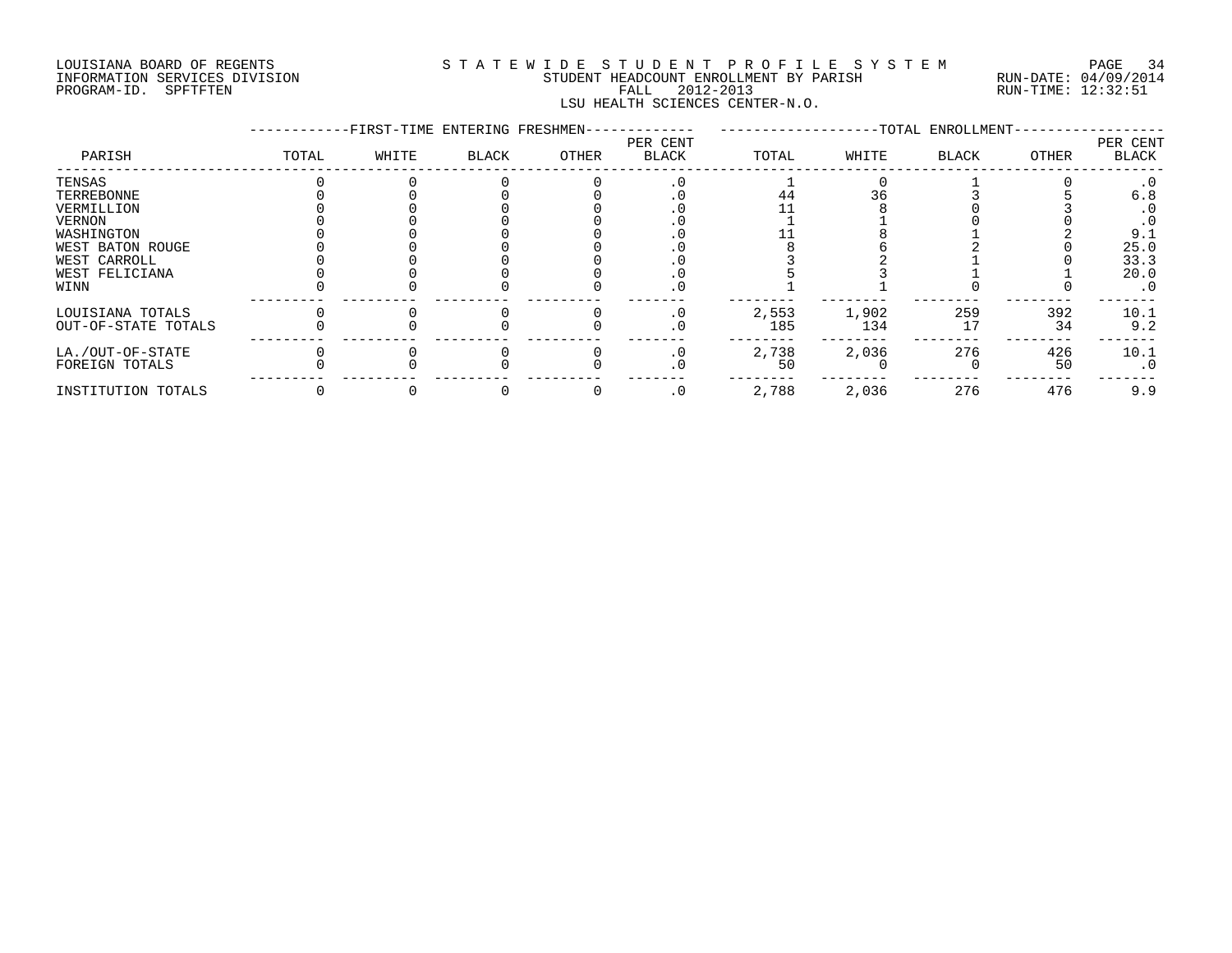#### LOUISIANA BOARD OF REGENTS S T A T E W I D E S T U D E N T P R O F I L E S Y S T E M PAGE 35 INFORMATION SERVICES DIVISION STUDENT HEADCOUNT ENROLLMENT BY PARISH RUN-DATE: 04/09/2014 PROGRAM-ID. SPFTFTEN FALL 2012-2013 RUN-TIME: 12:32:51 LSU HEALTH SCIENCES CTR-SHREVEPT

|                        |              | -------FIRST-TIME ENTERING FRESHMEN------------- |                        |             |                                    | -------------------TOTAL ENROLLMENT |                |                |             |                          |
|------------------------|--------------|--------------------------------------------------|------------------------|-------------|------------------------------------|-------------------------------------|----------------|----------------|-------------|--------------------------|
| PARISH                 | TOTAL        | WHITE                                            | $\operatorname{BLACK}$ | OTHER       | PER CENT<br>$\operatorname{BLACK}$ | TOTAL                               | WHITE          | <b>BLACK</b>   | OTHER       | PER CENT<br><b>BLACK</b> |
| <b>ACADIA</b>          | 0            | 0                                                | $\mathbf 0$            | $\mathbf 0$ | $\cdot$ 0                          | 3                                   | 3              | $\mathbf 0$    | $\mathbf 0$ | $\cdot$ 0                |
| ASCENSION              | 0            | $\mathsf 0$                                      | $\mathbf 0$            | $\mathbf 0$ | $\boldsymbol{\cdot}$ 0             | 10                                  | 8              | $\mathsf 0$    | 2           | $\cdot$ 0                |
| <b>AVOYELLES</b>       | 0            | 0                                                | 0                      | $\mathbf 0$ | $\cdot$ 0                          | $\sqrt{2}$                          | 1              | $\mathbf{1}$   | 0           | 50.0                     |
| <b>BEAUREGARD</b>      | $\Omega$     | $\Omega$                                         |                        | $\Omega$    | $\cdot$ 0                          | 4                                   | 4              | $\overline{0}$ | $\Omega$    | $\cdot$ 0                |
| <b>BIENVILLE</b>       | $\Omega$     |                                                  |                        | $\Omega$    | $\cdot$ 0                          | $\mathbf{1}$                        | $\mathbf 1$    | $\Omega$       | $\Omega$    | $\cdot$ 0                |
| <b>BOSSIER</b>         | $\Omega$     |                                                  |                        |             | . 0                                | 71                                  | 60             |                | 7           | 5.6                      |
| CADDO                  | U            |                                                  |                        |             | $\cdot$ 0                          | 323                                 | 268            | 27             | 28          | 8.4                      |
| CALCASIEU              | O            |                                                  |                        |             | $\cdot$ 0                          | 37                                  | 33             | $\mathbf{1}$   | 3           | 2.7                      |
| CLAIBORNE              | O            |                                                  |                        |             |                                    | 2                                   | 1              |                | 0           | 50.0                     |
| CONCORDIA              | O            |                                                  |                        |             |                                    | $\mathbf{1}$                        | $\mathbf{1}$   | $\Omega$       | $\Omega$    | $\cdot$ 0                |
| DE SOTO                | U            |                                                  |                        |             | . 0                                | $\overline{2}$                      | $\overline{2}$ | $\Omega$       | $\Omega$    | $\cdot$ 0                |
| EAST BATON ROUGE       | U            |                                                  |                        |             | $\cdot$ 0                          | 72                                  | 57             | 3              | 12          | 4.2                      |
| EAST CARROLL           | $\Omega$     |                                                  |                        |             | . 0                                | 3                                   | 3              | $\Omega$       | $\Omega$    | $\cdot$ 0                |
| EAST FELICIANA         | 0            |                                                  |                        |             | . 0                                |                                     |                | $\Omega$       | $\Omega$    | $\cdot$ 0                |
| <b>EVANGELINE</b>      | O            |                                                  |                        |             |                                    |                                     |                |                |             | $\cdot$ 0                |
| FRANKLIN               | <sup>0</sup> |                                                  |                        |             | . 0                                | 3                                   |                |                |             | $\cdot$ 0                |
| <b>GRANT</b>           | U            |                                                  |                        |             | $\Omega$                           | $\mathbf{1}$                        |                |                |             | $\cdot$ 0                |
| IBERIA                 | 0            |                                                  |                        |             | . 0                                | 10                                  | 8              |                |             | 10.0                     |
| IBERVILLE              | O            |                                                  |                        |             | $\overline{0}$                     | $\overline{2}$                      | 2              | $\Omega$       |             | $\cdot$ 0                |
| <b>JACKSON</b>         | O            |                                                  |                        |             |                                    | $\mathbf{1}$                        |                | $\Omega$       |             | $\cdot$ 0                |
|                        | U            |                                                  |                        |             | . 0                                | 29                                  | 20             | 2              |             | 6.9                      |
| <b>JEFFERSON</b>       | O            |                                                  |                        |             | $\cdot$ 0                          | 2                                   | 2              | $\Omega$       |             | $\cdot$ 0                |
| <b>JEFFERSON DAVIS</b> | $\Omega$     |                                                  |                        |             | $\cdot$ 0                          | 27                                  |                | $\Omega$       |             | $\cdot$ 0                |
| LAFAYETTE              | O            |                                                  |                        |             |                                    |                                     | 23             |                |             |                          |
| LAFOURCHE              |              |                                                  |                        |             | . 0                                | 13                                  | 12             |                |             | $\cdot$ 0                |
| LINCOLN                | O            |                                                  |                        |             | . 0                                | 17                                  | 16             |                |             | 5.9                      |
| LIVINGSTON             | O            |                                                  |                        |             | $\Omega$                           | 4                                   | $\overline{4}$ |                |             | $\cdot$ 0                |
| MOREHOUSE              | O            |                                                  |                        |             |                                    |                                     |                |                |             | $\cdot$ 0                |
| NATCHITOCHES           | $\Omega$     |                                                  |                        |             |                                    | 3                                   |                |                |             | 33.3                     |
| ORLEANS                | O            |                                                  |                        |             | . 0                                | 9                                   | 8              |                |             | $\cdot$ 0                |
| OUACHITA               | U            |                                                  |                        |             | $\Omega$                           | 34                                  | 27             |                |             | 5.9                      |
| POINTE COUPEE          | O            |                                                  |                        |             | . 0                                | 2                                   | 2              |                |             | $\cdot$ 0                |
| RAPIDES                | O            |                                                  |                        |             | . 0                                | 36                                  | 32             |                |             | 2.8                      |
| RED RIVER              | $\Omega$     |                                                  |                        |             |                                    | $\overline{c}$                      | 2              |                |             | $\cdot$ 0                |
| RICHLAND               | U            |                                                  |                        |             | . 0                                | $\mathbf{1}$                        |                |                |             | $\cdot$ 0                |
| ST. BERNARD            | O            |                                                  |                        |             | $\Omega$                           | 2                                   | 2              |                |             | $\cdot$ 0                |
| ST. CHARLES            | O            |                                                  |                        |             | . 0                                | $\mathbf{1}$                        |                | ∩              |             | $\cdot$ 0                |
| ST. JAMES              | O            |                                                  |                        |             | . 0                                | $\mathbf{1}$                        |                |                |             | $\cdot$ 0                |
| ST. JOHN               | U            |                                                  |                        |             |                                    |                                     |                |                |             | $\cdot$ 0                |
| ST. LANDRY             | U            |                                                  |                        |             | $\Omega$                           | 10                                  | $\mathsf{R}$   |                |             | 10.0                     |
| ST. MARTIN             | O            |                                                  |                        |             | $\Omega$                           | 3                                   | $\overline{2}$ |                |             | 33.3                     |
| ST. MARY               | O            |                                                  |                        |             | . 0                                | $\mathbf{1}$                        |                |                |             | $\cdot$ 0                |
| ST. TAMMANY            | O            |                                                  |                        |             | . 0                                | 23                                  | 18             |                |             | 4.3                      |
| TANGIPAHOA             | U            |                                                  |                        |             | . 0                                | 8                                   | 7              |                |             | $\cdot$ 0                |
| TERREBONNE             | U            |                                                  |                        |             | . 0                                | 10                                  | 10             |                |             | $\cdot$ 0                |
| UNION                  | O            |                                                  |                        |             | . 0                                | $\mathbf{1}$                        |                |                |             | $\cdot$ 0                |
| VERMILLION             | O            |                                                  |                        |             | . 0                                | 4                                   |                |                |             | $\cdot$ 0                |
| <b>VERNON</b>          | U            |                                                  |                        |             |                                    | 3                                   | $\overline{c}$ |                |             | $\cdot$ 0                |
| WEBSTER                |              |                                                  |                        |             | ∩                                  | 12                                  | 10             |                |             | 16.7                     |
| WEST BATON ROUGE       | O            |                                                  |                        |             | . 0                                | 3                                   | 3              | $\Omega$       |             | $\cdot$ 0                |
| WEST CARROLL           | $\cap$       | $\cap$                                           | U                      | $\Omega$    | $\Omega$                           | $\mathbf{1}$                        | -1             | $\cap$         | $\cap$      | $\cdot$ 0                |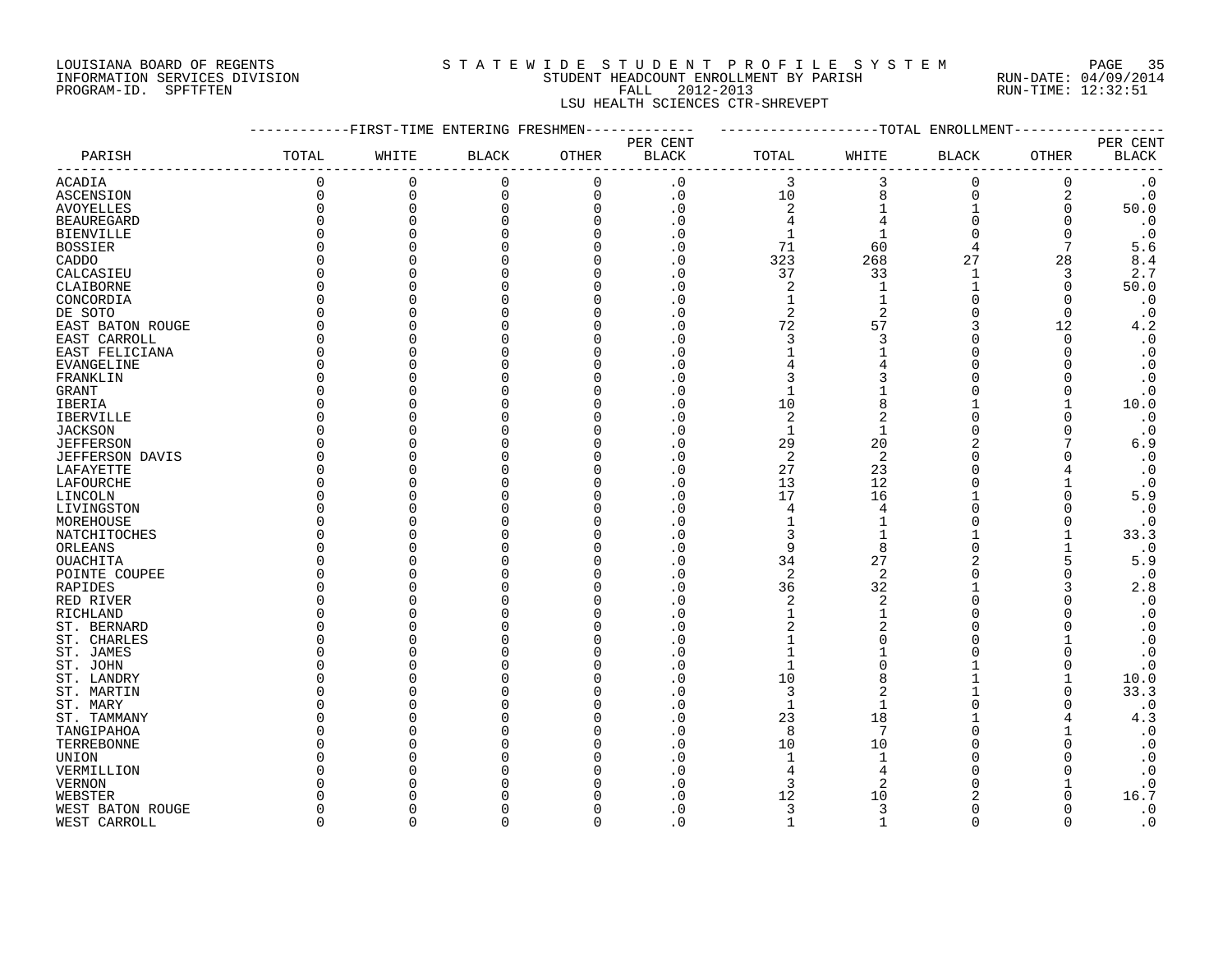#### LOUISIANA BOARD OF REGENTS S T A T E W I D E S T U D E N T P R O F I L E S Y S T E M PAGE 36 INFORMATION SERVICES DIVISION STUDENT HEADCOUNT ENROLLMENT BY PARISH RUN-DATE: 04/09/2014 PROGRAM-ID. SPFTFTEN FALL 2012-2013 RUN-TIME: 12:32:51 LSU HEALTH SCIENCES CTR-SHREVEPT

|                                         |       | -FIRST-TIME ENTERING FRESHMEN- |       |       |                          |           |           | -TOTAL ENROLLMENT- |          |                   |
|-----------------------------------------|-------|--------------------------------|-------|-------|--------------------------|-----------|-----------|--------------------|----------|-------------------|
| PARISH                                  | TOTAL | WHITE                          | BLACK | OTHER | PER CENT<br><b>BLACK</b> | TOTAL     | WHITE     | <b>BLACK</b>       | OTHER    | PER CENT<br>BLACK |
| WINN                                    |       |                                |       |       |                          |           |           |                    |          | . 0               |
| LOUISIANA TOTALS<br>OUT-OF-STATE TOTALS |       |                                |       |       |                          | 820<br>41 | 686<br>29 |                    | 83       | 6.2<br>17.1       |
| LA./OUT-OF-STATE<br>FOREIGN TOTALS      |       |                                |       |       |                          | 861<br>27 | 715       | 58                 | 88<br>27 | 6.7               |
| INSTITUTION TOTALS                      |       |                                |       |       |                          | 888       | 715       | 58                 | 115      | 6.5               |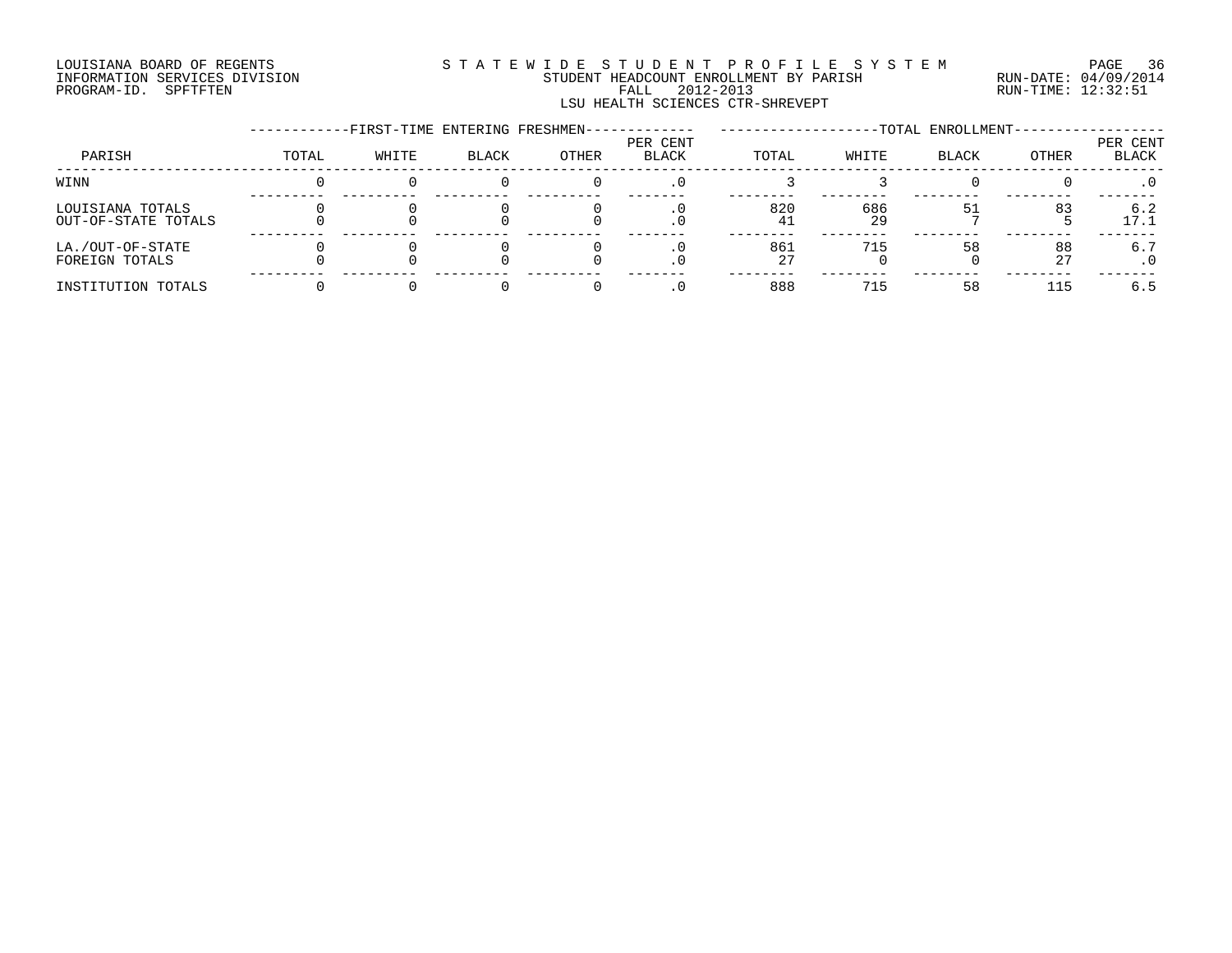#### LOUISIANA BOARD OF REGENTS S T A T E W I D E S T U D E N T P R O F I L E S Y S T E M PAGE 37 INFORMATION SERVICES DIVISION STUDENT HEADCOUNT ENROLLMENT BY PARISH RUN-DATE: 04/09/2014 PROGRAM-ID. SPFTFTEN FALL 2012-2013 RUN-TIME: 12:32:51 UNIVERSITY OF NEW ORLEANS

|                        |                | -FIRST-TIME ENTERING FRESHMEN |              |              |                        |                   |              | -TOTAL ENROLLMENT |              |                        |
|------------------------|----------------|-------------------------------|--------------|--------------|------------------------|-------------------|--------------|-------------------|--------------|------------------------|
|                        |                |                               |              |              | PER CENT               |                   |              |                   |              | PER CENT               |
| PARISH                 | TOTAL          | WHITE                         | <b>BLACK</b> | OTHER        | $\operatorname{BLACK}$ | TOTAL             | WHITE        | <b>BLACK</b>      | OTHER        | <b>BLACK</b>           |
| ACADIA                 | 0              | $\mathbf 0$                   | $\Omega$     | $\Omega$     | $\cdot$ 0              | 4                 | 3            | 1                 | 0            | 25.0                   |
| ALLEN                  | 0              | $\mathbf 0$                   | $\Omega$     | $\mathbf 0$  | $\cdot$ 0              | 4                 | 3            | $\mathbf{1}$      | 0            | 25.0                   |
| ASCENSION              | 4              | $\overline{2}$                |              | $\mathbf{1}$ | 25.0                   | 50                | 29           | 16                | 5            | 32.0                   |
| ASSUMPTION             |                |                               |              | $\Omega$     | . 0                    | 8                 | 6            | $\overline{2}$    | O            | 25.0                   |
| <b>AVOYELLES</b>       |                |                               |              | $\Omega$     | $\cdot$ 0              | 5                 |              | $\mathbf{1}$      |              | 20.0                   |
| <b>BEAUREGARD</b>      | O              |                               |              | $\Omega$     | . 0                    | $\overline{2}$    |              | $\Omega$          |              | $\boldsymbol{\cdot}$ 0 |
| <b>BIENVILLE</b>       | O              |                               |              | $\Omega$     | . 0                    | 1                 | $\Omega$     | 1                 |              | $\cdot$ 0              |
| <b>BOSSIER</b>         |                |                               |              | $\Omega$     | . 0                    | 11                | 6            | $\mathbf{1}$      |              | 9.1                    |
| CADDO                  | 2              | 2                             |              | $\Omega$     | . 0                    | 56                | 41           | 8                 |              | 14.3                   |
| CALCASIEU              | 6              | 6                             |              | $\Omega$     | $\cdot$ 0              | 55                | 37           | 14                |              | 25.5                   |
| CALDWELL               | O              |                               |              | $\Omega$     | . 0                    | $\mathbf{1}$      | $\mathbf{1}$ | $\Omega$          |              | $\cdot$ 0              |
| CAMERON                | O              |                               |              | $\Omega$     | . 0                    | 1                 |              | $\Omega$          | U            | $\cdot$ 0              |
| CATAHOULA              | $\Omega$       |                               |              | $\Omega$     | . 0                    |                   |              | $\Omega$          | $\Omega$     | $\cdot$ 0              |
| CLAIBORNE              | $\Omega$       |                               |              | $\Omega$     | $\cdot$ 0              | $\overline{2}$    |              | $\mathbf{1}$      | 0            | 50.0                   |
| CONCORDIA              | $\Omega$       |                               |              | $\Omega$     | . 0                    | 3                 |              | $\mathbf{1}$      | $\mathbf{1}$ | 33.3                   |
| EAST BATON ROUGE       | 25             | q                             | 14           | 2            | 56.0                   | 233               | 132          | 68                | 33           | 29.2                   |
| EAST CARROLL           | 0              | C                             | $\Omega$     | $\Omega$     | $\cdot$ 0              | 1                 | $\Omega$     | 1                 | 0            | $\cdot$ 0              |
| EAST FELICIANA         | $\Omega$       |                               |              | $\Omega$     | . 0                    | 2                 |              | $\mathbf{1}$      | 0            | 50.0                   |
| EVANGELINE             |                |                               |              | $\Omega$     | . 0                    |                   |              | $\mathbf{1}$      | 0            | 25.0                   |
|                        |                | $\bigcap$                     |              | $\Omega$     | 100.0                  | 18                |              | 10                | 1            | 55.6                   |
| IBERIA                 | 2              |                               |              | $\Omega$     |                        |                   | 5            | 4                 | $\Omega$     | 44.4                   |
| <b>IBERVILLE</b>       | $\Omega$       | $\Omega$                      | $\Omega$     | $\Omega$     | $\cdot$ 0              | 9<br>$\mathbf{1}$ |              | $\Omega$          | $\Omega$     |                        |
| <b>JACKSON</b>         | 296            | 171                           | 29           |              | $\cdot$ 0              |                   | 1,698        | 303               |              | $\cdot$ 0              |
| <b>JEFFERSON</b>       |                |                               | $\Omega$     | 96           | 9.8                    | 2,869             |              |                   | 868          | 10.6                   |
| <b>JEFFERSON DAVIS</b> | 0              | $\mathbf 0$                   |              | 0            | . 0                    | 2                 | 2            | 0                 | 0            | $\cdot$ 0              |
| LAFAYETTE              | 6              | 5                             |              | $\Omega$     | 16.7                   | 73                | 52           | 13                | 8            | 17.8                   |
| LAFOURCHE              | 7              | 5                             |              |              | 14.3                   | 72                | 51           | 5                 | 16           | 6.9                    |
| LA SALLE               | $\Omega$       | C                             |              | $\Omega$     | . 0                    | -1                | $\mathbf{1}$ | $\Omega$          | $\Omega$     | $\cdot$ 0              |
| LINCOLN                | O              |                               |              | $\Omega$     | . 0                    | 4                 | 3            | 1                 | 0            | 25.0                   |
| LIVINGSTON             | 4              |                               |              | $\Omega$     | . 0                    | 27                | 24           | $\Omega$          | 3            | $\cdot$ 0              |
| NATCHITOCHES           | 5              | 4                             | $\Omega$     | $\mathbf{1}$ | . 0                    | 29                | 20           | $\overline{2}$    | 7            | 6.9                    |
| ORLEANS                | 203            | 99                            | 59           | 45           | 29.1                   | 3,217             | 1,817        | 745               | 655          | 23.2                   |
| OUACHITA               | $\overline{4}$ | $\overline{4}$                | $\cap$       | $\mathbf 0$  | $\cdot$ 0              | 27                | 21           | 3                 | 3            | 11.1                   |
| PLAQUEMINES            | 20             | 13                            |              | 3            | 20.0                   | 118               | 70           | 20                | 28           | 16.9                   |
| POINTE COUPEE          | $\Omega$       | $\mathbf 0$                   |              | $\Omega$     | . 0                    | 2                 | 2            | 0                 | 0            | $\cdot$ 0              |
| RAPIDES                | 6              | 4                             |              | $\Omega$     | 33.3                   | 44                | 28           | 9                 | 7            | 20.5                   |
| RICHLAND               | 2              | 1                             |              |              | $\cdot$ 0              | 2                 | 1            | $\mathbf 0$       | $\mathbf{1}$ | $\cdot$ 0              |
| ST. BERNARD            | 21             | 17                            |              | 3            | 4.8                    | 236               | 172          | 11                | 53           | 4.7                    |
| ST. CHARLES            | 47             | 32                            |              | 9            | 12.8                   | 257               | 187          | 29                | 41           | 11.3                   |
| ST. JAMES              | 2              | $\Omega$                      |              | $\Omega$     | 100.0                  | 13                | 3            | 10                | $\Omega$     | 76.9                   |
| ST. JOHN               | 9              | 4                             |              | $\mathbf{1}$ | 44.4                   | 119               | 63           | 38                | 18           | 31.9                   |
| ST. LANDRY             | ζ              | 2                             |              | $\Omega$     | 33.3                   | 22                | 8            | 12                | 2            | 54.5                   |
| ST. MARTIN             |                | 0                             |              | 1            | $\cdot$ 0              | 2                 | $\Omega$     | 1                 | 1            | $\cdot$ 0              |
| ST. MARY               | 2              | $\Omega$                      |              | $\mathbf{1}$ | 50.0                   | 21                | 6            | 7                 | 8            | 33.3                   |
| ST. TAMMANY            | 86             | 68                            |              | 11           | 8.1                    | 820               | 625          | 55                | 140          | 6.7                    |
| TANGIPAHOA             | 6              | 4                             |              | $\mathbf{1}$ | 16.7                   | 57                | 40           | 9                 | 8            | 15.8                   |
| TERREBONNE             | 14             | 6                             |              | 5            | 21.4                   | 79                | 50           | 14                | 15           | 17.7                   |
| VERMILLION             | Λ              |                               |              | $\Omega$     | . 0                    | 10                |              | $\overline{2}$    | 1            | 20.0                   |
| <b>VERNON</b>          |                |                               |              |              | 33.3                   | 8                 | 3            |                   |              | 25.0                   |
| WASHINGTON             |                | $\cap$                        |              |              | $\cdot$ 0              | 16                | 10           | $\mathbf{1}$      |              | 6.3                    |
| WEBSTER                | $\Omega$       | $\Omega$                      |              | $\Omega$     | $\Omega$               | 3                 | 3            | $\Omega$          | U            | $\cdot$ 0              |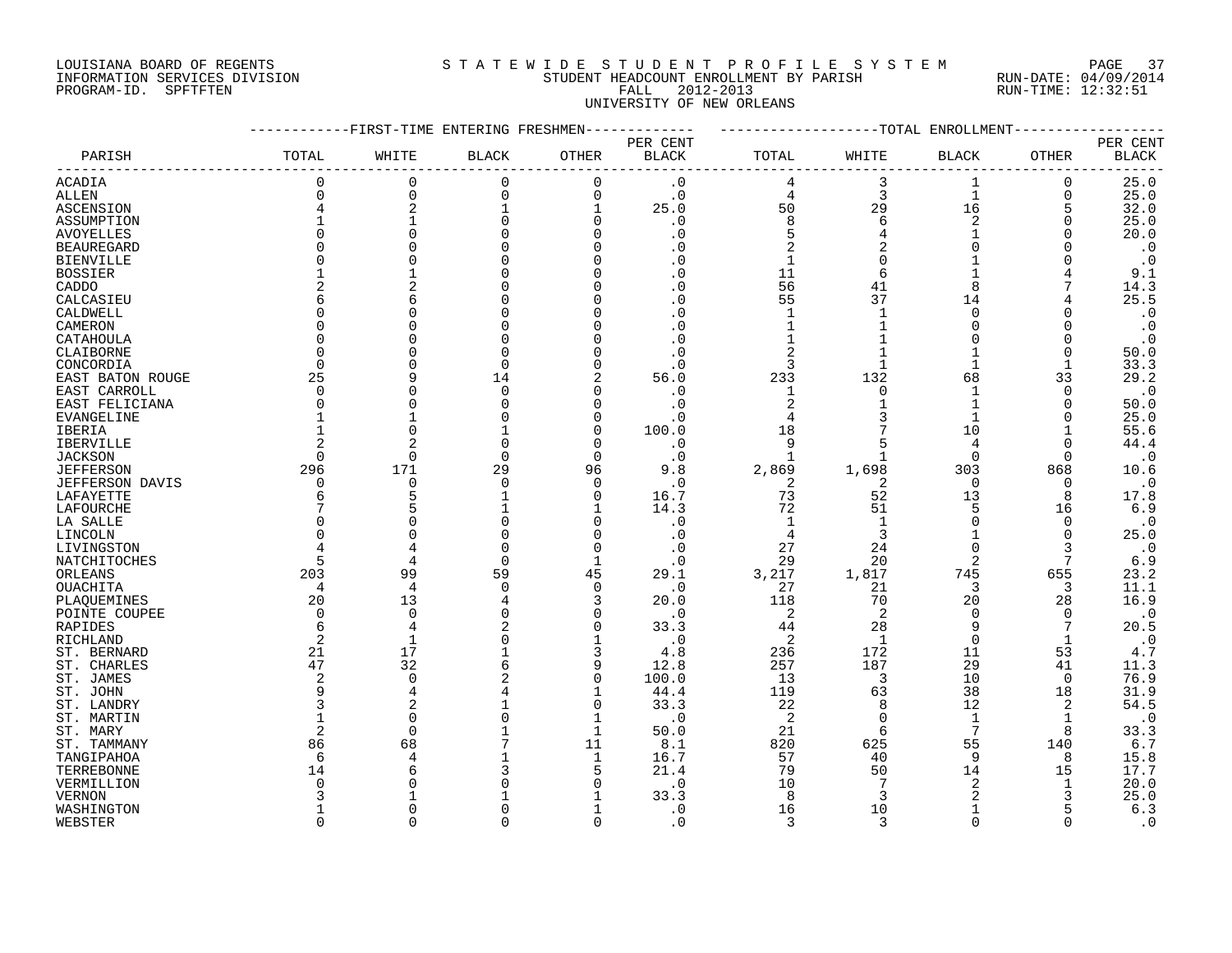#### LOUISIANA BOARD OF REGENTS S T A T E W I D E S T U D E N T P R O F I L E S Y S T E M PAGE 38 INFORMATION SERVICES DIVISION STUDENT HEADCOUNT ENROLLMENT BY PARISH RUN-DATE: 04/09/2014 PROGRAM-ID. SPFTFTEN FALL 2012-2013 RUN-TIME: 12:32:51 UNIVERSITY OF NEW ORLEANS

|                                                    |           | -FIRST-TIME ENTERING FRESHMEN- |              |           |                          |              |              | -TOTAL ENROLLMENT- |              |                                |
|----------------------------------------------------|-----------|--------------------------------|--------------|-----------|--------------------------|--------------|--------------|--------------------|--------------|--------------------------------|
| PARISH                                             | TOTAL     | WHITE                          | <b>BLACK</b> | OTHER     | PER CENT<br><b>BLACK</b> | TOTAL        | WHITE        | BLACK              | OTHER        | PER CENT<br><b>BLACK</b>       |
| WEST BATON ROUGE<br>WEST CARROLL<br>WEST FELICIANA |           |                                |              |           | $\cdot$ 0                |              |              |                    |              | 28.6<br>$\cdot$ 0<br>$\cdot$ 0 |
| LOUISIANA TOTALS<br>OUT-OF-STATE TOTALS            | 791<br>42 | 468<br>28                      | 139          | 184       | 17.6<br>16.7             | 8,633<br>566 | 5,260<br>384 | 1,426<br>59        | 1,947<br>123 | 16.5<br>10.4                   |
| LA./OUT-OF-STATE<br>FOREIGN TOTALS                 | 833<br>50 | 496                            | 146          | 191<br>45 | 17.5<br>6.0              | 9,199<br>872 | 5,644<br>72  | 1,485<br>22        | 2,070<br>778 | 16.1<br>2.5                    |
| INSTITUTION TOTALS                                 | 883       | 498                            | 149          | 236       | 16.9                     | 10,071       | 5,716        | 1,507              | 2,848        | 15.0                           |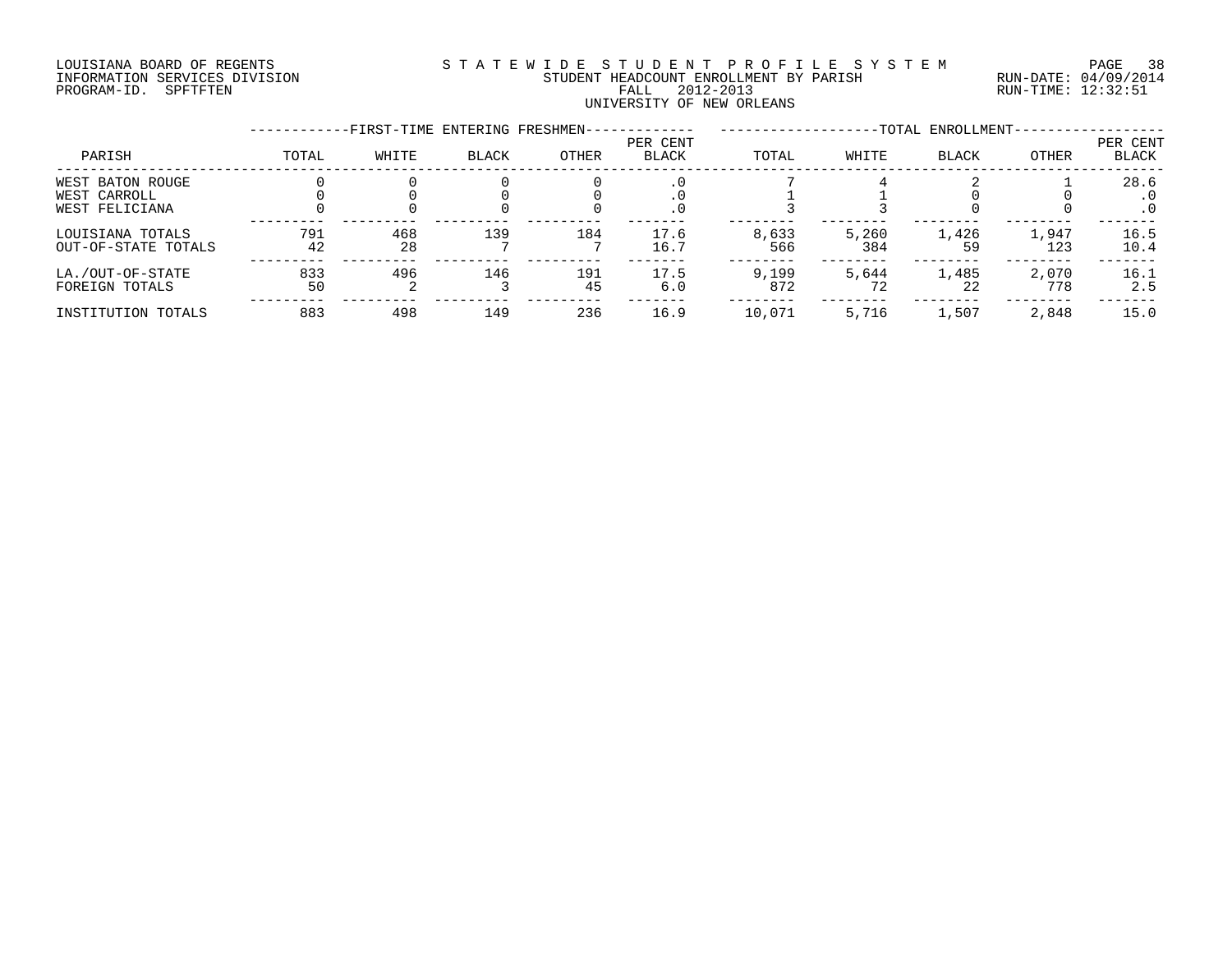## LOUISIANA BOARD OF REGENTS S T A T E W I D E S T U D E N T P R O F I L E S Y S T E M PAGE 39 INFORMATION SERVICES DIVISION STUDENT HEADCOUNT ENROLLMENT BY PARISH RUN-DATE: 04/09/2014 PROGRAM-ID. SPFTFTEN FALL 2012-2013 RUN-TIME: 12:32:51 L.S.U. LAW CENTER

|                  |             |              | --------FIRST-TIME ENTERING FRESHMEN- |             |                          |                |                   | -----------TOTAL ENROLLMENT |              |                          |
|------------------|-------------|--------------|---------------------------------------|-------------|--------------------------|----------------|-------------------|-----------------------------|--------------|--------------------------|
| PARISH           | TOTAL       | WHITE        | <b>BLACK</b>                          | OTHER       | PER CENT<br><b>BLACK</b> | TOTAL          | WHITE             | <b>BLACK</b>                | <b>OTHER</b> | PER CENT<br><b>BLACK</b> |
| ACADIA           |             | $\mathbf 0$  | 0                                     | 0           | $\cdot$ 0                |                | $\mathsf 3$       | $\mathsf 0$                 | $1\,$        | $\boldsymbol{\cdot}$ 0   |
| ALLEN            | $\mathbf 0$ | 0            | 0                                     | $\mathbf 0$ | $\cdot$ 0                | $\mathbf 1$    | 0                 | 1                           | 0            | $\cdot$ 0                |
| ASCENSION        | $\Omega$    | $\Omega$     | $\Omega$                              | $\Omega$    | $\cdot$ 0                |                |                   | 0                           |              | $\cdot$ 0                |
| AVOYELLES        |             |              | $\Omega$                              | $\Omega$    | $\cdot$ 0                |                |                   | $\mathbf 0$                 |              | $\cdot$ 0                |
| <b>BOSSIER</b>   |             |              | $\Omega$                              | $\Omega$    | $\cdot$ 0                | 7              | 6                 | $\mathbf{1}$                | $\Omega$     | 14.3                     |
| CADDO            |             |              | 0                                     | O           | $\cdot$ 0                | 37             | 29                | 6                           |              | 16.2                     |
| CALCASIEU        |             |              | 0                                     | ∩           | $\cdot$ 0                | 22             | 21                | 0                           |              | $\cdot$ 0                |
| CALDWELL         |             |              | U                                     | ∩           | $\cdot$ 0                | $\mathbf{1}$   | $\mathbf{1}$      | $\Omega$                    |              | $\cdot$ 0                |
| CATAHOULA        |             |              | 0                                     | O           | $\cdot$ 0                | $\mathbf{1}$   | 1                 | $\mathbf 0$                 |              | $\cdot$ 0                |
| CONCORDIA        |             |              | 0                                     |             | $\cdot$ 0                | $\mathbf{1}$   | 1                 | $\overline{0}$              | 0            | $\cdot$ 0                |
| EAST BATON ROUGE |             |              | 0                                     | O           | $\cdot$ 0                | 106            | 80                | 13                          | 13           | 12.3                     |
| EAST CARROLL     |             |              | 0                                     |             | . 0                      | 1              | $\Omega$          | $\mathbf 0$                 | $\mathbf 1$  | $\cdot$ 0                |
| EAST FELICIANA   |             | O            | 0                                     | O           | $\cdot$ 0                | 6              |                   | 4                           | $\mathbf 1$  | 66.7                     |
| EVANGELINE       |             |              | 0                                     |             | $\cdot$ 0                | $\overline{2}$ |                   | $\mathbf 1$                 | $\Omega$     | 50.0                     |
| FRANKLIN         |             |              | 0                                     | C           | . 0                      | 1              |                   | 0                           |              | $\cdot$ 0                |
| IBERIA           |             |              | U                                     | U           | $\cdot$ 0                | 6              | 5                 | 0                           |              | . 0                      |
| IBERVILLE        |             |              | 0                                     | ſ           | . 0                      | $\mathbf{1}$   | 1                 | $\mathbf 0$                 |              | $\cdot$ 0                |
| <b>JEFFERSON</b> |             |              | 0                                     |             | $\cdot$ 0                | 36             | 29                | 3                           |              | 8.3                      |
| JEFFERSON DAVIS  |             |              | O                                     |             | $\cdot$ 0                | $\mathbf{1}$   | 1                 | 0                           |              | $\cdot$ 0                |
| LAFAYETTE        |             |              | 0                                     | O           | $\cdot$ 0                | 24             | 19                | 3                           | 2            | 12.5                     |
| LAFOURCHE        |             |              | U                                     |             | $\cdot$ 0                | 7              | 6                 | 1                           | $\Omega$     | 14.3                     |
| LA SALLE         |             |              | 0                                     |             | $\cdot$ 0                |                | 1                 | $\overline{0}$              | $\Omega$     | $\cdot$ 0                |
|                  |             |              | 0                                     |             |                          | 3              | 2                 | $\mathbf{1}$                |              |                          |
| LINCOLN          |             |              | U                                     |             | $\cdot$ 0                |                |                   | 0                           |              | 33.3                     |
| LIVINGSTON       |             |              | U                                     |             | $\cdot$ 0                | 6              | 6                 |                             |              | $\cdot$ 0                |
| MOREHOUSE        |             |              |                                       |             | $\cdot$ 0                | 1<br>7         | <sup>0</sup><br>7 | 1                           | O            | $\cdot$ 0                |
| NATCHITOCHES     |             | O            | 0<br>$\Omega$                         | O           | $\cdot$ 0                |                |                   | $\mathbf 0$                 | $\Omega$     | $\cdot$ 0                |
| ORLEANS          |             |              |                                       |             | $\cdot$ 0                | 73             | 56                | 4                           | 13           | 5.5                      |
| OUACHITA         |             |              | $\Omega$                              | C           | $\cdot$ 0                | $\overline{7}$ | 7                 | 0                           | $\Omega$     | $\cdot$ 0                |
| PLAQUEMINES      |             |              | O                                     |             | $\cdot$ 0                | 1              |                   | 0                           | 0            | $\cdot$ 0                |
| POINTE COUPEE    |             |              | U                                     |             | $\cdot$ 0                | 3              | $\mathbf 1$       | $\overline{2}$              | $\Omega$     | 66.7                     |
| RAPIDES          |             | <sup>0</sup> | 0                                     | ſ           | $\cdot$ 0                | 16             | 11                | 3                           |              | 18.8                     |
| ST. BERNARD      |             |              | O                                     |             | $\cdot$ 0                | $\mathbf 1$    |                   | 0                           |              | $\cdot$ 0                |
| ST. CHARLES      |             |              | U                                     | C           | $\cdot$ 0                | 5              |                   | 0                           |              | $\cdot$ 0                |
| ST. JAMES        |             |              | U                                     |             | $\cdot$ 0                | 1              |                   | 0                           |              | . 0                      |
| ST. JOHN         |             |              | 0                                     | C           | $\cdot$ 0                | 2              |                   | 1                           | $\Omega$     | 50.0                     |
| ST. LANDRY       |             |              | $\Omega$                              |             | $\cdot$ 0                | 8              |                   | $\mathbf{1}$                | O            | 12.5                     |
| ST. MARTIN       |             |              | O                                     | O           | $\cdot$ 0                |                | 3                 | $\mathbf 1$                 |              | 25.0                     |
| ST. MARY         |             |              | U                                     | ſ           | $\cdot$ 0                | 3              | 2                 | 1                           | 0            | 33.3                     |
| ST. TAMMANY      |             |              | 0                                     | O           | $\cdot$ 0                | 41             | 36                | 1                           | 4            | 2.4                      |
| TANGIPAHOA       |             |              | $\Omega$                              | U           | $\cdot$ 0                | 11             | 8                 | $\mathbf{1}$                |              | 9.1                      |
| TENSAS           |             |              | $\Omega$                              | C           | $\cdot$ 0                | $\mathbf{1}$   |                   | 0                           |              | $\cdot$ 0                |
| TERREBONNE       |             |              | O                                     | O           | $\cdot$ 0                | 2              | 2                 | 0                           |              | $\cdot$ 0                |
| VERMILLION       |             |              | U                                     |             | $\cdot$ 0                | 1              | O                 | O                           |              | . 0                      |
| VERNON           |             | O            | 0                                     |             | $\cdot$ 0                | 1              |                   | 0                           | $\Omega$     | $\cdot$ 0                |
| WASHINGTON       |             |              | $\Omega$                              |             | $\cdot$ 0                | 1              |                   | $\Omega$                    |              | $\cdot$ 0                |
| WEBSTER          |             |              | 0                                     |             | $\cdot$ 0                | 2              | 2                 | 0                           |              | . 0                      |
| WEST BATON ROUGE |             |              | 0                                     |             | $\cdot$ 0                | 1              | 1                 | O                           | O            | . 0                      |
| WEST FELICIANA   | O           | O            | 0                                     |             | $\cdot$ 0                | $\overline{2}$ | 2                 | $\mathbf 0$                 | O            | $\cdot$ 0                |
| WINN             | $\Omega$    | $\Omega$     | $\Omega$                              | $\Omega$    | $\cdot$ 0                | 2              | 2                 | $\overline{0}$              | $\Omega$     | $\cdot$ 0                |
|                  |             |              |                                       |             |                          |                |                   |                             |              |                          |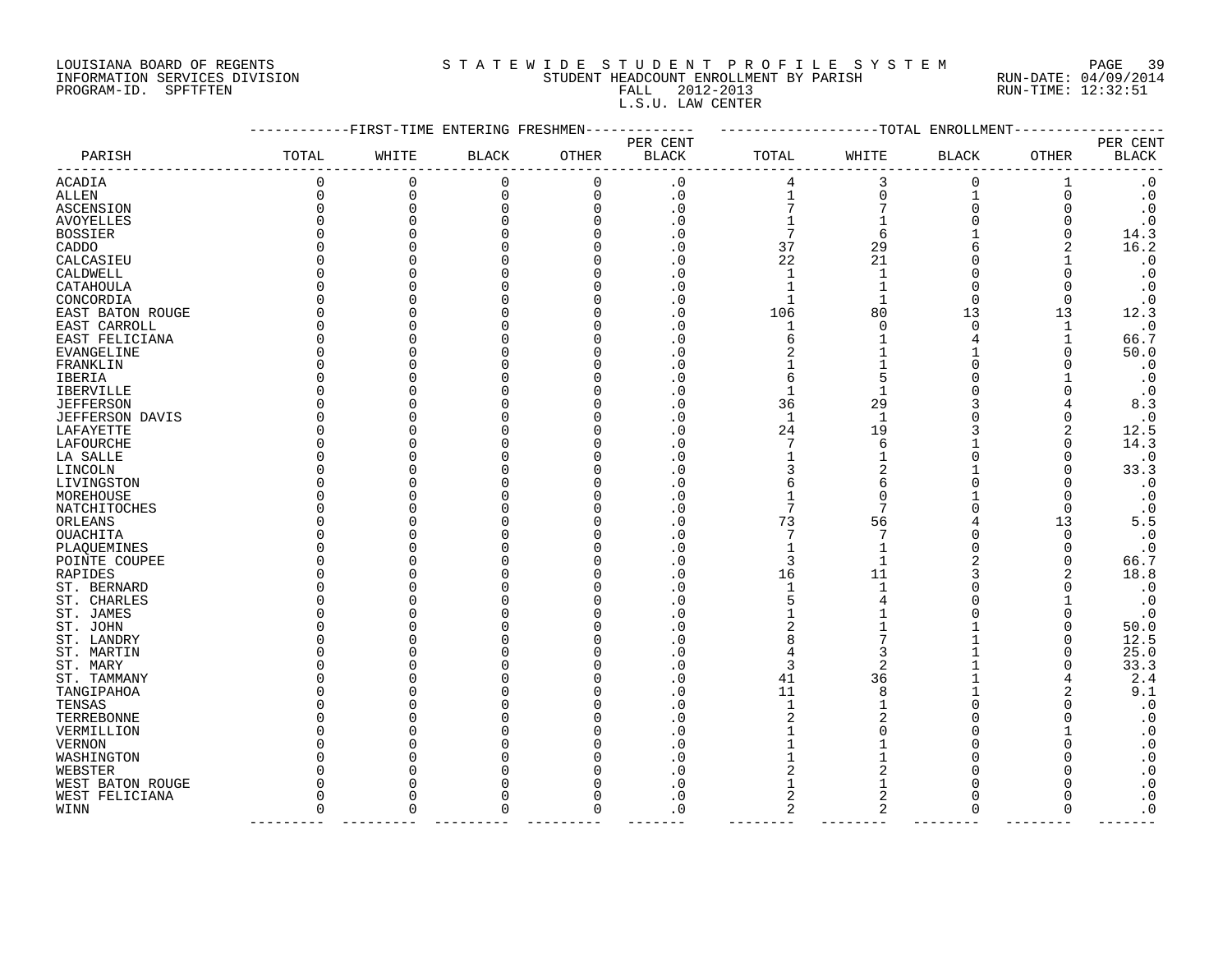#### LOUISIANA BOARD OF REGENTS S T A T E W I D E S T U D E N T P R O F I L E S Y S T E M PAGE 40 INFORMATION SERVICES DIVISION STUDENT HEADCOUNT ENROLLMENT BY PARISH RUN-DATE: 04/09/2014 PROGRAM-ID. SPFTFTEN FALL 2012-2013 RUN-TIME: 12:32:51 L.S.U. LAW CENTER

|                                         |       | -FIRST-TIME ENTERING FRESHMEN- |              |              |                          |            |           | -TOTAL ENROLLMENT- |          |                   |
|-----------------------------------------|-------|--------------------------------|--------------|--------------|--------------------------|------------|-----------|--------------------|----------|-------------------|
| PARISH                                  | TOTAL | WHITE                          | <b>BLACK</b> | <b>OTHER</b> | PER CENT<br><b>BLACK</b> | TOTAL      | WHITE     | <b>BLACK</b>       | OTHER    | PER CENT<br>BLACK |
| LOUISIANA TOTALS<br>OUT-OF-STATE TOTALS |       |                                |              |              |                          | 480<br>189 | 381<br>98 | 55                 | 49<br>36 | 10.4<br>29.1      |
| LA./OUT-OF-STATE<br>FOREIGN TOTALS      |       |                                |              |              |                          | 669        | 479       | 105                | 85       | 15.7              |
| INSTITUTION TOTALS                      |       |                                |              |              |                          | 683        | 479       | 105                | 97       | 15.4              |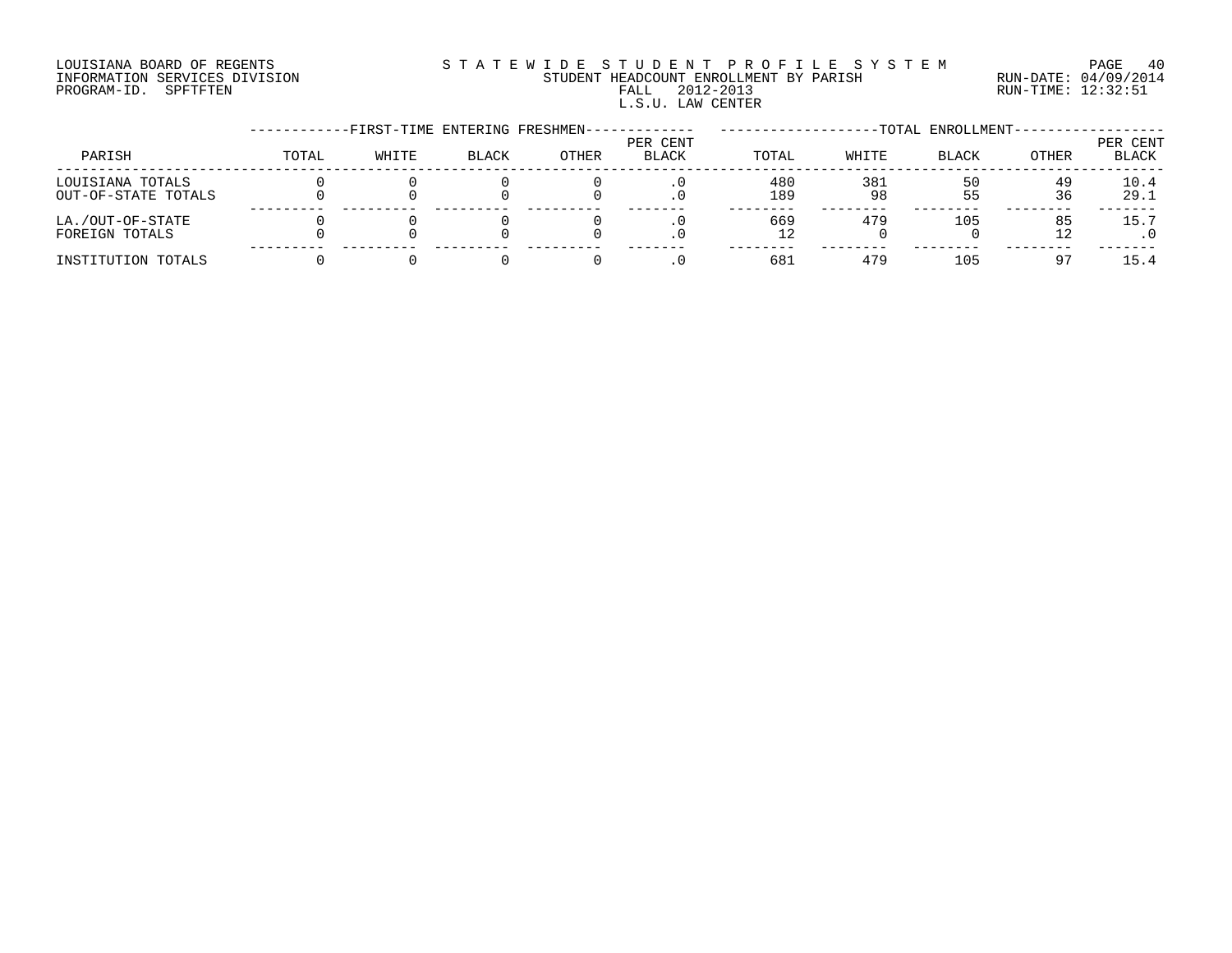#### LOUISIANA BOARD OF REGENTS S T A T E W I D E S T U D E N T P R O F I L E S Y S T E M PAGE 41 INFORMATION SERVICES DIVISION STUDENT HEADCOUNT ENROLLMENT BY PARISH RUN-DATE: 04/09/2014 PROGRAM-ID. SPFTFTEN FALL 2012-2013 RUN-TIME: 12:32:51 SOUTHERN U. AT BATON ROUGE

|                        |                 | ---------FIRST-TIME ENTERING FRESHMEN- |                |              | -----------                 | -------------------TOTAL ENROLLMENT- |              |                |          |              |
|------------------------|-----------------|----------------------------------------|----------------|--------------|-----------------------------|--------------------------------------|--------------|----------------|----------|--------------|
|                        |                 |                                        |                |              | PER CENT                    |                                      |              |                |          | PER CENT     |
| PARISH                 | TOTAL           | WHITE                                  | <b>BLACK</b>   | OTHER        | BLACK                       | TOTAL                                | WHITE        | BLACK          | OTHER    | <b>BLACK</b> |
| <b>ACADIA</b>          | 2               | $\mathbf 0$                            | 2              | $\mathbf 0$  | 100.0                       | 83                                   | 11           | 70             | 2        | 84.3         |
| <b>ALLEN</b>           | $\Omega$        | $\mathbf 0$                            | $\mathbf 0$    | $\mathbf 0$  | $\overline{\phantom{0}}$ .0 | $\overline{a}$                       | $\Omega$     | $\overline{2}$ | $\Omega$ | $\cdot$ 0    |
| ASCENSION              | 13              | $\mathbf 0$                            | 13             | 0            | 100.0                       | 95                                   | $\Omega$     | 94             |          | $\cdot$ 0    |
| ASSUMPTION             | 3               | $\Omega$                               | 2              | 1            | 66.7                        | 15                                   |              | 13             |          | 86.7         |
| <b>AVOYELLES</b>       | 5               |                                        | 5              | $\Omega$     | 100.0                       | 27                                   | 2            | 25             |          | 92.6         |
| <b>BEAUREGARD</b>      | $\Omega$        |                                        | $\Omega$       |              | $\cdot$ 0                   | $7\phantom{.0}$                      |              | 7              | $\Omega$ | $\cdot$ 0    |
| <b>BIENVILLE</b>       | $\Omega$        |                                        |                |              | $\cdot$ 0                   | 4                                    |              | $\overline{4}$ |          | $\cdot$ 0    |
| <b>BOSSIER</b>         | $\Omega$        |                                        | $\Omega$       |              | $\cdot$ 0                   | 18                                   |              | 18             |          | $\cdot$ 0    |
| CADDO                  | 12              |                                        | 12             | O            | 100.0                       | 130                                  |              | 129            | $\Omega$ | 99.2         |
| CALCASIEU              | 12              |                                        | 12             |              | 100.0                       | 88                                   |              | 86             | $\Omega$ | 97.7         |
| CALDWELL               | $\mathbf{1}$    |                                        | $\mathbf{1}$   | ∩            | 100.0                       | $\overline{4}$                       |              | 4              |          | $\cdot$ 0    |
| CATAHOULA              | $\mathbf{1}$    |                                        |                | ∩            | 100.0                       | 11                                   | $\Omega$     | 11             |          | $\cdot$ 0    |
| CLAIBORNE              | $\Omega$        |                                        |                | $\Omega$     | $\cdot$ 0                   | $\overline{1}$                       |              | 1              |          | $\cdot$ 0    |
| CONCORDIA              | $5\overline{5}$ |                                        |                | ∩            | 100.0                       | 30                                   |              | 30             |          | $\cdot$ 0    |
| DE SOTO                |                 |                                        |                | $\Omega$     | 100.0                       | 25                                   | $\Omega$     | 25             | $\Omega$ | $\cdot$ 0    |
|                        | 212             |                                        | 208            | 3            | 98.1                        | 2,711                                | 74           | 2,563          | 74       | 94.5         |
| EAST BATON ROUGE       | $\Omega$        | $\Omega$                               | 0              | $\Omega$     | $\cdot$ 0                   | 17                                   | $\Omega$     | 17             | 0        | $\cdot$ 0    |
| EAST CARROLL           | 6               |                                        |                | $\Omega$     |                             | 84                                   | 4            | 80             | $\Omega$ | 95.2         |
| EAST FELICIANA         |                 |                                        |                | $\Omega$     | 100.0                       | 8                                    | $\Omega$     | 8              |          |              |
| EVANGELINE             | 5               |                                        |                |              | 100.0                       |                                      | $\Omega$     |                |          | $\cdot$ 0    |
| FRANKLIN               | $\mathbf{1}$    |                                        |                |              | 80.0                        | 20                                   |              | 19             |          | $\cdot$ 0    |
| GRANT                  |                 |                                        |                | $\Omega$     | 100.0                       | $\overline{\mathbf{3}}$              | $\Omega$     | 3              |          | $\cdot$ 0    |
| IBERIA                 | 2               |                                        | 2              | $\Omega$     | 100.0                       | 60                                   | $\Omega$     | 60             | $\Omega$ | $\cdot$ 0    |
| <b>IBERVILLE</b>       | 23<br>17        |                                        | 20             | 2            | 87.0                        | 172                                  | $\Omega$     | 168            |          | 97.7         |
| <b>JEFFERSON</b>       |                 | $\cap$                                 | 16             | 1            | 94.1                        | 97                                   |              | 95             | 2        | $\cdot$ 0    |
| <b>JEFFERSON DAVIS</b> | $\overline{1}$  | $\Omega$                               | $\overline{1}$ | $\Omega$     | 100.0                       | 53                                   |              | 47             |          | 88.7         |
| LAFAYETTE              | 22              |                                        | 20             | $\mathbf{1}$ | 90.9                        | 71                                   | $\mathbf{1}$ | 69             |          | 97.2         |
| LAFOURCHE              | $\Omega$        |                                        | $\Omega$       | $\Omega$     | $\cdot$ 0                   | 28                                   |              | 24             | $\Omega$ | 85.7         |
| LA SALLE               |                 |                                        |                | $\Omega$     | 100.0                       | 8                                    |              | 7              |          | $\cdot$ 0    |
| LINCOLN                | $\Omega$        |                                        |                |              | $\cdot$ 0                   | 6                                    | $\Omega$     | 6              | O        | $\cdot$ 0    |
| LIVINGSTON             | 5               |                                        |                | ∩            | 80.0                        | 48                                   | 15           | 30             | 3        | 62.5         |
| MADISON                | 4               | $\Omega$                               |                | $\Omega$     | 100.0                       | 22                                   | $\Omega$     | 22             |          | $\cdot$ 0    |
| MOREHOUSE              | 3               |                                        | 2              | 1            | 66.7                        | 20                                   | $\Omega$     | 19             |          | $\cdot$ 0    |
| NATCHITOCHES           | 3               |                                        | 3              | $\Omega$     | 100.0                       | 12                                   | $\Omega$     | 11             |          | $\cdot$ 0    |
| ORLEANS                | 79              | $\cap$                                 | 75             | 4            | 94.9                        | 410                                  | 1            | 401            |          | 97.8         |
| OUACHITA               | 23              |                                        | 21             |              | 91.3                        | 113                                  |              | 111            |          | 98.2         |
| PLAOUEMINES            | 2               | $\Omega$                               | 2              | $\Omega$     | 100.0                       | 14                                   |              | 13             |          | 92.9         |
| POINTE COUPEE          | $\overline{4}$  |                                        | 3              | $\Omega$     | 75.0                        | 83                                   |              | 75             | $\Omega$ | 90.4         |
| <b>RAPIDES</b>         | 22              |                                        | 22             | $\Omega$     | 100.0                       | 91                                   |              | 89             |          | 97.8         |
| RED RIVER              | 2               |                                        | 2              | $\Omega$     | 100.0                       | 3                                    |              | 3              |          | $\cdot$ 0    |
| RICHLAND               | 5               |                                        | 5              | $\Omega$     | 100.0                       | 12                                   |              | 12             |          | $\cdot$ 0    |
| ST. BERNARD            | 2               |                                        |                | ∩            | 100.0                       | 6                                    |              | 6              |          | $\cdot$ 0    |
| ST. CHARLES            |                 |                                        |                | $\Omega$     | 100.0                       | 29                                   |              | 27             |          | 93.1         |
| ST. HELENA             | $\overline{2}$  |                                        |                | ∩            | 100.0                       | 42                                   | $\Omega$     | 41             |          | $\cdot$ 0    |
| ST. JAMES              | 5               |                                        | 5              | $\Omega$     | 100.0                       | 54                                   | 2            | 51             |          | 94.4         |
| ST. JOHN               | 12              |                                        | 10             | 2            | 83.3                        | 71                                   |              | 68             | 2        | 95.8         |
| ST. LANDRY             | 22              |                                        | 21             | 1            | 95.5                        | 164                                  | 2            | 160            |          | 97.6         |
| ST. MARTIN             | 6               |                                        | 6              | $\Omega$     | 100.0                       | 51                                   |              | 50             |          | $\cdot$ 0    |
| ST. MARY               |                 |                                        |                |              | 75.0                        | 37                                   |              | 35             |          | 94.6         |
| ST. TAMMANY            | 8               |                                        |                | $\Omega$     | 87.5                        | 47                                   | 5            | 38             |          | 80.9         |
| TANGIPAHOA             | 12              | $\cap$                                 | 11             | $\mathbf{1}$ | 91.7                        | 100                                  | $\epsilon$   | 91             | 3        | 91.0         |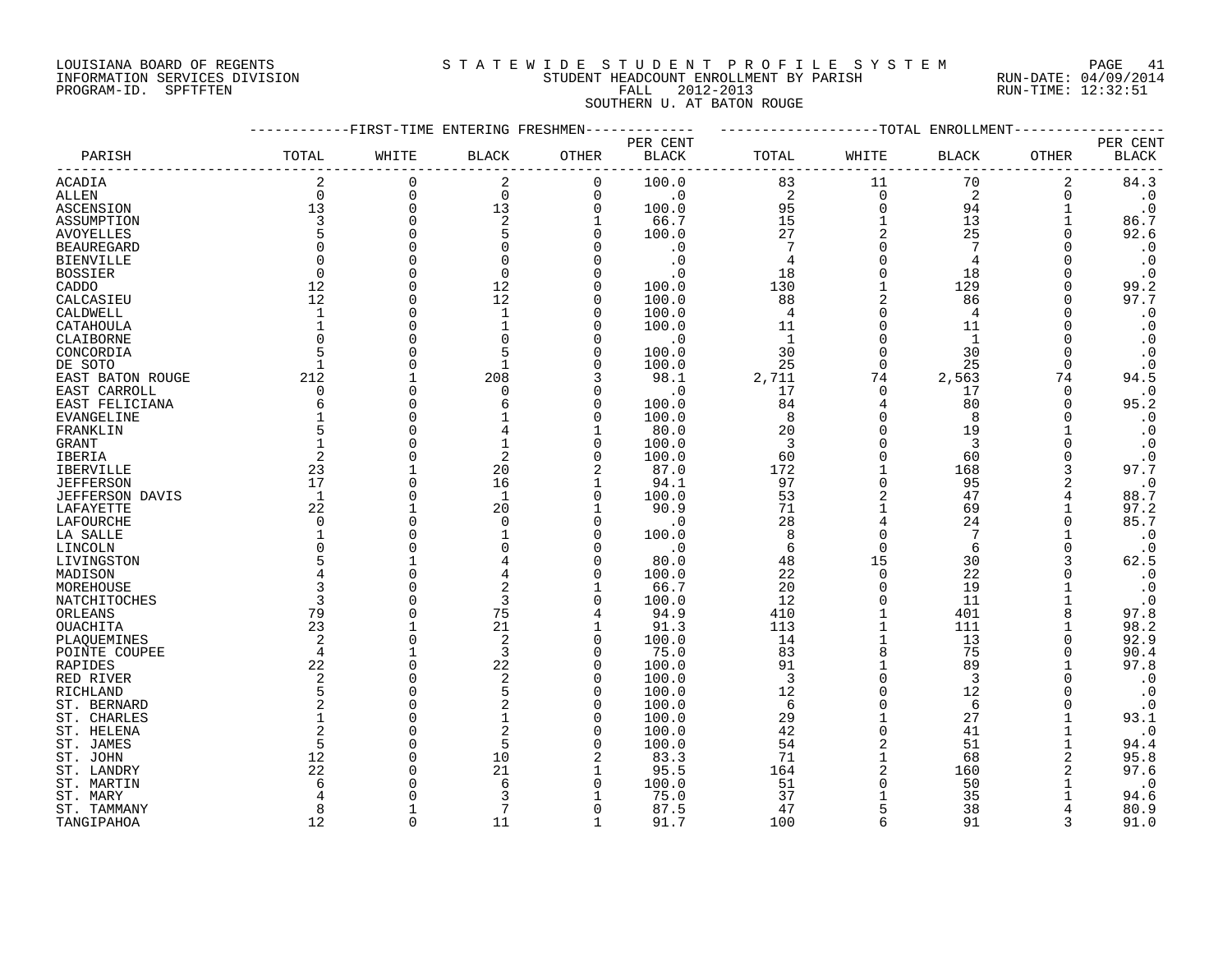#### LOUISIANA BOARD OF REGENTS S T A T E W I D E S T U D E N T P R O F I L E S Y S T E M PAGE 42 INFORMATION SERVICES DIVISION STUDENT HEADCOUNT ENROLLMENT BY PARISH RUN-DATE: 04/09/2014 PROGRAM-ID. SPFTFTEN FALL 2012-2013 RUN-TIME: 12:32:51 SOUTHERN U. AT BATON ROUGE

|                     |       | -FIRST-TIME ENTERING FRESHMEN- |       |       |                          |       |       | -TOTAL ENROLLMENT- |              |                          |
|---------------------|-------|--------------------------------|-------|-------|--------------------------|-------|-------|--------------------|--------------|--------------------------|
| PARISH              | TOTAL | WHITE                          | BLACK | OTHER | PER CENT<br><b>BLACK</b> | TOTAL | WHITE | <b>BLACK</b>       | <b>OTHER</b> | PER CENT<br><b>BLACK</b> |
| TENSAS              |       |                                |       |       | 100.0                    | 12    |       | 12                 |              | $\cdot$ 0                |
| TERREBONNE          |       |                                |       |       | 100.0                    | 55    |       | 54                 |              | 98.2                     |
| UNION               |       |                                |       |       |                          |       |       |                    |              | . 0                      |
| VERMILLION          |       |                                |       |       | 100.0                    |       |       |                    |              | . 0                      |
| VERNON              |       |                                |       |       | . 0                      |       |       |                    |              |                          |
| WASHINGTON          |       |                                |       |       | 100.0                    | 36    |       | 36                 |              |                          |
| WEBSTER             |       |                                |       |       | 84.6                     | 44    |       | 42                 |              |                          |
| WEST BATON ROUGE    |       |                                |       |       | 87.5                     | 131   |       | 119                |              | 90.8                     |
| WEST FELICIANA      |       |                                |       |       | 100.0                    | 43    |       | 38                 |              | 88.4                     |
| WINN                |       |                                |       |       | . 0                      |       |       |                    |              | $\cdot$ 0                |
| LOUISIANA TOTALS    | 631   |                                | 600   | 23    | 95.1                     | 5,644 | 162   | 5,354              | 128          | 94.9                     |
| OUT-OF-STATE TOTALS | 142   |                                | 125   | 14    | 88.0                     | 843   | 39    | 741                | 63           | 87.9                     |
| LA./OUT-OF-STATE    | 773   |                                | 725   | 37    | 93.8                     | 6,487 | 201   | 6,095              | 191          | 94.0                     |
| FOREIGN TOTALS      |       |                                |       |       | 50.0                     | 124   |       | 59                 | 59           | 47.6                     |
| INSTITUTION TOTALS  | 777   |                                | 727   | 39    | 93.6                     | 6,611 | 207   | 6,154              | 250          | 93.1                     |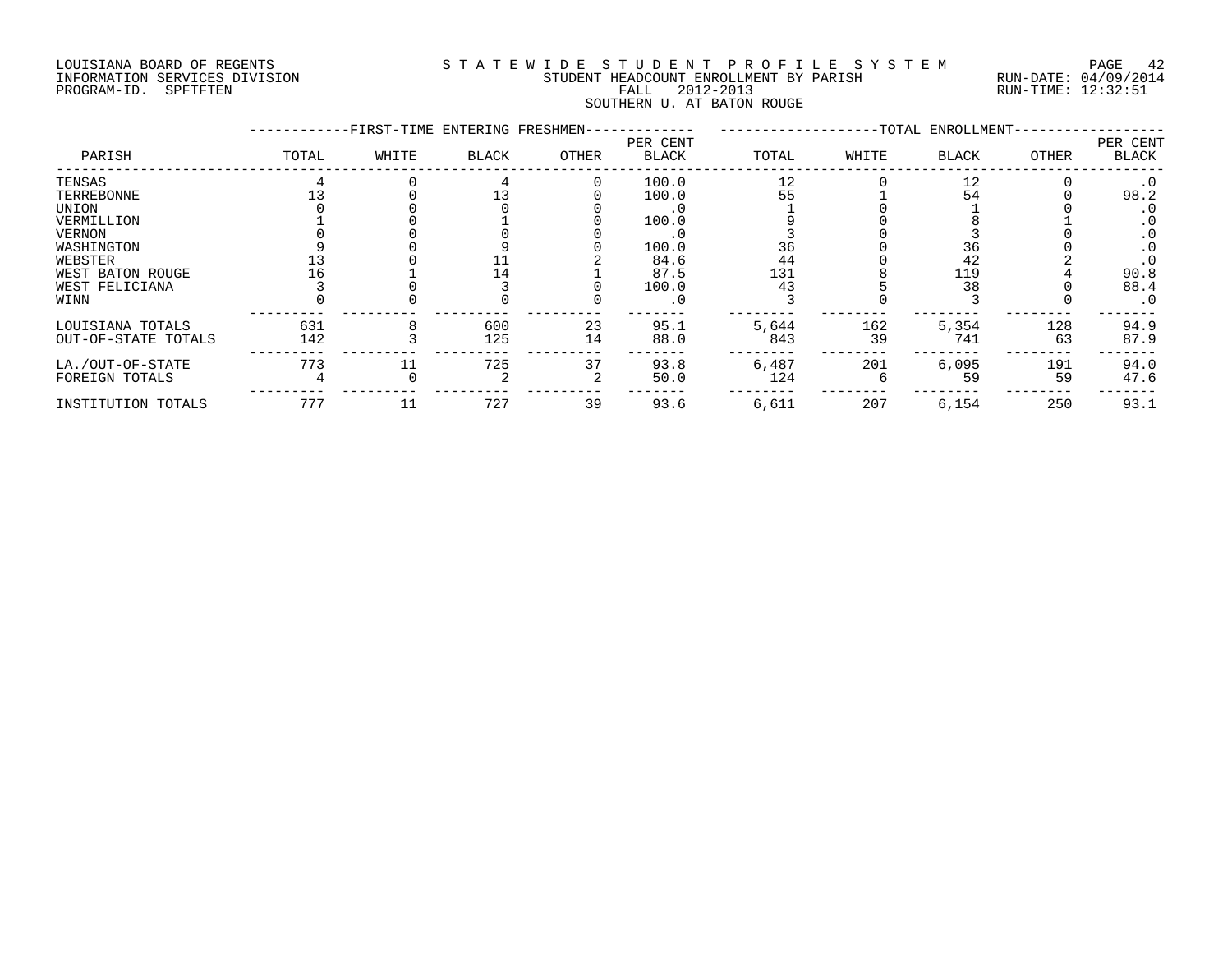#### LOUISIANA BOARD OF REGENTS S T A T E W I D E S T U D E N T P R O F I L E S Y S T E M PAGE 43 INFORMATION SERVICES DIVISION STUDENT HEADCOUNT ENROLLMENT BY PARISH RUN-DATE: 04/09/2014 PROGRAM-ID. SPFTFTEN FALL 2012-2013 RUN-TIME: 12:32:51 SOUTHERN U. AT NEW ORLEANS

|                     |       | -FIRST-TIME ENTERING FRESHMEN- |              |             |                   |                |       | --TOTAL ENROLLMENT |              |                          |
|---------------------|-------|--------------------------------|--------------|-------------|-------------------|----------------|-------|--------------------|--------------|--------------------------|
| PARISH              | TOTAL | WHITE                          | <b>BLACK</b> | OTHER       | PER CENT<br>BLACK | TOTAL          | WHITE | <b>BLACK</b>       | <b>OTHER</b> | PER CENT<br><b>BLACK</b> |
| ACADIA              |       | $\Omega$                       | $\Omega$     | $\mathbf 0$ | . 0               | 2              |       |                    | 0            | $\cdot$ 0                |
| ASCENSION           |       | $\Omega$                       |              | $\mathbf 0$ | $\cdot$ 0         | 12             |       | 9                  | 2            | 75.0                     |
| ASSUMPTION          |       | $\Omega$                       |              |             | . 0               | $\overline{c}$ |       |                    |              | $\cdot$ 0                |
| CADDO               |       |                                |              |             | . 0               | 3              |       |                    |              | $\boldsymbol{\cdot}$ 0   |
| CALCASIEU           |       |                                |              |             | 100.0             |                |       |                    |              | $\cdot$ 0                |
| CATAHOULA           |       |                                |              |             | $\cdot$ 0         |                |       |                    |              | $\ddot{0}$               |
| CONCORDIA           |       |                                |              |             | $\cdot$ 0         | $\overline{2}$ |       |                    |              | $\cdot$ 0                |
| EAST BATON ROUGE    |       |                                |              |             | 50.0              | 35             |       | 29                 |              | $\cdot$ 0                |
| EAST FELICIANA      |       |                                |              |             | . 0               |                |       |                    |              | $\ddot{0}$               |
| FRANKLIN            |       |                                |              |             | 50.0              |                |       |                    |              | $\cdot$ 0                |
|                     |       |                                |              |             | . 0               |                |       |                    |              | $\cdot$ 0                |
| GRANT               |       |                                |              |             |                   |                |       |                    |              |                          |
| IBERIA              |       |                                |              |             | . 0               |                |       |                    |              | $\cdot$ 0                |
| IBERVILLE           |       |                                |              |             |                   |                |       |                    |              | 66.7                     |
| <b>JACKSON</b>      |       |                                |              | U           | . 0               |                |       |                    |              | $\cdot$ 0                |
| <b>JEFFERSON</b>    | 42    |                                | 25           | 16          | 59.5              | 578            | 22    | 474                | 82           | 82.0                     |
| LAFAYETTE           |       |                                |              | $\Omega$    | $\cdot$ 0         |                |       |                    | ∩            | $\cdot$ 0                |
| LAFOURCHE           |       |                                |              |             | 50.0              |                |       |                    |              | $\cdot$ 0                |
| LINCOLN             |       |                                |              |             | . 0               |                |       |                    |              | $\boldsymbol{\cdot}$ 0   |
| LIVINGSTON          |       |                                |              |             | . 0               |                |       |                    |              | $\cdot$ 0                |
| MADISON             |       |                                |              |             |                   |                |       |                    |              | $\cdot$ 0                |
| NATCHITOCHES        |       |                                |              | $\Omega$    | . 0               |                |       | ∩                  |              | $\cdot$ 0                |
| ORLEANS             | 155   |                                | 118          | 36          | 76.1              | 1,918          | 27    | 1,691              | 200          | 88.2                     |
| OUACHITA            |       |                                |              | U           | . 0               | 2              |       | 2                  | 0            | $\cdot$ 0                |
| PLAQUEMINES         |       |                                |              |             | . 0               | 24             |       | 20                 | 3            | 83.3                     |
| POINTE COUPEE       |       |                                |              |             |                   |                |       |                    |              | $\cdot$ 0                |
| RAPIDES             |       |                                |              |             |                   | 2              |       |                    |              | $\cdot$ 0                |
| RICHLAND            |       |                                |              |             |                   | 2              |       |                    |              | $\cdot$ 0                |
| SABINE              |       |                                |              |             |                   |                |       |                    |              | $\cdot$ 0                |
|                     |       |                                |              |             | 33.3              | 20             |       | 12                 |              | 60.0                     |
| ST. BERNARD         |       |                                |              |             |                   |                |       |                    |              |                          |
| ST. CHARLES         |       |                                |              |             | 80.0              | 58             |       | 47                 |              | 81.0                     |
| ST. HELENA          |       |                                |              |             | $\cdot$ 0         |                |       |                    |              | $\cdot$ 0                |
| ST. JAMES           |       |                                |              |             | $\cdot$ 0         |                |       |                    |              | $\cdot$ 0                |
| ST. JOHN            |       |                                |              |             | 50.0              | 48             |       | 35                 | 12           | 72.9                     |
| ST. LANDRY          |       |                                |              |             | $\cdot$ 0         | -1             |       |                    |              | $\cdot$ 0                |
| ST. MARY            |       |                                |              |             | 100.0             |                |       |                    |              | $\cdot$ 0                |
| ST. TAMMANY         |       |                                |              |             | 50.0              | 31             |       | 25                 |              | 80.6                     |
| TANGIPAHOA          |       |                                |              |             | 100.0             | 49             |       | 38                 |              | 77.6                     |
| TERREBONNE          |       |                                |              |             | 50.0              | 27             |       | 21                 |              | 77.8                     |
| UNION               |       |                                |              | $\Omega$    | . 0               |                |       |                    |              | $\cdot$ 0                |
| <b>VERNON</b>       |       |                                |              |             |                   |                |       |                    |              | $\cdot$ 0                |
| WASHINGTON          |       |                                |              |             | . 0               |                |       |                    |              | 75.0                     |
| LOUISIANA TOTALS    | 226   |                                | 159          | 64          | 70.4              | 2,887          | 68    | 2,475              | 344          | 85.7                     |
| OUT-OF-STATE TOTALS | 13    | $\Omega$                       | 6            | 7           | 46.2              | 152            | 9     | 118                | 25           | 77.6                     |
| LA./OUT-OF-STATE    | 239   | 3                              | 165          | $71$        | 69.0              | 3,039          | 77    | 2,593              | 369          | 85.3                     |
| FOREIGN TOTALS      | 2     |                                | 1            | $\mathbf 0$ | 50.0              | 7              | 1     | 2                  | 4            | 28.6                     |
| INSTITUTION TOTALS  | 241   | 4                              | 166          | 71          | 68.9              | 3,046          | 78    | 2,595              | 373          | 85.2                     |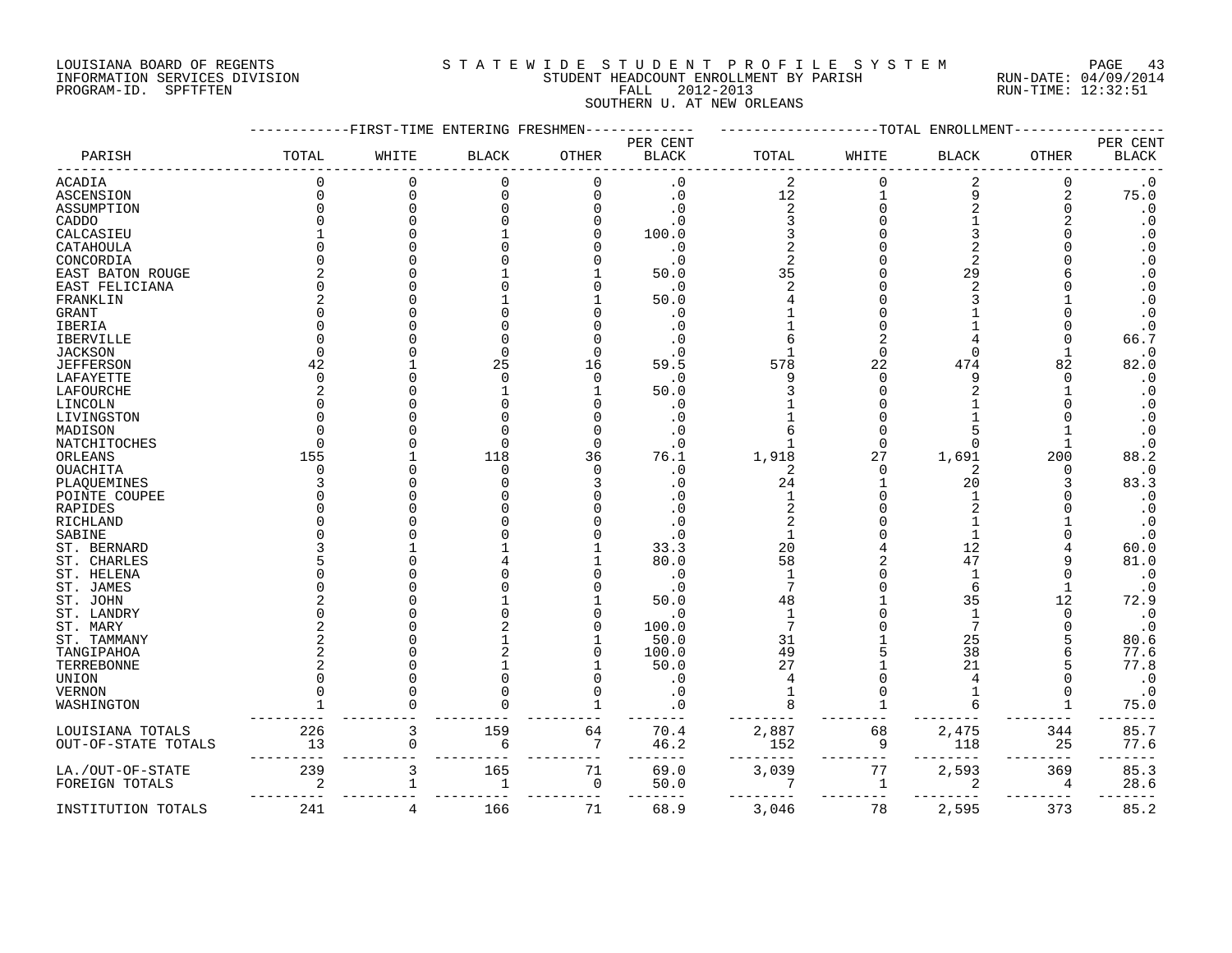### LOUISIANA BOARD OF REGENTS S T A T E W I D E S T U D E N T P R O F I L E S Y S T E M PAGE 44 INFORMATION SERVICES DIVISION STUDENT HEADCOUNT ENROLLMENT BY PARISH RUN-DATE: 04/09/2014 PROGRAM-ID. SPFTFTEN FALL 2012-2013 RUN-TIME: 12:32:51 SOUTHERN U. AT SHREVEPORT

|                    |                | -FIRST-TIME ENTERING FRESHMEN |                |                |              |                |              | -TOTAL ENROLLMENT |          |                        |
|--------------------|----------------|-------------------------------|----------------|----------------|--------------|----------------|--------------|-------------------|----------|------------------------|
|                    |                |                               |                |                | PER CENT     |                |              |                   |          | PER CENT               |
| PARISH             | TOTAL          | WHITE                         | <b>BLACK</b>   | OTHER          | <b>BLACK</b> | TOTAL          | WHITE        | <b>BLACK</b>      | OTHER    | <b>BLACK</b>           |
| ALLEN              | $\Omega$       | 0                             | 0              | $\mathbf 0$    | $\cdot$ 0    | 5              | 4            |                   | 0        | 20.0                   |
| <b>ASCENSION</b>   | 7              | $\Omega$                      | 7              | $\mathbf 0$    | 100.0        | 7              | $\Omega$     | 7                 | 0        | $\cdot$ 0              |
| ASSUMPTION         | 2              | $\Omega$                      | 2              | $\overline{0}$ | 100.0        | $\overline{2}$ | $\Omega$     | $\overline{2}$    | $\Omega$ | $\cdot$ 0              |
| <b>AVOYELLES</b>   |                | $\Omega$                      |                | ∩              | 100.0        |                |              | $\overline{2}$    | $\Omega$ | 50.0                   |
| <b>BEAUREGARD</b>  | $\Omega$       | $\Omega$                      | $\Omega$       |                | $\cdot$ 0    |                |              |                   | $\Omega$ | $\cdot$ 0              |
| <b>BIENVILLE</b>   | $\overline{0}$ | $\overline{0}$                | $\Omega$       |                | $\cdot$ 0    | 10             |              | 9                 | O        | 90.0                   |
| <b>BOSSIER</b>     | 48             | 13                            | 35             |                | 72.9         | 309            | 96           | 206               | 7        | 66.7                   |
| CADDO              | 255            | 16                            | 235            |                | 92.2         | 1,826          | 179          | 1,613             | 34       | 88.3                   |
| CALCASIEU          | 10             | $\overline{0}$                | 10             | $\Omega$       | 100.0        | 11             | 1            | 10                | 0        | 90.9                   |
| CATAHOULA          | $\mathbf 1$    | $\Omega$                      |                | $\Omega$       | 100.0        | 1              | $\Omega$     | $\mathbf{1}$      | $\Omega$ | $\cdot$ 0              |
| CLAIBORNE          | 5              | $\Omega$                      | 5              | $\Omega$       | 100.0        | 21             | 2            | 19                |          | 90.5                   |
|                    | 2              | $\Omega$                      | 2              | $\cap$         |              | 3              | $\Omega$     | 3                 | U        | $\cdot$ 0              |
| CONCORDIA          |                | $\Omega$                      |                | $\Omega$       | 100.0        |                |              |                   |          |                        |
| DE SOTO            | 34             | $\cap$                        | 34             |                | 100.0        | 179            | 16<br>$\cap$ | 162               |          | 90.5                   |
| EAST BATON ROUGE   | 76             |                               | 76             | ∩              | 100.0        | 84             |              | 84                |          | $\cdot$ 0              |
| EAST FELICIANA     | 3              | $\cap$                        | 3              | $\cap$         | 100.0        | 3              | $\Omega$     | 3                 |          | $\boldsymbol{\cdot}$ 0 |
| EVANGELINE         | $\mathbf 0$    | $\Omega$                      | O              | $\Omega$       | $\cdot$ 0    | $\mathbf{1}$   |              | $\Omega$          |          | $\cdot$ 0              |
| FRANKLIN           | 2              |                               |                | $\Omega$       | 100.0        | 6              | $\Omega$     | 6                 |          | $\cdot$ 0              |
| <b>GRANT</b>       |                |                               |                | $\Omega$       | 100.0        | $\mathbf{1}$   |              |                   |          | $\boldsymbol{\cdot}$ 0 |
| <b>IBERVILLE</b>   | 8              | $\cap$                        | 8              | $\cap$         | 100.0        | 11             |              | 11                |          | $\cdot$ 0              |
| <b>JACKSON</b>     | 2              |                               | $\overline{2}$ | $\cap$         | 100.0        | 3              |              | 3                 |          | $\boldsymbol{\cdot}$ 0 |
| <b>JEFFERSON</b>   | 21             |                               | 20             | $\cap$         | 95.2         | 34             |              | 33                | $\Omega$ | 97.1                   |
| LAFAYETTE          | 3              | $\cap$                        | 3              |                | 100.0        | 6              |              | 5                 | $\Omega$ | 83.3                   |
| LAFOURCHE          | $\Omega$       | $\cap$                        | $\Omega$       | $\cap$         | $\cdot$ 0    | $\mathbf{1}$   |              | $\Omega$          | $\Omega$ | $\cdot$ 0              |
| LINCOLN            | $\Omega$       | $\cap$                        |                | n              | . 0          | 14             |              | 12                |          | 85.7                   |
| LIVINGSTON         | 2              |                               |                | n              | 100.0        | 5              | $\Omega$     | 5                 |          | $\cdot$ 0              |
| MADISON            | 1              |                               |                | ∩              | 100.0        | $\mathbf{1}$   | $\Omega$     | $\mathbf{1}$      |          | $\cdot$ 0              |
| MOREHOUSE          | $\overline{2}$ |                               | 2              | n              | 100.0        | 3              | $\Omega$     | 3                 |          | $\cdot$ 0              |
| NATCHITOCHES       | 3              |                               | 2              | n              | 66.7         | 26             |              | 18                |          | 69.2                   |
| ORLEANS            | 81             | $\cap$                        | 81             | n              | 100.0        | 109            | $\Omega$     | 109               | O        | $\cdot$ 0              |
| OUACHITA           | 11             |                               | 9              |                | 81.8         | 16             | $\mathbf{1}$ | 14                |          | 87.5                   |
| PLAOUEMINES        | $\Omega$       | $\Omega$                      | $\Omega$       | $\Omega$       | $\cdot$ 0    | $\mathbf{1}$   | $\Omega$     | $\mathbf{1}$      | $\Omega$ | $\cdot$ 0              |
| POINTE COUPEE      |                | $\cap$                        |                | $\Omega$       | 100.0        | $\mathbf{1}$   | $\Omega$     | $\mathbf{1}$      | $\Omega$ | $\cdot$ 0              |
| RAPIDES            | 6              |                               |                | $\Omega$       | 100.0        | 21             |              | 16                | O        | 76.2                   |
| RED RIVER          | 2              |                               | 2              | $\Omega$       | 100.0        | 8              |              | 7                 |          | 87.5                   |
|                    |                |                               |                | $\Omega$       | 100.0        | $\overline{2}$ | $\Omega$     | $\overline{2}$    |          | $\cdot$ 0              |
| RICHLAND<br>SABINE | 5              |                               |                | ∩              | 100.0        | 14             | $\Omega$     | 13                |          | $\cdot$ 0              |
|                    | $\overline{2}$ |                               | 2              | $\Omega$       | 100.0        | $\overline{3}$ | $\Omega$     | 3                 | U        | $\cdot$ 0              |
| ST. BERNARD        |                |                               |                | n              |              | 3              | $\Omega$     |                   |          |                        |
| ST. CHARLES        | 2              |                               |                | $\Omega$       | 100.0        |                | $\Omega$     | 3                 |          | $\boldsymbol{\cdot}$ 0 |
| ST. HELENA         | $\overline{2}$ |                               | 2              |                | 100.0        | $\overline{c}$ |              | 2                 |          | $\cdot$ 0              |
| ST. JAMES          |                |                               |                | ∩              | 100.0        | $\overline{c}$ | $\Omega$     |                   |          | $\cdot$ 0              |
| ST. JOHN           |                |                               |                | $\Omega$       | 100.0        |                |              |                   |          | $\boldsymbol{\cdot}$ 0 |
| ST. LANDRY         | 6              |                               |                | O              | 100.0        | 6              |              |                   |          | $\boldsymbol{\cdot}$ 0 |
| ST. MARTIN         |                |                               |                | n              | 100.0        |                | $\Omega$     |                   |          | $\boldsymbol{\cdot}$ 0 |
| ST. MARY           | 2              |                               |                | ∩              | 100.0        | $\overline{c}$ |              |                   |          | $\cdot$ 0              |
| ST. TAMMANY        | 5              |                               |                | ∩              | 100.0        | 5              |              |                   |          | $\cdot$ 0              |
| TANGIPAHOA         | 5              |                               |                |                | 100.0        |                |              |                   |          | $\cdot$ 0              |
| TENSAS             | 3              |                               |                |                | 100.0        |                |              |                   |          | $\cdot$ 0              |
| UNION              |                |                               |                |                | 100.0        |                |              |                   |          | $\cdot$ 0              |
| <b>VERNON</b>      | 2              |                               |                | ∩              | 100.0        |                | 2            | 2                 |          | 50.0                   |
| WASHINGTON         | 3              | $\cap$                        | 3              | $\Omega$       | 100.0        | $\mathbf{z}$   | $\Omega$     | $\mathbf{3}$      | $\Omega$ | $\cdot$ 0              |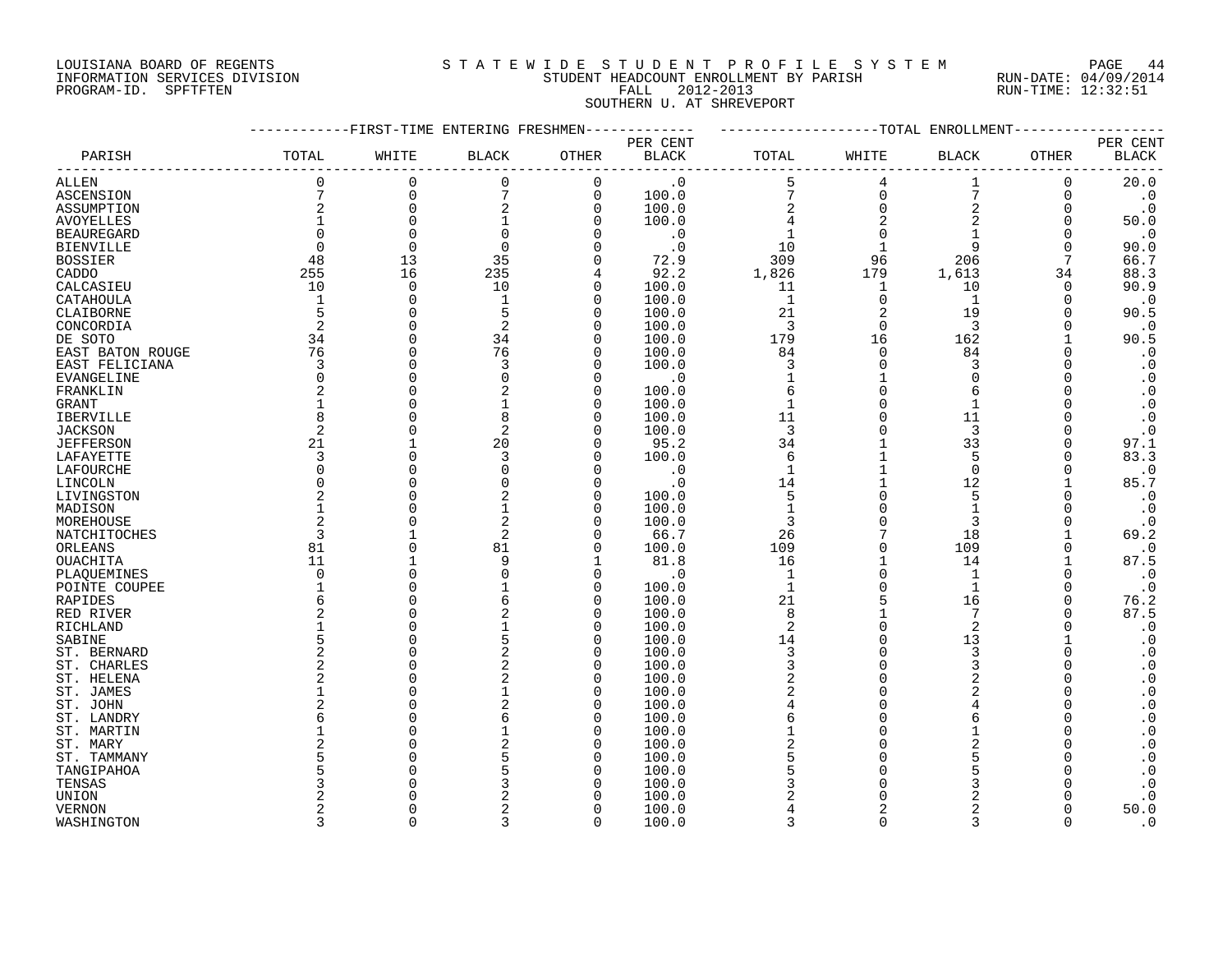#### LOUISIANA BOARD OF REGENTS S T A T E W I D E S T U D E N T P R O F I L E S Y S T E M PAGE 45 INFORMATION SERVICES DIVISION STUDENT HEADCOUNT ENROLLMENT BY PARISH RUN-DATE: 04/09/2014 PROGRAM-ID. SPFTFTEN FALL 2012-2013 RUN-TIME: 12:32:51 SOUTHERN U. AT SHREVEPORT

|                     |       | -FIRST-TIME ENTERING FRESHMEN- |       |       |                          |       |       | -TOTAL ENROLLMENT- |       |                   |
|---------------------|-------|--------------------------------|-------|-------|--------------------------|-------|-------|--------------------|-------|-------------------|
| PARISH              | TOTAL | WHITE                          | BLACK | OTHER | PER CENT<br><b>BLACK</b> | TOTAL | WHITE | <b>BLACK</b>       | OTHER | PER CENT<br>BLACK |
| WEBSTER             | 10    |                                |       |       | 90.0                     | 70    | 10    | 59                 |       | 84.3              |
| WEST BATON ROUGE    |       |                                |       |       | 100.0                    |       |       |                    |       |                   |
| WEST CARROLL        |       |                                |       |       | 100.0                    |       |       |                    |       | $\cdot$ 0         |
| WINN                |       |                                |       |       | 100.0                    |       |       |                    |       | 80.0              |
| LOUISIANA TOTALS    | 649   | 33                             | 611   |       | 94.1                     | 2,874 | 333   | 2,494              | 47    | 86.8              |
| OUT-OF-STATE TOTALS | 39    |                                | 38    |       | 97.4                     | 55    |       | 51                 |       | 92.7              |
| LA./OUT-OF-STATE    | 688   | 33                             | 649   |       | 94.3                     | 2,929 | 335   | 2,545              | 49    | 86.9              |
| FOREIGN TOTALS      |       |                                |       |       | $\cdot$ 0                |       |       |                    |       | . 0               |
| INSTITUTION TOTALS  | 688   | 33                             | 649   |       | 94.3                     | 2,931 | 335   | 2,547              | 49    | 86.9              |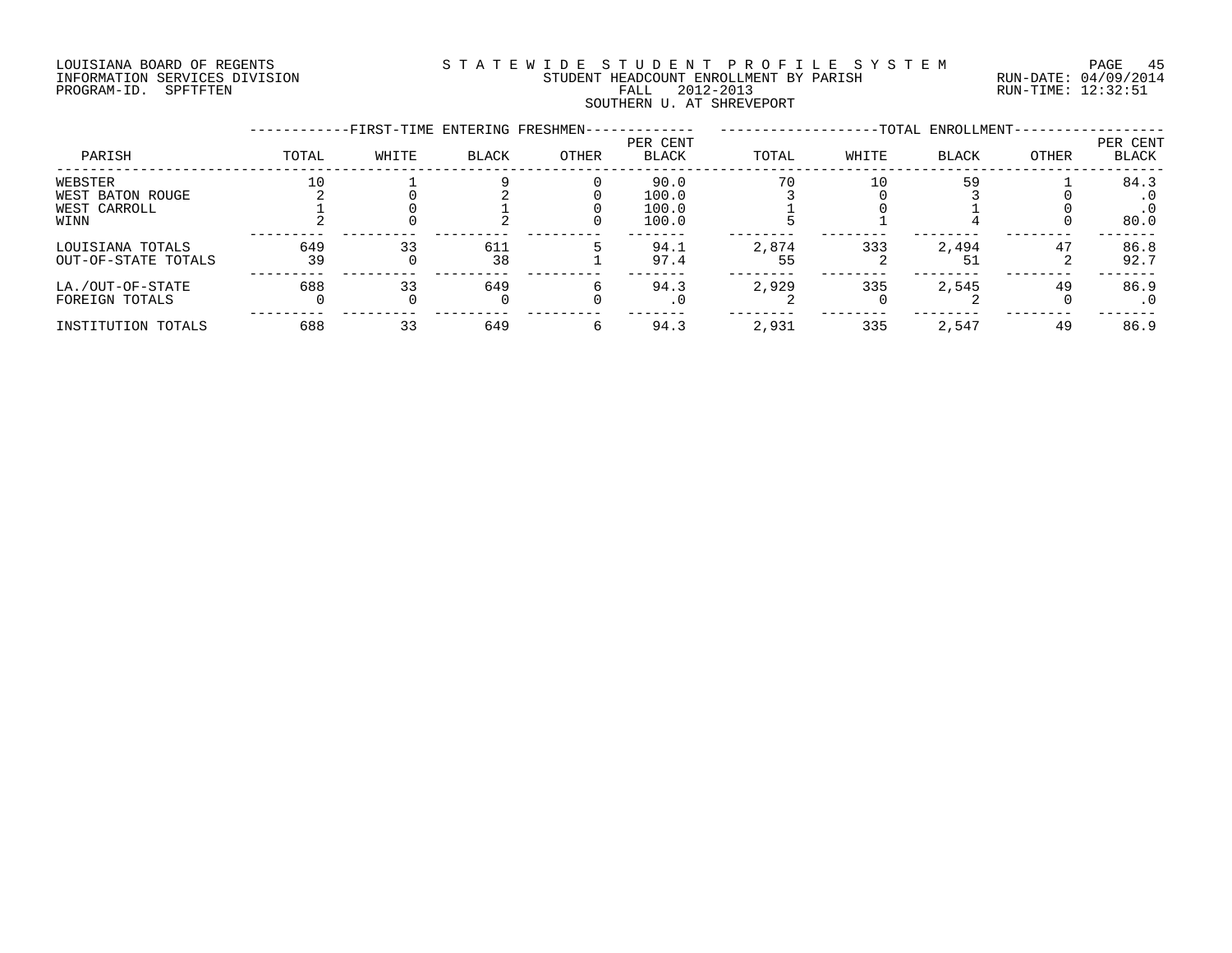#### LOUISIANA BOARD OF REGENTS S T A T E W I D E S T U D E N T P R O F I L E S Y S T E M PAGE 46 INFORMATION SERVICES DIVISION STUDENT HEADCOUNT ENROLLMENT BY PARISH RUN-DATE: 04/09/2014 PROGRAM-ID. SPFTFTEN FALL 2012-2013 RUN-TIME: 12:32:51 SOUTHERN LAW CENTER

|                     |       |              | FIRST-TIME ENTERING FRESHMEN |             |                          |          |             | -TOTAL ENROLLMENT |              |                          |
|---------------------|-------|--------------|------------------------------|-------------|--------------------------|----------|-------------|-------------------|--------------|--------------------------|
| PARISH              | TOTAL | WHITE        | <b>BLACK</b>                 | OTHER       | PER CENT<br><b>BLACK</b> | TOTAL    | WHITE       | <b>BLACK</b>      | <b>OTHER</b> | PER CENT<br><b>BLACK</b> |
| ACADIA              |       |              |                              |             | $\cdot$ 0                |          |             |                   |              | 28.6                     |
| ASCENSION           |       | $\Omega$     | $\Omega$                     |             | $\cdot$ 0                | 16       | 9           | 6                 |              | 37.5                     |
| ASSUMPTION          |       |              |                              |             | $\cdot$ 0                |          |             |                   |              | 50.0                     |
| <b>AVOYELLES</b>    |       |              |                              |             | . 0                      |          |             |                   |              | 25.0                     |
| <b>BOSSIER</b>      |       |              |                              |             | . 0                      |          |             |                   |              | 66.7                     |
| CADDO               |       |              |                              |             | . 0                      | 13       |             |                   |              | 61.5                     |
| CALCASIEU           |       |              |                              |             | . 0                      |          |             |                   |              | 57.1                     |
| CATAHOULA           |       |              |                              |             | . 0                      |          |             |                   |              | $\cdot$ 0                |
| CONCORDIA           |       |              |                              |             | . 0                      |          |             |                   |              | $\cdot$ 0                |
| EAST BATON ROUGE    |       |              |                              |             | . 0                      | 377      | 162         | 192               | 23           | 50.9                     |
| EAST FELICIANA      |       |              |                              |             | . 0                      | 2        | 2           |                   | U            | $\cdot$ 0                |
| FRANKLIN            |       |              |                              |             | . 0                      |          |             |                   |              | $\cdot$ 0                |
| <b>IBERIA</b>       |       |              |                              |             | . 0                      |          |             |                   |              | 50.0                     |
| IBERVILLE           |       |              |                              |             | $\cdot$ 0                |          |             |                   |              | $\cdot$ 0                |
| <b>JEFFERSON</b>    |       |              |                              |             | $\cdot$ 0                | 17       | 11          |                   |              | 29.4                     |
| JEFFERSON DAVIS     |       |              |                              |             | $\boldsymbol{\cdot}$ 0   | 2        | 1           |                   |              | 50.0                     |
| LAFAYETTE           |       |              |                              |             | $\cdot$ 0                | 20       | 10          |                   |              | 40.0                     |
| LAFOURCHE           |       |              |                              |             | $\cdot$ 0                |          |             |                   |              | $\cdot$ 0                |
| LIVINGSTON          |       |              |                              |             | . 0                      |          |             |                   |              | $\cdot$ 0                |
| NATCHITOCHES        |       |              |                              |             | . 0                      | 2        |             |                   |              | $\cdot$ 0                |
|                     |       |              |                              |             | . 0                      | 22       |             | 15                |              | 68.2                     |
| ORLEANS<br>OUACHITA |       |              |                              |             | . 0                      |          |             |                   |              | $\cdot$ 0                |
|                     |       |              |                              |             |                          |          |             |                   |              |                          |
| PLAQUEMINES         |       |              |                              |             | . 0                      |          |             |                   |              | $\cdot$ 0                |
| POINTE COUPEE       |       |              |                              |             | . 0                      |          |             |                   |              | . 0                      |
| <b>RAPIDES</b>      |       |              |                              |             | . 0                      |          |             |                   |              | $\cdot$ 0                |
| RICHLAND            |       |              |                              |             | . 0                      |          |             |                   |              | $\boldsymbol{\cdot}$ 0   |
| ST. CHARLES         |       |              |                              |             | $\cdot$ 0                |          |             |                   |              | $\boldsymbol{\cdot}$ 0   |
| ST. JAMES           |       |              |                              |             | $\cdot$ 0                |          |             |                   |              | 50.0                     |
| ST. JOHN            |       |              |                              |             | . 0                      |          |             |                   |              | 66.7                     |
| ST. LANDRY          |       |              |                              |             | . 0                      |          |             |                   |              | 50.0                     |
| ST. MARY            |       |              |                              |             | $\cdot$ 0                |          |             |                   |              | $\cdot$ 0                |
| ST. TAMMANY         |       |              |                              |             | $\cdot$ 0                |          |             |                   |              | 27.3                     |
| TANGIPAHOA          |       |              |                              |             |                          |          |             |                   |              | 42.9                     |
| TERREBONNE          |       |              |                              |             |                          |          |             |                   |              | 25.0                     |
| VERMILLION          |       |              |                              |             | . 0                      |          |             |                   |              | 50.0                     |
| WEST BATON ROUGE    |       |              |                              |             |                          |          |             |                   |              | $\cdot$ 0                |
| WEST FELICIANA      |       |              |                              |             |                          |          |             |                   |              | 50.0                     |
| LOUISIANA TOTALS    |       | 0            | 0                            | 0           | $\cdot$ 0                | 567      | 256         | 275               | 36           | 48.5                     |
| OUT-OF-STATE TOTALS |       | $\Omega$     | $\cap$                       | $\Omega$    | . 0                      | 188      | 19          | 153               | 16           | 81.4                     |
|                     |       |              |                              |             |                          |          |             |                   |              |                          |
| LA./OUT-OF-STATE    |       | 0            | 0                            | $\mathbf 0$ | $\boldsymbol{\cdot}$ 0   | 755      | 275         | 428               | 52           | 56.7                     |
| FOREIGN TOTALS      |       | <sup>0</sup> | U                            | $\Omega$    | . 0                      | $\Omega$ | $\mathbf 0$ | $\Omega$          | $\mathbf 0$  | $\cdot$ 0                |
| INSTITUTION TOTALS  |       | 0            | $\Omega$                     | $\mathbf 0$ | $\mathbf 0$              | 755      | 275         | 428               | 52           | 56.7                     |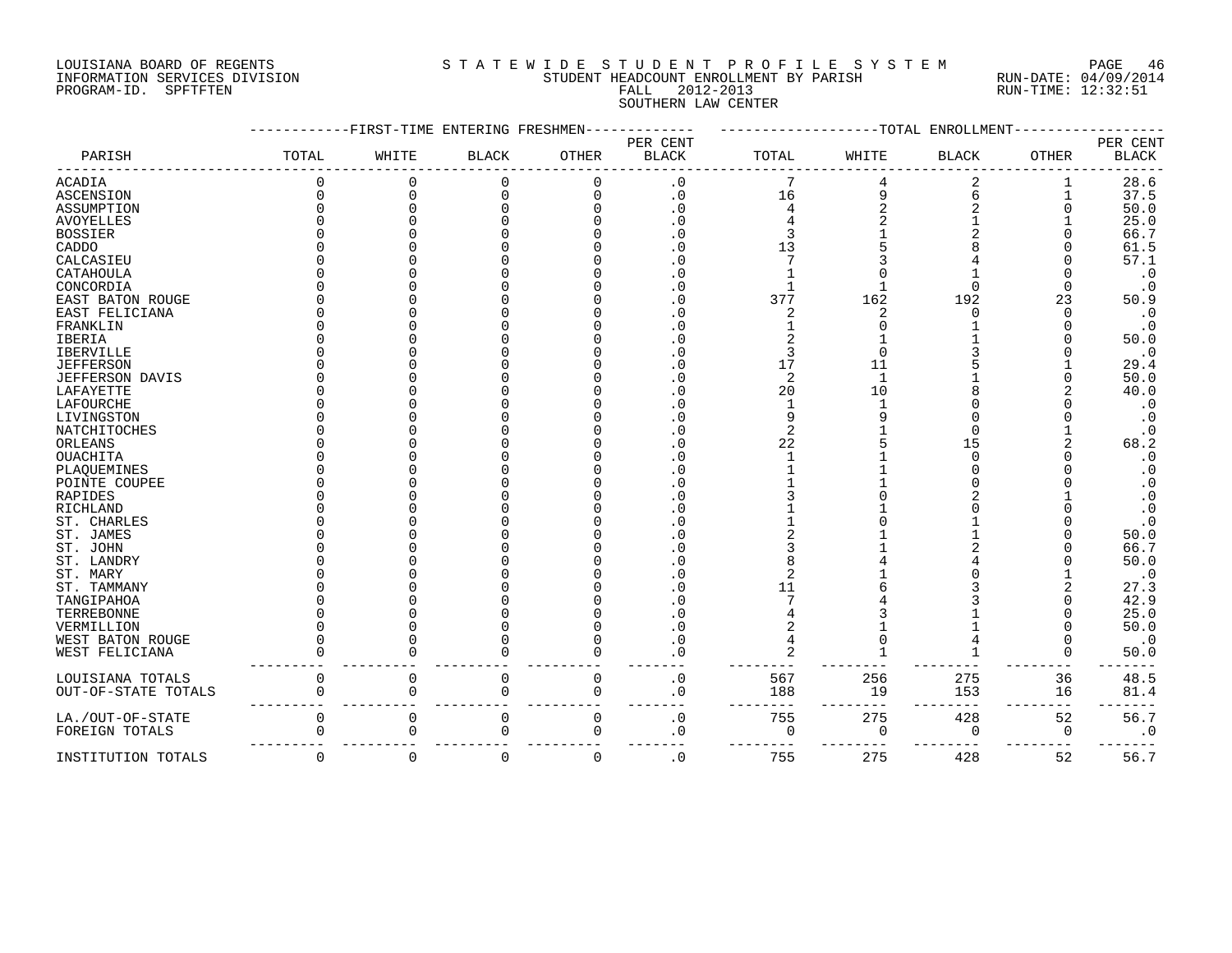#### LOUISIANA BOARD OF REGENTS S T A T E W I D E S T U D E N T P R O F I L E S Y S T E M PAGE 47 INFORMATION SERVICES DIVISION STUDENT HEADCOUNT ENROLLMENT BY PARISH RUN-DATE: 04/09/2014 PROGRAM-ID. SPFTFTEN FALL 2012-2013 RUN-TIME: 12:32:51 BATON ROUGE COMMUNITY COLLEGE

#### ------------FIRST-TIME ENTERING FRESHMEN------------- -------------------TOTAL ENROLLMENT------------------ PER CENT PER CENT PARISH TOTAL WHITE BLACK OTHER BLACK TOTAL WHITE BLACK OTHER BLACK ------------------------------------------------------------------------------------------------------------------------------------ ACADIA 0 0 0 0 .0 4 2 1 1 25.0 ALLEN 1 1 0 0 .0 4 3 1 0 25.0 ASCENSION 83 44 20 19 24.1 394 217 99 78 25.1 ASSUMPTION 9 3 5 1 55.6 34 17 15 2 44.1 AVOYELLES 4 1 2 1 50.0 23 10 10 3 43.5 BEAUREGARD 2 2 0 0 .0 5 3 2 0 40.0 BOSSIER 2 1 0 1 .0 8 5 0 3 .0 CADDO 0 0 0 0 .0 18 12 2 4 11.1 CALCASIEU 19 11 6 2 31.6 50 22 20 8 40.0 CALDWELL 0 0 0 0 .0 1 1 0 0 .0 CATAHOULA 1 1 0 0 .0 6 4 2 0 33.3 CLAIBORNE 0 0 0 0 .0 2 1 0 1 .0 CONCORDIA 5 5 0 0 .0 17 12 4 1 23.5 EAST BATON ROUGE 1,059 289 557 213 52.6 4,558 1,516 2,107 935 46.2 EAST CARROLL 0 0 0 0 .0 2 1 1 0 50.0 EAST FELICIANA 24 9 12 3 50.0 121 43 61 17 50.4 EVANGELINE 0 0 0 0 .0 4 3 0 1 .0 FRANKLIN 1 1 0 0 .0 3 3 0 0 .0 GRANT (1 1 0 1 0 100.0 2 0 2 0 .0<br>
TBERIA 3 1 2 0 66.7 18 4 12 2 66.7<br>
TBERVILLE 52 17 28 7 53.8 239 73 129 37 54.0 IBERIA 3 1 2 0 66.7 18 4 12 2 66.7 IBERVILLE 52 17 28 7 53.8 239 73 129 37 54.0 JEFFERSON 21 11 5 5 23.8 105 63 14 28 13.3 JEFFERSON DAVIS 0 0 0 0 .0 5 2 3 0 60.0 LAFAYETTE 6 4 2 0 33.3 41 21 17 3 41.5 LAFOURCHE 8 5 2 1 25.0 27 17 5 5 18.5 LA SALLE 1 1 0 0 .0 4 3 1 0 25.0 LINCOLN 0 0 0 0 .0 3 3 0 0 .0 LA SALLE<br>
LA SALLE<br>
LA SALLE<br>
LINCOLN 0 0 0 0 0 0 3 3 0 0 0 0<br>
LIVINGSTON 189 141 18 30 9.5 733 549 41 143 5.6<br>
MADISON 0 0 0 0 0 0 3 1 2 0 66.7 MADISON 0 0 0 0 .0 3 1 2 0 66.7 NATCHITOCHES 0 0 0 0 .0 4 2 0 2 .0 ORLEANS 21 15 4 2 19.0 119 52 46 21 38.7 OUACHITA 5 2 1 2 20.0 21 7 5 9 23.8 PLAQUEMINES 2 1 0 1 .0 17 8 5 4 29.4 POINTE COUPEE 42 22 16 4 38.1 173 102 46 25 26.6 RAPIDES 14 5 7 2 50.0 40 16 20 4 50.0 RED RIVER 0 0 0 0 .0 3 1 1 1 33.3 RICHLAND 1 1 0 0 .0 3 1 2 0 66.7 ST. BERNARD 0 0 0 0 .0 7 5 0 2 .0 ST. CHARLES 10 4 3 3 30.0 23 14 5 4 21.7 ST. HELENA 1 0 1 0 100.0 10 2 5 3 50.0 ST. JAMES 12 0 11 1 91.7 30 5 22 3 73.3 ST. JOHN 40 15 15 10 37.5 66 29 25 12 37.9 ST. LANDRY 3 1 1 1 33.3 32 8 18 6 56.3 ST. MARTIN 11 2 8 1 72.7 29 11 15 3 51.7 ST. MARY 0 0 0 0 .0 1 1 0 0 .0 ST. TAMMANY 35 25 2 8 5.7 129 98 8 23 6.2 TANGIPAHOA 15 4 11 0 73.3 92 31 46 15 50.0 TENSAS 1 1 0 0 .0 3 1 2 0 66.7 TERREBONNE 19 8 10 1 52.6 42 22 17 3 40.5

UNION 0 0 0 0 .0 1 0 1 0 .0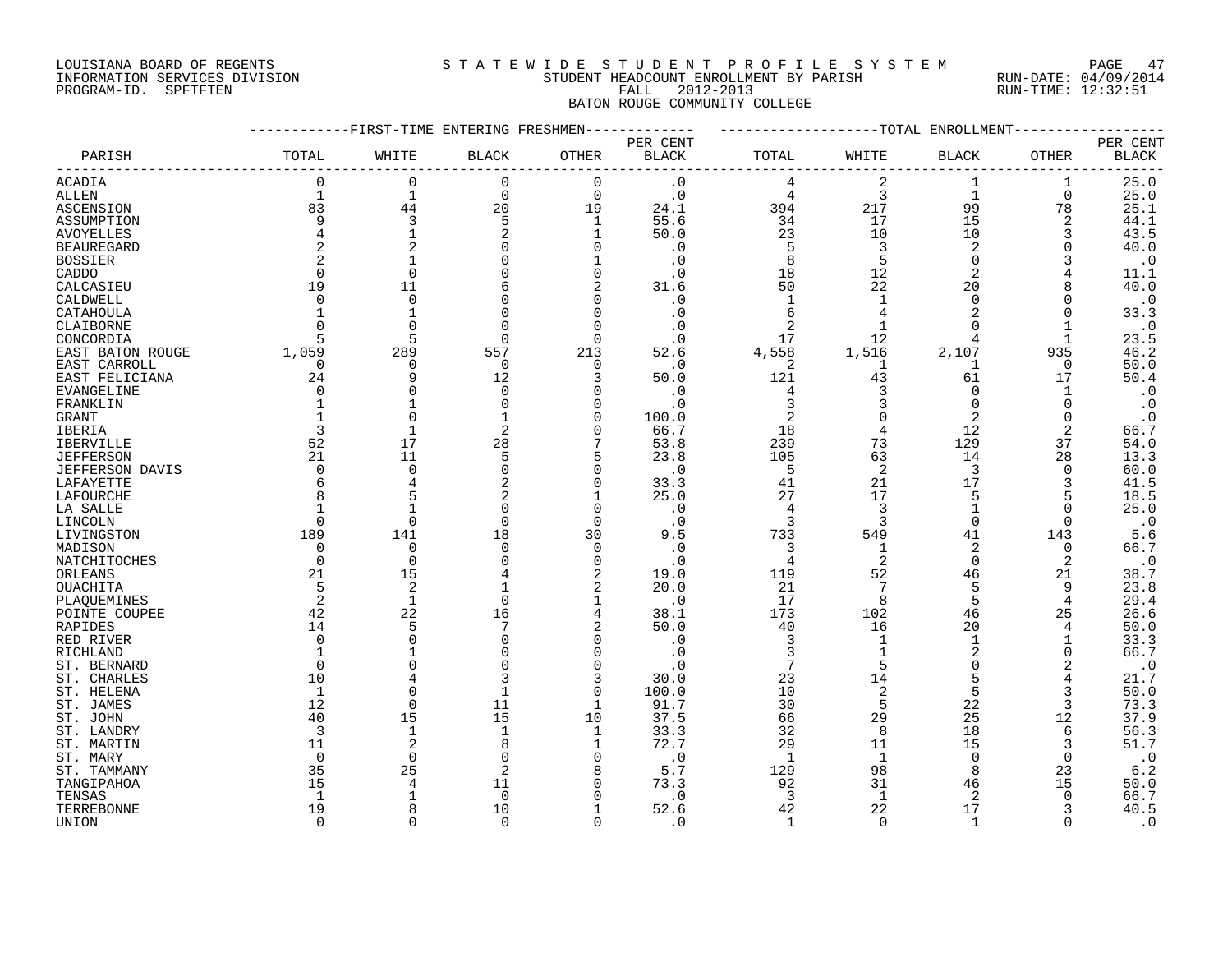#### LOUISIANA BOARD OF REGENTS S T A T E W I D E S T U D E N T P R O F I L E S Y S T E M PAGE 48 INFORMATION SERVICES DIVISION STUDENT HEADCOUNT ENROLLMENT BY PARISH RUN-DATE: 04/09/2014 PROGRAM-ID. SPFTFTEN FALL 2012-2013 RUN-TIME: 12:32:51 BATON ROUGE COMMUNITY COLLEGE

|                                         |             |                 | -FIRST-TIME ENTERING FRESHMEN- |           |                          |              |             | -TOTAL ENROLLMENT- |              |                          |
|-----------------------------------------|-------------|-----------------|--------------------------------|-----------|--------------------------|--------------|-------------|--------------------|--------------|--------------------------|
| PARISH                                  | TOTAL       | WHITE           | BLACK                          | OTHER     | PER CENT<br><b>BLACK</b> | TOTAL        | WHITE       | <b>BLACK</b>       | OTHER        | PER CENT<br><b>BLACK</b> |
| VERMILLION<br>VERNON                    |             |                 |                                |           | 100.0<br>100.0           |              |             |                    |              | 28.6<br>75.0             |
| WASHINGTON<br>WEBSTER                   |             |                 |                                |           | 62.5                     |              |             |                    |              | 54.8<br>$\cdot$ 0        |
| WEST BATON ROUGE<br>WEST CARROLL        | 49          | 22              |                                |           | 34.7                     | 259          | 126         | 89                 | 44           | 34.4<br>$\cdot$ 0        |
| WEST FELICIANA<br>WINN                  | 22          | 12              |                                |           | 31.8<br>100.0            | 85           | 50          | 28                 |              | 32.9<br>$\cdot$ 0        |
| LOUISIANA TOTALS<br>OUT-OF-STATE TOTALS | 1,805<br>39 | 691             | 782<br>14                      | 332<br>14 | 43.3<br>35.9             | 7,672<br>137 | 3,225<br>63 | 2,982<br>27        | 1,465<br>47  | 38.9<br>19.7             |
| LA./OUT-OF-STATE<br>FOREIGN TOTALS      | 1,844<br>31 | 702<br>$\Omega$ | 796                            | 346<br>30 | 43.2<br>3.2              | 7,809<br>136 | 3,288       | 3,009              | 1,512<br>133 | 38.5<br>$\cdot$ 0        |
| INSTITUTION TOTALS                      | 1,875       | 702             | 797                            | 376       | 42.5                     | 7,945        | 3,288       | 3,012              | 1,645        | 37.9                     |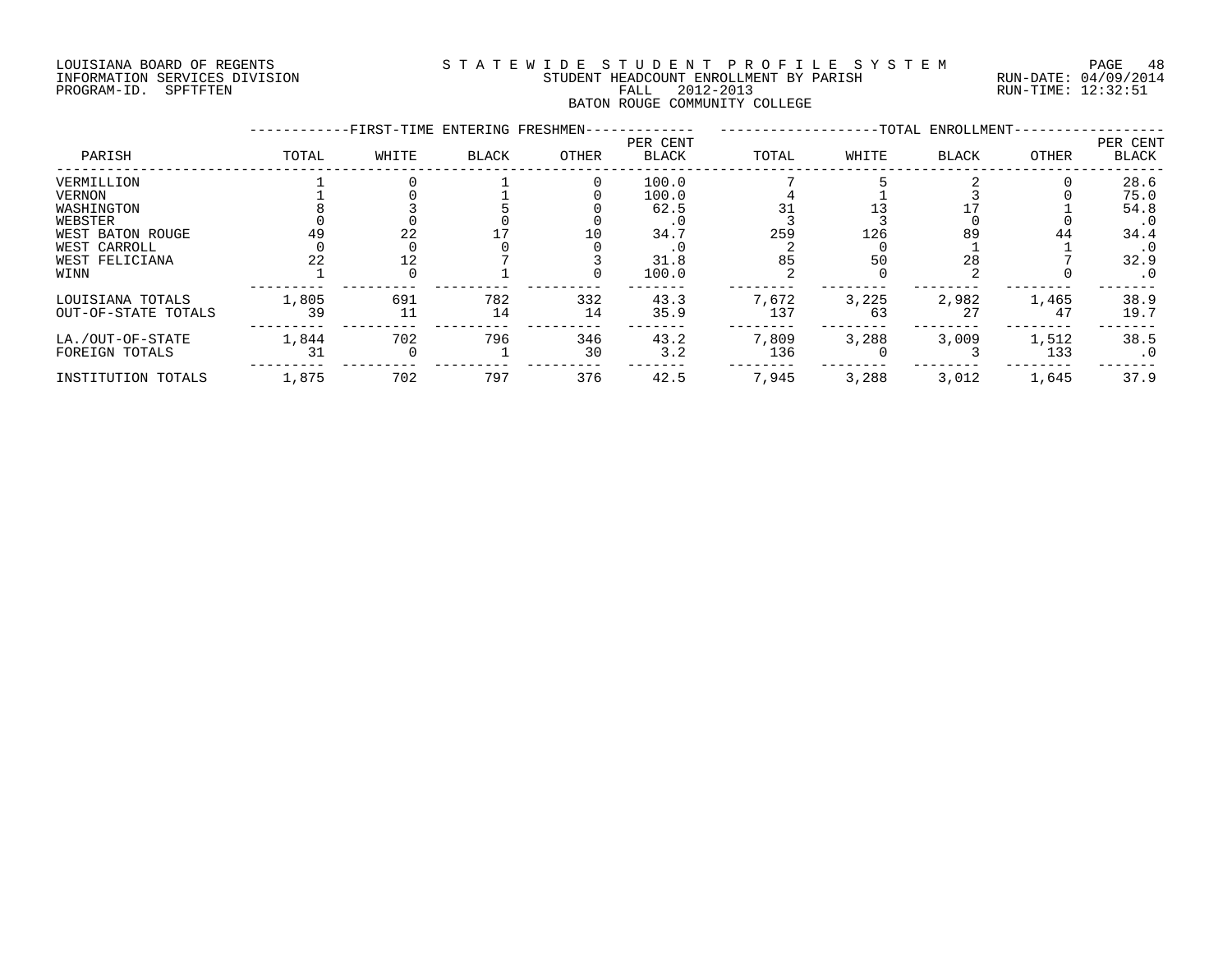# LOUISIANA BOARD OF REGENTS S T A T E W I D E S T U D E N T P R O F I L E S Y S T E M PAGE 49 INFORMATION SERVICES DIVISION STUDENT HEADCOUNT ENROLLMENT BY PARISH RUN-DATE: 04/09/2014 PROGRAM-ID. SPFTFTEN FALL 2012-2013 RUN-TIME: 12:32:51

# BOSSIER PARISH COMMUNITY COLLEGE

|                   |          | -FIRST-TIME ENTERING FRESHMEN |                |          |                        |                |                | -TOTAL ENROLLMENT |                |              |
|-------------------|----------|-------------------------------|----------------|----------|------------------------|----------------|----------------|-------------------|----------------|--------------|
|                   |          |                               |                |          | PER CENT               |                |                |                   |                | PER CENT     |
| PARISH            | TOTAL    | WHITE                         | <b>BLACK</b>   | OTHER    | $\operatorname{BLACK}$ | TOTAL          | WHITE          | <b>BLACK</b>      | <b>OTHER</b>   | <b>BLACK</b> |
| ACADIA            |          | 1                             | 0              | 0        | $\cdot$ 0              | 4              | 2              |                   | 1              | 25.0         |
| ALLEN             |          | $\Omega$                      | $\mathbf{1}$   | 0        | 100.0                  | 9              | 3              | 6                 | $\Omega$       | 66.7         |
| ASCENSION         | $\Omega$ | $\Omega$                      | $\mathbf 0$    | 0        | $\cdot$ 0              |                |                |                   | $\Omega$       | 25.0         |
| ASSUMPTION        |          | $\mathbf 0$                   |                | 0        | $\cdot$ 0              | 1              |                | $\Omega$          | 0              | $\cdot$ 0    |
| <b>AVOYELLES</b>  |          | $\mathbf{1}$                  |                | U        | 50.0                   | 12             |                | 9                 |                | 75.0         |
| <b>BEAUREGARD</b> | 2        | $\overline{2}$                | $\Omega$       | $\Omega$ | $\cdot$ 0              | 14             | 11             | 1                 | $\overline{2}$ | 7.1          |
| <b>BIENVILLE</b>  | 44       | 11                            | 29             | 4        | 65.9                   | 193            | 53             | 118               | 22             | 61.1         |
| <b>BOSSIER</b>    | 507      | 289                           | 149            | 69       | 29.4                   | 2,487          | 1,405          | 534               | 548            | 21.5         |
| CADDO             | 690      | 241                           | 381            | 68       | 55.2                   | 2,815          | 1,075          | 1,214             | 526            | 43.1         |
|                   | 5        | 4                             | $\mathbf{1}$   | 0        | 20.0                   | 24             | 17             |                   | 0              | 29.2         |
| CALCASIEU         | $\Omega$ | $\mathbf 0$                   | $\Omega$       | $\Omega$ | $\cdot$ 0              | 1              | 1              | 0                 | 0              | $\cdot$ 0    |
| CALDWELL          |          | $\mathbf{1}$                  | $\Omega$       | 0        |                        | 5              | 3              | 2                 | $\Omega$       |              |
| CATAHOULA         |          |                               |                |          | $\cdot$ 0              |                |                |                   |                | 40.0         |
| CLAIBORNE         | 33       | 18                            | 12             | 3        | 36.4                   | 166            | 53             | 97                | 16             | 58.4         |
| CONCORDIA         | 3        | $\mathbf{1}$                  | 2              | 0        | 66.7                   | 19             | 6              | 13                | $\mathbf 0$    | 68.4         |
| DE SOTO           | 67       | 38                            | 23             | 6        | 34.3                   | 248            | 128            | 75                | 45             | 30.2         |
| EAST BATON ROUGE  | 3        | $\mathbf{1}$                  | $\overline{a}$ | $\Omega$ | 66.7                   | 29             | 6              | 19                | 4              | 65.5         |
| EAST CARROLL      | 2        | $\mathbf 1$                   | -1             | 0        | 50.0                   | 9              |                | 8                 | $\Omega$       | 88.9         |
| EAST FELICIANA    |          | $\mathbf 0$                   |                | U        | $\cdot$ 0              | 2              |                | 2                 | $\Omega$       | $\cdot$ 0    |
| EVANGELINE        |          | $\Omega$                      |                | U        | . 0                    | 8              |                | 3                 |                | 37.5         |
| FRANKLIN          |          | 1                             |                |          | . 0                    | 9              |                | 5                 | 2              | 55.6         |
| <b>GRANT</b>      |          | 1                             |                |          | $\cdot$ 0              | 12             |                | 3                 | 2              | 25.0         |
| IBERIA            |          | $\Omega$                      |                |          | $\cdot$ 0              | 3              |                | 2                 | O              | 66.7         |
| <b>IBERVILLE</b>  |          | $\Omega$                      |                |          | $\cdot$ 0              | 3              |                | 2                 |                | $\cdot$ 0    |
| <b>JACKSON</b>    |          | 4                             |                |          | 44.4                   | 31             | 8              | 20                | 3              | 64.5         |
| <b>JEFFERSON</b>  |          | $\Omega$                      |                | U        | 100.0                  | 17             | 6              | 10                |                | 58.8         |
| JEFFERSON DAVIS   |          | $\Omega$                      |                | U        | $\cdot$ 0              | $\,$ 1         |                | $\mathbf{1}$      | $\Omega$       | $\cdot$ 0    |
| LAFAYETTE         |          | 1                             |                | U        | 50.0                   | 13             |                | 7                 | $\Omega$       | 53.8         |
| LAFOURCHE         |          |                               |                | U        | $\cdot$ 0              | $\mathbf{1}$   |                | $\Omega$          | $\Omega$       | $\cdot$ 0    |
| LA SALLE          |          | $\Omega$                      |                | U        | $\cdot$ 0              | 8              | $\overline{2}$ | $\overline{4}$    | 2              | 50.0         |
| LINCOLN           | 14       |                               |                | 4        | 14.3                   | 126            | 35             | 76                | 15             | 60.3         |
| LIVINGSTON        |          |                               |                |          | $\cdot$ 0              | 5              | 4              | 1                 | $\mathbf 0$    | 20.0         |
| MADISON           | ∩        | $\Omega$                      |                | U        | . 0                    | 7              | 0              | 5                 | 2              | $\cdot$ 0    |
| MOREHOUSE         |          |                               |                | U        | $\cdot$ 0              | 14             | 5              | 9                 | $\Omega$       | 64.3         |
| NATCHITOCHES      | 12       | 6                             |                | U        | 50.0                   | 166            | 56             | 89                | 21             | 53.6         |
| ORLEANS           | 5        |                               |                | U        | 80.0                   | 28             | 6              | 20                | 2              | 71.4         |
| <b>OUACHITA</b>   | 10       | 5                             |                |          | 40.0                   | 96             | 32             | 50                | 14             | 52.1         |
|                   | $\Omega$ | $\Omega$                      |                | 0        | $\cdot$ 0              | 2              | $\mathbf{1}$   | $\mathbf 1$       | $\mathbf 0$    | 50.0         |
| PLAQUEMINES       |          | $\Omega$                      |                |          |                        |                | $\Omega$       | 2                 | $\Omega$       |              |
| POINTE COUPEE     |          | 2                             |                |          | $\cdot$ 0              | 2              |                |                   |                | $\cdot$ 0    |
| RAPIDES           | 6        |                               |                | U        | 66.7                   | 79             | 27             | 46                | 6              | 58.2         |
| RED RIVER         | 19       |                               | 10             | 2        | 52.6                   | 96             | 35             | 49                | 12             | 51.0         |
| RICHLAND          |          | 7                             |                | U        | $\cdot$ 0              | 13             | 5              | 3                 | 5              | 23.1         |
| SABINE            | 15       |                               |                | 5        | 20.0                   | 92             | 43             | 13                | 36             | 14.1         |
| ST. CHARLES       |          | $\Omega$                      |                | $\Omega$ | 100.0                  | 4              | $\mathbf{1}$   | 3                 | $\Omega$       | 75.0         |
| ST. JAMES         |          | $\Omega$                      |                | 0        | $\cdot$ 0              | 5              | $\Omega$       | 5                 | $\Omega$       | $\cdot$ 0    |
| ST. JOHN          |          | $\Omega$                      |                | U        | $\cdot$ 0              | 2              |                | 2                 | $\Omega$       | $\cdot$ 0    |
| ST. LANDRY        |          |                               |                | U        | 66.7                   | 12             |                | 9                 | $\Omega$       | 75.0         |
| ST. MARTIN        |          |                               |                |          | 66.7                   | 7              |                | 4                 |                | 57.1         |
| ST. TAMMANY       |          | O                             |                |          | . 0                    | 10             | 6              | U                 |                | $\cdot$ 0    |
| TANGIPAHOA        |          | $\Omega$                      |                |          | $\cdot$ 0              | 2              |                |                   | $\Omega$       | 50.0         |
| TENSAS            | $\Omega$ | $\Omega$                      | $\Omega$       | $\Omega$ | $\cdot$ 0              | $\overline{a}$ | $\Omega$       | $\overline{2}$    | $\Omega$       | $\cdot$ 0    |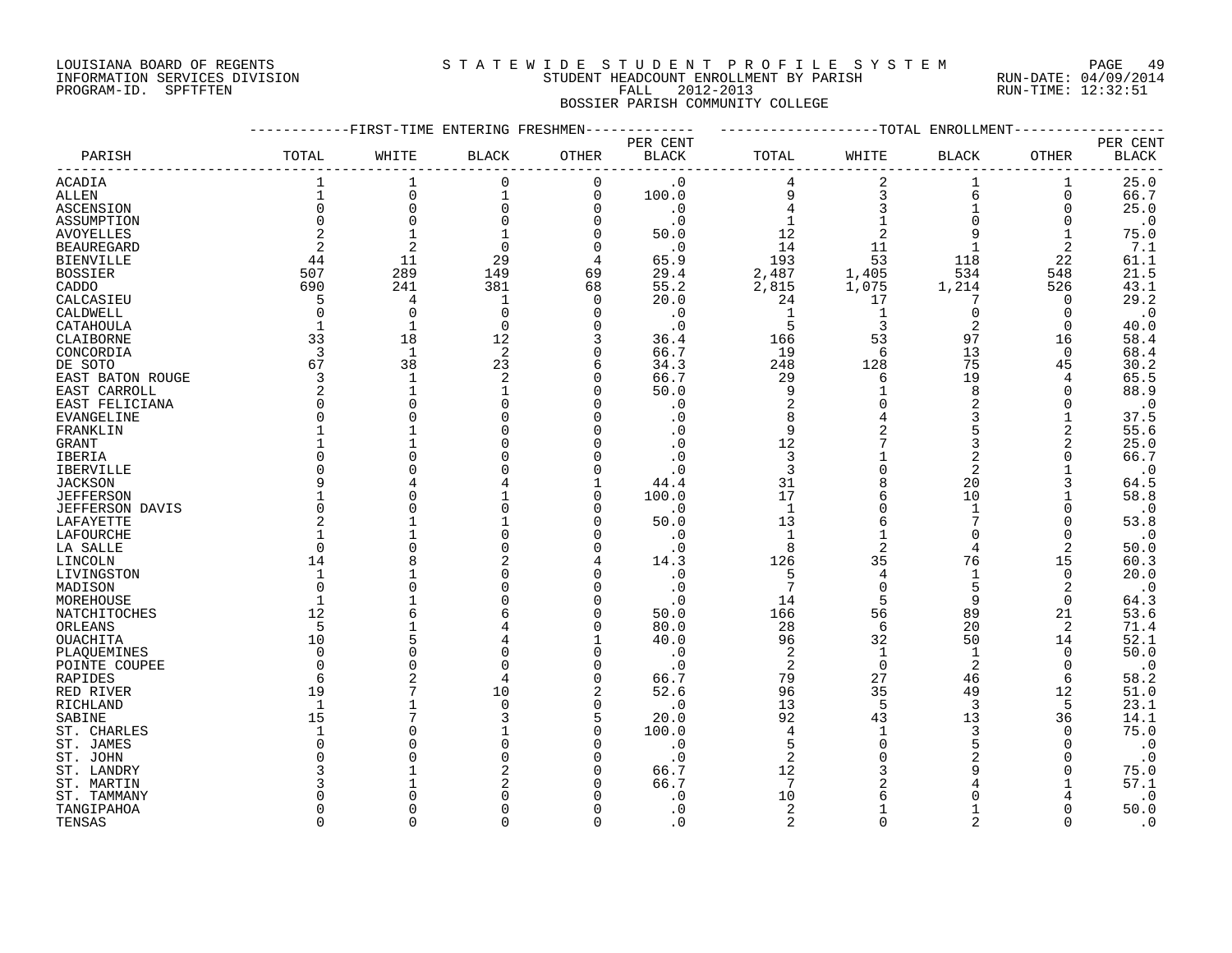#### LOUISIANA BOARD OF REGENTS S T A T E W I D E S T U D E N T P R O F I L E S Y S T E M PAGE 50 INFORMATION SERVICES DIVISION STUDENT HEADCOUNT ENROLLMENT BY PARISH RUN-DATE: 04/09/2014 PROGRAM-ID. SPFTFTEN FALL 2012-2013 RUN-TIME: 12:32:51 BOSSIER PARISH COMMUNITY COLLEGE

|                     |       | -FIRST-TIME ENTERING FRESHMEN- |              |       |                          |       |       | -TOTAL ENROLLMENT- |       |                          |
|---------------------|-------|--------------------------------|--------------|-------|--------------------------|-------|-------|--------------------|-------|--------------------------|
| PARISH              | TOTAL | WHITE                          | <b>BLACK</b> | OTHER | PER CENT<br><b>BLACK</b> | TOTAL | WHITE | <b>BLACK</b>       | OTHER | PER CENT<br><b>BLACK</b> |
| TERREBONNE          |       |                                |              |       | $\cdot$ 0                |       |       |                    |       | 60.0                     |
| UNION               |       |                                |              |       | 50.0                     |       |       |                    |       | 54.5                     |
| VERMILLION          |       |                                |              |       |                          |       |       |                    |       | $\cdot$ 0                |
| VERNON              |       |                                |              |       | . 0                      | 51    |       |                    |       | 17.6                     |
| WASHINGTON          |       |                                |              |       | 75.0                     |       |       |                    |       | 50.0                     |
| WEBSTER             | 183   | 105                            |              |       | 35.5                     | 711   | 349   | 257                | 105   | 36.1                     |
| WEST BATON ROUGE    |       |                                |              |       | . 0                      |       |       |                    |       | $\cdot$ 0                |
| WEST CARROLL        |       |                                |              |       | 33.3                     |       |       |                    |       | 37.5                     |
| WEST FELICIANA      |       |                                |              |       | . 0                      |       |       |                    |       | $\cdot$ 0                |
| WINN                |       |                                |              |       | . 0                      | 30    | 19    |                    |       | 30.0                     |
| LOUISIANA TOTALS    | 1,669 | 774                            | 716          | 179   | 42.9                     | 7,747 | 3,489 | 2,846              | 1,412 | 36.7                     |
| OUT-OF-STATE TOTALS | 37    | 25                             | 10           |       | 27.0                     | 159   | 73    | 72                 | 14    | 45.3                     |
| LA./OUT-OF-STATE    | 1,706 | 799                            | 726          | 181   | 42.6                     | 7,906 | 3,562 | 2,918              | 1,426 | 36.9                     |
| FOREIGN TOTALS      |       |                                |              |       | 16.7                     | 11    |       |                    |       | 9.1                      |
| INSTITUTION TOTALS  | 1,712 | 800                            | 727          | 185   | 42.5                     | 7,917 | 3,564 | 2,919              | 1,434 | 36.9                     |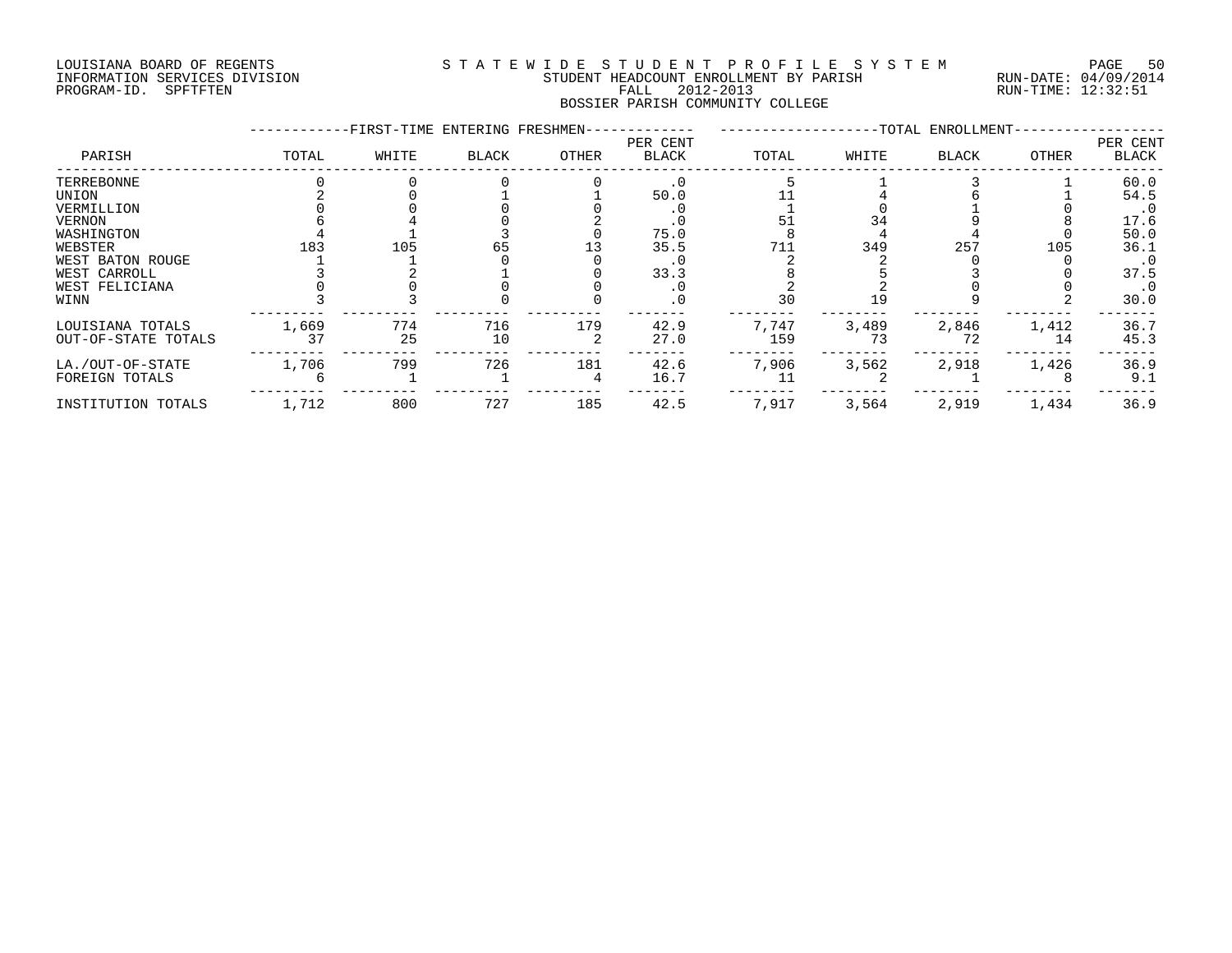#### LOUISIANA BOARD OF REGENTS S T A T E W I D E S T U D E N T P R O F I L E S Y S T E M PAGE 51 INFORMATION SERVICES DIVISION STUDENT HEADCOUNT ENROLLMENT BY PARISH RUN-DATE: 04/09/2014 PROGRAM-ID. SPFTFTEN FALL 2012-2013 RUN-TIME: 12:32:51 DELGADO COMMUNITY COLLEGE

|                   |              | -------FIRST-TIME ENTERING FRESHMEN- |              |                | -----------  | ------------------TOTAL ENROLLMENT- |                |                |              |                        |
|-------------------|--------------|--------------------------------------|--------------|----------------|--------------|-------------------------------------|----------------|----------------|--------------|------------------------|
|                   |              |                                      |              |                | PER CENT     |                                     |                |                |              | PER CENT               |
| PARISH            | TOTAL        | WHITE                                | <b>BLACK</b> | OTHER          | <b>BLACK</b> | TOTAL                               | WHITE          | BLACK          | OTHER        | $\operatorname{BLACK}$ |
| <b>ACADIA</b>     | $\mathbf{1}$ | 0                                    | 0            | 1              | $\cdot$ 0    | 4                                   | 1              | $\mathbf 0$    | 3            | $\cdot$ 0              |
| ALLEN             | $\Omega$     | $\Omega$                             | $\mathbf 0$  | $\mathbf 0$    | $\cdot$ 0    | 3                                   | $\mathbf{1}$   | $\overline{2}$ | 0            | 66.7                   |
| ASCENSION         | 9            | 3                                    | 5            | 1              | 55.6         | 45                                  | 18             | 24             | 3            | 53.3                   |
| ASSUMPTION        | 5            |                                      | 3            | 0              | 60.0         | 23                                  | 12             | 9              | 2            | 39.1                   |
| <b>AVOYELLES</b>  |              |                                      |              | $\Omega$       | 66.7         | 8                                   | 4              |                | $\Omega$     | 50.0                   |
| <b>BEAUREGARD</b> |              |                                      | O            | <sup>0</sup>   | $\cdot$ 0    | $\overline{2}$                      | $\overline{2}$ |                | <sup>0</sup> | $\cdot$ 0              |
| <b>BIENVILLE</b>  |              |                                      |              | $\Omega$       | . 0          |                                     | $\Omega$       |                |              | $\cdot$ 0              |
| <b>BOSSIER</b>    |              |                                      |              | $\Omega$       | $\cdot$ 0    | 4                                   | 3              | $\Omega$       |              | $\cdot$ 0              |
| CADDO             |              |                                      |              | $\Omega$       | 50.0         | 16                                  | 6              | 6              |              | 37.5                   |
| CALCASIEU         |              |                                      |              | $\Omega$       | $\cdot$ 0    | 25                                  | 10             | 11             |              | 44.0                   |
| CALDWELL          | U            |                                      |              | $\Omega$       | . 0          | 1                                   | $\Omega$       | $\cap$         |              | $\cdot$ 0              |
| CAMERON           | U            |                                      |              | $\Omega$       |              | 1                                   | $\Omega$       | $\Omega$       |              | $\cdot$ 0              |
| CATAHOULA         | O            |                                      |              | $\Omega$       | . 0          |                                     |                |                |              | $\cdot$ 0              |
| CLAIBORNE         | U            |                                      |              | $\cap$         |              |                                     |                |                |              | $\cdot$ 0              |
| CONCORDIA         | U            |                                      | ∩            | $\cap$         |              |                                     |                |                |              | 60.0                   |
| DE SOTO           | $\Omega$     |                                      | U            | $\cap$         | . 0          | $\mathbf{1}$                        | $\Omega$       |                | $\Omega$     | $\cdot$ 0              |
| EAST BATON ROUGE  | 16           |                                      | 11           | $\Omega$       | 68.8         | 148                                 | 45             | 80             | 23           | 54.1                   |
| EAST CARROLL      | 0            |                                      | 0            | $\Omega$       | . 0          | 1                                   | $\Omega$       |                | 0            | $\cdot$ 0              |
| EAST FELICIANA    | $\Omega$     |                                      | U            | $\Omega$       | . 0          |                                     |                |                | 0            | 57.1                   |
| <b>EVANGELINE</b> |              |                                      |              | $\Omega$       |              |                                     |                |                |              | $\cdot$ 0              |
| FRANKLIN          | U            |                                      |              | $\cap$         |              |                                     |                |                |              | $\cdot$ 0              |
| GRANT             |              |                                      |              | $\Omega$       | . 0          |                                     |                |                |              | $\cdot$ 0              |
| IBERIA            |              |                                      |              | $\Omega$       | $\cdot$ 0    | 19                                  |                |                |              | 36.8                   |
| IBERVILLE         |              |                                      |              | 0              | 100.0        | 14                                  |                | 13             | $\Omega$     | 92.9                   |
| <b>JACKSON</b>    | U            | C                                    | U            | $\Omega$       | $\cdot$ 0    |                                     |                | $\Omega$       | <sup>0</sup> | $\boldsymbol{\cdot}$ 0 |
| <b>JEFFERSON</b>  | 1,043        | 331                                  | 407          | 305            | 39.0         | 5,966                               | 2,230          | 1,987          | 1,749        | 33.3                   |
| JEFFERSON DAVIS   | 0            | O                                    | $\Omega$     | 0              | . 0          | 4                                   | 4              | $\Omega$       | 0            | $\cdot$ 0              |
| LAFAYETTE         | $\mathbf 1$  |                                      | $\Omega$     | $\Omega$       | $\cdot$ 0    | 36                                  | 20             | 12             | 4            | 33.3                   |
| LAFOURCHE         | 14           |                                      |              | 4              | 21.4         | 105                                 | 51             | 26             | 28           | 24.8                   |
| LA SALLE          | $\Omega$     |                                      |              | $\Omega$       | . 0          | 1                                   | $\mathbf{1}$   | $\Omega$       | $\Omega$     | $\boldsymbol{\cdot}$ 0 |
| LINCOLN           | 0            |                                      | O            | $\Omega$       | $\cdot$ 0    | 3                                   | 0              | -1             | 2            | $\cdot$ 0              |
| LIVINGSTON        |              |                                      |              | 1              | 12.5         | 70                                  | 42             | 20             | 8            | 28.6                   |
| MADISON           | U            |                                      | O            | $\Omega$       | $\cdot$ 0    | 2                                   | $\Omega$       | 2              | $\Omega$     | $\cdot$ 0              |
| MOREHOUSE         | $\Omega$     |                                      | $\Omega$     | $\Omega$       | . 0          | 3                                   | $\Omega$       | $\overline{2}$ | 1            | $\cdot$ 0              |
| NATCHITOCHES      | $\Omega$     | $\Omega$                             | $\Omega$     | $\Omega$       | . 0          | 8                                   | 5              | $\cap$         | 3            | $\cdot$ 0              |
| ORLEANS           | 846          | 67                                   | 666          | 113            | 78.7         | 5,601                               | 939            | 3,836          | 826          | 68.5                   |
| OUACHITA          | 2            | $\mathbf{1}$                         | $\mathbf 0$  | 1              | $\cdot$ 0    | 17                                  | 11             | 5              | 1            | 29.4                   |
| PLAQUEMINES       | 37           | 20                                   | 6            | 11             | 16.2         | 262                                 | 142            | 60             | 60           | 22.9                   |
| POINTE COUPEE     | 2            | $\Omega$                             |              | 0              | 100.0        | 7                                   | 1              |                | 1            | 71.4                   |
| RAPIDES           | 4            | 3                                    |              | $\Omega$       | 25.0         | 23                                  | 12             |                | 3            | 34.8                   |
| RED RIVER         | $\Omega$     | O                                    | U            | 0              | . 0          | 1                                   | $\Omega$       |                | 0            | $\cdot$ 0              |
| RICHLAND          | -1           | $\Omega$                             |              | 0              | 100.0        | $\overline{2}$                      |                |                | 0            | 50.0                   |
| SABINE            | $\Omega$     | $\Omega$                             | $\cap$       | $\Omega$       | $\cdot$ 0    | $\overline{c}$                      |                |                | $\Omega$     | 50.0                   |
| ST. BERNARD       | 36           | 21                                   | 7            | 8              | 19.4         | 293                                 | 178            | 44             | 71           | 15.0                   |
| ST. CHARLES       | 95           | 43                                   | 37           | 15             | 38.9         | 581                                 | 282            | 207            | 92           | 35.6                   |
| ST. HELENA        | 2            | $\Omega$                             | 2            | $\overline{0}$ | 100.0        | 21                                  | $\Omega$       | 19             | 2            | $\cdot$ 0              |
| ST. JAMES         | 7            | 1                                    | 5            | 1              | 71.4         | 53                                  | 10             | 40             | 3            | 75.5                   |
| ST. JOHN          | 71           | 15                                   | 44           | 12             | 62.0         | 344                                 | 81             | 203            | 60           | 59.0                   |
| ST. LANDRY        | 1            | $\Omega$                             | $\Omega$     | 1              | . 0          | 19                                  | 8              | 8              | 3            | 42.1                   |
| ST. MARTIN        | $\Omega$     | $\cap$                               | $\Omega$     | $\Omega$       | . 0          | 34                                  | 15             | 10             | q            | 29.4                   |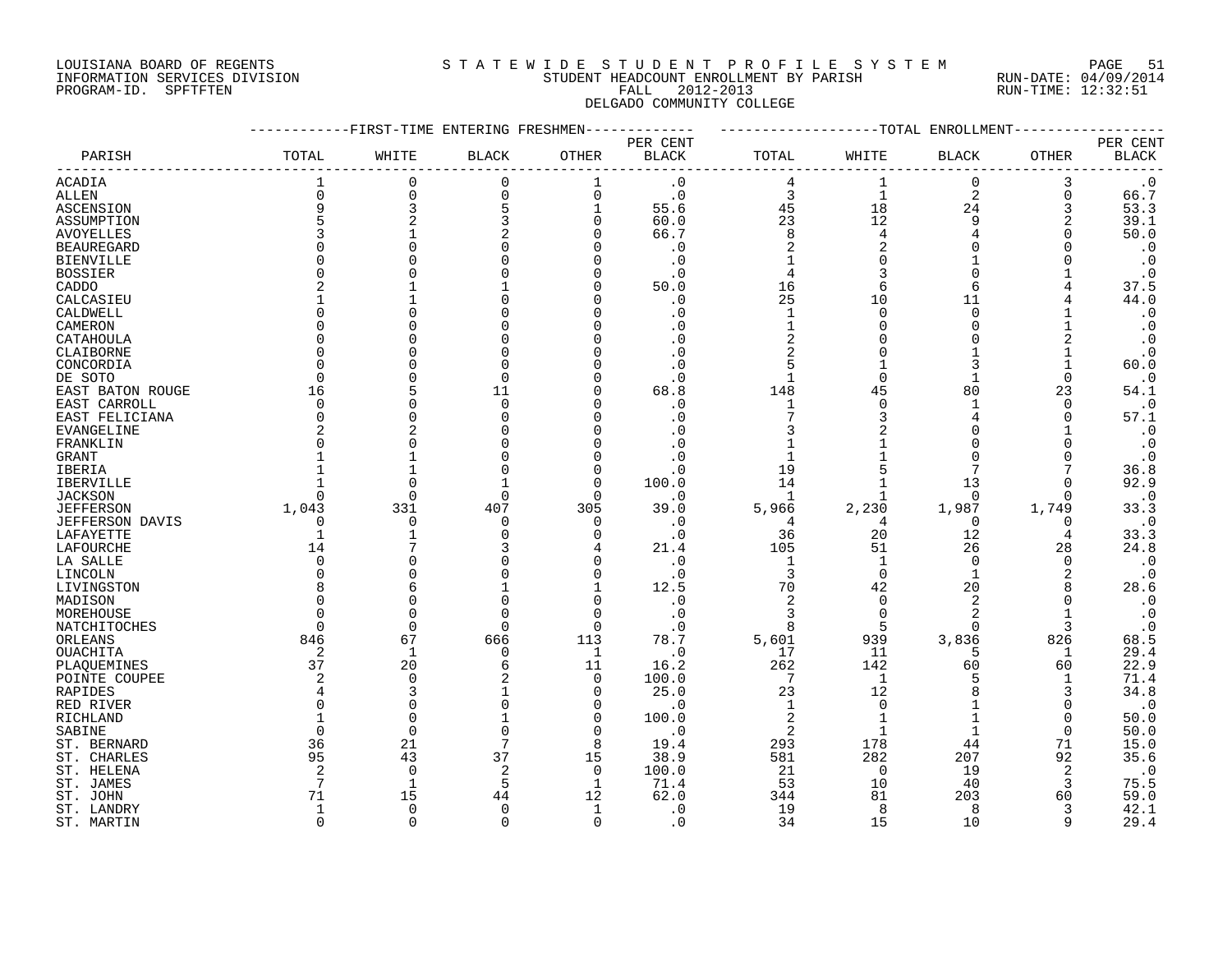#### LOUISIANA BOARD OF REGENTS S T A T E W I D E S T U D E N T P R O F I L E S Y S T E M PAGE 52 INFORMATION SERVICES DIVISION STUDENT HEADCOUNT ENROLLMENT BY PARISH RUN-DATE: 04/09/2014 PROGRAM-ID. SPFTFTEN FALL 2012-2013 RUN-TIME: 12:32:51 DELGADO COMMUNITY COLLEGE

|                                                                                                 |              | -FIRST-TIME ENTERING FRESHMEN- |             |           | ---------                    |               |              | --TOTAL ENROLLMENT- |              |                                                                |
|-------------------------------------------------------------------------------------------------|--------------|--------------------------------|-------------|-----------|------------------------------|---------------|--------------|---------------------|--------------|----------------------------------------------------------------|
| PARISH                                                                                          | TOTAL        | WHITE                          | BLACK       | OTHER     | PER CENT<br>BLACK            | TOTAL         | WHITE        | <b>BLACK</b>        | OTHER        | PER CENT<br>BLACK                                              |
| ST. MARY<br>ST. TAMMANY<br>TANGIPAHOA<br>TENSAS                                                 | 484<br>88    | 272<br>38                      | 103<br>45   | 109       | $\cdot$ 0<br>21.3<br>51.1    | 2,611<br>471  | 1,637<br>196 | 441<br>210          | 533<br>65    | $\cdot$ 0<br>16.9<br>44.6<br>$\cdot$ 0                         |
| TERREBONNE<br>UNION<br>VERMILLION<br>VERNON<br>WASHINGTON<br>WEST BATON ROUGE<br>WEST FELICIANA |              | 30                             | 20          |           | 45.5<br>35.1<br>33.3<br>50.0 | 106<br>276    | 49<br>122    | 36<br>128           | 21<br>26     | 34.0<br>$\cdot$ 0<br>$\cdot$ 0<br>33.3<br>46.4<br>25.0<br>50.0 |
| LOUISIANA TOTALS<br>OUT-OF-STATE TOTALS                                                         | 2,859<br>118 | 883<br>39                      | 1,380<br>33 | 596<br>46 | 48.3<br>28.0                 | 17,284<br>737 | 6,165<br>225 | 7,491<br>193        | 3,628<br>319 | 43.3<br>26.2                                                   |
| LA./OUT-OF-STATE<br>FOREIGN TOTALS                                                              | 2,977<br>51  | 922                            | 1,413       | 642<br>49 | 47.5<br>$\cdot$ 0            | 18,021<br>72  | 6,390        | 7,684               | 3,947<br>67  | 42.6<br>4.2                                                    |
| INSTITUTION TOTALS                                                                              | 3,028        | 924                            | 1,413       | 691       | 46.7                         | 18,093        | 6,392        | 7,687               | 4,014        | 42.5                                                           |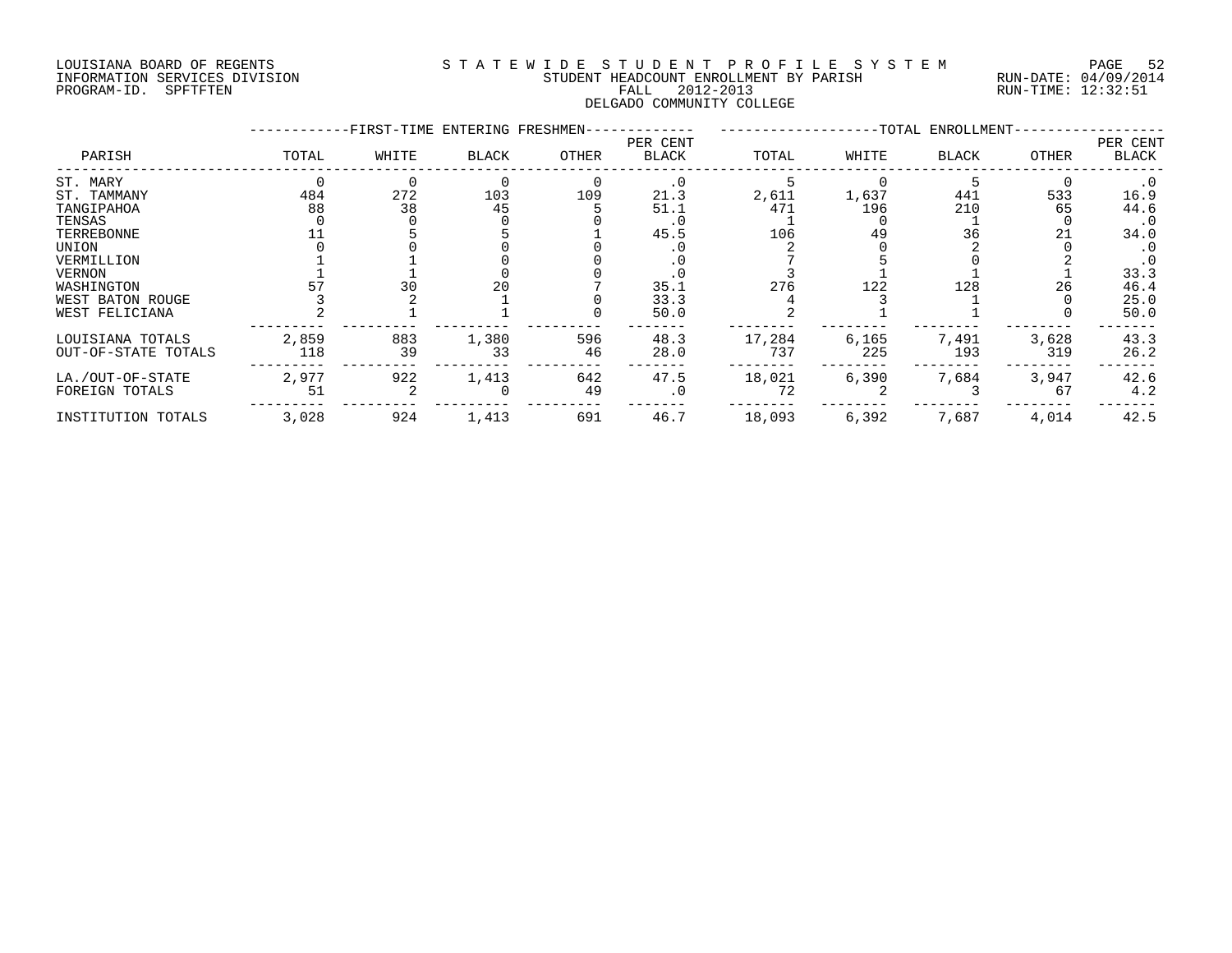#### LOUISIANA BOARD OF REGENTS S T A T E W I D E S T U D E N T P R O F I L E S Y S T E M PAGE 53 INFORMATION SERVICES DIVISION STUDENT HEADCOUNT ENROLLMENT BY PARISH RUN-DATE: 04/09/2014 PROGRAM-ID. SPFTFTEN FALL 2012-2013 RUN-TIME: 12:32:51 ELAINE P. NUNEZ COMMUN. COLLEGE

|                     |       | FIRST-TIME ENTERING FRESHMEN |              |              |                          |       |       | -TOTAL ENROLLMENT |              |                          |
|---------------------|-------|------------------------------|--------------|--------------|--------------------------|-------|-------|-------------------|--------------|--------------------------|
| PARISH              | TOTAL | WHITE                        | <b>BLACK</b> | <b>OTHER</b> | PER CENT<br><b>BLACK</b> | TOTAL | WHITE | <b>BLACK</b>      | <b>OTHER</b> | PER CENT<br><b>BLACK</b> |
| ASCENSION           |       |                              |              |              | . 0                      |       |       |                   |              | 20.0                     |
| ASSUMPTION          |       |                              |              |              | . 0                      |       |       |                   |              | $\cdot$ 0                |
| <b>AVOYELLES</b>    |       |                              |              |              |                          |       |       |                   |              | 33.3                     |
| <b>BOSSIER</b>      |       |                              |              |              |                          |       |       |                   |              | $\cdot$ 0                |
| CALCASIEU           |       |                              |              |              |                          |       |       |                   |              | $\cdot$ 0                |
| EAST BATON ROUGE    |       |                              |              |              | 100.0                    |       |       |                   |              | 60.0                     |
| <b>IBERIA</b>       |       |                              |              |              | . 0                      |       |       |                   |              | $\cdot$ 0                |
| <b>IBERVILLE</b>    |       |                              |              |              |                          |       |       |                   |              | .0                       |
| <b>JEFFERSON</b>    | 23    |                              |              |              | 69.6                     | 194   |       | 121               | 27           | 62.4                     |
| LAFAYETTE           |       |                              |              |              | $\cdot$ 0                |       |       |                   |              | $\cdot$ 0                |
| LAFOURCHE           |       |                              |              |              | 100.0                    |       |       |                   |              | 60.0                     |
| LIVINGSTON          |       |                              |              |              | $\cdot$ 0                |       |       |                   |              | $\cdot$ 0                |
| NATCHITOCHES        |       |                              |              |              |                          |       |       |                   |              | $\cdot$ 0                |
| ORLEANS             | 87    |                              |              |              | 88.5                     | 560   | 67    | 455               | 38           | 81.3                     |
| PLAQUEMINES         | 16    |                              |              |              | 56.3                     | 132   | 71    | 43                | 18           | 32.6                     |
| <b>RAPIDES</b>      |       |                              |              |              | 100.0                    |       |       |                   |              | $\cdot$ 0                |
| RED RIVER           |       |                              |              |              | $\cdot$ 0                |       |       |                   |              | $\cdot$ 0                |
| ST. BERNARD         | 117   | 77                           | 26           | 14           | 22.2                     | 783   | 522   | 146               | 115          | 18.6                     |
| ST. CHARLES         |       |                              |              |              | 100.0                    |       |       |                   |              | 83.3                     |
| ST. JOHN            |       |                              |              |              | $\cdot$ 0                |       |       |                   |              | $\cdot$ 0                |
| ST. MARTIN          |       |                              |              |              | $\cdot$ 0                |       |       |                   |              |                          |
| ST. MARY            |       |                              |              |              | . 0                      |       |       |                   |              |                          |
| ST. TAMMANY         | 23    | 15                           |              |              | 21.7                     | 525   | 377   | 77                | 71           | 14.7                     |
| TANGIPAHOA          |       |                              |              |              |                          |       |       |                   |              | 42.9                     |
| WASHINGTON          |       |                              |              |              | . 0                      |       |       |                   |              | 50.0                     |
| WEST BATON ROUGE    |       |                              |              |              |                          |       |       |                   |              |                          |
| LOUISIANA TOTALS    | 271   | 109                          | 137          | 25           | 50.6                     | 2,250 | 1,105 | 870               | 275          | 38.7                     |
| OUT-OF-STATE TOTALS |       | 3                            |              | 0            | 25.0                     | 15    |       | 5                 | 2            | 33.3                     |
| LA./OUT-OF-STATE    | 275   | 112                          | 138          | 25           | 50.2                     | 2,265 | 1,113 | 875               | 277          | 38.6                     |
| FOREIGN TOTALS      |       | ∩                            | <sup>0</sup> | 0            | . 0                      |       |       | O                 |              | $\cdot$ 0                |
| INSTITUTION TOTALS  | 275   | 112                          | 138          | 25           | 50.2                     | 2,269 | 1,114 | 875               | 280          | 38.6                     |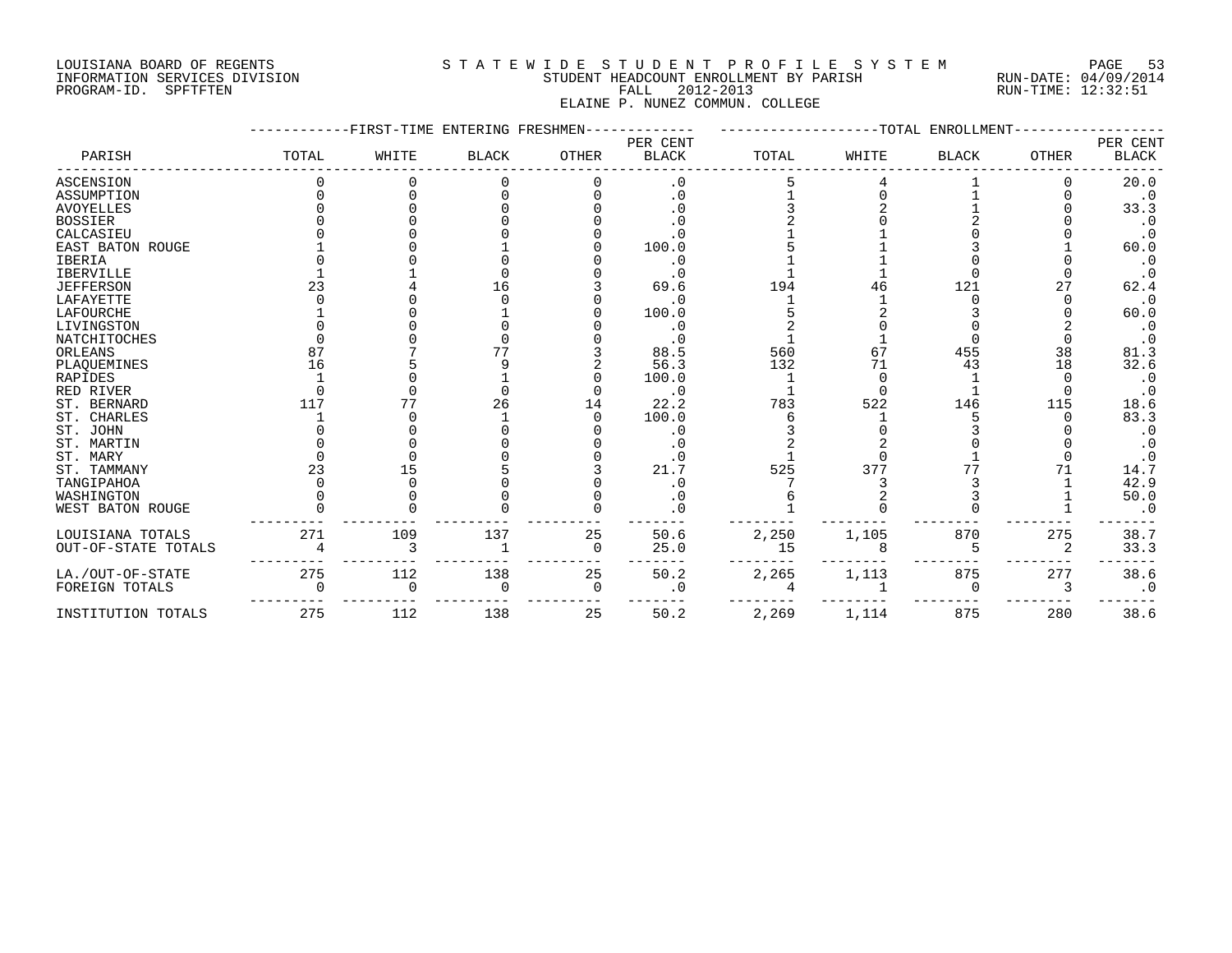#### LOUISIANA BOARD OF REGENTS S T A T E W I D E S T U D E N T P R O F I L E S Y S T E M PAGE 54 INFORMATION SERVICES DIVISION STUDENT HEADCOUNT ENROLLMENT BY PARISH RUN-DATE: 04/09/2014 PROGRAM-ID. SPFTFTEN FALL 2012-2013 RUN-TIME: 12:32:51 RIVER PARISHES COMMUNITY COLLEGE

|                        |          | -FIRST-TIME ENTERING FRESHMEN |              |              |              |                | -TOTAL   | ENROLLMENT   |              |                        |
|------------------------|----------|-------------------------------|--------------|--------------|--------------|----------------|----------|--------------|--------------|------------------------|
|                        |          |                               |              |              | PER CENT     |                |          |              |              | PER CENT               |
| PARISH                 | TOTAL    | WHITE                         | <b>BLACK</b> | <b>OTHER</b> | <b>BLACK</b> | TOTAL          | WHITE    | <b>BLACK</b> | <b>OTHER</b> | <b>BLACK</b>           |
| ALLEN                  | 0        | 0                             | 0            | $\Omega$     | $\cdot$ 0    | 1              | $\Omega$ | 1            | $\Omega$     | $\cdot$ 0              |
| ASCENSION              | 290      | 175                           | 95           | 20           | 32.8         | 2,208          | 1,434    | 603          | 171          | 27.3                   |
| ASSUMPTION             | 38       | 13                            | 22           | 3            | 57.9         | 236            | 124      | 102          | 10           | 43.2                   |
| <b>BOSSIER</b>         | $\Omega$ | $\Omega$                      | $\Omega$     |              | $\cdot$ 0    | -1             |          | $\Omega$     | <sup>0</sup> | $\cdot$ 0              |
| CALCASIEU              | U        |                               |              |              | . 0          |                |          |              |              | $\cdot$ 0              |
| CLAIBORNE              | U        |                               |              |              | $\cdot$ 0    |                |          |              |              | $\cdot$ 0              |
| CONCORDIA              | $\Omega$ |                               |              |              | $\cdot$ 0    |                |          |              | $\Omega$     | $\cdot$ 0              |
| EAST BATON ROUGE       | 15       |                               |              |              | 40.0         | 137            | 65       | 60           | 12           | 43.8                   |
| EAST CARROLL           | $\Omega$ |                               |              |              | $\cdot$ 0    | 1              |          | $\Omega$     | $\Omega$     | $\boldsymbol{\cdot}$ 0 |
|                        | O        |                               |              |              | $\cdot$ 0    | 3              |          | 3            |              | $\boldsymbol{\cdot}$ 0 |
| EAST FELICIANA         | 9        |                               |              |              |              |                |          |              |              |                        |
| IBERVILLE              |          |                               |              |              | 66.7         | 46             |          | 36           |              | 78.3                   |
| <b>JEFFERSON</b>       | 2        |                               |              |              | 50.0         | 39             | 15       | 19           |              | 48.7                   |
| <b>JEFFERSON DAVIS</b> | U        |                               |              |              | . 0          |                |          |              |              | $\boldsymbol{\cdot}$ 0 |
| LAFAYETTE              |          |                               |              |              | . 0          |                |          |              |              | $\cdot$ 0              |
| LAFOURCHE              | U        |                               |              |              |              |                |          |              |              | 25.0                   |
| LA SALLE               | ∩        | $\cap$                        |              |              |              |                |          |              |              | $\cdot$ 0              |
| LIVINGSTON             | 13       | 12                            |              |              | $\Omega$     | 94             | 81       |              |              | 8.5                    |
| MADISON                |          | $\cap$                        |              |              |              | $\overline{c}$ |          |              |              | 50.0                   |
| MOREHOUSE              | U        |                               |              |              | . 0          | $\mathbf{1}$   |          |              |              | $\cdot$ 0              |
| ORLEANS                |          |                               |              |              | 100.0        | 27             |          | 17           |              | 63.0                   |
| OUACHITA               | U        |                               |              |              | . 0          | $\mathcal{L}$  |          |              |              | 50.0                   |
| PLAQUEMINES            | ∩        |                               |              |              | . 0          |                |          |              |              | 80.0                   |
| POINTE COUPEE          | U        |                               |              |              |              |                |          |              |              | $\cdot$ 0              |
| RAPIDES                |          |                               |              |              |              |                |          |              |              | $\cdot$ 0              |
| ST. BERNARD            |          |                               |              |              | $\cdot$ 0    |                |          |              |              | 25.0                   |
| ST. CHARLES            |          |                               |              |              | 66.7         | 27             | 14       | 11           |              | 40.7                   |
| ST. HELENA             | U        |                               |              |              | $\cdot$ 0    | 1              | $\Omega$ | -1           |              | $\cdot$ 0              |
| ST. JAMES              | 41       | 10                            | 30           |              | 73.2         | 397            | 192      | 196          |              | 49.4                   |
| ST. JOHN               | 24       |                               | 17           |              | 70.8         | 152            | 43       | 101          |              | 66.4                   |
|                        | U        |                               |              |              |              |                |          |              |              |                        |
| ST. LANDRY             |          |                               |              |              | $\cdot$ 0    | $\overline{2}$ |          |              |              | 50.0                   |
| ST. MARTIN             |          |                               |              |              | 100.0        | 8              |          |              |              | 37.5                   |
| ST. TAMMANY            |          |                               |              |              | 100.0        | 26             | 18       |              |              | 19.2                   |
| TANGIPAHOA             |          |                               |              |              | $\cdot$ 0    | 34             | 14       | 20           |              | 58.8                   |
| TERREBONNE             |          |                               |              |              | $\cdot$ 0    | 3              | 3        | $\Omega$     |              | $\cdot$ 0              |
| UNION                  |          |                               |              |              | $\cdot$ 0    |                |          |              |              | $\cdot$ 0              |
| WASHINGTON             |          |                               |              |              | 25.0         | 57             | 26       | 27           |              | 47.4                   |
| WEBSTER                |          |                               |              |              | . 0          |                |          |              |              | $\cdot$ 0              |
| WEST BATON ROUGE       |          |                               |              |              | $\cdot$ 0    | 6              |          | 3            |              | 50.0                   |
| WEST FELICIANA         |          |                               |              |              |              |                |          |              |              | $\cdot$ 0              |
| LOUISIANA TOTALS       | 445      | 231                           | 184          | 30           | 41.3         | 3,542          | 2,071    | 1,235        | 236          | 34.9                   |
| OUT-OF-STATE TOTALS    | 3        | 3                             | 0            | $\mathbf 0$  | $\cdot$ 0    | 17             | 13       | 2            | 2            | 11.8                   |
| LA./OUT-OF-STATE       | 448      | 234                           | 184          | 30           | 41.1         | 3,559          | 2,084    | 1,237        | 238          | 34.8                   |
| FOREIGN TOTALS         | $\Omega$ | $\overline{0}$                | $\mathbf 0$  | $\Omega$     | $\cdot$ 0    | 7              | $\Omega$ | $\Omega$     | 7            | $\cdot$ 0              |
| INSTITUTION TOTALS     | 448      | 234                           | 184          | 30           | 41.1         | 3,566          | 2,084    | 1,237        | 245          | 34.7                   |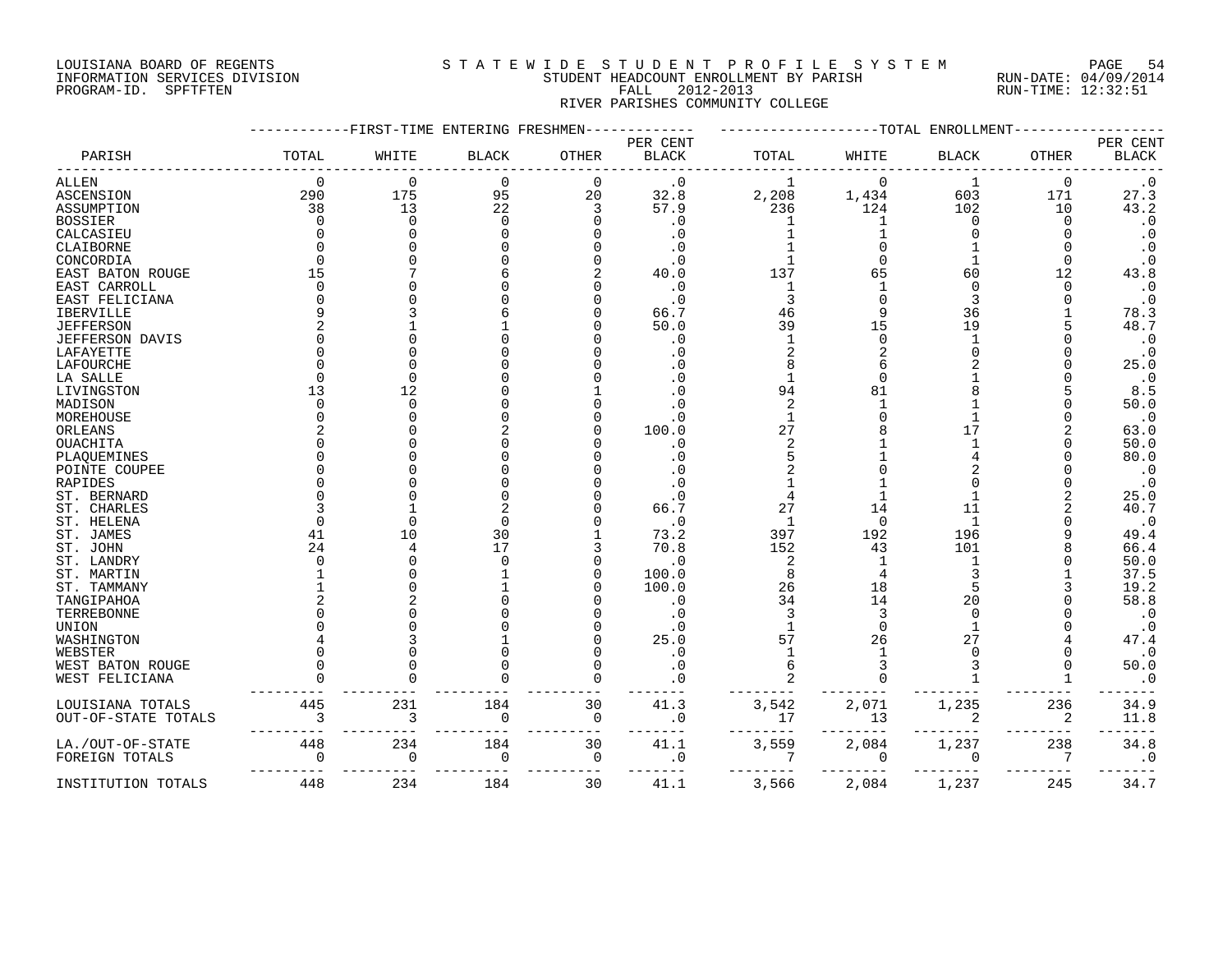# LOUISIANA BOARD OF REGENTS S T A T E W I D E S T U D E N T P R O F I L E S Y S T E M PAGE 55 INFORMATION SERVICES DIVISION STUDENT HEADCOUNT ENROLLMENT BY PARISH RUN-DATE: 04/09/2014 PROGRAM-ID. SPFTFTEN FALL 2012-2013 RUN-TIME: 12:32:51

# SOUTH LA. COMMUNITY COLLEGE

|                   | -----------FIRST-TIME ENTERING FRESHMEN------------ |                |              |             |                          | ------------------TOTAL ENROLLMENT------- |                |                |                |                          |
|-------------------|-----------------------------------------------------|----------------|--------------|-------------|--------------------------|-------------------------------------------|----------------|----------------|----------------|--------------------------|
| PARISH            | TOTAL                                               | WHITE          | <b>BLACK</b> | OTHER       | PER CENT<br><b>BLACK</b> | TOTAL                                     | WHITE          | <b>BLACK</b>   | OTHER          | PER CENT<br><b>BLACK</b> |
| <b>ACADIA</b>     | 130                                                 | 78             | 44           | 8           | 33.8                     | 470                                       | 328            | 113            | 29             | 24.0                     |
| ALLEN             | $\mathbf{1}$                                        | $\mathbf 0$    | $\Omega$     | 1           | $\cdot$ 0                | 5                                         | 3              | $\mathbf 0$    | $\overline{2}$ | $\cdot$ 0                |
| ASCENSION         |                                                     | 4              | $\Omega$     | $\mathbf 0$ | $\cdot$ 0                | 15                                        | 11             | 3              | 1              | 20.0                     |
| ASSUMPTION        | 1                                                   | 1              |              | $\mathbf 0$ | $\cdot$ 0                | $\overline{4}$                            | $\overline{4}$ | $\Omega$       | $\mathbf 0$    | $\cdot$ 0                |
| <b>AVOYELLES</b>  | 25                                                  | 19             | 5            | 1           | 20.0                     | 53                                        | 38             | 14             | 1              | 26.4                     |
| <b>BEAUREGARD</b> | 3                                                   | 3              |              | $\Omega$    | $\cdot$ 0                | 9                                         | 7              | 1              | 1              | 11.1                     |
| BOSSIER           | $\overline{0}$                                      | 0              | O            | 0           | $\cdot$ 0                | $\mathbf{1}$                              | 1              | $\mathbf 0$    | $\mathbf 0$    | $\cdot$ 0                |
| CADDO             | $\mathbf{1}$                                        | $\Omega$       |              | $\mathbf 0$ | 100.0                    | 11                                        | 5              | 5              | 1              | 45.5                     |
| CALCASIEU         | 19                                                  | 13             |              | 1           | 26.3                     | 45                                        | 32             | 11             | $\overline{2}$ | 24.4                     |
| CALDWELL          | $\mathbf{1}$                                        | $\mathbf{1}$   |              | 0           | $\cdot$ 0                | $\mathbf{1}$                              | $\mathbf{1}$   | $\mathsf 0$    | 0              | $\cdot$ 0                |
| CATAHOULA         | $\Omega$                                            | $\Omega$       | $\Omega$     | $\Omega$    | $\cdot$ 0                | 3                                         |                | 2              | $\Omega$       | 66.7                     |
| CONCORDIA         | $\Omega$                                            | $\Omega$       | $\Omega$     | $\Omega$    | $\cdot$ 0                | 2                                         | $\mathbf{1}$   | 1              |                | 50.0                     |
| DE SOTO           | $\mathbf 0$                                         | 0              | $\mathbf 0$  | 0           | $\cdot$ 0                | $\mathbf{1}$                              | $\mathbf{1}$   | $\mathbf 0$    | $\Omega$       | $\boldsymbol{\cdot}$ 0   |
| EAST BATON ROUGE  | 21                                                  | 6              | 11           | 4           | 52.4                     | 75                                        | 35             | 31             | 9              | 41.3                     |
| EAST FELICIANA    | $\mathbf{1}$                                        | $\Omega$       | $\mathbf{1}$ | $\Omega$    | 100.0                    | $\overline{4}$                            | $\mathbf{1}$   | 3              | $\Omega$       | 75.0                     |
| EVANGELINE        | 93                                                  | 40             | 46           | 7           | 49.5                     | 258                                       | 140            | 103            | 15             | 39.9                     |
| FRANKLIN          | $\Omega$                                            | 0              | $\Omega$     | O           | $\cdot$ 0                | 1                                         | 0              | 1              | 0              | $\cdot$ 0                |
| <b>GRANT</b>      | 2                                                   | $\overline{2}$ | $\Omega$     | $\Omega$    | $\cdot$ 0                | 7                                         | 6              | $\Omega$       | 1              | $\cdot$ 0                |
| IBERIA            | 250                                                 | 114            | 105          | 31          | 42.0                     | 881                                       | 433            | 349            | 99             | 39.6                     |
| IBERVILLE         | 2                                                   | $\mathbf{1}$   | $\mathbf{1}$ | $\mathbf 0$ | 50.0                     | 6                                         | 3              | 3              | $\mathbf 0$    | 50.0                     |
| <b>JEFFERSON</b>  | 16                                                  | 11             | 3            | 2           | 18.8                     | 60                                        | 36             | 13             | 11             | 21.7                     |
| JEFFERSON DAVIS   | -6                                                  | 6              | $\Omega$     | $\Omega$    | $\cdot$ 0                | 26                                        | 22             | 3              | 1              | 11.5                     |
| LAFAYETTE         | 740                                                 | 372            | 283          | 85          | 38.2                     | 2,584                                     | 1,359          | 835            | 390            | 32.3                     |
| LAFOURCHE         | -6                                                  | 4              | 1            | 1           | 16.7                     | 19                                        | 12             | 4              | 3              | 21.1                     |
| LIVINGSTON        | 12                                                  | 12             | $\Omega$     | $\mathbf 0$ | $\cdot$ 0                | 27                                        | 27             | $\Omega$       | $\mathbf 0$    | $\cdot$ 0                |
| MADISON           | $\Omega$                                            | $\Omega$       |              | $\Omega$    | $\cdot$ 0                | 1                                         | $\mathbf 1$    | $\Omega$       | $\Omega$       | $\cdot$ 0                |
| MOREHOUSE         | $\Omega$                                            | $\Omega$       |              | $\Omega$    | $\cdot$ 0                | $1\,$                                     | $\mathbf 0$    |                | $\Omega$       | $\cdot$ 0                |
| NATCHITOCHES      | 3                                                   | $\mathbf{1}$   | 2            | $\Omega$    | 66.7                     | 7                                         | 3              | 3              | 1              | 42.9                     |
| ORLEANS           | 10                                                  | 3              | 5            | 2           | 50.0                     | 46                                        | 17             | 23             | 6              | 50.0                     |
| OUACHITA          | $\mathbf{1}$                                        | $\Omega$       |              | 0           | 100.0                    | 5                                         | $\mathbf{1}$   | 3              |                | 60.0                     |
| PLAQUEMINES       | $\Omega$                                            | 0              | $\Omega$     | 0           | $\cdot$ 0                | 4                                         | 2              | $\overline{2}$ | $\Omega$       | 50.0                     |
| POINTE COUPEE     | 6                                                   | 4              | 2            | $\Omega$    | 33.3                     | 22                                        | 18             | 3              |                | 13.6                     |
| RAPIDES           | 20                                                  | 12             |              |             | 20.0                     | 59                                        | 34             | 17             | 8              | 28.8                     |
| SABINE            | 1                                                   | 1              | 0            | 0           | $\cdot$ 0                | 6                                         | $\overline{4}$ | 1              | 1              | 16.7                     |
| ST. BERNARD       | $\Omega$                                            | $\Omega$       | O            | 0           | $\cdot$ 0                | 3                                         |                | $\Omega$       | 0              | $\cdot$ 0                |
| ST. CHARLES       |                                                     | 3              | $\Omega$     | $\Omega$    | $\cdot$ 0                | 11                                        | 7              | 3              | 1              | 27.3                     |
| ST. JAMES         |                                                     | $\mathbf{1}$   |              | 0           | 66.7                     | 6                                         | $\sqrt{2}$     | 4              | $\mathbf 0$    | 66.7                     |
| ST. JOHN          | 6                                                   | 3              | 3            | $\Omega$    | 50.0                     | 14                                        | 5              | 9              | $\Omega$       | 64.3                     |
| ST. LANDRY        | 203                                                 | 83             | 110          | 10          | 54.2                     | 730                                       | 345            | 345            | 40             | 47.3                     |
| ST. MARTIN        | 200                                                 | 81             | 101          | 18          | 50.5                     | 825                                       | 379            | 364            | 82             | 44.1                     |
| ST. MARY          | -5                                                  | 1              | 4            | 0           | 80.0                     | 12                                        | 5              | 7              | 0              | 58.3                     |
| ST. TAMMANY       | 10                                                  | 7              | 3            | 0           | 30.0                     | 45                                        | 32             | 9              |                | 20.0                     |
| TANGIPAHOA        | 9                                                   | 3              |              | $\Omega$    | 66.7                     | 23                                        | 10             | 10             |                | 43.5                     |
| TERREBONNE        | 13                                                  | 7              | 5            | 1           | 38.5                     | 39                                        | 22             | 14             | 3              | 35.9                     |
| UNION             | $\Omega$                                            | $\Omega$       | $\Omega$     | $\mathbf 0$ | $\cdot$ 0                | 1                                         | 1              | $\Omega$       | $\Omega$       | $\cdot$ 0                |
| VERMILLION        | 186                                                 | 117            | 45           | 24          | 24.2                     | 926                                       | 560            | 167            | 199            | 18.0                     |
| <b>VERNON</b>     |                                                     | 3              | 1            | 0           | 25.0                     | 13                                        | 9              |                | 0              | 30.8                     |
| WASHINGTON        |                                                     | -1             |              |             | 33.3                     | 10                                        | 5              |                |                | 30.0                     |
| WEBSTER           | $\mathbf{1}$                                        | $\mathbf{1}$   | ∩            | $\Omega$    | $\cdot$ 0                | 2                                         | $\overline{2}$ | $\Omega$       | $\Omega$       | $\cdot$ 0                |
| WEST BATON ROUGE  | $\mathbf{1}$                                        | $\Omega$       |              | $\Omega$    | 100.0                    | 5                                         | $\overline{4}$ |                | $\Omega$       | 20.0                     |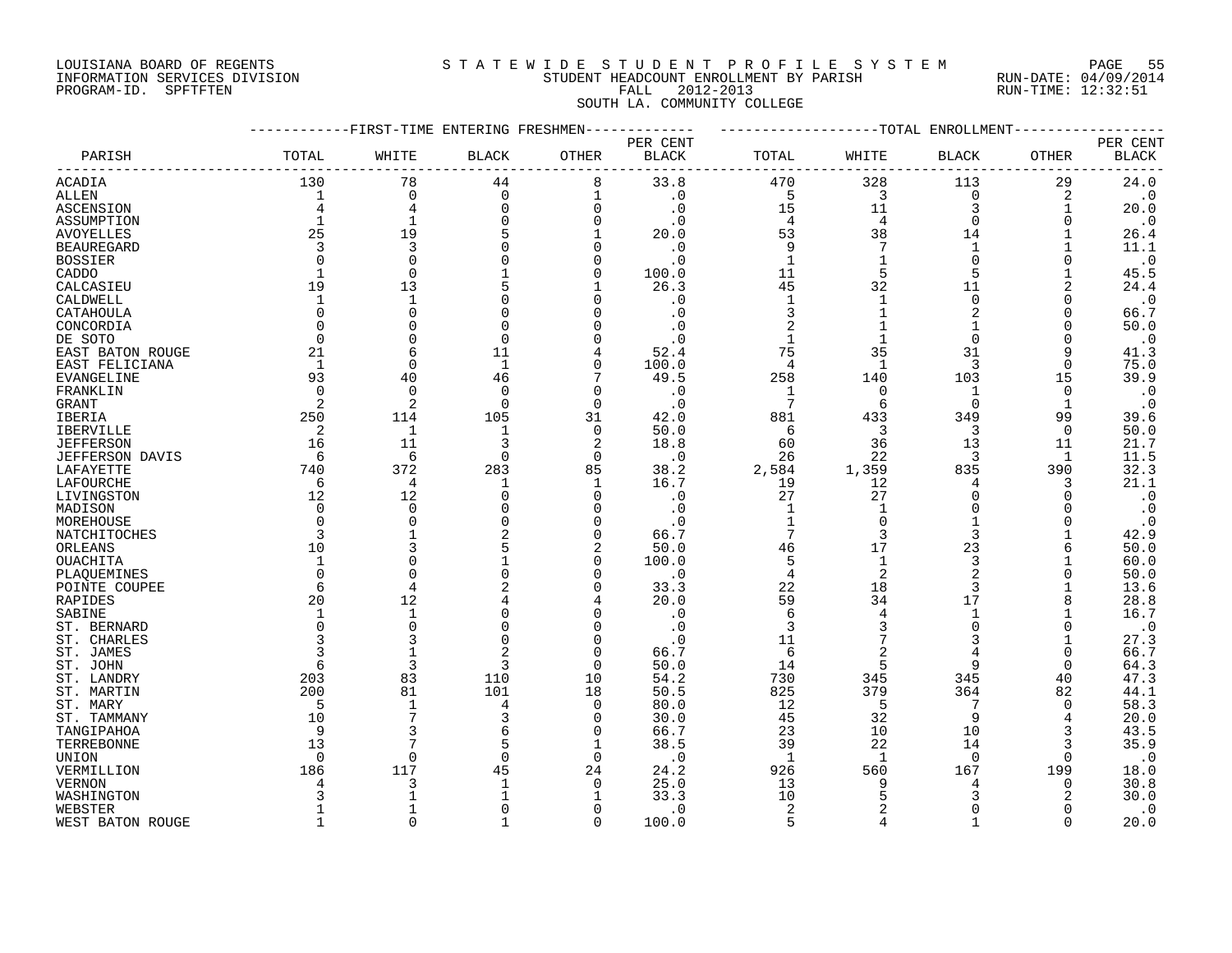#### LOUISIANA BOARD OF REGENTS S T A T E W I D E S T U D E N T P R O F I L E S Y S T E M PAGE 56 INFORMATION SERVICES DIVISION STUDENT HEADCOUNT ENROLLMENT BY PARISH RUN-DATE: 04/09/2014 PROGRAM-ID. SPFTFTEN FALL 2012-2013 RUN-TIME: 12:32:51 SOUTH LA. COMMUNITY COLLEGE

|                                         |       | -FIRST-TIME ENTERING FRESHMEN- |                 |       |                          |       |       | -TOTAL ENROLLMENT- |           |                   |
|-----------------------------------------|-------|--------------------------------|-----------------|-------|--------------------------|-------|-------|--------------------|-----------|-------------------|
| PARISH                                  | TOTAL | WHITE                          | <b>BLACK</b>    | OTHER | PER CENT<br><b>BLACK</b> | TOTAL | WHITE | <b>BLACK</b>       | OTHER     | PER CENT<br>BLACK |
| WEST FELICIANA                          |       |                                |                 |       | 25.0                     |       |       |                    |           | 28.6              |
| LOUISIANA TOTALS<br>OUT-OF-STATE TOTALS | 2,026 | 1,022                          | 803<br>∠        | 201   | 39.6<br>25.0             | 7,391 | 3,983 | 2,490              | 918<br>20 | 33.7<br>20.8      |
| LA./OUT-OF-STATE<br>FOREIGN TOTALS      | 2,034 | 1,027                          | 805<br>$\Omega$ | 202   | 39.6<br>$\cdot$ 0        | 7.444 | 4,005 | 2,501              | 938<br>12 | 33.6              |
| INSTITUTION TOTALS                      | 2,040 | 1,028                          | 805             | 207   | 39.5                     | 7,458 | 4,007 | 2,501              | 950       | 33.5              |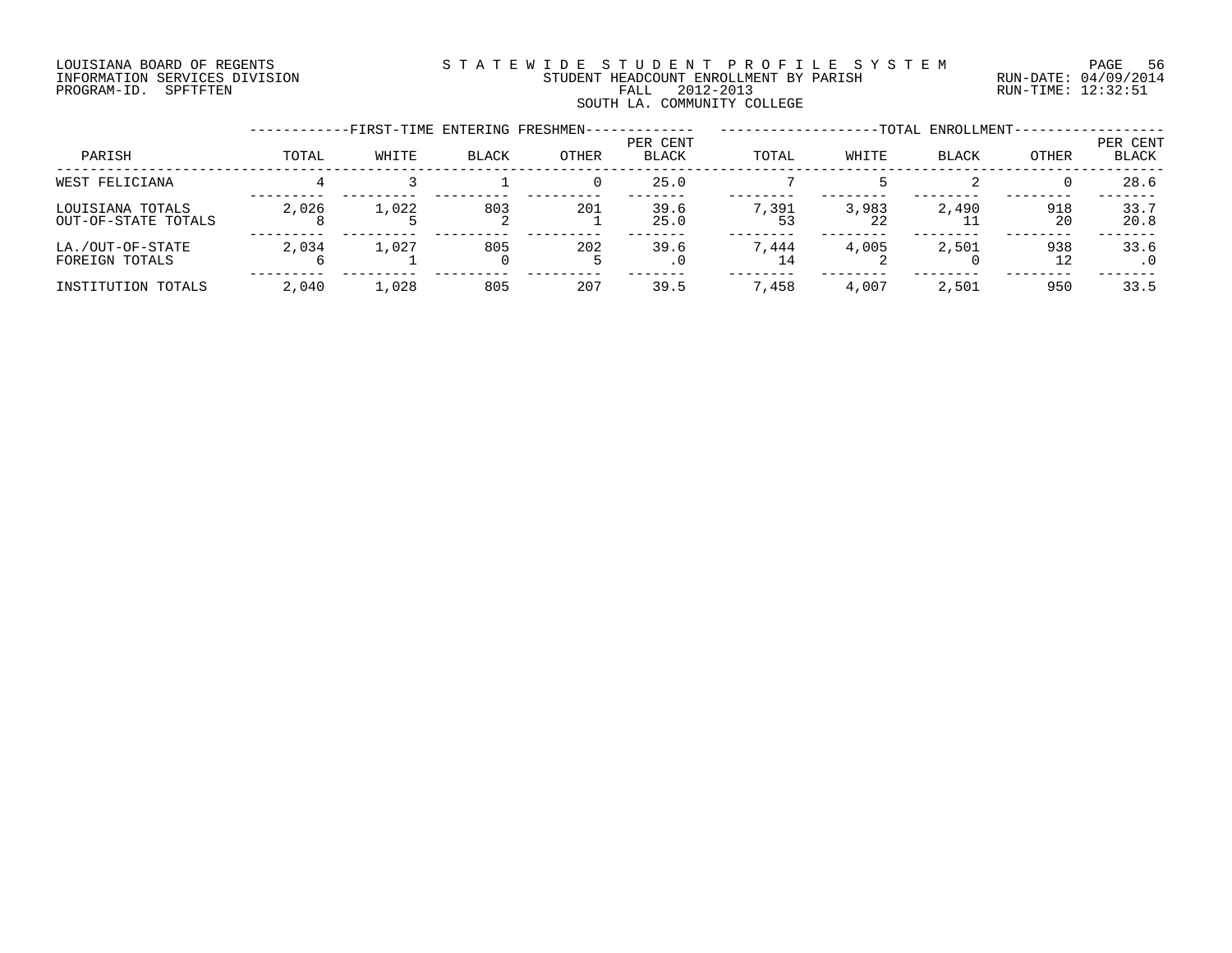#### LOUISIANA BOARD OF REGENTS S T A T E W I D E S T U D E N T P R O F I L E S Y S T E M PAGE 57 INFORMATION SERVICES DIVISION STUDENT HEADCOUNT ENROLLMENT BY PARISH RUN-DATE: 04/09/2014 PROGRAM-ID. SPFTFTEN FALL 2012-2013 RUN-TIME: 12:32:51 LA. DELTA COMMUNITY COLLEGE

|                        |              |                | FIRST-TIME ENTERING FRESHMEN- |                |                                    |                |                | -TOTAL ENROLLMENT |                |                          |
|------------------------|--------------|----------------|-------------------------------|----------------|------------------------------------|----------------|----------------|-------------------|----------------|--------------------------|
| PARISH                 | TOTAL        | WHITE          | <b>BLACK</b>                  | OTHER          | PER CENT<br>$\operatorname{BLACK}$ | TOTAL          | WHITE          | <b>BLACK</b>      | <b>OTHER</b>   | PER CENT<br><b>BLACK</b> |
|                        |              |                |                               |                |                                    |                |                |                   |                |                          |
| ACADIA                 | $\Omega$     | 0              | 0                             | 0              | $\cdot$ 0                          | 1              | $\mathbf 1$    | 0                 | 0              | $\cdot$ 0                |
| ASCENSION              |              | $\Omega$       | 0                             | 0              | $\cdot$ 0                          | $\sqrt{2}$     | $\mathbf 0$    | 1                 |                | $\cdot$ 0                |
| <b>AVOYELLES</b>       |              | $\mathbf{1}$   |                               |                | . 0                                | 1              |                | $\Omega$          | 0              | $\cdot$ 0                |
| <b>BEAUREGARD</b>      |              | $\Omega$       |                               |                | . 0                                | 5              |                | 2                 |                | 40.0                     |
| <b>BIENVILLE</b>       |              |                |                               |                |                                    |                |                |                   |                | 57.1                     |
| <b>BOSSIER</b>         |              |                |                               |                | . 0                                | 6              |                | O                 | 2              | $\cdot$ 0                |
| CADDO                  |              | U              |                               |                | 100.0                              | 6              |                |                   | O              | 83.3                     |
| CALCASIEU              |              | $\Omega$       |                               |                | $\cdot$ 0                          | $\mathbf{1}$   |                |                   | $\Omega$       | $\cdot$ 0                |
| CALDWELL               | 19           | 11             |                               | 6              | 10.5                               | 139            | 104            | 20                | 15             | 14.4                     |
| CATAHOULA              | 11           | 6              |                               | 3              | 18.2                               | 32             | 16             | 12                | 4              | 37.5                     |
| CLAIBORNE              |              | $\overline{c}$ |                               |                | 25.0                               | 8              | 5              | 2                 |                | 25.0                     |
| CONCORDIA              |              | $\overline{2}$ |                               | O              | 60.0                               | 20             | 12             | б                 |                | 30.0                     |
| EAST BATON ROUGE       |              |                |                               |                | $\cdot$ 0                          | 7              | 5              |                   |                | 14.3                     |
| EAST CARROLL           | 18           | 3              | 12                            | 3              | 66.7                               | 125            | 14             | 102               | 9              | 81.6                     |
| EAST FELICIANA         | $\Omega$     | $\Omega$       | $\Omega$                      | $\Omega$       | . 0                                | $\overline{c}$ | $\mathbf{1}$   | 1                 | $\Omega$       | 50.0                     |
| FRANKLIN               | 58           | 26             | 15                            | 17             | 25.9                               | 234            | 122            | 71                | 41             | 30.3                     |
| GRANT                  | $\mathbf{1}$ | $\mathbf{1}$   | U                             | 0              | . 0                                | 3              | 3              | 0                 | O              | $\cdot$ 0                |
| IBERVILLE              |              | $\Omega$       |                               | $\Omega$       | 100.0                              | 3              | $\mathbf{1}$   |                   |                | 33.3                     |
| <b>JACKSON</b>         | 11           | 9              |                               |                | 9.1                                | 55             | 44             |                   | 4              | 12.7                     |
| <b>JEFFERSON</b>       |              |                |                               |                | . 0                                | 2              |                | Ω                 | O              | $\cdot$ 0                |
| <b>JEFFERSON DAVIS</b> |              |                |                               |                | $\cdot$ 0                          | $\mathbf{1}$   |                | O                 | O              | $\cdot$ 0                |
| LA SALLE               |              | 3              |                               |                | 25.0                               | 19             | 15             | 2                 | 2              | 10.5                     |
| LINCOLN                | 57           | 31             | 17                            |                | 29.8                               | 212            | 127            | 62                | 23             | 29.2                     |
| LIVINGSTON             | 1            | 0              | $\Omega$                      |                | $\cdot$ 0                          | 2              | $\mathbf 0$    | $\mathbf 0$       | $\overline{2}$ | $\cdot$ 0                |
|                        | 17           | 3              | q                             | 5              | 52.9                               | 123            | 19             | 89                | 15             | 72.4                     |
| MADISON<br>MOREHOUSE   | 60           | 25             | 27                            | 8              | 45.0                               | 371            | 159            | 154               | 58             | 41.5                     |
| NATCHITOCHES           | <sup>n</sup> | $\Omega$       | $\Omega$                      | $\Omega$       | . 0                                | 3              | $\mathbf{1}$   | 1                 | $\mathbf{1}$   | 33.3                     |
|                        |              | $\Omega$       | $\overline{2}$                | $\Omega$       |                                    | 7              | $\overline{2}$ | 5                 | $\mathbf 0$    | 71.4                     |
| ORLEANS                |              | 183            | 157                           |                | 100.0                              |                | 973            | 765               |                | 37.8                     |
| OUACHITA               | 407          |                | $\Omega$                      | 67             | 38.6                               | 2,024          | 7              |                   | 286            |                          |
| RAPIDES                |              | 2              |                               | 2              | $\cdot$ 0                          | 10             |                | -1<br>84          | 2              | 10.0<br>31.7             |
| RICHLAND               | 56           | 31<br>$\Omega$ | 14                            | 11<br>$\Omega$ | 25.0                               | 265            | 147<br>-1      | U                 | 34<br>-1       |                          |
| SABINE                 |              | $\Omega$       |                               |                | . 0                                | 2              |                |                   |                | $\cdot$ 0                |
| ST. BERNARD            |              |                |                               | O              | . 0                                | $\mathbf{1}$   |                |                   | O              | $\cdot$ 0                |
| ST. CHARLES            |              | O              |                               |                | 100.0                              |                |                |                   |                | $\cdot$ 0                |
| ST. JOHN               |              | O              |                               |                | . 0                                | $\mathbf{1}$   |                |                   |                | $\cdot$ 0                |
| ST. TAMMANY            |              |                |                               |                | . 0                                | 5              |                | 2                 |                | 40.0                     |
| TENSAS                 |              | 1              |                               |                | 80.0                               | 28             |                | 21                |                | 75.0                     |
| TERREBONNE             |              | $\Omega$       |                               |                | . 0                                | $\mathbf{1}$   |                | $\Omega$          | O              | $\cdot$ 0                |
| UNION                  | 38           | 20             | 11                            |                | 28.9                               | 132            | 87             | 29                | 16             | 22.0                     |
| VERNON                 |              | $\Omega$       | $\mathbf{1}$                  |                | 50.0                               | 3              |                |                   | -1             | 33.3                     |
| WASHINGTON             |              | U              |                               |                | . 0                                |                |                |                   | $\Omega$       | $\cdot$ 0                |
| WEBSTER                |              | $\Omega$       |                               |                | $\cdot$ 0                          | 6              |                |                   | 0              | 66.7                     |
| WEST BATON ROUGE       | $\Omega$     | $\Omega$       |                               |                | . 0                                | $\mathbf{1}$   |                |                   | $\Omega$       | $\cdot$ 0                |
| WEST CARROLL           | 29           | 14             |                               | 6              | 31.0                               | 169            | 129            | 24                | 16             | 14.2                     |
| WINN                   | 5            | 2              |                               | $\Omega$       | 60.0                               | 16             | 9              | 4                 | 3              | 25.0                     |
| LOUISIANA TOTALS       | 825          | 382            | 294                           | 149            | 35.6                               | 4,064          | 2,031          | 1,487             | 546            | 36.6                     |
| OUT-OF-STATE TOTALS    | 12           | 4              | 3                             | 5              | 25.0                               | 48             | 18             | 16                | 14             | 33.3                     |
| LA./OUT-OF-STATE       | 837          | 386            | 297                           | 154            | 35.5                               | 4,112          | 2,049          | 1,503             | 560            | 36.6                     |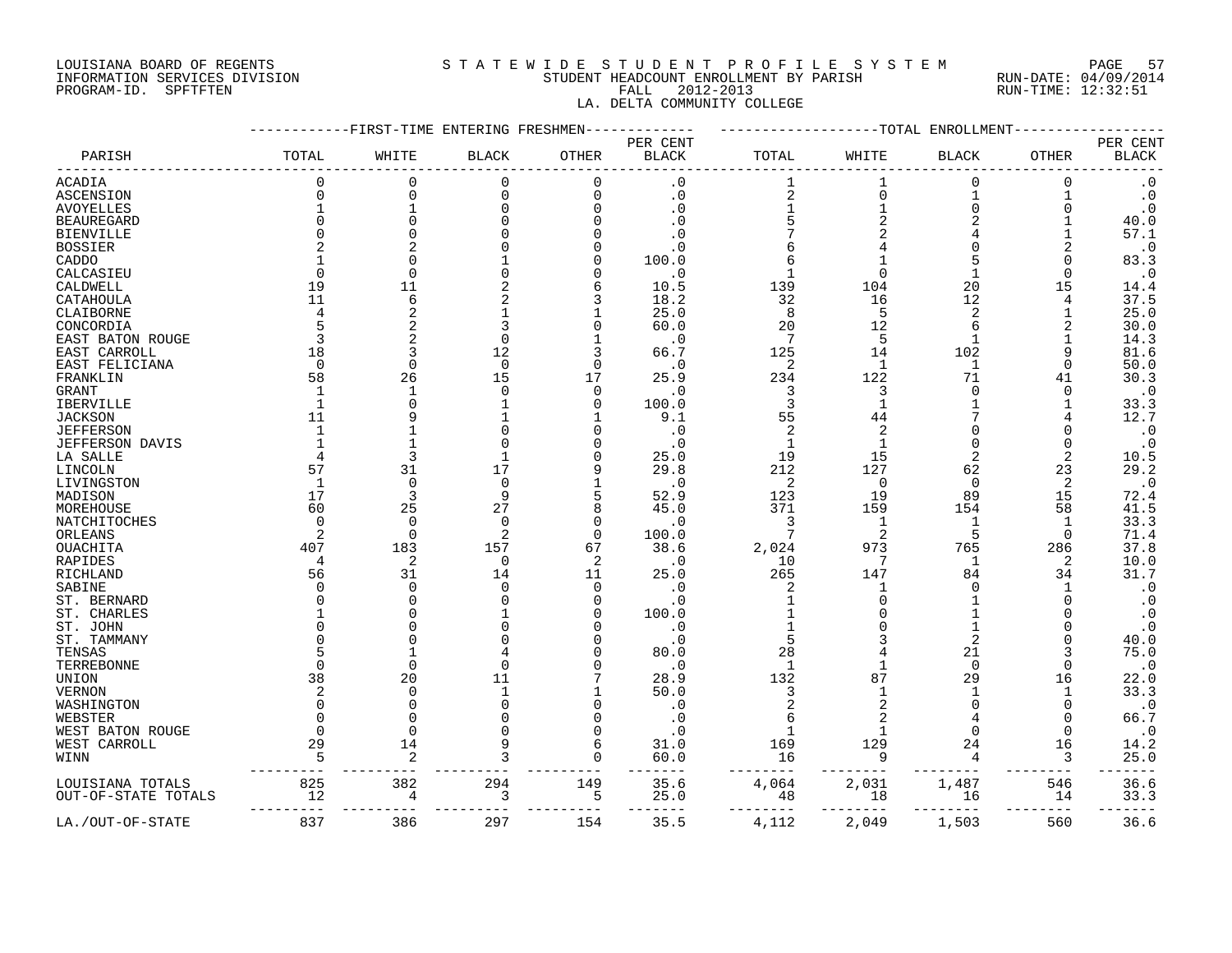### LOUISIANA BOARD OF REGENTS S T A T E W I D E S T U D E N T P R O F I L E S Y S T E M PAGE 58 INFORMATION SERVICES DIVISION STUDENT HEADCOUNT ENROLLMENT BY PARISH RUN-DATE: 04/09/2014 PROGRAM-ID. SPFTFTEN FALL 2012-2013 RUN-TIME: 12:32:51 LA. DELTA COMMUNITY COLLEGE

|                    |       | -----------FIRST-TIME ENTERING FRESHMEN------------- |              |       |                          |       |       | -TOTAL ENROLLMENT----------------- |              |                   |
|--------------------|-------|------------------------------------------------------|--------------|-------|--------------------------|-------|-------|------------------------------------|--------------|-------------------|
| PARISH             | TOTAL | WHITE                                                | <b>BLACK</b> | OTHER | PER CENT<br><b>BLACK</b> | TOTAL | WHITE | <b>BLACK</b>                       | <b>OTHER</b> | PER CENT<br>BLACK |
| FOREIGN TOTALS     |       |                                                      |              |       | 50.0                     |       |       |                                    | 10           |                   |
| INSTITUTION TOTALS | 839   | 386                                                  | 298          | 155   | 35.5                     | 4,123 | 2,049 | ⊥,504                              | 570          | 36.5              |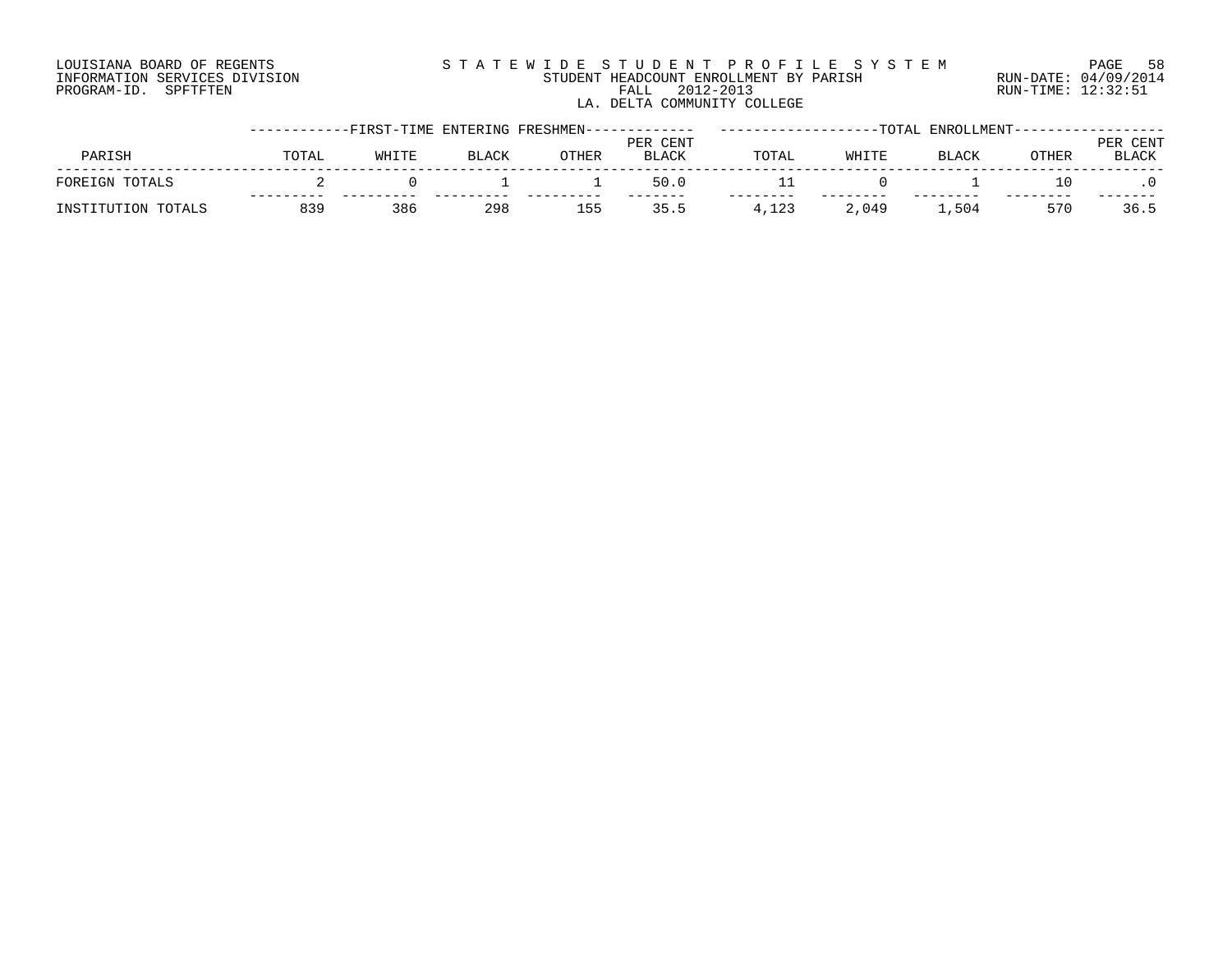# LOUISIANA BOARD OF REGENTS S T A T E W I D E S T U D E N T P R O F I L E S Y S T E M PAGE 59 INFORMATION SERVICES DIVISION STUDENT HEADCOUNT ENROLLMENT BY PARISH RUN-DATE: 04/09/2014 PROGRAM-ID. SPFTFTEN FALL 2012-2013 RUN-TIME: 12:32:51

L. E. FLETCHER

|                     |             |          | --------FIRST-TIME ENTERING FRESHMEN- |              |                   |                |             | -------------TOTAL ENROLLMENT |               |                                    |
|---------------------|-------------|----------|---------------------------------------|--------------|-------------------|----------------|-------------|-------------------------------|---------------|------------------------------------|
| PARISH              | TOTAL       | WHITE    | <b>BLACK</b>                          | <b>OTHER</b> | PER CENT<br>BLACK | TOTAL          | WHITE       | <b>BLACK</b>                  | <b>OTHER</b>  | PER CENT<br>$\operatorname{BLACK}$ |
| ACADIA              |             | $\Omega$ | $\Omega$                              | 1            | $\cdot$ 0         | $\mathbf{1}$   | $\mathbf 0$ | $\mathbf 0$                   | 1             | $\cdot$ 0                          |
| ASCENSION           | $\mathbf 0$ | 0        | $\mathbf 0$                           | 0            | $\cdot$ 0         | 11             | 3           | 8                             | $\mathbf 0$   | 72.7                               |
| ASSUMPTION          | 18          | 8        | 10                                    | U            | 55.6              | 78             | 29          | 38                            | 11            | 48.7                               |
| BEAUREGARD          | $\Omega$    | $\Omega$ | $\mathbf 0$                           |              | $\cdot$ 0         | 3              | 1           | $\mathbf{1}$                  | 1             | 33.3                               |
| BOSSIER             |             |          | $\Omega$                              |              | $\cdot$ 0         |                | 0           |                               |               | $\cdot$ 0                          |
| CADDO               |             |          | $\Omega$                              |              | $\cdot$ 0         |                | $\Omega$    |                               |               | $\cdot$ 0                          |
| CALCASIEU           |             |          | $\Omega$                              |              | . 0               |                | 2           |                               |               | 57.1                               |
| CALDWELL            |             |          | $\Omega$                              |              | $\cdot$ 0         | 2              | 2           |                               |               | $\cdot$ 0                          |
| EAST BATON ROUGE    |             |          | $\Omega$                              |              | . 0               | 20             | 8           |                               |               | 45.0                               |
| EAST FELICIANA      |             |          | O                                     |              | $\cdot$ 0         | $\mathbf{1}$   | 0           |                               |               | $\cdot$ 0                          |
| EVANGELINE          |             |          | O                                     |              | $\cdot$ 0         | $\overline{c}$ | 0           |                               |               | $\cdot$ 0                          |
| IBERIA              |             |          | 0                                     |              | $\cdot$ 0         | 16             | 3           | 12                            |               | 75.0                               |
| IBERVILLE           |             |          | 0                                     |              | $\cdot$ 0         | 14             | 6           | 6                             | 2             | 42.9                               |
| <b>JEFFERSON</b>    |             |          |                                       |              | 25.0              | 68             | 21          | 33                            | 14            | 48.5                               |
| JEFFERSON DAVIS     |             |          | $\Omega$                              |              | $\cdot$ 0         | $\mathbf{1}$   | 1           | $\Omega$                      | $\Omega$      | $\cdot$ 0                          |
| LAFAYETTE           | 6           | 3        |                                       | 1            | 33.3              | 14             | 5           | 8                             | 1             | 57.1                               |
| LAFOURCHE           | 171         | 125      | 27                                    | 19           | 15.8              | 675            | 441         | 139                           | 95            | 20.6                               |
| LIVINGSTON          |             | $\Omega$ | $\Omega$                              | $\Omega$     | . 0               | 4              | 2           | 1                             |               | 25.0                               |
| MADISON             |             |          | $\Omega$                              |              | $\cdot$ 0         |                | O           | $\Omega$                      |               | $\cdot$ 0                          |
| MOREHOUSE           |             |          | ∩                                     |              | $\cdot$ 0         |                | 0           |                               |               | $\cdot$ 0                          |
| NATCHITOCHES        |             |          |                                       |              | 100.0             | 2              |             | $\overline{2}$                | $\Omega$      | $\cdot$ 0                          |
| ORLEANS             |             |          |                                       |              | 50.0              | 49             |             | 28                            | 14            | 57.1                               |
| OUACHITA            |             |          | $\Omega$                              |              | $\cdot$ 0         | $\mathbf{1}$   |             | $\mathbf 0$                   | $\Omega$      | $\cdot$ 0                          |
| PLAQUEMINES         |             |          |                                       |              | . 0               |                | 5           |                               |               | 28.6                               |
| POINTE COUPEE       |             |          | O                                     |              | . 0               |                |             |                               |               | $\cdot$ 0                          |
| RAPIDES             |             |          | $\Omega$                              |              | $\cdot$ 0         |                |             |                               |               | 25.0                               |
| RICHLAND            |             |          |                                       |              | $\cdot$ 0         |                | 0           |                               |               | $\cdot$ 0                          |
| SABINE              |             |          |                                       |              | . 0               |                |             |                               |               | $\cdot$ 0                          |
| ST. BERNARD         |             |          | ∩                                     |              | . 0               | 4              |             |                               |               | 50.0                               |
| ST. CHARLES         |             |          |                                       |              | 11.1              | 41             | 27          | 11                            |               | 26.8                               |
| ST. JAMES           |             |          | $\Omega$                              |              | $\cdot$ 0         | 22             | 11          | 10                            |               | 45.5                               |
| ST. JOHN            |             |          |                                       |              | $\cdot$ 0         | 24             | 7           | 11                            |               | 45.8                               |
| ST. LANDRY          |             |          |                                       |              | $\cdot$ 0         | 6              | 2           | $\overline{2}$                | 2             | 33.3                               |
| ST. MARTIN          | 16          |          | 5                                     |              | 31.3              | 114            | 59          | 34                            | 21            | 29.8                               |
| ST. MARY            |             |          |                                       |              | 33.3              | 28             | 11          | 9                             | 8             | 32.1                               |
| ST. TAMMANY         |             |          | $\Omega$                              |              | . 0               | 20             | 12          |                               |               | 20.0                               |
| TANGIPAHOA          | n           | $\Omega$ | $\Omega$                              | $\Omega$     | . 0               | 7              | 4           | 2                             |               | 28.6                               |
| TERREBONNE          | 235         | 129      | 62                                    | 44           | 26.4              | 1,137          | 694         | 255                           | 188           | 22.4                               |
| VERMILLION          |             |          | $\mathbf 0$                           | $\Omega$     | . 0               |                | 4           | 0                             |               | $\cdot$ 0                          |
| VERNON              |             |          | $\Omega$                              |              | $\cdot$ 0         |                | 0           |                               |               | $\cdot$ 0                          |
| WASHINGTON          |             |          | $\Omega$                              |              | . 0               |                | 5           |                               |               | 16.7                               |
| WEBSTER             |             |          | $\Omega$                              |              | $\cdot$ 0         |                |             |                               |               | $\cdot$ 0                          |
| WEST BATON ROUGE    |             |          | $\Omega$                              |              | . 0               |                | 2           |                               |               | 50.0                               |
| WEST CARROLL        |             |          | ∩                                     | $\Omega$     |                   |                | 0           | 0                             |               | $\cdot$ 0                          |
|                     | 482         | 295      | 113                                   | 74           |                   |                |             | ---                           | 386           |                                    |
| LOUISIANA TOTALS    |             | 31       | 4                                     |              | 23.4              | 2,409          | 1,382       | 641                           |               | 26.6                               |
| OUT-OF-STATE TOTALS | 40          |          |                                       | 5<br>---     | 10.0              | 93             | 61          | 18<br>$---$                   | 14<br>$- - -$ | 19.4                               |
| LA./OUT-OF-STATE    | 522         | 326      | 117                                   | 79           | 22.4              | 2,502          | 1,443       | 659                           | 400           | 26.3                               |
| FOREIGN TOTALS      | $\Omega$    | $\Omega$ | $\Omega$                              | $\Omega$     | $\Omega$          | $\Omega$       | $\Omega$    | $\Omega$                      | $\Omega$      | $\overline{0}$                     |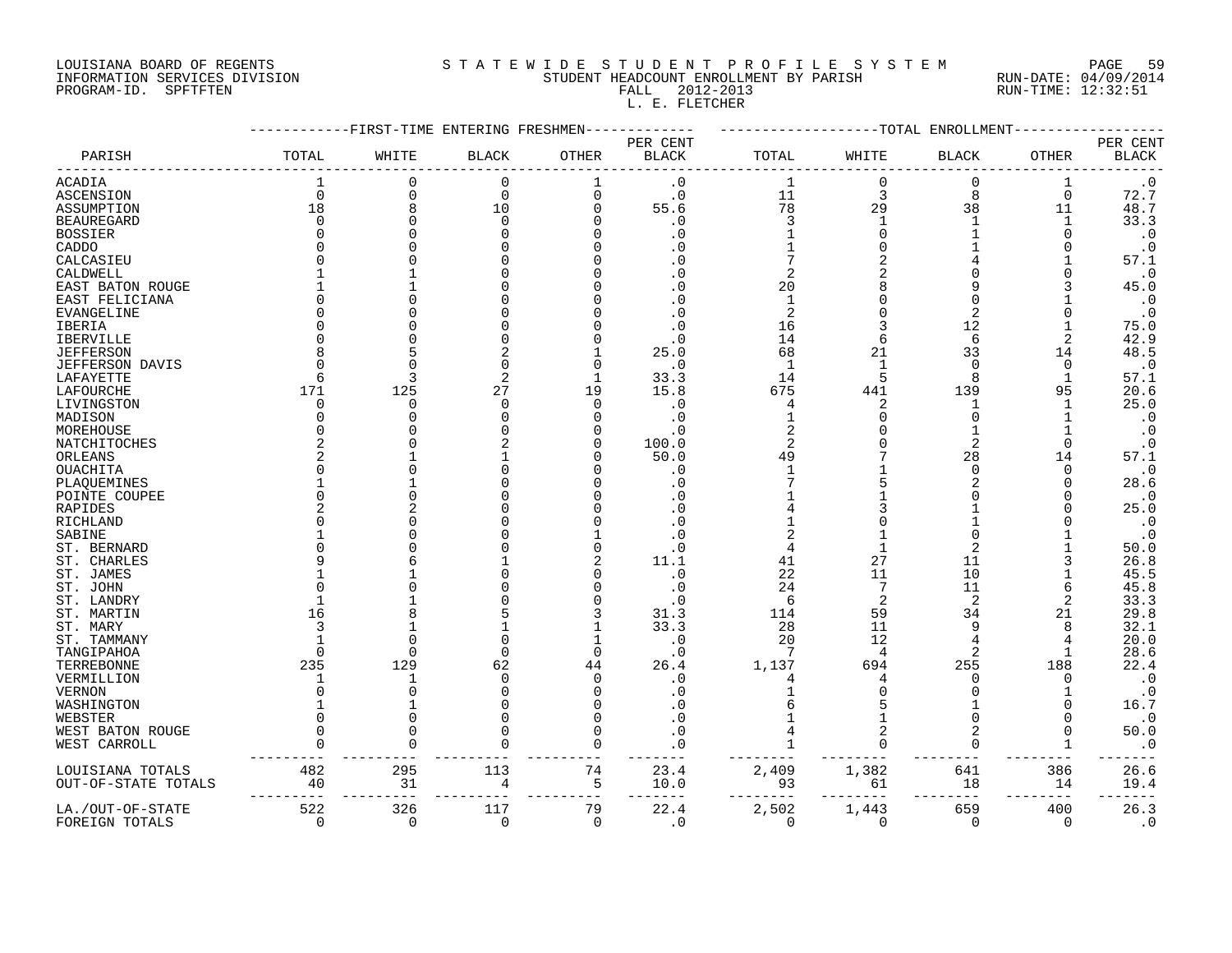# LOUISIANA BOARD OF REGENTS S T A T E W I D E S T U D E N T P R O F I L E S Y S T E M PAGE 60 INFORMATION SERVICES DIVISION STUDENT HEADCOUNT ENROLLMENT BY PARISH RUN-DATE: 04/09/2014 PROGRAM-ID. SPFTFTEN FALL 2012-2013 RUN-TIME: 12:32:51 FALL 2012-2013<br>L. E. FLETCHER

|                    | -----------FIRST-TIME ENTERING FRESHMEN------------- |       |              |       |                          |       | -TOTAL | ENROLLMENT--- |       |                      |
|--------------------|------------------------------------------------------|-------|--------------|-------|--------------------------|-------|--------|---------------|-------|----------------------|
| PARISH             | TOTAL                                                | WHITE | <b>BLACK</b> | OTHER | PER CENT<br><b>BLACK</b> | TOTAL | WHITE  | <b>BLACK</b>  | OTHER | CENT<br><b>BLACK</b> |
| INSTITUTION TOTALS | 522                                                  | 326   | ___          | 79    | 22.4                     | 2,502 | ,443   | 659           | 400   | 26.3                 |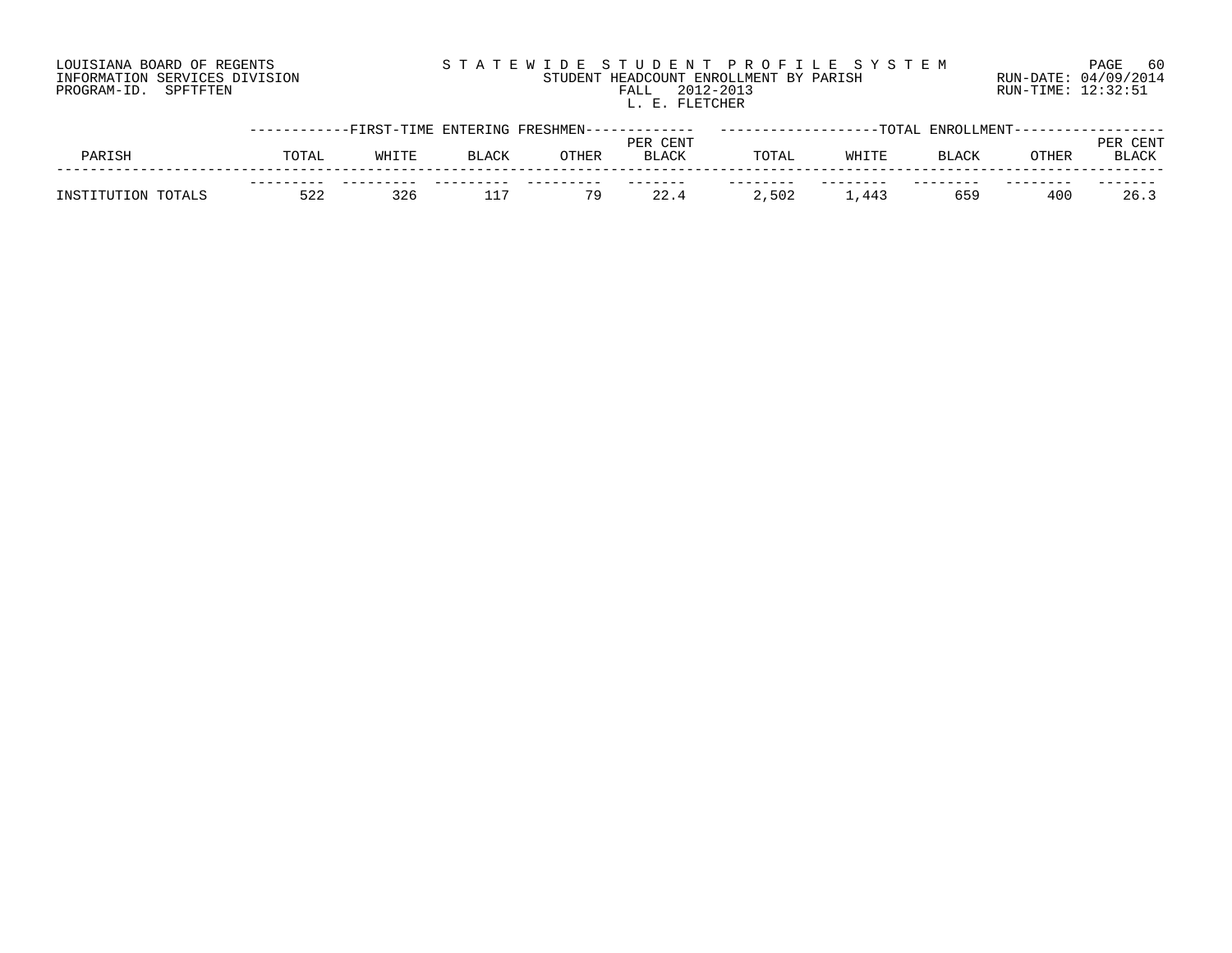INFORMATION SERVICES DIVISION STUDENT HEADCOUNT ENROLLMENT BY PARISH RUN-DATE: 04/09/2014 PROGRAM-ID. SPFTFTEN FALL 2012-2013 RUN-TIME: 12:32:51

# LOUISIANA BOARD OF REGENTS SOURCLEARIE WIDE STUDENT PROFILE SYSTEM PAGE 61.

SOWELA

|                     |              | -FIRST-TIME ENTERING FRESHMEN |              |              |                          |              |          | ----TOTAL ENROLLMENT |              |                          |
|---------------------|--------------|-------------------------------|--------------|--------------|--------------------------|--------------|----------|----------------------|--------------|--------------------------|
| PARISH              | TOTAL        | WHITE                         | <b>BLACK</b> | <b>OTHER</b> | PER CENT<br><b>BLACK</b> | TOTAL        | WHITE    | <b>BLACK</b>         | <b>OTHER</b> | PER CENT<br><b>BLACK</b> |
| ACADIA              | 14           | 9                             |              | 1            | 28.6                     | 38           | 28       | 8                    | 2            | 21.1                     |
| ALLEN               | 15           | 9                             |              | 3            | 20.0                     | 55           | 39       | 12                   | 4            | 21.8                     |
| ASSUMPTION          | $\mathbf{1}$ | 0                             |              | U            | 100.0                    | 1            | $\Omega$ | 1                    | O            | $\cdot$ 0                |
| <b>BEAUREGARD</b>   | 29           | 20                            |              |              | 17.2                     | 154          | 115      | 25                   | 14           | 16.2                     |
| <b>BOSSIER</b>      |              | $\overline{2}$                |              |              | $\cdot$ 0                | 4            |          | $\Omega$             | ∩            | $\cdot$ 0                |
| CADDO               | $\Omega$     | $\Omega$                      |              |              | $\cdot$ 0                | 2            | $\Omega$ |                      | ∩            | $\boldsymbol{\cdot}$ 0   |
| CALCASIEU           | 549          | 297                           | 207          | 45           | 37.7                     | 2,033        | 1,231    | 645                  | 157          | 31.7                     |
| CALDWELL            | $\Omega$     | U                             | U            | ∩            | $\cdot$ 0                | 1            |          |                      | 0            | $\cdot$ 0                |
| CAMERON             | 11           | q                             |              |              | 9.1                      | 40           | 37       |                      |              | 2.5                      |
| CLAIBORNE           |              |                               |              |              | . 0                      |              |          |                      |              | $\cdot$ 0                |
| EAST BATON ROUGE    |              |                               |              |              | . 0                      |              |          |                      |              | $\cdot$ 0                |
| EAST CARROLL        |              |                               |              |              |                          |              |          |                      |              | $\cdot$ 0                |
| EVANGELINE          |              |                               |              |              | 33.3                     | 16           | 10       |                      |              | 31.3                     |
| GRANT               |              |                               |              |              | . 0                      | -1           |          |                      |              | $\cdot$ 0                |
| IBERIA              |              |                               |              |              | . 0                      |              |          |                      |              | $\cdot$ 0                |
| IBERVILLE           |              |                               |              |              |                          |              |          |                      |              | $\cdot$ 0                |
| <b>JEFFERSON</b>    |              | ∩                             |              |              | . ດ                      |              |          |                      |              | $\cdot$ 0                |
| JEFFERSON DAVIS     | 61           | 43                            | 14           |              | 23.0                     | 242          | 165      | 69                   |              | 28.5                     |
| LAFAYETTE           |              | ∩                             |              |              | 100.0                    | 17           |          | 10                   |              | 58.8                     |
| LAFOURCHE           |              | U                             |              |              | 100.0                    | -1           |          |                      |              | $\cdot$ 0                |
| LIVINGSTON          |              |                               |              |              | . 0                      |              |          |                      |              | $\cdot$ 0                |
| NATCHITOCHES        |              |                               |              |              | 100.0                    |              |          |                      |              | 33.3                     |
| ORLEANS             |              |                               |              |              | 100.0                    |              |          |                      |              | 80.0                     |
|                     |              |                               |              |              |                          |              |          |                      |              | $\cdot$ 0                |
| OUACHITA            |              |                               |              |              | $\cdot$ 0                |              |          |                      |              |                          |
| RAPIDES             |              |                               |              |              | 50.0                     |              |          |                      |              | 25.0                     |
| SABINE              |              |                               |              |              | . 0                      |              |          |                      |              | $\cdot$ 0                |
| ST. CHARLES         |              |                               |              |              | 100.0                    |              |          |                      |              | $\cdot$ 0                |
| ST. JOHN            |              |                               |              |              | 100.0                    |              |          |                      |              | $\cdot$ 0                |
| ST. LANDRY          |              |                               |              |              | 40.0                     | 10           |          |                      |              | 60.0                     |
| ST. MARTIN          |              |                               |              |              | 100.0                    |              |          |                      |              | $\cdot$ 0                |
| ST. MARY            |              |                               |              |              | . 0                      |              |          |                      |              | $\cdot$ 0                |
| ST. TAMMANY         |              |                               |              |              | . 0                      |              |          |                      |              | 33.3                     |
| TANGIPAHOA          |              |                               |              |              |                          |              |          |                      |              | $\cdot$ 0                |
| TENSAS              |              |                               |              |              |                          |              |          |                      |              | $\cdot$ 0                |
| TERREBONNE          |              |                               |              |              |                          |              |          |                      |              | $\cdot$ 0                |
| VERMILLION          |              |                               |              |              | . 0                      | 17           | 17       |                      |              | $\cdot$ 0                |
| VERNON              |              |                               |              |              | 20.0                     | 25           | 20       |                      |              | 12.0                     |
| WEBSTER             |              |                               |              |              | $\cdot$ 0                | $\mathbf{1}$ |          |                      |              | $\cdot$ 0                |
| WEST FELICIANA      |              |                               |              |              | 33.3                     | 19           |          |                      |              | 47.4                     |
| WINN                |              |                               |              | $\Omega$     | . 0                      |              |          |                      |              | $\cdot$ 0                |
| LOUISIANA TOTALS    | 738          | 415                           | 259          | 64           | 35.1                     | 2,722        | 1,709    | 813                  | 200          | 29.9                     |
| OUT-OF-STATE TOTALS | 8            | 4                             | 2            | 2            | 25.0                     | 17           | 9        | 5                    | 3            | 29.4                     |
|                     |              |                               |              |              |                          |              |          |                      |              |                          |
| LA./OUT-OF-STATE    | 746          | 419                           | 261          | 66           | 35.0                     | 2,739        | 1,718    | 818                  | 203          | 29.9                     |
| FOREIGN TOTALS      | 1            | $\mathbf 0$                   | $\mathbf 0$  | $\mathbf{1}$ | $\cdot$ 0                | 2            | $\Omega$ | $\mathbf 0$          | 2            | $\cdot$ 0                |
| INSTITUTION TOTALS  | 747          | 419                           | 261          | 67           | 34.9                     | 2,741        | 1,718    | 818                  | 205          | 29.8                     |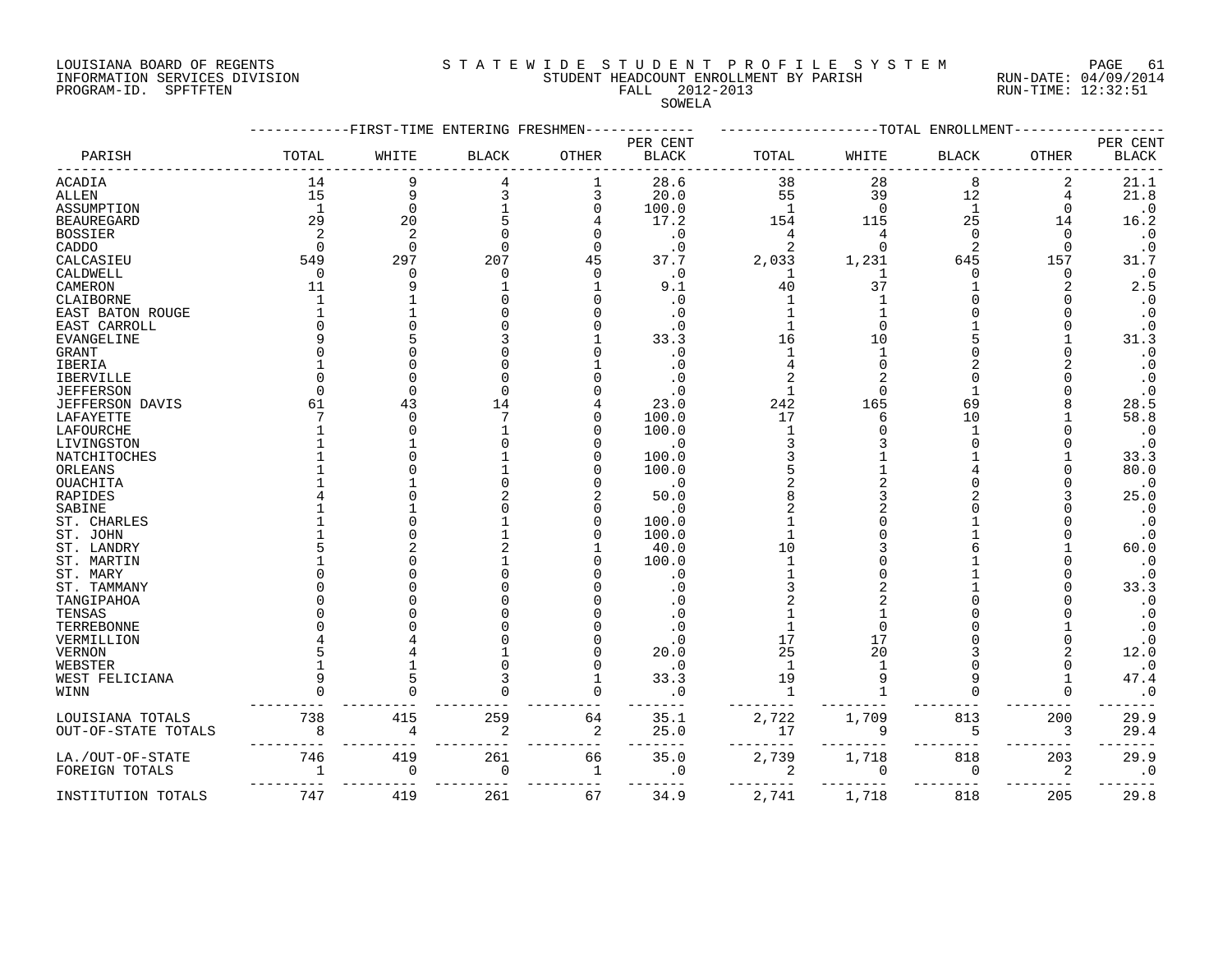#### LOUISIANA BOARD OF REGENTS S T A T E W I D E S T U D E N T P R O F I L E S Y S T E M PAGE 62 INFORMATION SERVICES DIVISION STUDENT HEADCOUNT ENROLLMENT BY PARISH RUN-DATE: 04/09/2014 PROGRAM-ID. SPFTFTEN FALL 2012-2013 RUN-TIME: 12:32:51 U. OF LOUISIANA SYSTEM TOTALS

|                   |       | -FIRST-TIME ENTERING FRESHMEN- |                |                         |          |            |                                 | --TOTAL ENROLLMENT-     |          |              |
|-------------------|-------|--------------------------------|----------------|-------------------------|----------|------------|---------------------------------|-------------------------|----------|--------------|
|                   |       |                                |                |                         | PER CENT |            |                                 |                         |          | PER CENT     |
| PARISH            | TOTAL | WHITE                          | <b>BLACK</b>   | OTHER                   | BLACK    | TOTAL      | WHITE                           | <b>BLACK</b>            | OTHER    | <b>BLACK</b> |
| ACADIA            | 156   | 132                            | 20             | 4                       | 12.8     | 1,103      | 949                             | 115                     | 39       | 10.4         |
| ALLEN             | 67    | 49                             | 8              | 10                      | 11.9     | 469        | 365                             | 69                      | 35       | 14.7         |
| ASCENSION         | 273   | 173                            | 63             | 37                      | 23.1     | 1,755      | 1,245                           | 298                     | 212      | 17.0         |
| ASSUMPTION        | 73    | 54                             | 16             | $\overline{\mathbf{3}}$ | 21.9     | 362        | 260                             | 87                      | 15       | 24.0         |
| <b>AVOYELLES</b>  | 62    | 35                             | 16             | 11                      | 25.8     | 418        | 272                             | 101                     | 45       | 24.2         |
| <b>BEAUREGARD</b> | 148   | 116                            | 23             | 9                       | 15.5     | 808        | 644                             | 96                      | 68       | 11.9         |
| <b>BIENVILLE</b>  | 49    | -11                            | 33             | 5                       | 67.3     | 349        | 150                             | 172                     | 27       | 49.3         |
| <b>BOSSIER</b>    | 226   | 140                            | $4\,4$         | 42                      | 19.5     | 1,713      | 1,128                           | 322                     | 263      | 18.8         |
| CADDO             | 480   | 224                            | 218            | 38                      | 45.4     | 3,175      | 1,428                           | 1,411                   | 336      | 44.4         |
| CALCASIEU         | 767   | 587                            | 136            | 44                      | 17.7     | 5,100      | 3,901                           | 953                     | 246      | 18.7         |
| CALDWELL          | 26    | 21                             | 4              | $\mathbf{1}$            | 15.4     | 193        | 163                             | 18                      | 12       | 9.3          |
| CAMERON           | 28    | 25                             | $\mathbf{1}$   | 2                       | 3.6      | 205        | 198                             | $\overline{\mathbf{3}}$ | 4        | 1.5          |
| CATAHOULA         | 19    | 12                             | 5              | $\sqrt{2}$              | 26.3     | 188        | 130                             | 52                      | 6        | 27.7         |
| CLAIBORNE         | 49    | 21                             | 26             | $\sqrt{2}$              | 53.1     | 293        | 129                             | 140                     | 24       | 47.8         |
| CONCORDIA         | 44    | 23                             | 16             | 5                       | 36.4     | 330        | 195                             | 115                     | 20       | 34.8         |
| DE SOTO           | 50    | 26                             | 19             | 5                       | 38.0     | 322        | 159                             | 132                     | 31       | 41.0         |
| EAST BATON ROUGE  | 749   | 305                            | 333            | 111                     | 44.5     | 3,769      | 2,092                           | 1,282                   | 395      | 34.0         |
| EAST CARROLL      | 17    | 5                              | 12             | $\overline{0}$          | 70.6     | 120        | 34                              | 82                      | 4        | 68.3         |
|                   | 20    | 15                             | $\overline{4}$ | 1                       | 20.0     | 156        | 104                             | 39                      | 13       | 25.0         |
| EAST FELICIANA    | 52    |                                | 19             |                         | 36.5     |            |                                 | 78                      |          |              |
| EVANGELINE        | 49    | 29<br>32                       | 15             | 4<br>2                  | 30.6     | 402<br>392 | 307<br>282                      |                         | 17<br>17 | 19.4         |
| FRANKLIN          | 51    | 38                             | 8              | 5                       | 15.7     |            | 269                             | 93<br>35                | 36       | 23.7         |
| GRANT             |       |                                |                |                         |          | 340        |                                 |                         |          | 10.3         |
| IBERIA            | 226   | 137                            | 57             | 32                      | 25.2     | 1,518      | 1,019<br>136                    | 368                     | 131      | 24.2         |
| IBERVILLE         | 63    | 26                             | 37             | $\overline{0}$          | 58.7     | 299        |                                 | 151                     | 12       | 50.5         |
| <b>JACKSON</b>    | 57    | 25                             | 20             | 12                      | 35.1     | 519        | 288                             | 187                     | 44       | 36.0         |
| <b>JEFFERSON</b>  | 795   | 404                            | 209            | 182                     | 26.3     | 5,312      | 3,098                           | 936                     | 1,278    | 17.6         |
| JEFFERSON DAVIS   | 158   | 128                            | 21             | 9                       | 13.3     | 805        | 666                             | 102                     | 37       | 12.7         |
| LAFAYETTE         | 766   | 554                            | 116            | 96                      | 15.1     | 5,645      | 4,233                           | 894                     | 518      | 15.8         |
| LAFOURCHE         | 367   | 282                            | 43             | 42                      | 11.7     | 2,277      | 1,833                           | 241                     | 203      | 10.6         |
| LA SALLE          | 20    | 18                             | 1              | 1                       | 5.0      | 219        | 178                             | - 21                    | 20       | 9.6          |
| LINCOLN           | 221   | 106                            | 91             | 24                      | 41.2     | 2,695      | $\frac{1}{2}$ , $\frac{356}{2}$ | 945                     | 394      | 35.1         |
| LIVINGSTON        | 422   | 323                            | 19             | 80                      | 4.5      | 2,367      |                                 | 64                      | 268      | 2.7          |
| MADISON           | 44    | $\overline{4}$                 | 38             | 2                       | 86.4     | 223        | 71                              | 140                     | 12       | 62.8         |
| MOREHOUSE         | 87    | 32                             | 44             | 11                      | 50.6     | 635        | 325                             | 262                     | 48       | 41.3         |
| NATCHITOCHES      | 168   | 86                             | 55             | 27                      | 32.7     | 1,138      | 644                             | 349                     | 145      | 30.7         |
| ORLEANS           | 572   | 187                            | 302            | 83                      | 52.8     | 4,928      | 2,453                           | 1,661                   | 814      | 33.7         |
| OUACHITA          | 663   | 437                            | 173            | 53                      | 26.1     | 5,063      | 3,400                           | 1,290                   | 373      | 25.5         |
| PLAQUEMINES       | 63    | 41                             | 12             | 10                      | 19.0     | 314        | 187                             | 65                      | 62       | 20.7         |
| POINTE COUPEE     | 52    | 37                             | 10             | 5                       | 19.2     | 269        | 185                             | 69                      | 15       | 25.7         |
| <b>RAPIDES</b>    | 328   | 205                            | 86             | 37                      | 26.2     | 2,317      | 1,523                           | 563                     | 231      | 24.3         |
| RED RIVER         | 19    | 11                             | 5              | $\overline{3}$          | 26.3     | 190        | 107                             | 68                      | 15       | 35.8         |
| RICHLAND          | 70    | 47                             | 16             | 7                       | 22.9     | 553        | 383                             | 127                     | 43       | 23.0         |
| SABINE            | 81    | 51                             | 10             | 20                      | 12.3     | 537        | 337                             | 69                      | 131      | 12.8         |
| ST. BERNARD       | 60    | 40                             | 4              | 16                      | 6.7      | 420        | 312                             | 24                      | 84       | 5.7          |
| ST. CHARLES       | 212   | 128                            | 50             | 34                      | 23.6     | 1,081      | 760                             | 205                     | 116      | 19.0         |
| ST. HELENA        | 14    | $\mathbf 0$                    | 10             | 4                       | 71.4     | 66         | 13                              | 46                      | 7        | 69.7         |
| ST. JAMES         | 62    | 34                             | 23             | 5                       | 37.1     | 421        | 244                             | 148                     | 29       | 35.2         |
| ST. JOHN          | 150   | 51                             | 74             | 25                      | 49.3     | 831        | 388                             | 330                     | 113      | 39.7         |
| ST. LANDRY        | 176   | 95                             | 70             | 11                      | 39.8     | 1,303      | 850                             | 386                     | 67       | 29.6         |
| ST. MARTIN        | 136   | 88                             | 37             | 11                      | 27.2     | 917        | 629                             | 229                     | 59       | 25.0         |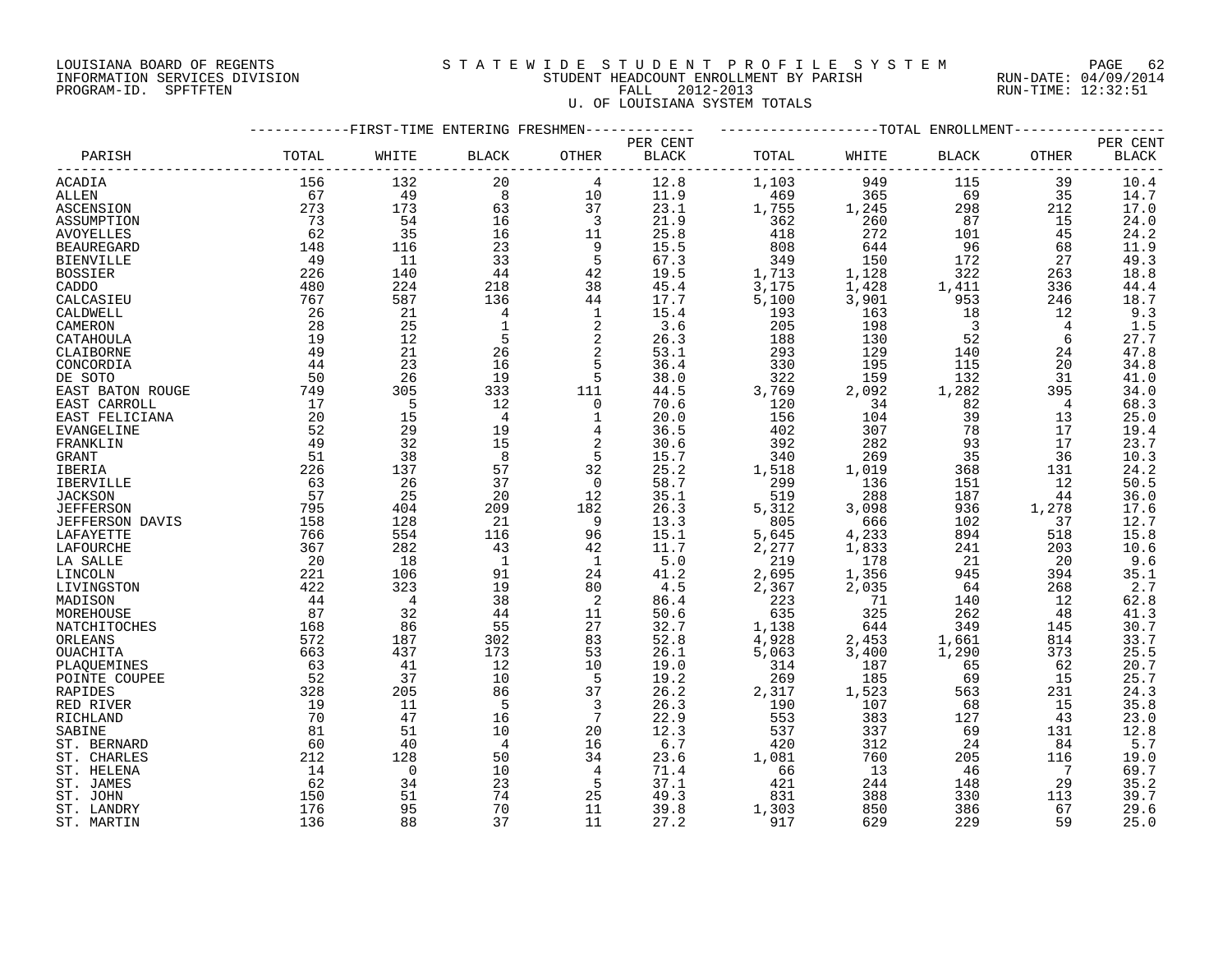#### LOUISIANA BOARD OF REGENTS S T A T E W I D E S T U D E N T P R O F I L E S Y S T E M PAGE 63 INFORMATION SERVICES DIVISION STUDENT HEADCOUNT ENROLLMENT BY PARISH RUN-DATE: 04/09/2014 PROGRAM-ID. SPFTFTEN FALL 2012-2013 RUN-TIME: 12:32:51 U. OF LOUISIANA SYSTEM TOTALS

|                                         |                 | -FIRST-TIME ENTERING FRESHMEN------------- | -------------------TOTAL ENROLLMENT-    |              |                   |                 |                 |                 |                 |                   |
|-----------------------------------------|-----------------|--------------------------------------------|-----------------------------------------|--------------|-------------------|-----------------|-----------------|-----------------|-----------------|-------------------|
| PARISH                                  | TOTAL           | WHITE                                      | BLACK                                   | OTHER        | PER CENT<br>BLACK | TOTAL           | WHITE           | BLACK           | OTHER           | PER CENT<br>BLACK |
| ST. MARY                                | 194             | 111                                        | 60                                      | 23           | 30.9              | 1,250           | 782             | 323             | 145             | 25.8              |
| ST. TAMMANY                             | 773             | 545                                        | 95                                      | 133          | 12.3              | 5,437           | 4,243           | 398             | 796             | 7.3               |
| TANGIPAHOA                              | 437             | 266                                        | 85                                      | 86           | 19.5              | 2,477           | 1,677           | 449             | 351             | 18.1              |
| TENSAS                                  | 15              | 6                                          |                                         |              | 60.0              | 71              | 35              | 31              |                 | 43.7              |
| TERREBONNE                              | 356             | 260                                        | 48                                      | 48           | 13.5              | 2,126           | 1,553           | 329             | 244             | 15.5              |
| UNION                                   | 68              | 53                                         |                                         |              | 20.6              | 443             | 311             | 106             | 26              | 23.9              |
| VERMILLION                              | 174             | 142                                        | $\begin{array}{c} 14 \\ 13 \end{array}$ | 19           | 7.5               | 1,167           | 961             | 112             | 94              | 9.6               |
| VERNON                                  | 180             | 119                                        | $\begin{array}{c} 33 \\ 23 \end{array}$ | 28           | 18.3              | 1,083           | 720             | 152             | 211             | 14.0              |
| WASHINGTON                              | 90              | 48                                         |                                         | 19           | 25.6              | 593             | 373             | 157             | 63              | 26.5              |
| WEBSTER                                 | 85              | 57                                         | 21                                      |              | 24.7              | 651             | 405             | 186             | 60              | 28.6              |
| WEST BATON ROUGE                        | 26              | 10                                         | 14                                      |              | 53.8              | 170             | 85              | 73              | 12              | 42.9              |
| WEST CARROLL                            | 38              | 34                                         |                                         |              | 5.3               | 223             | 191             | 24              |                 | 10.8              |
| WEST FELICIANA                          | 21              | 15                                         |                                         |              | 19.0              | 188             | 131             | 41              | 16              | 21.8              |
| WINN                                    | 61              | 40                                         |                                         | 13           | 13.1              | 359             | 247             | 75              | 37              | 20.9              |
| LOUISIANA TOTALS<br>OUT-OF-STATE TOTALS | 12,025<br>1,134 | 7,356<br>562                               | 3,101<br>433                            | 1,568<br>139 | 25.8<br>38.2      | 81,062<br>7,619 | 53,771<br>3,919 | 18,089<br>2,620 | 9,202<br>1,080  | 22.3<br>34.4      |
| LA./OUT-OF-STATE<br>FOREIGN TOTALS      | 13,159<br>240   | 7,918                                      | 3,534                                   | 1,707<br>233 | 26.9<br>1.3       | 88,681<br>3,508 | 57,690<br>103   | 20,709<br>44    | 10,282<br>3,361 | 23.4<br>1.3       |
| INSTITUTION TOTALS                      | 13,399          | 7,922                                      | 3,537                                   | 1,940        | 26.4              | 92,189          | 57,793          | 20,753          | 13,643          | 22.5              |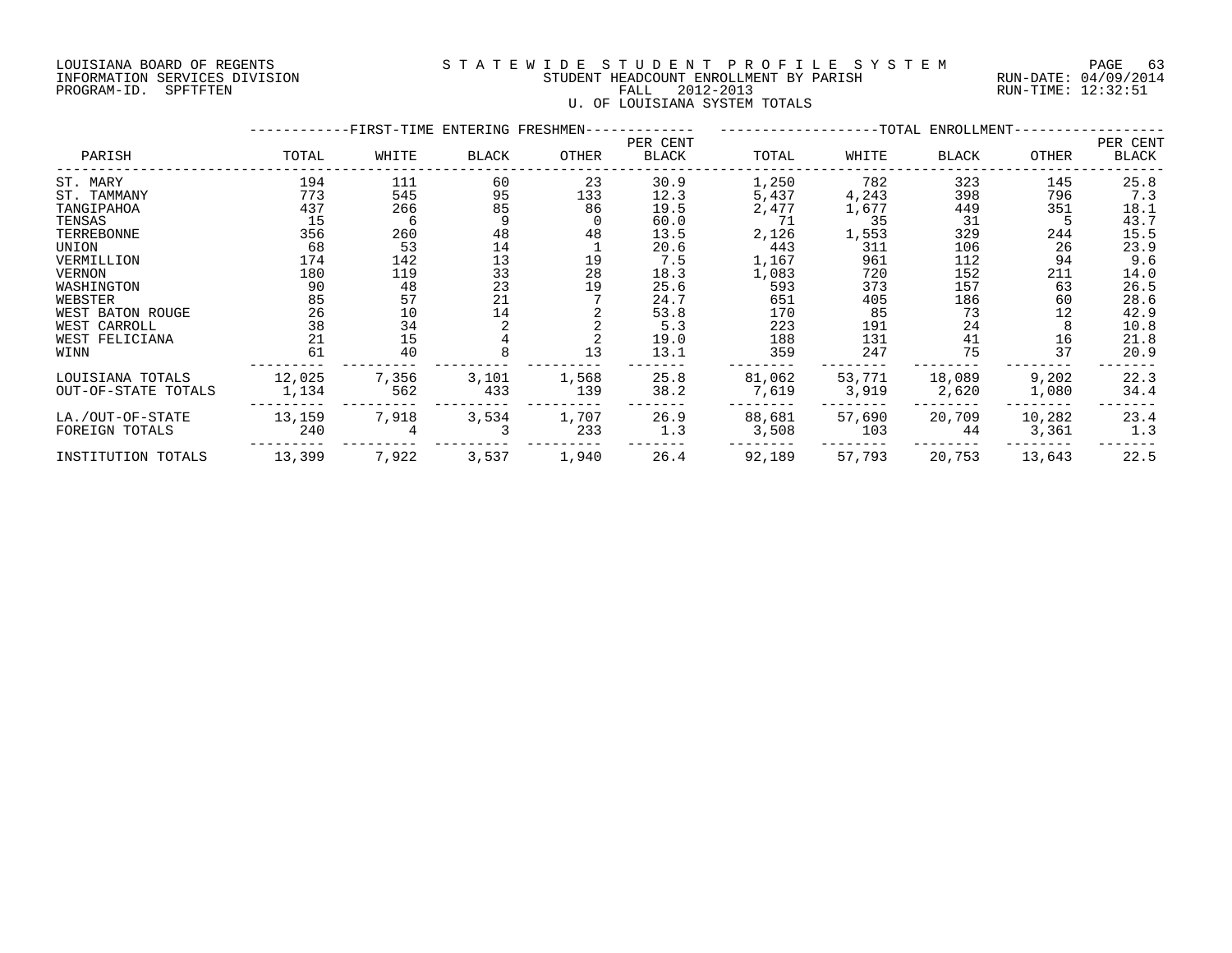# LOUISIANA BOARD OF REGENTS S T A T E W I D E S T U D E N T P R O F I L E S Y S T E M PAGE 64 INFORMATION SERVICES DIVISION STUDENT HEADCOUNT ENROLLMENT BY PARISH RUN-DATE: 04/09/2014 PROGRAM-ID. SPFTFTEN FALL 2012-2013 RUN-TIME: 12:32:51

L.S.U. SYSTEM TOTALS

|                                    | -----------FIRST-TIME ENTERING FRESHMEN------------ | ------------------TOTAL ENROLLMENT-------------- |                 |                |              |            |                          |                         |                 |          |
|------------------------------------|-----------------------------------------------------|--------------------------------------------------|-----------------|----------------|--------------|------------|--------------------------|-------------------------|-----------------|----------|
|                                    |                                                     |                                                  |                 |                | PER CENT     |            |                          |                         |                 | PER CENT |
| PARISH                             | TOTAL                                               | WHITE                                            | <b>BLACK</b>    | OTHER          | <b>BLACK</b> | TOTAL      | WHITE                    | <b>BLACK</b>            | OTHER           | BLACK    |
| ACADIA                             | 147                                                 | 121                                              | 23              |                | 15.6         | 684        | 573                      | 85                      | 26              | 12.4     |
| ALLEN                              | 34                                                  | 26                                               | $\overline{3}$  | 5              | 8.8          | 148        | 105                      | 23                      | 20              | 15.5     |
| ASCENSION                          | 235                                                 | 193                                              | 22              | 20             | 9.4          | 998        | 842                      | 84                      | 72              | 8.4      |
| ASSUMPTION                         | 18                                                  | 16                                               | 2               | $\overline{0}$ | 11.1         | 56         | 45                       | 11                      | $\Omega$        | 19.6     |
| <b>AVOYELLES</b>                   | 84                                                  | 66                                               | 15              | 3              | 17.9         | 538        | 418                      | 91                      | 29              | 16.9     |
| <b>BEAUREGARD</b>                  | 27                                                  | 17                                               | 5               | 5              | 18.5         | 117        | 90                       | 16                      | 11              | 13.7     |
| <b>BIENVILLE</b>                   | $\overline{\mathbf{3}}$                             | $\overline{\phantom{0}}$                         | 2               | $\overline{0}$ | 66.7         | 23         | 11                       | - 9                     | 3               | 39.1     |
| <b>BOSSIER</b>                     | 137                                                 | 105                                              | $7\overline{ }$ | 25             | 5.1          | 1,293      | 981                      | 142                     | 170             | 11.0     |
| CADDO                              | 302                                                 | 209                                              | 45              | 48             | 14.9         | 3,495      | 2,431                    | 678                     | 386             | 19.4     |
| CALCASIEU                          | 169                                                 | 137                                              | 20              | 12             | 11.8         | 792        | 644                      | 82                      | 66              | 10.4     |
| CALDWELL                           | $\mathbf{1}$                                        | 1                                                | $\Omega$        | 0              | $\cdot$ 0    | 15         | 13                       | 2                       | $\Omega$        | 13.3     |
| CAMERON                            | $\overline{4}$                                      | $\overline{4}$                                   | $\Omega$        | $\mathbf 0$    | $\cdot$ 0    | 15         | 12                       | 2                       | $\mathbf{1}$    | 13.3     |
| CATAHOULA                          | $7\phantom{.0}$                                     | $\overline{4}$                                   | 3               | 0              | 42.9         | 60         | 43                       | 15                      | 2               | 25.0     |
| CLAIBORNE                          | $\overline{4}$                                      | $\mathbf{1}$                                     |                 | 1              | 50.0         | 28         | 20                       | - 6                     | 2               | 21.4     |
| CONCORDIA                          | 14                                                  | 14                                               |                 | $\Omega$       | $\cdot$ 0    | 85         | 63                       | 16                      | 6               | 18.8     |
| DE SOTO                            | 27                                                  | 19                                               | $7\phantom{.0}$ | $\mathbf 1$    | 25.9         | 209        | 132                      | 52                      | 25              | 24.9     |
| EAST BATON ROUGE                   | 914                                                 | 677                                              | 128             | 109            | 14.0         | 6,870      | 5,196                    | 896                     | 778             | 13.0     |
| EAST CARROLL                       | $\overline{1}$                                      | $\mathbf 0$                                      | 1               | $\mathbf 0$    | 100.0        | 15         | 9                        | -2                      | 4               | 13.3     |
| EAST FELICIANA                     | 17                                                  | 8                                                | 9               | $\Omega$       | 52.9         | 85         | 55                       | 24                      | 6               | 28.2     |
| EVANGELINE                         | 116                                                 | 93                                               | 19              | 4              | 16.4         | 543        | 431                      | 86                      | 26              | 15.8     |
| FRANKLIN                           | $\overline{2}$                                      | 2                                                | $\Omega$        | 0              | $\cdot$ 0    | 24         | 22                       | 2                       | $\Omega$        | 8.3      |
| GRANT                              | 17                                                  | 17                                               | $\mathbf 0$     | $\mathbf 0$    | $\cdot$ 0    | 145        | 127                      | 9                       | 9               | 6.2      |
| IBERIA                             | 72                                                  | 44                                               | 25              | 3              | 34.7         | 364        | 252                      | 82                      | 30              | 22.5     |
| IBERVILLE                          | 27                                                  | 21                                               | 4               | 2              | 14.8         | 162        | 118                      | 32                      | 12              | 19.8     |
|                                    | $\overline{2}$                                      | 2                                                | $\Omega$        | $\mathbf 0$    | $\cdot$ 0    | 12         | - 9                      | $\overline{1}$          | 2               | 8.3      |
| <b>JACKSON</b><br><b>JEFFERSON</b> | 335                                                 | 199                                              | 53              | 83             | 15.8         | 2,028      | 1,391                    | 209                     | 428             | 10.3     |
|                                    | 31                                                  |                                                  | 5               | $\mathbf{1}$   | 16.1         | 138        |                          | 24                      | 14              |          |
| JEFFERSON DAVIS                    |                                                     | 25                                               |                 |                |              |            | 100                      |                         |                 | 17.4     |
| LAFAYETTE                          | 276                                                 | 208                                              | 39              | 29             | 14.1         | 1,399      | 1,103                    | 187                     | 109             | 13.4     |
| LAFOURCHE                          | 57                                                  | 53                                               | 2               | 2              | 3.5          | 354        | 316                      | 16                      | 22              | 4.5      |
| LA SALLE                           | 11                                                  | 8                                                |                 | 2              | 9.1          | 66         | 57                       | $\overline{\mathbf{3}}$ | 6               | 4.5      |
| LINCOLN                            | 17                                                  | 13                                               | 3               | $\mathbf 1$    | 17.6         | 128        | 101                      | 20                      | $7\phantom{.0}$ | 15.6     |
| LIVINGSTON                         | 122                                                 | 112                                              |                 | 9              | .8           | 692        | 643                      | 11                      | 38              | 1.6      |
| MADISON                            | 2                                                   | $\mathbf 0$                                      | 2               | $\mathbf 0$    | 100.0        | 8          | $-5$                     | 2                       | 1               | 25.0     |
| MOREHOUSE                          | 6                                                   | $\overline{4}$                                   |                 | 1              | 16.7         | 29         | 14                       | 12                      | 3               | 41.4     |
| NATCHITOCHES                       | 36                                                  | 17                                               | 3               | 16             | 8.3          | 276        | 188                      | 30                      | 58              | 10.9     |
| ORLEANS                            | 774                                                 | 516                                              | 158             | 100            | 20.4         | 3,521      | 2,571                    | 494                     | 456             | 14.0     |
| OUACHITA                           | 95                                                  | 75                                               | 9               | 11             | 9.5          | 489        | 394                      | 48                      | 47              | 9.8      |
| PLAQUEMINES                        | 32                                                  | 16                                               |                 | 11             | 15.6         | 140        | 94                       | 21                      | 25              | 15.0     |
| POINTE COUPEE                      | 27                                                  | 15                                               | 11              | 1              | 40.7         | 159        | 122                      | 30                      | 7               | 18.9     |
| <b>RAPIDES</b>                     | 320                                                 | 229                                              | 58              | 33             | 18.1         | 1,999      | 1,458                    | 362                     | 179             | 18.1     |
| RED RIVER                          | 9                                                   | 2                                                |                 | $\mathbf 0$    | 77.8         | 30         | 16                       | 13                      | 1               | 43.3     |
| RICHLAND                           | 8                                                   | 5                                                | 3               | 0              | 37.5         | 29         | 21                       | 8                       | 0               | 27.6     |
| SABINE                             | 13                                                  | $\overline{7}$                                   | 2               | 4              | 15.4         | 70         | 38                       | 11                      | 21              | 15.7     |
| ST. BERNARD                        | 27                                                  | 21                                               | $\mathbf 1$     | 5              | 3.7          | 130        | 108                      | 5                       | 17              | 3.8      |
| ST. CHARLES                        | 78                                                  | 52                                               |                 | 17             | 11.5         | 327        | 256                      | 31                      | 40              | 9.5      |
| ST. HELENA                         | $\overline{\mathbf{3}}$                             | $\Omega$                                         | 3               | $\Omega$       | 100.0        | $_{\rm 8}$ | $\overline{\phantom{a}}$ | 5                       | $\Omega$        | 62.5     |
| ST. JAMES                          | 22                                                  | 13                                               | 9               | $\mathsf{O}$   | 40.9         | 84         | 52                       | 31                      | 1               | 36.9     |
| ST. JOHN                           | 53                                                  | 34                                               | 13              | 6              | 24.5         | 210        | 136                      | 52                      | 22              | 24.8     |
| ST. LANDRY                         | 254                                                 | 173                                              | 65              | 16             | 25.6         | 1,126      | 769                      | 298                     | 59              | 26.5     |
| ST. MARTIN                         | 51                                                  | 35                                               | 14              | 2              | 27.5         | 205        | 140                      | 55                      | 10              | 26.8     |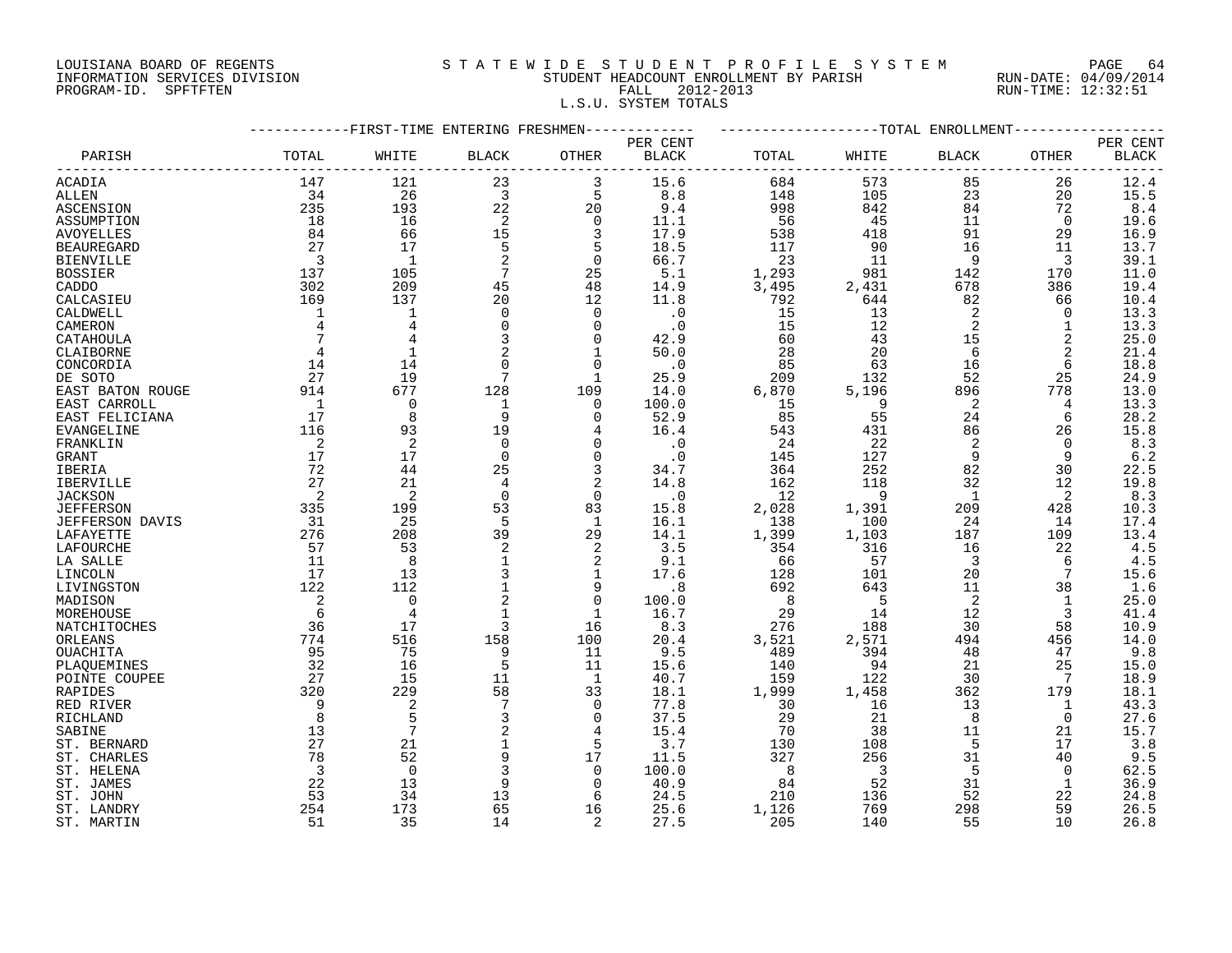#### LOUISIANA BOARD OF REGENTS S T A T E W I D E S T U D E N T P R O F I L E S Y S T E M PAGE 65 INFORMATION SERVICES DIVISION STUDENT HEADCOUNT ENROLLMENT BY PARISH RUN-DATE: 04/09/2014 PROGRAM-ID. SPFTFTEN FALL 2012-2013 RUN-TIME: 12:32:51 L.S.U. SYSTEM TOTALS

|                     |       | -FIRST-TIME ENTERING FRESHMEN- |              |       | --TOTAL ENROLLMENT- |        |        |              |       |                   |
|---------------------|-------|--------------------------------|--------------|-------|---------------------|--------|--------|--------------|-------|-------------------|
| PARISH              | TOTAL | WHITE                          | <b>BLACK</b> | OTHER | PER CENT<br>BLACK   | TOTAL  | WHITE  | <b>BLACK</b> | OTHER | PER CENT<br>BLACK |
| ST. MARY            | 65    | 29                             | 29           |       | 44.6                | 251    | 139    | 80           | 32    | 31.9              |
| ST. TAMMANY         | 544   | 468                            | 16           | 60    | 2.9                 | 2,822  | 2,471  | 82           | 269   | 2.9               |
| TANGIPAHOA          | 74    | 57                             | 12           |       | 16.2                | 394    | 303    | 51           | 40    | 12.9              |
| TENSAS              |       |                                |              |       | $\cdot$ 0           | 17     | 15     |              |       | 11.8              |
| TERREBONNE          | 94    | 75                             |              | 10    | 9.6                 | 446    | 360    | 44           | 42    | 9.9               |
| UNION               |       |                                |              |       |                     |        |        |              |       | 11.1              |
| VERMILLION          | 37    | 29                             |              |       | 13.5                | 219    | 171    | 22           | 26    | 10.0              |
| <b>VERNON</b>       | 24    | 17                             |              |       | 8.3                 | 126    | 92     | 15           | 19    | 11.9              |
| WASHINGTON          |       |                                |              |       | 9.1                 | 89     | 72     | 10           |       | 11.2              |
| WEBSTER             | 25    | 19                             |              |       | 12.0                | 146    | 98     | 36           | 12    | 24.7              |
| WEST BATON ROUGE    | 21    | 20                             |              |       | 4.8                 | 183    | 139    | 34           | 10    | 18.6              |
| WEST CARROLL        |       |                                |              |       |                     | 17     | 14     |              |       | 11.8              |
| WEST FELICIANA      |       | 10                             |              |       | 21.4                | 91     | 73     | 13           |       | 14.3              |
| WINN                |       |                                |              |       | $\cdot$ 0           | 50     | 38     |              |       | 18.0              |
| LOUISIANA TOTALS    | 5,959 | 4,372                          | 900          | 687   | 15.1                | 35,281 | 26,730 | 4,827        | 3,724 | 13.7              |
| OUT-OF-STATE TOTALS | 1,213 | 855                            | 151          | 207   | 12.4                | 6,846  | 5,041  | 770          | 1,035 | 11.2              |
| LA./OUT-OF-STATE    | 7,172 | 5,227                          | 1,051        | 894   | 14.7                | 42,127 | 31,771 | 5,597        | 4,759 | 13.3              |
| FOREIGN TOTALS      | 74    |                                |              | 74    | $\cdot$ 0           | 1,815  |        |              | 1,814 | $\cdot$ 0         |
| INSTITUTION TOTALS  | 7,246 | 5,227                          | 1,051        | 968   | 14.5                | 43,942 | 31,772 | 5,597        | 6,573 | 12.7              |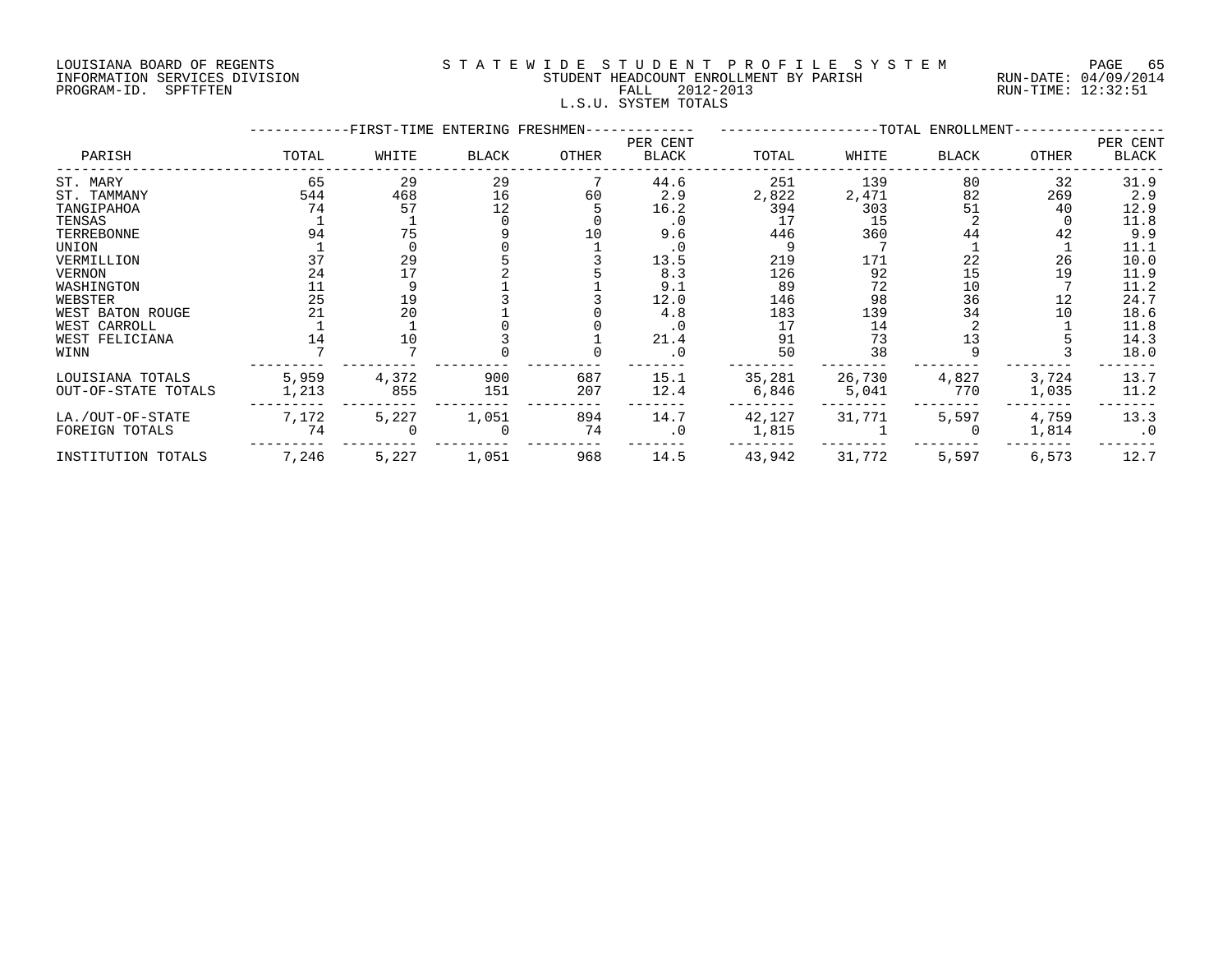#### LOUISIANA BOARD OF REGENTS S T A T E W I D E S T U D E N T P R O F I L E S Y S T E M PAGE 66 INFORMATION SERVICES DIVISION STUDENT HEADCOUNT ENROLLMENT BY PARISH RUN-DATE: 04/09/2014 PROGRAM-ID. SPFTFTEN FALL 2012-2013 RUN-TIME: 12:32:51 SOUTHERN UNIVERSITY SYSTEM TOTAL

#### ------------FIRST-TIME ENTERING FRESHMEN------------- -------------------TOTAL ENROLLMENT------------------ PER CENT PER CENT PARISH TOTAL WHITE BLACK OTHER BLACK TOTAL WHITE BLACK OTHER BLACK ------------------------------------------------------------------------------------------------------------------------------------ ACADIA 2 0 2 0 100.0 92 15 74 3 80.4 ALLEN 0 0 0 0 .0 7 4 3 0 42.9 ASCENSION 20 0 20 0 100.0 130 10 116 4 89.2 ASSUMPTION 5 0 4 1 80.0 23 3 19 1 82.6 AVOYELLES 6 0 6 0 100.0 35 6 28 1 80.0 BEAUREGARD 0 0 0 0 .0 8 0 8 0 .0 BIENVILLE 0 0 0 0 .0 14 1 13 0 92.9 BOSSIER 48 13 35 0 72.9 330 97 226 7 68.5 CADDO 267 16 247 4 92.5 1,972 185 1,751 36 88.8 CALCASIEU 23 0 23 0 100.0 109 6 103 0 94.5 CALDWELL 1 0 1 0 100.0 4 0 4 0 .0 CATAHOULA 2 0 2 0 100.0 15 0 15 0 .0 CLAIBORNE 5 0 5 0 100.0 22 2 20 0 90.9 CONCORDIA 7 0 7 0 100.0 36 1 35 0 97.2 DE SOTO 35 0 35 0 100.0 204 16 187 1 91.7 EAST BATON ROUGE 290 1 285 4 98.3 3,207 236 2,868 103 89.4 EAST CARROLL 0 0 0 0 .0 17 0 17 0 .0 EAST FELICIANA 9 0 9 0 100.0 91 6 85 0 93.4 EVANGELINE 1 0 1 0 100.0 9 1 8 0 88.9 FRANKLIN 9 0 7 2 77.8 31 0 29 2 .0 GRANT 2 0 2 0 100.0 5 0 5 0 .0 IBERIA 2 0 2 0 100.0 63 1 62 0 98.4 IBERVILLE 31 1 28 2 90.3 192 3 186 3 96.9 JACKSON 2 0 2 0 100.0 4 0 3 1 .0 JEFFERSON 80 2 61 17 76.3 726 34 607 85 83.6 JEFFERSON DAVIS 1 0 1 0 100.0 55 3 48 4 87.3 LAFAYETTE 25 1 23 1 92.0 106 12 91 3 85.8 LAFOURCHE 2 0 1 1 50.0 33 6 26 1 78.8  $\overline{\text{LA SALLE}}$   $\overline{1}$   $\overline{0}$   $\overline{1}$   $\overline{0}$   $\overline{1}$   $\overline{0}$   $\overline{1}$   $\overline{0}$   $\overline{1}$   $\overline{0}$   $\overline{1}$   $\overline{0}$   $\overline{1}$   $\overline{0}$   $\overline{1}$   $\overline{0}$   $\overline{1}$   $\overline{0}$   $\overline{1}$   $\overline{0}$   $\overline{1}$   $\overline{0}$   $\overline{1}$  LINCOLN 0 0 0 0 .0 21 1 19 1 90.5 LIVINGSTON 7 1 6 0 85.7 63 24 36 3 57.1 MADISON 5 0 5 0 100.0 29 0 28 1 .0 MOREHOUSE 5 0 4 1 80.0 23 0 22 1 .0<br>
NATCHITOCHES 6 1 5 0 83.3 41 8 29 4 70.7<br>
ORLEANS 315 1 274 40 87.0 2,459 33 2,216 210 90.1<br>
OUACHITA 34 2 30 2 88.2 132 3 127 2 96.2 NATCHITOCHES 6 1 5 0 83.3 41 8 29 4 70.7 ORLEANS 315 1 274 40 87.0 2,459 33 2,216 210 90.1 OUACHITA 34 2 30 2 88.2 132 3 127 2 96.2 PLAQUEMINES 5 0 2 3 40.0 40 3 34 3 85.0 POINTE COUPEE 5 1 4 0 80.0 86 9 77 0 89.5 RAPIDES 28 0 28 0 100.0 117 6 109 2 93.2 RED RIVER 4 0 4 0 100.0 11 1 10 0 90.9 RICHLAND 6 0 6 0 100.0 17 1 15 1 88.2 SABINE 5 0 5 0 100.0 15 0 14 1 .0 ST. BERNARD 7 1 5 1 71.4 29 4 21 4 72.4 ST. CHARLES 8 0 7 1 87.5 91 3 78 10 85.7 ST. HELENA 4 0 4 0 100.0 45 0 44 1 .0 ST. JAMES 6 6 0 6 0 100.0 65 3 60 2 92.3<br>ST. JOHN 16 0 13 3 81.3 126 3 109 14 86.5 ST. JOHN 16 0 13 3 81.3 126 3 109 14 86.5 ST. LANDRY 28 0 27 1 96.4 179 6 171 2 95.5 ST. MARTIN 7 0 7 0 100.0 52 0 51 1 .0

ST. MARY 8 0 7 1 87.5 48 2 44 2 91.7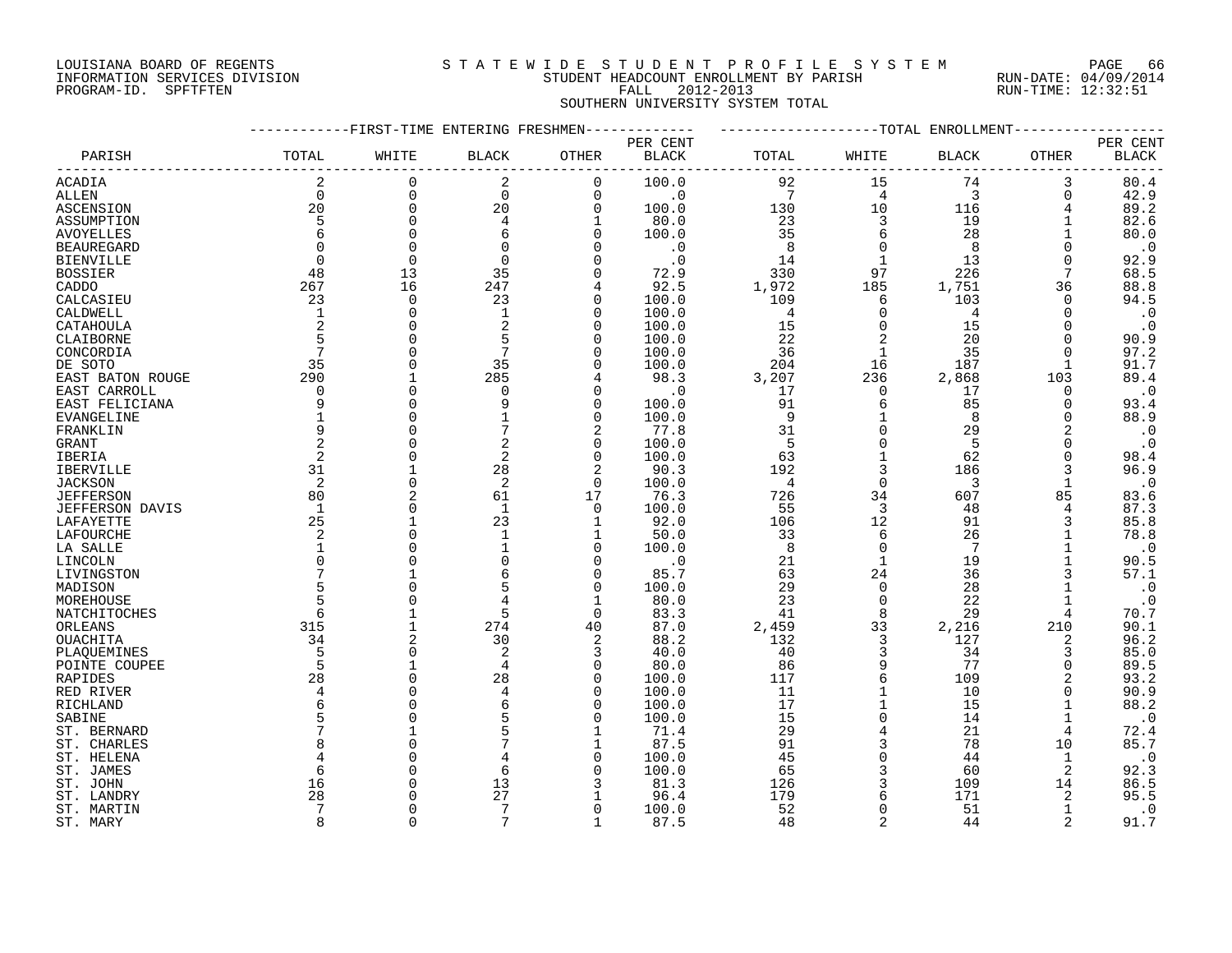#### LOUISIANA BOARD OF REGENTS S T A T E W I D E S T U D E N T P R O F I L E S Y S T E M PAGE 67 INFORMATION SERVICES DIVISION STUDENT HEADCOUNT ENROLLMENT BY PARISH RUN-DATE: 04/09/2014 PROGRAM-ID. SPFTFTEN FALL 2012-2013 RUN-TIME: 12:32:51 SOUTHERN UNIVERSITY SYSTEM TOTAL

|                     |       | -FIRST-TIME ENTERING FRESHMEN- |       |       |                          | -TOTAL ENROLLMENT- |       |        |              |                   |
|---------------------|-------|--------------------------------|-------|-------|--------------------------|--------------------|-------|--------|--------------|-------------------|
| PARISH              | TOTAL | WHITE                          | BLACK | OTHER | PER CENT<br><b>BLACK</b> | TOTAL              | WHITE | BLACK  | <b>OTHER</b> | PER CENT<br>BLACK |
| ST. TAMMANY         | 15    |                                | 13    |       | 86.7                     | 94                 | 12    | 71     | 11           | 75.5              |
| TANGIPAHOA          | 19    |                                | 18    |       | 94.7                     | 161                | 15    | 137    |              | 85.1              |
| TENSAS              |       |                                |       |       | 100.0                    | 15                 |       | 15     |              | $\cdot$ 0         |
| TERREBONNE          |       |                                |       |       | 93.3                     | 86                 |       | 76     |              | 88.4              |
| UNION               |       |                                |       |       | 100.0                    |                    |       |        |              | $\cdot$ 0         |
| VERMILLION          |       |                                |       |       | 100.0                    |                    |       |        |              | 81.8              |
| <b>VERNON</b>       |       |                                |       |       | 100.0                    |                    |       |        |              | 75.0              |
| WASHINGTON          |       |                                | 12    |       | 92.3                     | 47                 |       | 45     |              | 95.7              |
| WEBSTER             | 23    |                                | 20    |       | 87.0                     | 114                |       | 101    |              | 88.6              |
| WEST BATON ROUGE    |       |                                | 16    |       | 88.9                     | 138                |       | 126    |              | 91.3              |
| WEST CARROLL        |       |                                |       |       | 100.0                    |                    |       |        |              | $\cdot$ 0         |
| WEST FELICIANA      |       |                                |       |       | 100.0                    | 45                 |       | 39     |              | 86.7              |
| WINN                |       |                                |       |       | 100.0                    |                    |       |        |              | 87.5              |
| LOUISIANA TOTALS    | 1,506 | 44                             | 1,370 | 92    | 91.0                     | 11,972             | 819   | 10,598 | 555          | 88.5              |
| OUT-OF-STATE TOTALS | 194   |                                | 169   | 22    | 87.1                     | 1,238              | 69    | 1,063  | 106          | 85.9              |
| LA./OUT-OF-STATE    | 1,700 | 47                             | 1,539 | 114   | 90.5                     | 13,210             | 888   | 11,661 | 661          | 88.3              |
| FOREIGN TOTALS      |       |                                |       |       | 50.0                     | 133                |       | 63     | 63           | 47.4              |
| INSTITUTION TOTALS  | 1,706 | 48                             | 1,542 | 116   | 90.4                     | 13,343             | 895   | 11,724 | 724          | 87.9              |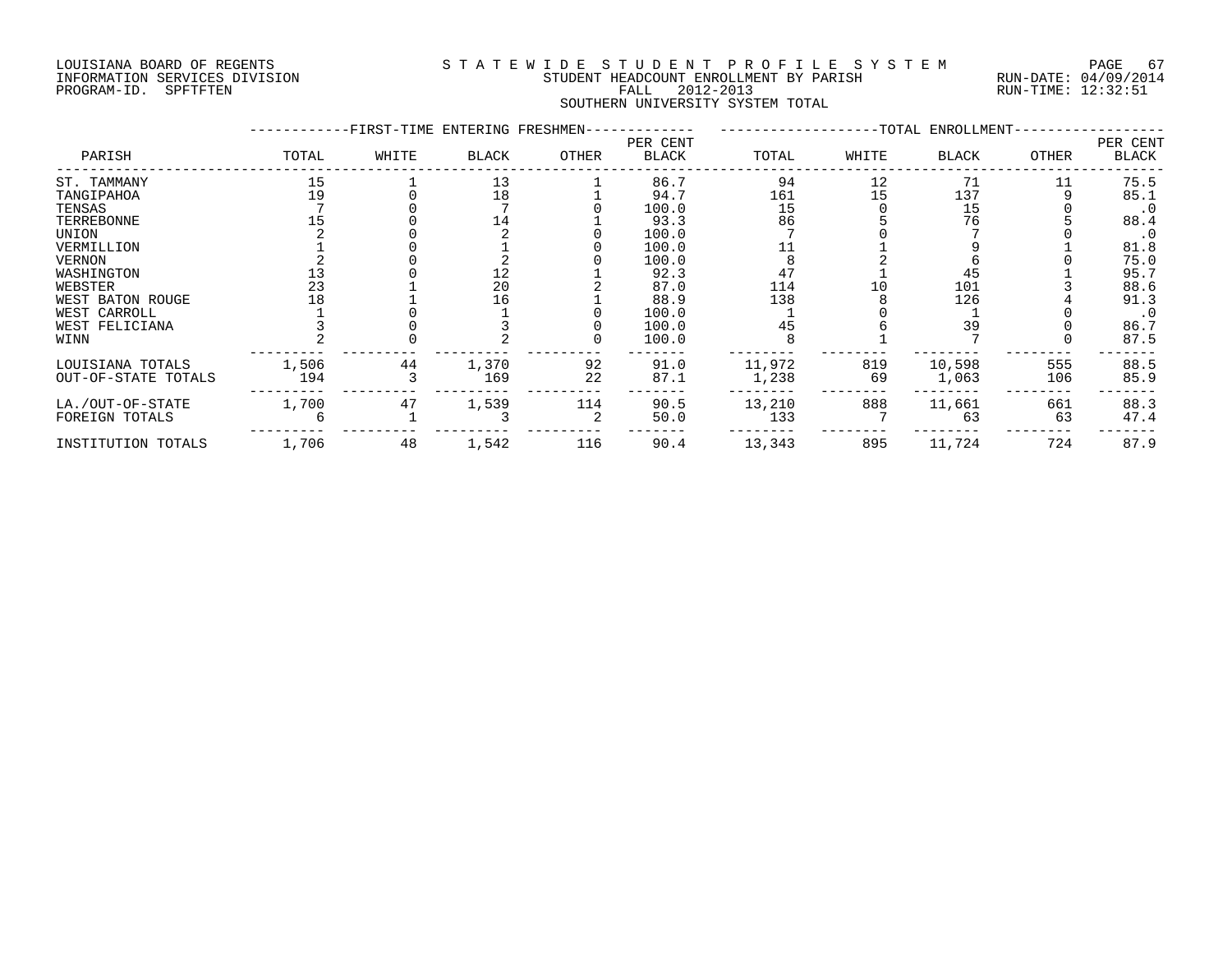#### LOUISIANA BOARD OF REGENTS S T A T E W I D E S T U D E N T P R O F I L E S Y S T E M PAGE 68 INFORMATION SERVICES DIVISION STUDENT HEADCOUNT ENROLLMENT BY PARISH RUN-DATE: 04/09/2014 PROGRAM-ID. SPFTFTEN FALL 2012-2013 RUN-TIME: 12:32:51 L. C. T. C. SYSTEM TOTALS

|                        |       | -FIRST-TIME ENTERING FRESHMEN- |                |                         |              |       |       | --TOTAL ENROLLMENT |       |              |
|------------------------|-------|--------------------------------|----------------|-------------------------|--------------|-------|-------|--------------------|-------|--------------|
|                        |       |                                |                |                         | PER CENT     |       |       |                    |       | PER CENT     |
| PARISH                 | TOTAL | WHITE                          | <b>BLACK</b>   | OTHER                   | <b>BLACK</b> | TOTAL | WHITE | <b>BLACK</b>       | OTHER | <b>BLACK</b> |
|                        |       |                                |                |                         |              |       |       |                    |       |              |
| ACADIA                 | 151   | 91                             | 48             | 12                      | 31.8         | 534   | 371   | 125                | 38    | 23.4         |
| <b>ALLEN</b>           | 128   | 44                             | 23             | 61                      | 18.0         | 291   | 134   | 85                 | 72    | 29.2         |
| ASCENSION              | 409   | 237                            | 127            | 45                      | 31.1         | 2,830 | 1,778 | 781                | 271   | 27.6         |
| ASSUMPTION             | 84    | 34                             | 45             | 5                       | 53.6         | 430   | 223   | 180                | 27    | 41.9         |
| <b>AVOYELLES</b>       | 131   | 55                             | 53             | 23                      | 40.5         | 687   | 233   | 256                | 198   | 37.3         |
| <b>BEAUREGARD</b>      | 56    | 35                             | 13             | 8                       | 23.2         | 288   | 199   | 55                 | 34    | 19.1         |
|                        | 73    | 20                             | 45             | 8                       | 61.6         | 283   | 94    |                    |       | 56.9         |
| <b>BIENVILLE</b>       |       |                                |                |                         |              |       |       | 161                | 28    |              |
| <b>BOSSIER</b>         | 591   | 347                            | 171            | 73                      | 28.9         | 2,911 | 1,678 | 640                | 593   | 22.0         |
| CADDO                  | 877   | 301                            | 500            | 76                      | 57.0         | 3,481 | 1,337 | 1,581              | 563   | 45.4         |
| CALCASIEU              | 606   | 333                            | 224            | 49                      | 37.0         | 2,237 | 1,343 | 709                | 185   | 31.7         |
| CALDWELL               | 23    | 14                             | 2              | $7\overline{ }$         | 8.7          | 149   | 112   | 20                 | 17    | 13.4         |
| CAMERON                | 11    | 9                              | 1              | 1                       | 9.1          | 41    | 37    | $\overline{1}$     | 3     | 2.4          |
| CATAHOULA              | 16    | 9                              | $\overline{4}$ | $\overline{3}$          | 25.0         | 102   | 61    | 33                 | 8     | 32.4         |
| CLAIBORNE              | 104   | 42                             | 57             | 5                       | 54.8         | 347   | 123   | 204                | 20    | 58.8         |
| CONCORDIA              | 31    | 17                             | 13             | $\mathbf{1}$            | 41.9         | 239   | 118   | 106                | 15    | 44.4         |
| DE SOTO                | 110   | 57                             | 45             | 8                       | 40.9         | 459   | 216   | 188                | 55    | 41.0         |
| EAST BATON ROUGE       | 1,358 | 361                            | 755            | 242                     | 55.6         | 6,827 | 2,031 | 3,661              | 1,135 | 53.6         |
|                        | 20    | $\overline{4}$                 | 13             | $\overline{3}$          | 65.0         | 141   | 17    | 115                | 9     |              |
| EAST CARROLL           |       |                                |                |                         |              |       |       |                    |       | 81.6         |
| EAST FELICIANA         | 91    | 28                             | 51             | 12                      | 56.0         | 363   | 111   | 222                | 30    | 61.2         |
| EVANGELINE             | 115   | 55                             | 52             | - 8                     | 45.2         | 318   | 181   | 118                | 19    | 37.1         |
| FRANKLIN               | 64    | 32                             | 15             | 17                      | 23.4         | 258   | 137   | 78                 | 43    | 30.2         |
| GRANT                  | 28    | 19                             | 3              | 6                       | 10.7         | 127   | 59    | 41                 | 27    | 32.3         |
| IBERIA                 | 267   | 119                            | 114            | 34                      | 42.7         | 978   | 458   | 403                | 117   | 41.2         |
| IBERVILLE              | 186   | 79                             | 87             | 20                      | 46.8         | 1,070 | 400   | 577                | 93    | 53.9         |
| <b>JACKSON</b>         | 34    | 20                             | 10             | 4                       | 29.4         | 166   | 73    | 50                 | 43    | 30.1         |
| <b>JEFFERSON</b>       | 1,174 | 401                            | 447            | 326                     | 38.1         | 6,832 | 2,616 | 2,327              | 1,889 | 34.1         |
| <b>JEFFERSON DAVIS</b> | 71    | 51                             | 15             | 5                       | 21.1         | 286   | 197   | 79                 | 10    | 27.6         |
| LAFAYETTE              | 772   | 384                            | 298            | 90                      | 38.6         | 2,740 | 1,432 | 903                | 405   | 33.0         |
| LAFOURCHE              | 252   | 180                            | 43             | 29                      | 17.1         | 1,108 | 726   | 235                | 147   | 21.2         |
|                        | 17    | 12                             | $\overline{3}$ | $\overline{2}$          | 17.6         | 79    | 57    | 16                 | 6     | 20.3         |
| LA SALLE               | 80    | 45                             | 22             | 13                      | 27.5         | 364   | 175   | 147                | 42    | 40.4         |
| LINCOLN                |       |                                |                | 39                      | 8.1          |       |       | 101                |       |              |
| LIVINGSTON             | 298   | 235                            | 24             |                         |              | 1,597 | 1,001 |                    | 495   | 6.3          |
| MADISON                | 17    | $\overline{\phantom{a}}$       | - 9            | -5                      | 52.9         | 139   | 22    | 99                 | 18    | 71.2         |
| MOREHOUSE              | 63    | 27                             | 27             | 9                       | 42.9         | 395   | 166   | 168                | 61    | 42.5         |
| NATCHITOCHES           | 81    | 26                             | 49             | 6                       | 60.5         | 674   | 228   | 346                | 100   | 51.3         |
| ORLEANS                | 1,008 | 99                             | 781            | 128                     | 77.5         | 6,614 | 1,121 | 4,572              | 921   | 69.1         |
| OUACHITA               | 435   | 195                            | 167            | 73                      | 38.4         | 2,187 | 1,039 | 835                | 313   | 38.2         |
| PLAQUEMINES            | 63    | 32                             | 17             | 14                      | 27.0         | 444   | 239   | 123                | 82    | 27.7         |
| POINTE COUPEE          | 84    | 40                             | 35             | - 9                     | 41.7         | 471   | 223   | 184                | 64    | 39.1         |
| RAPIDES                | 152   | 71                             | 59             | 22                      | 38.8         | 736   | 293   | 244                | 199   | 33.2         |
| RED RIVER              | 28    | 13                             | 13             | 2                       | 46.4         | 183   | 66    | 102                | 15    | 55.7         |
| RICHLAND               | 61    | 33                             | 16             | 12                      | 26.2         | 288   | 156   | 92                 | 40    | 31.9         |
| SABINE                 | 76    | 37                             | 12             | 27                      | 15.8         | 282   | 142   | 58                 | 82    | 20.6         |
| ST. BERNARD            | 155   | 99                             | 34             | 22                      | 21.9         | 1,114 | 726   | 196                | 192   | 17.6         |
|                        |       |                                |                |                         |              |       |       |                    |       |              |
| ST. CHARLES            | 177   | 91                             | 63             | 23                      | 35.6         | 1,180 | 657   | 389                | 134   | 33.0         |
| ST. HELENA             | 19    | 2                              | 17             | $\Omega$                | 89.5         | 125   | 15    | - 86               | 24    | 68.8         |
| ST. JAMES              | 89    | 25                             | 61             | $\overline{\mathbf{3}}$ | 68.5         | 749   | 329   | 395                | 25    | 52.7         |
| ST. JOHN               | 196   | 50                             | 112            | 34                      | 57.1         | 1,026 | 304   | 602                | 120   | 58.7         |
| ST. LANDRY             | 228   | 95                             | 118            | 15                      | 51.8         | 853   | 394   | 398                | 61    | 46.7         |
| ST. MARTIN             | 293   | 115                            | 133            | 45                      | 45.4         | 1,506 | 710   | 590                | 206   | 39.2         |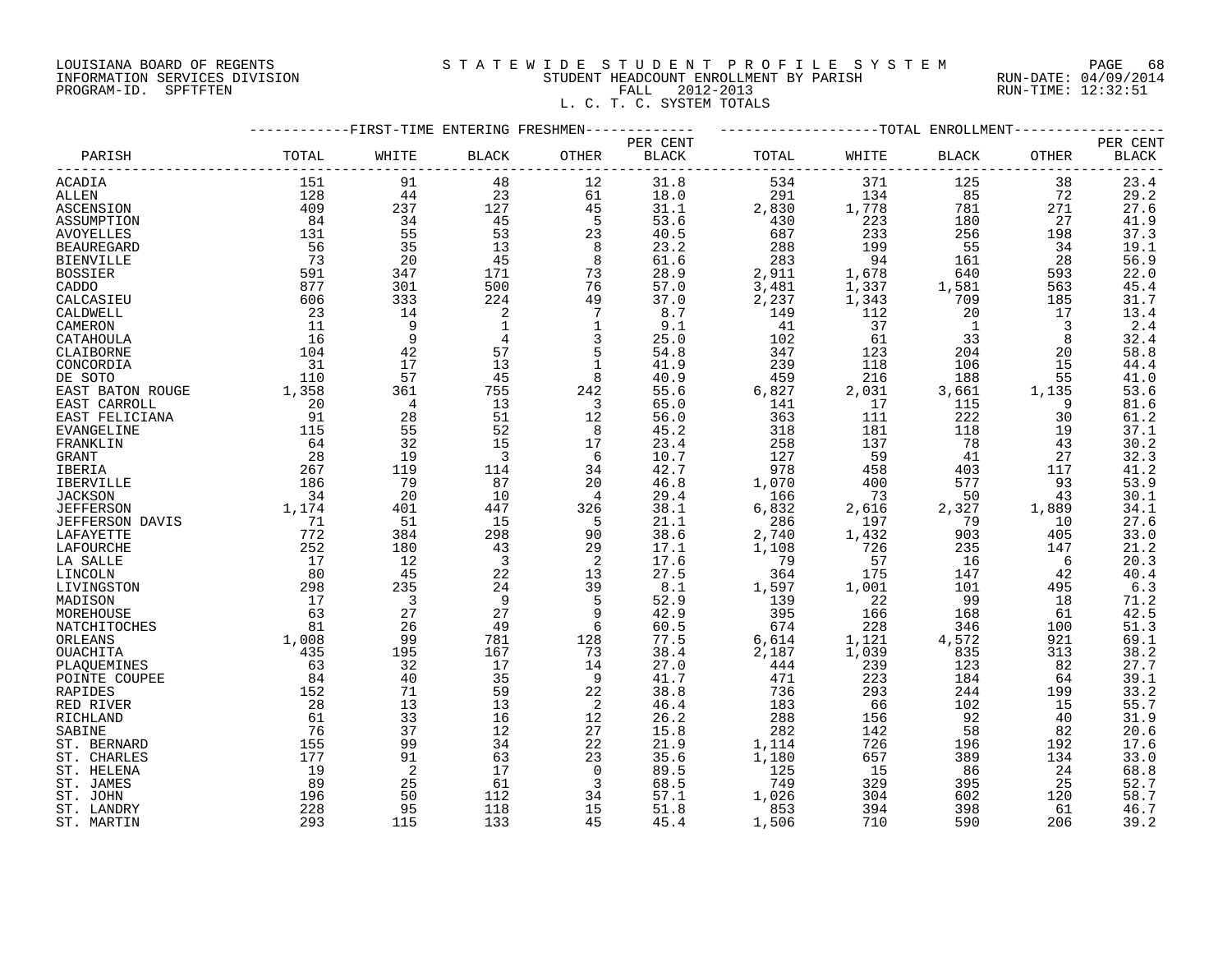#### LOUISIANA BOARD OF REGENTS S T A T E W I D E S T U D E N T P R O F I L E S Y S T E M PAGE 69 INFORMATION SERVICES DIVISION STUDENT HEADCOUNT ENROLLMENT BY PARISH RUN-DATE: 04/09/2014 PROGRAM-ID. SPFTFTEN FALL 2012-2013 RUN-TIME: 12:32:51 L. C. T. C. SYSTEM TOTALS

|                     |        | -FIRST-TIME ENTERING FRESHMEN- |              |       |                   |        |        |                                    |        |                   |
|---------------------|--------|--------------------------------|--------------|-------|-------------------|--------|--------|------------------------------------|--------|-------------------|
| PARISH              | TOTAL  | WHITE                          | <b>BLACK</b> | OTHER | PER CENT<br>BLACK | TOTAL  | WHITE  | -TOTAL ENROLLMENT-<br><b>BLACK</b> | OTHER  | PER CENT<br>BLACK |
| ST. MARY            | 25     | 10                             | 11           | 4     | 44.0              | 140    | 69     | 53                                 | 18     | 37.9              |
| ST. TAMMANY         | 653    | 388                            | 131          | 134   | 20.1              | 4,143  | 2,788  | 661                                | 694    | 16.0              |
| TANGIPAHOA          | 356    | 154                            | 162          | 40    | 45.5              | 1,371  | 613    | 576                                | 182    | 42.0              |
| TENSAS              | 10     |                                |              |       | 70.0              | 46     |        | 34                                 |        | 73.9              |
| TERREBONNE          | 295    | 156                            | 91           | 48    | 30.8              | 1,393  | 824    | 347                                | 222    | 24.9              |
| UNION               | 41     | 20                             | 13           |       | 31.7              | 152    | 94     | 41                                 | 17     | 27.0              |
| VERMILLION          | 196    | 125                            | 47           | 24    | 24.0              | 970    | 596    | 172                                | 202    | 17.7              |
| VERNON              | 59     | 38                             |              | 12    | 15.3              | 259    | 178    | 47                                 | 34     | 18.1              |
| WASHINGTON          | 229    | 105                            | 115          |       | 50.2              | 1,097  | 552    | 504                                | 41     | 45.9              |
| WEBSTER             | 269    | 159                            | 96           | 14    | 35.7              | 1,002  | 524    | 369                                | 109    | 36.8              |
| WEST BATON ROUGE    | 64     | 28                             | 26           | 10    | 40.6              | 469    | 223    | 189                                | 57     | 40.3              |
| WEST CARROLL        | 33     | 17                             | 10           |       | 30.3              | 182    | 136    | 28                                 | 18     | 15.4              |
| WEST FELICIANA      | 88     | 29                             | 46           | 13    | 52.3              | 355    | 139    | 191                                | 25     | 53.8              |
| WINN                | 60     | 24                             | 21           | 15    | 35.0              | 199    | 107    | 57                                 | 35     | 28.6              |
| LOUISIANA TOTALS    | 13,831 | 5,979                          | 5,831        | 2,021 | 42.2              | 69,307 | 31,410 | 26,946                             | 10,951 | 38.9              |
| OUT-OF-STATE TOTALS | 567    | 332                            | 133          | 102   | 23.5              | 1,826  | 819    | 519                                | 488    | 28.4              |
| LA./OUT-OF-STATE    | 14,398 | 6,311                          | 5,964        | 2,123 | 41.4              | 71,133 | 32,229 | 27,465                             | 11,439 | 38.6              |
| FOREIGN TOTALS      | 101    |                                |              | 92    | 3.0               | 276    |        |                                    | 259    | 2.9               |
| INSTITUTION TOTALS  | 14,499 | 6,317                          | 5,967        | 2,215 | 41.2              | 71,409 | 32,238 | 27,473                             | 11,698 | 38.5              |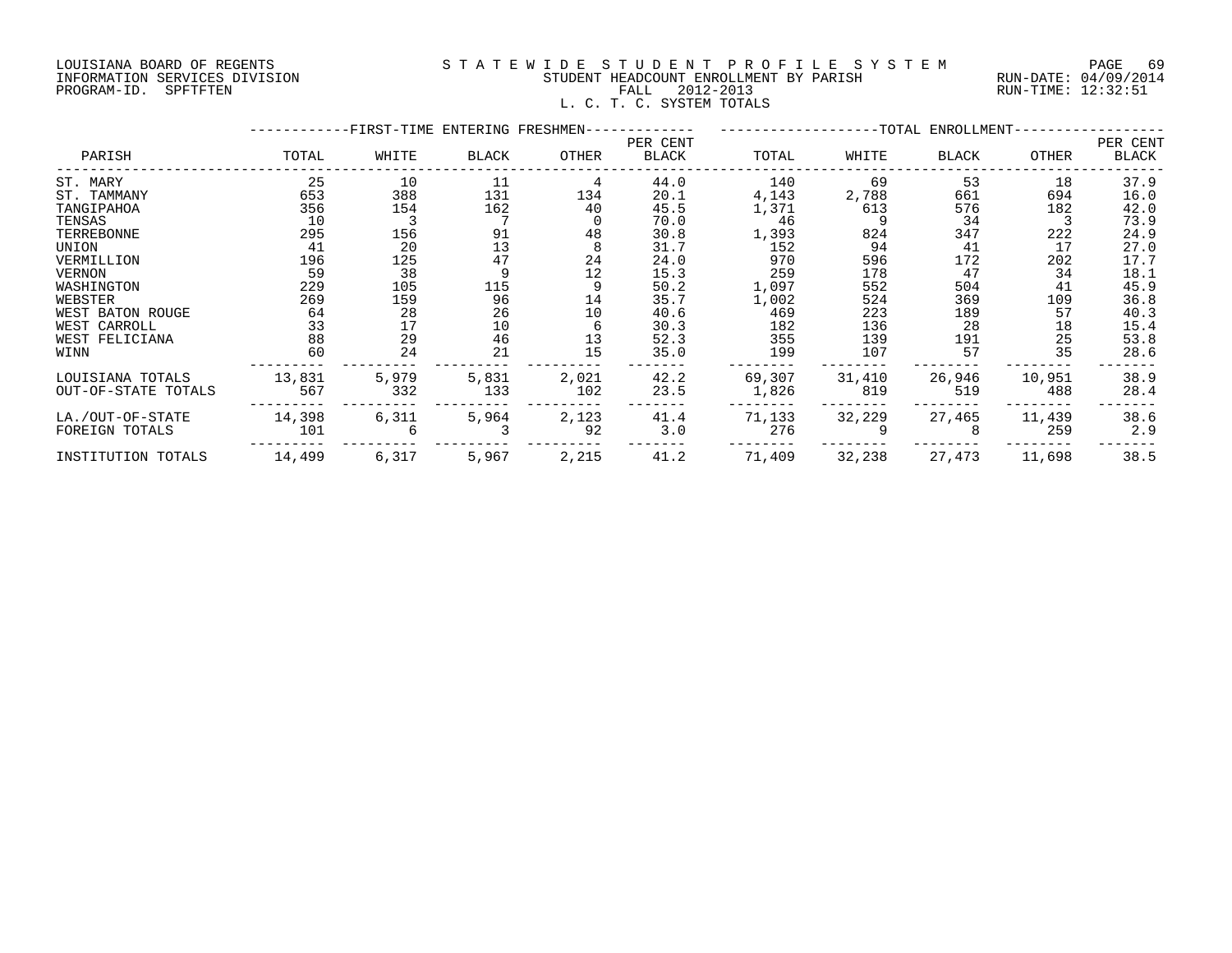#### LOUISIANA BOARD OF REGENTS S T A T E W I D E S T U D E N T P R O F I L E S Y S T E M PAGE 70 INFORMATION SERVICES DIVISION STUDENT HEADCOUNT ENROLLMENT BY PARISH RUN-DATE: 04/09/2014 PROGRAM-ID. SPFTFTEN FALL 2012-2013 RUN-TIME: 12:32:51 PUBLIC INSTITUTIONS TOTALS

|                   | -----------FIRST-TIME ENTERING FRESHMEN------------ |                            |                     | ------------------TOTAL ENROLLMENT-------- |          |        |       |       |       |                  |
|-------------------|-----------------------------------------------------|----------------------------|---------------------|--------------------------------------------|----------|--------|-------|-------|-------|------------------|
|                   |                                                     |                            |                     |                                            | PER CENT |        |       |       |       | PER CENT         |
| PARISH            | TOTAL                                               | WHITE                      | BLACK               | OTHER                                      | BLACK    | TOTAL  | WHITE | BLACK | OTHER | <b>BLACK</b>     |
| ACADIA            | 456                                                 | 344                        | 93                  | 19                                         | 20.4     | 2,413  | 1,908 | 399   | 106   | 16.5             |
| ALLEN             | 229                                                 | 119                        | 34                  | 76                                         | 14.8     | 915    | 608   | 180   | 127   | 19.7             |
| ASCENSION         | 937                                                 | 603                        | 232                 | 102                                        | 24.8     | 5,713  | 3,875 | 1,279 | 559   | 22.4             |
| ASSUMPTION        | 180                                                 | 104                        | 67                  | $\overline{9}$                             | 37.2     | 871    | 531   | 297   | 43    | 34.1             |
| <b>AVOYELLES</b>  | 283                                                 | 156                        | 90                  | 37                                         | 31.8     | 1,678  | 929   | 476   | 273   | 28.4             |
| <b>BEAUREGARD</b> | 231                                                 | 168                        | 41                  | 22                                         | 17.7     | 1,221  | 933   | 175   | 113   | 14.3             |
| <b>BIENVILLE</b>  | 125                                                 | 32                         | 80                  | 13                                         | 64.0     | 669    | 256   | 355   | 58    | 53.1             |
| <b>BOSSIER</b>    | 1,002                                               | 605                        | 257                 | 140                                        | 25.6     | 6,247  | 3,884 | 1,330 | 1,033 | 21.3             |
| CADDO             | 1,926                                               | 750                        | $\frac{1,011}{403}$ | $rac{1}{105}$                              | 52.4     | 12,123 | 5,381 | 5,421 | 1,321 | 44.7             |
| CALCASIEU         | 1,565                                               | 1,057                      |                     |                                            | 25.8     | 8,238  | 5,894 | 1,847 | 497   | 22.4             |
| CALDWELL          | 51                                                  | 36                         |                     | - 8                                        | 13.7     | 361    | 288   | 44    | 29    | 12.2             |
| CAMERON           | 43                                                  | 38                         | 2                   | 3                                          | 4.7      | 261    | 247   | 6     | 8     | 2.3              |
| CATAHOULA         | 44                                                  | 25                         | 14                  | 5                                          | 31.8     | 365    | 234   | 115   | 16    | 31.5             |
| CLAIBORNE         | 162                                                 | 64                         | 90                  | 8                                          | 55.6     | 690    | 274   | 370   | 46    | 53.6             |
| CONCORDIA         | 96                                                  | 54                         | 36                  | 6                                          | 37.5     | 690    | 377   | 272   | 41    | 39.4             |
| DE SOTO           | 222                                                 | 102                        | 106                 | 14                                         | 47.7     | 1,194  | 523   | 559   | 112   | 46.8             |
| EAST BATON ROUGE  | 3,311                                               | 1,344                      | 1,501               | 466                                        | 45.3     | 20,673 | 9,555 | 8,707 | 2,411 | 42.1             |
| EAST CARROLL      | 38                                                  | - 9                        | 26                  | $\overline{\phantom{a}}$                   | 68.4     | 293    | 60    | 216   | 17    | 73.7             |
| EAST FELICIANA    | 137                                                 | 51                         | 73                  | 13                                         | 53.3     | 695    | 276   | 370   | 49    | 53.2             |
| EVANGELINE        | 284                                                 | 177                        | 91                  | 16                                         | 32.0     | 1,272  | 920   | 290   | 62    | 22.8             |
| FRANKLIN          | 124                                                 | 66                         | 37                  | 21                                         | 29.8     | 705    | 441   | 202   | 62    | 28.7             |
| GRANT             | 98                                                  | 74                         | 13                  | 11                                         | 13.3     | 617    | 455   | 90    | 72    | 14.6             |
| IBERIA            | 567                                                 | 300                        | 198                 | 69                                         | 34.9     | 2,923  | 1,730 | 915   | 278   | 31.3             |
| IBERVILLE         | 307                                                 | 127                        | 156                 | 24                                         | 50.8     | 1,723  | 657   | 946   | 120   | 54.9             |
| <b>JACKSON</b>    | 95                                                  | 47                         | 32                  | 16                                         | 33.7     | 701    | 370   | 241   | 90    | 34.4             |
| <b>JEFFERSON</b>  | 2,384                                               | 1,006                      | 770                 | 608                                        | 32.3     | 14,898 | 7,139 | 4,079 | 3,680 | 27.4             |
| JEFFERSON DAVIS   | 261                                                 | 204                        | 42                  | 15                                         | 16.1     | 1,284  | 966   | 253   | 65    | 19.7             |
| LAFAYETTE         | 1,839                                               | 1,147                      | 476                 | 216                                        | 25.9     | 9,890  | 6,780 | 2,075 | 1,035 | 21.0             |
| LAFOURCHE         | 678                                                 | 515                        | 89                  | 74                                         | 13.1     | 3,772  | 2,881 | 518   | 373   | 13.7             |
| LA SALLE          | 49                                                  | 38                         | 6                   | $5^{\circ}$                                | 12.2     | 372    | 292   | 47    | 33    | 12.6             |
| LINCOLN           | 318                                                 | 164                        | 116                 | 38                                         | 36.5     | 3,208  | 1,633 | 1,131 | 444   | 35.3             |
| LIVINGSTON        | 849                                                 | 671                        | 50                  | 128                                        | 5.9      | 4,719  | 3,703 | 212   | 804   | 4.5              |
| MADISON           | 68                                                  | $\overline{7}$             | 54                  | $\overline{7}$                             | 79.4     | 399    | 98    | 269   | 32    | 67.4             |
| MOREHOUSE         | 161                                                 | 63                         | 76                  | 22                                         | 47.2     | 1,082  | 505   | 464   | 113   | 42.9             |
| NATCHITOCHES      | 291                                                 | 130                        | 112                 | 49                                         | 38.5     | 2,129  | 1,068 | 754   | 307   | 35.4             |
| ORLEANS           | 2,669                                               | 803                        | 1,515               | 351                                        | 56.8     | 17,522 | 6,178 | 8,943 | 2,401 | 51.0             |
| OUACHITA          | 1,227                                               | 709                        | 379                 | 139                                        | 30.9     | 7,871  | 4,836 | 2,300 | 735   | 29.2             |
| PLAQUEMINES       | 163                                                 | 89                         | - 36                | 38                                         | 22.1     | 938    | 523   | 243   | 172   | 25.9             |
| POINTE COUPEE     | 168                                                 | 93                         | 60                  | 15                                         | 35.7     | 985    | 539   | 360   | 86    | 36.5             |
| RAPIDES           | 828                                                 | 505                        | 231                 | 92                                         | 27.9     | 5,169  | 3,280 | 1,278 | 611   | 24.7             |
| RED RIVER         | 60                                                  | 26                         | 29                  | $-5$                                       | 48.3     | 414    | 190   | 193   | 31    | 46.6             |
| RICHLAND          | 145                                                 | 85                         | 41                  | 19                                         | 28.3     | 887    | 561   | 242   | 84    | 27.3             |
| SABINE            | 175                                                 | 95                         | 29                  | 51                                         | 16.6     | 904    | 517   | 152   | 235   | 16.8             |
| ST. BERNARD       | 249                                                 | 161                        | 44                  | 44                                         | 17.7     | 1,693  | 1,150 | 246   | 297   | 14.5             |
| ST. CHARLES       | 475                                                 | 271                        | 129                 | 75                                         | 27.2     | 2,679  | 1,676 | 703   | 300   |                  |
| ST. HELENA        | 40                                                  | $\overline{\phantom{0}}^2$ | 34                  | $\overline{4}$                             | 85.0     | 244    | 31    | 181   | 32    | $26.2$<br>$74.2$ |
| ST. JAMES         | 179                                                 | 72                         | 99                  | 8                                          | 55.3     | 1,319  | 628   | 634   | 57    | 48.1             |
| ST. JOHN          | 415                                                 | 135                        | 212                 | 68                                         | 51.1     | 2,193  | 831   | 1,093 | 269   | 49.8             |
| ST. LANDRY        | 686                                                 | 363                        | 280                 | 43                                         | 40.8     | 3,461  | 2,019 | 1,253 | 189   | 36.2             |
| ST. MARTIN        | 487                                                 | 238                        | 191                 | 58                                         | 39.2     | 2,680  | 1,479 | 925   | 276   | 34.5             |
|                   |                                                     |                            |                     |                                            |          |        |       |       |       |                  |